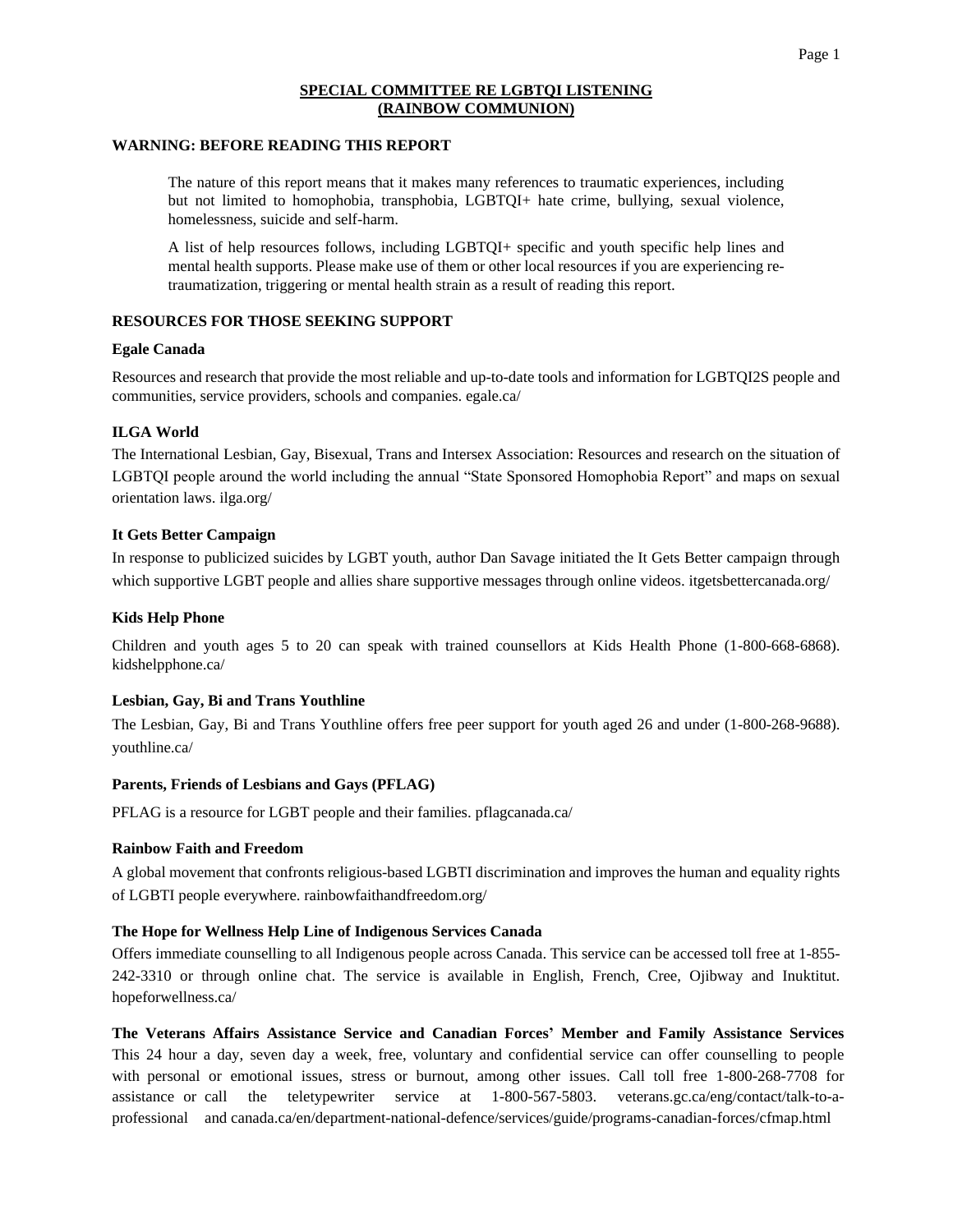### **NOT ALL ARE WELCOME A Call to Confession and Healing for Harm Done**

The report is divided into the following sections:

**Trigger Warning**

### **Resources for those Seeking Support**

#### **Introduction**

The Context for Listening

### **The Work of the Rainbow Communion**

The Context for Listening Harm Done by the Church

### **The Stories**

A Precious Gift The Moderator's Letter of Repentance The Content of the Report

### **Identifying Harm Done**

### **The Pain of Church Community**

Secrecy, Hiding and Isolation Fear, Sadness and Depression Living in a Cisgender and Straight World "Pray the Gay Away" Sexual Orientation and Gender Identity Change Efforts (SOGICE) The Dilemma of Conflicting Identities and Leading Double Lives Don't Ask, Don't Tell Dissonance Trying to Manage the Pain Leaving Substance Abuse Self-Harm

Suicide

#### **The Importance of Church Community**

Grace Experienced in the Face of Challenges God or the Church? Grace Received in the Face of Harm Acts of Grace Leading with Grace Gracious Families Surprising Relationships of Grace In Search of Grace When God Works through LGBTQI People Beloved by God

#### **Responding to the Call to Leadership within the Broken Body of the Church**

The Dilemma of Responding to a Calling or Vocation within the Church Impact on Allies Who Are Responding to a Calling or Vocation The Heightened Fear and Anxiety Associated with Working with Children and Youth See also Appendix 7: Debunking the Myth that Falsely Links Paedophilia with those Who Identify as LGBTQI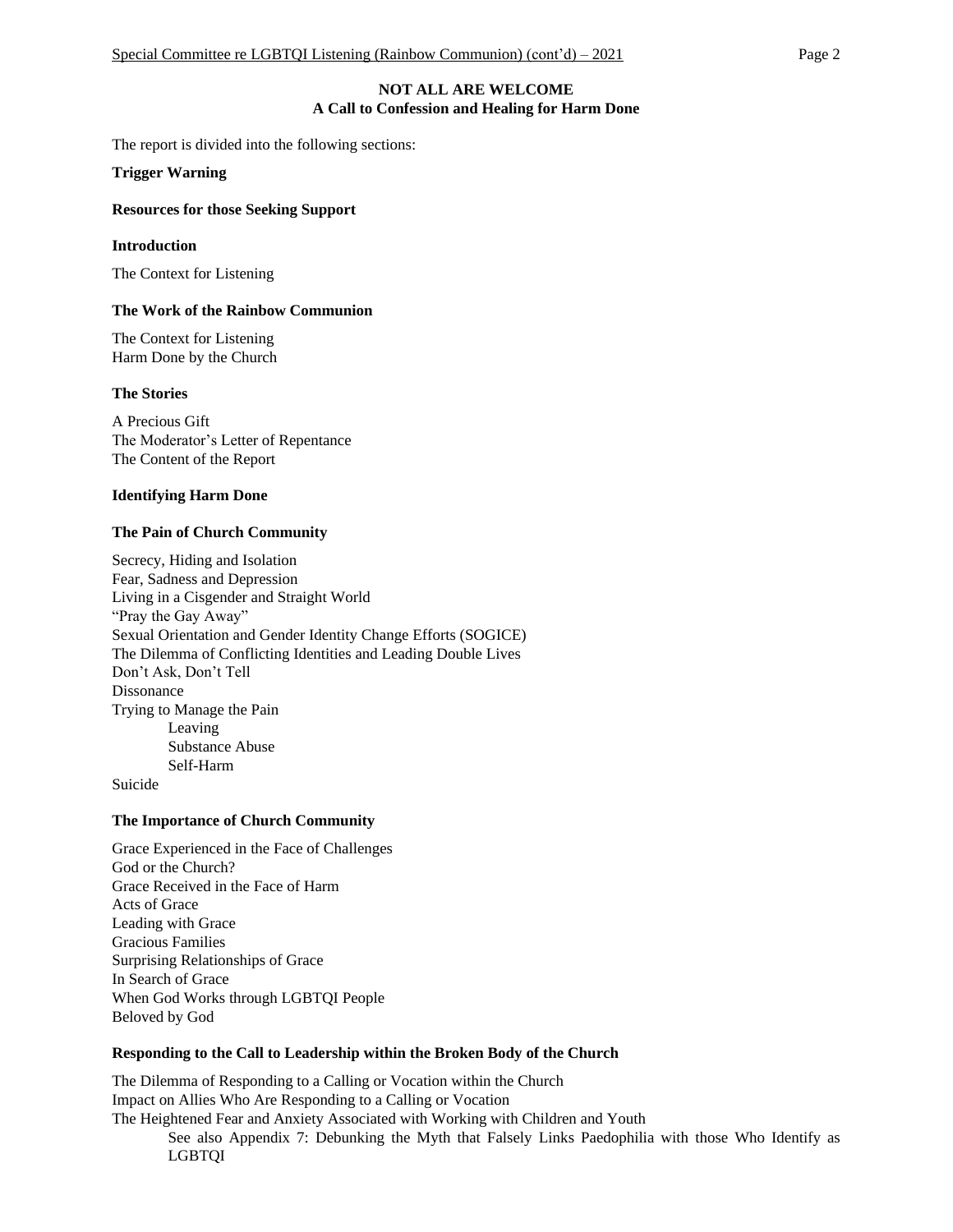Risks of Considering Paid Employment within The Presbyterian Church in Canada The Threat of Being 'Outed' while Preparing for Ministry Being in Ordained Ministry in The Presbyterian Church in Canada Living Openly in the Church Forced Celibacy Those Forced to Leave The Presbyterian Church in Canada The Impact of the 1996 General Assembly's Decision re the Rev. Darryl Macdonald See also Appendix 3 and Appendix 5 (Section 1990s)

# **The Particularity of Harm Done to Diverse Groups**

Harm Done to those Storytellers Who Are Racialized as People of Colour or Self-identify within Particular Ethnocultural Communities Indigenous Experiences in the Context of The Presbyterian Church in Canada Identifying Harm Done to Specific Sexual and Gender Minorities in the LGBTQI Spectrum Harm Done to those Who Identify as Bisexual Harm Done to those Who Identify as Transgender Transphobia Harm Done to those Who Identify as Queer Further Discrimination Harm Done to those Who are Questioning Harm Done to those Who Identify as Intersex

# **Harm Done to Those Who Identify as Heterosexual and Cis-Gender Because of Homophobia, Transphobia and Heterosexism**

Harm Done to Affirming Families, Allies and Advocates Harm Done to Straight Spouses and Partners Harm Done to those Wrongly Perceived to Be LGBTQI

# **Consequences for the Church**

Harm Done in the Courts of the Church

# **The Sin of Hypocrisy**

Not All Are Welcome Polity versus Pastoral Care Complicit in Hypocrisy Double Standard Harm Caused by "Love the Sinner, Hate the Sin"

# **Responding to Harm Done**

# **God's Covenantal Embrace**

The Road to Emmaus – Trauma and Grace The Encounter A Call to Confession Public Expression More than Just Words Providing Pastoral Care Care for Youth Debunking the Myth that Falsely Links Paedophilia with those Who Identify as LGBTQI Responding Appropriately to Abuse

# **Ensuring that Harm Does Not Continue**

# **Metanoia**

**A Way Forward**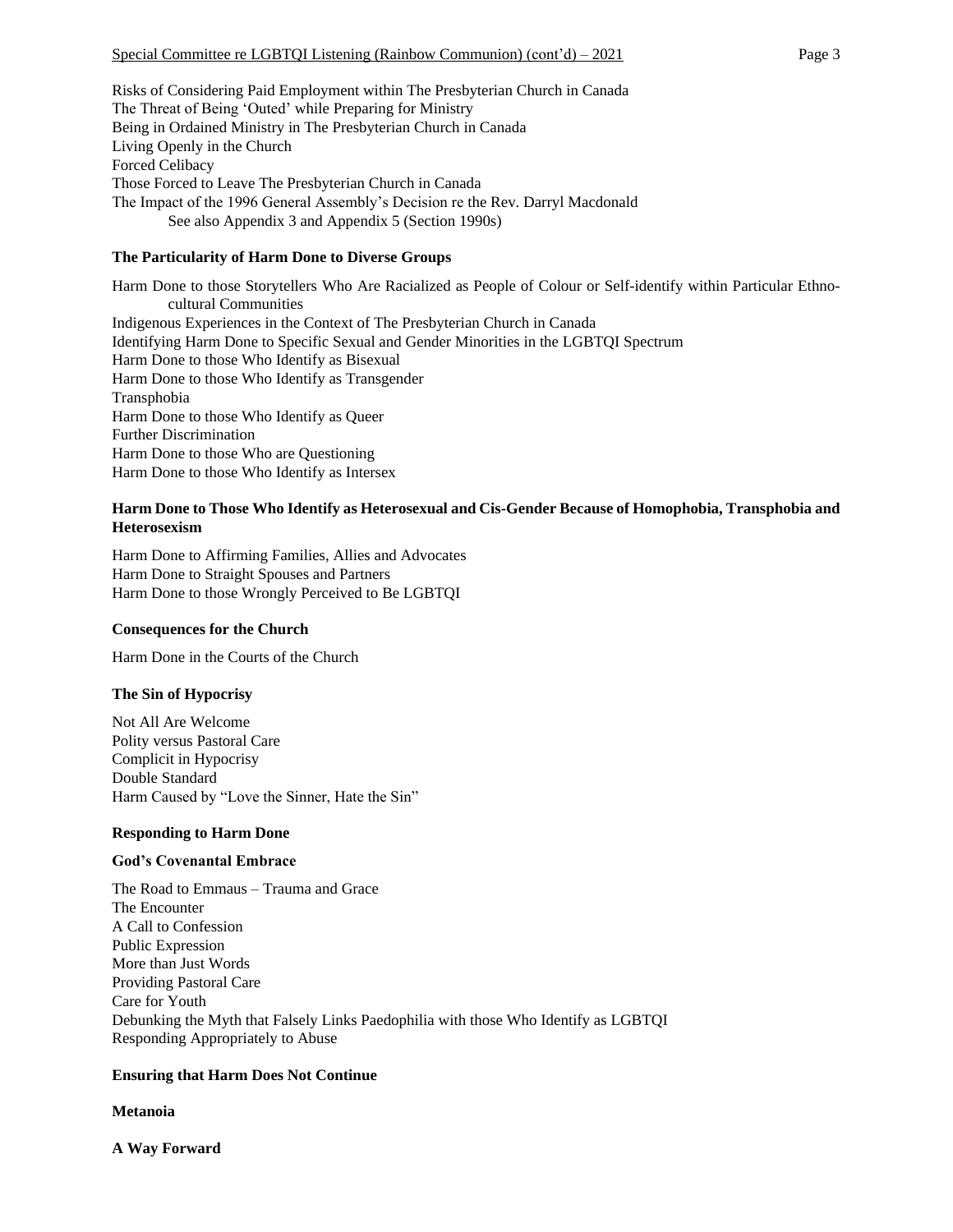#### **Policy**

Creating Safer Spaces in the Courts of the Church Care for One Another

### **Accountabilities**

**Resources** Representation Removing the Threat of More Harm

#### **Harm Continues**

**Worship**

**Education**

Theological Education

#### **The Rainbow Communion**

The Body of Christ

#### **Appendices**

- Appendix 1: The Rainbow Communion's Terms of Reference and the Listening Process Creating a Safe and Respectful Environment Listening
- Appendix 2: More from the Storytellers
- Appendix 3: Detailing the Harm Done to St. Andrew's Lachine, the Presbytery of Montreal and the Rev. Darryl Macdonald
- Appendix 4: The Church's History of Harming Sexual and Gender Minorities Timeline of the History of Religious Homophobia in Western Traditions
- Appendix 5: The Struggle for LGBTQI Rights and the Church Introduction 1960s – Present A Changed Context
- Appendix 6: Statistics re Death by Suicide, Homelessness, Depression and More Among Sexual and Gender **Minorities** Global Persecution Based on Sexual Orientation and/or Gender Identity Homelessness Substance Abuse and Addiction Experiences of Sexual Minorities Experiences of Gender Minorities Context
- Appendix 7: Debunking the Myth that Falsely Links Paedophilia with those who Identify as LGBTQI From 2003 Report of the Special Committee re Sexual Orientation Persecution through Stereotyping Myths versus Facts
- Appendix 8: Glossary Vocabulary Found in the Committee's Terms of Reference Additional Vocabulary Arising from the Stories Shared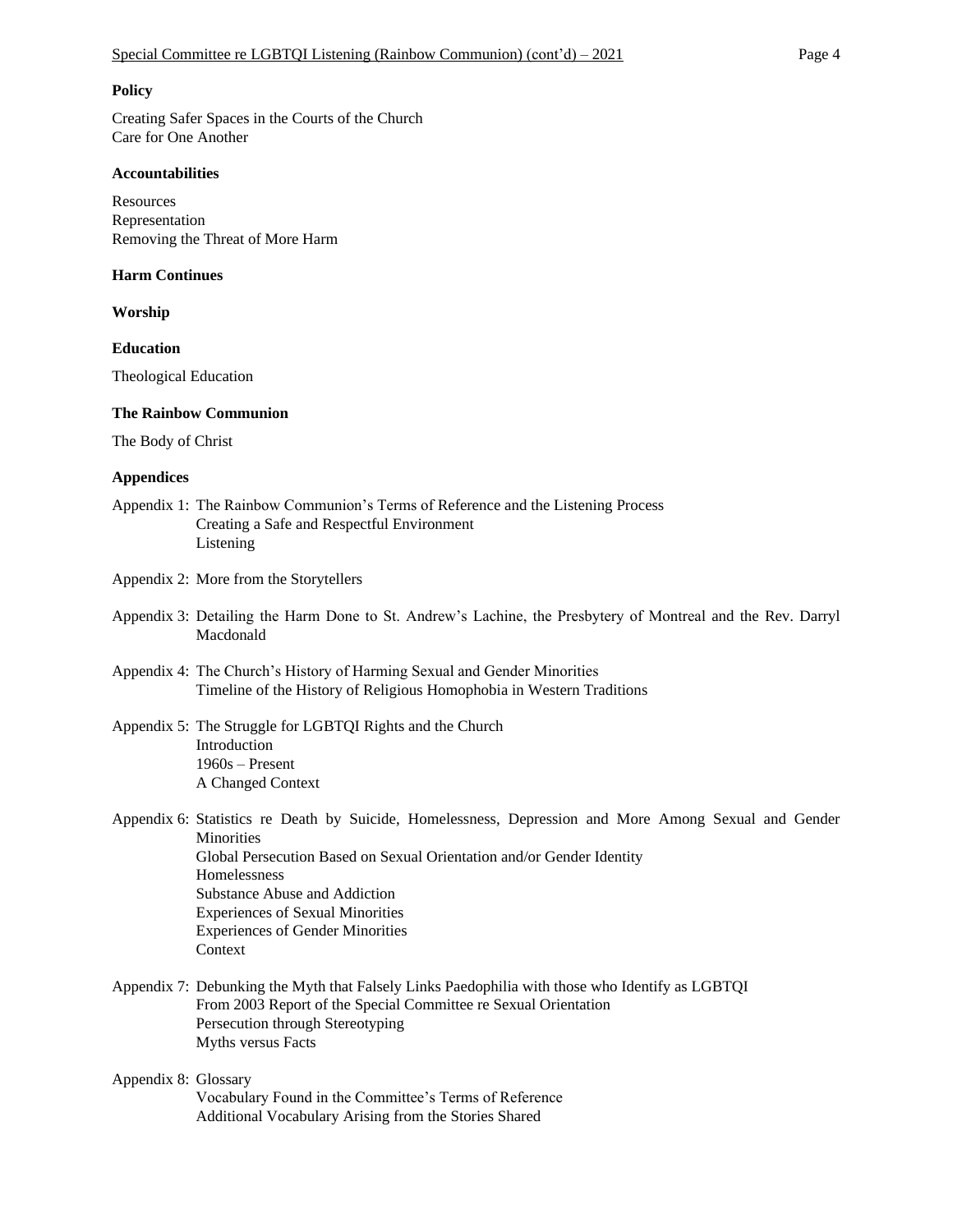# **INTRODUCTION**

# **A CALL TO REPENTANCE**

In the 1994 Committee on Church Doctrine's "Report on Human Sexuality", the authors stated that "The Church as a whole must repent of its homophobia and hypocrisy. The church is called to be a welcoming, nurturing, loving and supporting community, a true church family, where all are welcomed, nurtured, loved and supported" (A&P 1994, p. 251–74, 56).

Despite this call to repentance, The Presbyterian Church in Canada remained silent concerning the harm done for 23 more years. At the 2017 General Assembly, in the section of the joint report of the Committee on Church Doctrine and the Life and Mission Agency Committee entitled "Responding to 1994 Call to Repent of Homophobia", a recommendation was made for The Presbyterian Church in Canada to repent of homophobia and hypocrisy by establishing a special committee with specific terms of reference (A&P 2017, p. 478, 28).

Also in 2017, a motion (A&P 2017, p. 46) came from the floor of the General Assembly to direct the Moderator to write a letter of repentance to the LGBTQI community. The Moderator the Rev. Peter Bush, sent this letter at the beginning of Lent in February 2018. The letter states, "This letter of repentance is an interim response between the call of the 1994 document and the work of the Rainbow Communion" (Moderator's Letter of Repentance, A&P 2019, p. 19).

Throughout this report, the Moderator's Letter of Repentance and its important role in beginning the process of repentance and informing the work of the Rainbow Communion will be referenced. The 2019 General Assembly, adopted the recommendation:

That congregations, sessions, presbyteries, synods and other bodies of the church be urged to give public expression to the Moderator's Letter of Repentance and to seek ways to live out that repentance for harm done and that continues to be done, to LGBTQI people and others as a result of homophobia, hypocrisy, transphobia and heterosexism in The Presbyterian Church in Canada including developing discussion spaces with leadership drawn from a diversity of people (A&P 2019, p. 19).

Despite these initial steps, 27 years after the Committee on Church Doctrine's recommendation, this open wound in the Body of Christ continues to impact us all and must be addressed urgently and as the work of the Spirit.

This final report draws on the 139 stories shared with the Rainbow Communion. In the interest of maintaining confidentially, reducing speculation and mitigating additional potential harm, NO NAMES will be used in conjunction with stories told throughout the report except for those that are already on the public record and/or have given their consent in writing. Throughout the report quotations from storytellers are usually indented.

# **THE WORK OF THE RAINBOW COMMUNION**

See Appendix 1: Terms of Reference and The Listening Process

# **Membership**

In 2017, members of the Special Listening Committee re LGBTQI (also known as the Rainbow Communion) were named by the Assembly on nomination of the Moderator and included: The Rev. Dr. Robert Faris and Ms. Sue Senior (co-conveners), the Rev. Dr. Tim Archibald, the Rev. Joseph Bae, the Rev. Dr. Jean Morris, Ms. Sydney O'Brien and Ms. Bassma Younan. The Rev. Dr. Tim Archibald resigned from the committee in 2018 and was replaced by the Rev. Michael Veenema from Port Williams, Nova Scotia. The Rev. Joseph Bae resigned from the committee in 2019 and was replaced by Mr. Robert Hayashi from Aurora, Ontario. Ms. Bassma Younan resigned from the committee in 2021 and was not replaced. To support the members of the Committee, two chaplains, the Rev. Linda Patton-Cowie and the Rev. Bill Elliott, were named in 2019.

Since June 2017, the Rainbow Communion has been preparing for listening to, and learning from, the stories of those whose voices have most often not been heard in the church. Its first task, as identified in the terms of reference, was to "create a safe and respectful environment in which confidentiality is assured, in order to encourage LGBTQI people and others:

- 1. to tell their stories of harm done to them within and by the church; and
- 2. to share their stories of God's grace experienced by them and Christian ministry performed by them, even in the midst of the challenges they have faced."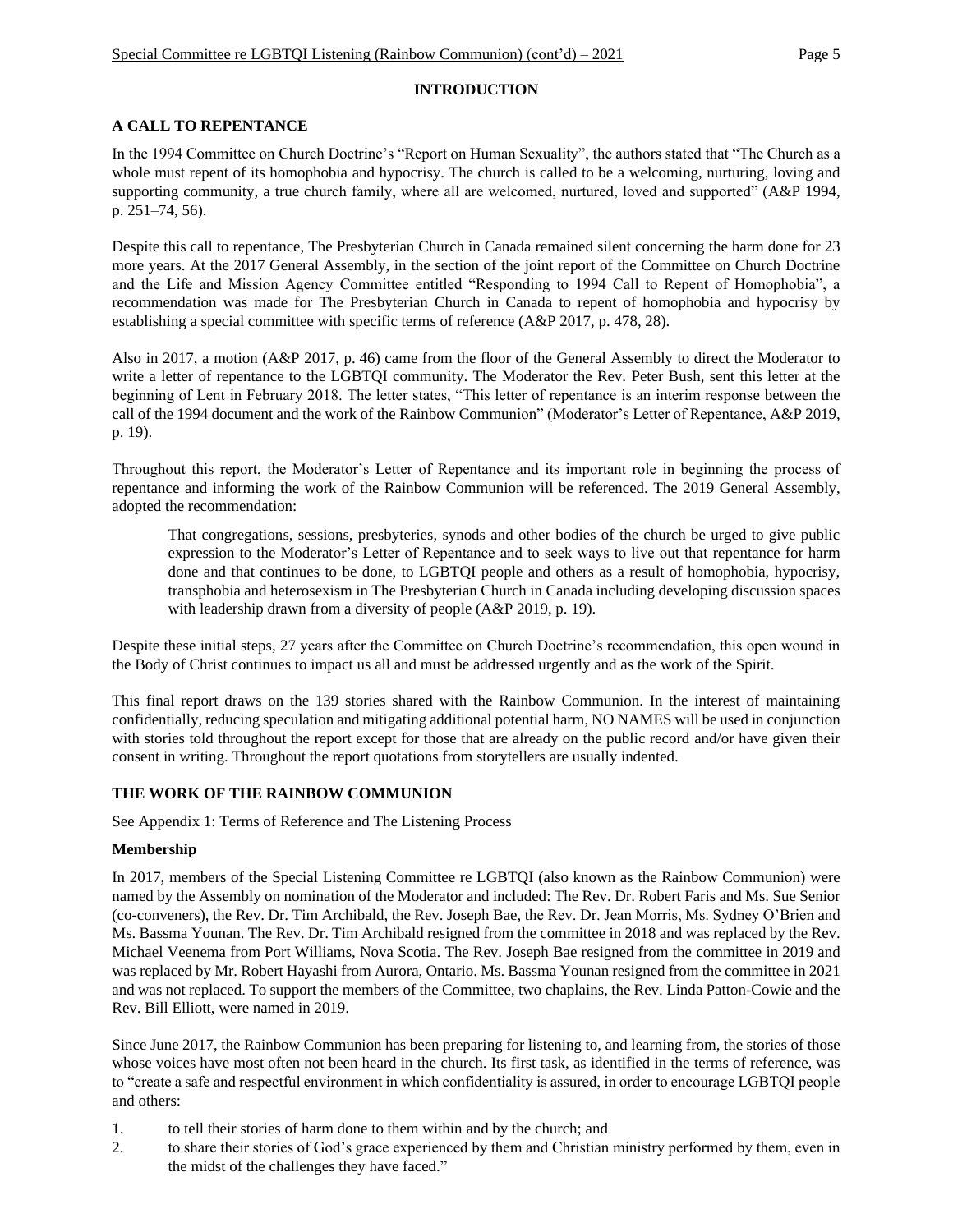Its second task was "to convey to the church what it heard and experienced regarding harm done by homophobia, transphobia, heterosexism and hypocrisy, providing an appropriate response and making recommendations for concrete actions to address the harm done for implementation in the church in its report to the General Assembly."

In 2018 and 2019, the Rainbow Communion brought interim reports to the General Assembly with a number of recommendations and has since then been engaged in preparing a final report that was to have been presented at the General Assembly in 2020. Unfortunately, the extraordinary situation in which we have found ourselves because of the COVID-19 pandemic led to the cancellation of General Assembly in 2020. Although this delay was due to the pandemic, for many people, including many of those who have told their stories to the Rainbow Communion, this has come as a great disappointment as significant decisions regarding the place of people who identify as LGBTQI within The Presbyterian Church in Canada have once again been delayed. In fact, at this time many people are continuing to experience harm and to feel unsafe, threatened and vulnerable.

It is hoped that the recommendations brought by the Rainbow Communion and adopted at General Assemblies in 2018 and 2019, have enabled the church to begin to hear about and address the tremendous amount of harm that has been done and continues to be done, to people who identify as LGBTQI and other people who have been affected. The stories of 139 people who came forward with courage trusting the Listening Space process are reflected in this report.

# **The Context for Listening**

Although its terms of reference are clear and distinct, the Rainbow Communion had to be aware of the context in which stories were shared, both inside the church and in the wider world. Many people who contacted the Rainbow Communion were unclear or confused about its role and therefore clarification frequently needed to be provided regarding 'what we are' and 'what we are not'.

The following has appeared on the Rainbow Communion website:

- Rainbow Communion is not a group that is mandated to discern the question of LGBTQI inclusion in the church.
- Rainbow Communion is not a counselling team.
- Rainbow Communion is not a place to access resources beyond those outlined in the mandate or provided in its reports.
- Rainbow Communion is not a lobby group.

This confusion was understandable as the Rainbow Communion did its work in the context of the church's ongoing debate and parallel processes related to LGBTQI inclusion. In particular, there has been a lack of clarity after the 2019 General Assembly's decision to follow "Pathway B (Inclusion)" as identified in the Special Committee of Former Moderators' Report. Despite the Assembly's decision, the remits which were approved by the Assembly and sent to presbyteries for consideration under the Barrier Act do not reflect the Inclusion Pathway (B) and still allow for people who identify as LGBTQI to be excluded and marginalized.

For many storytellers, the lack of clarity on these issues and in the actual process, after decades of discussion and delays, has been a source of harm in itself. In their words:

There is a perception by the public that our organization – The Presbyterian Church in Canada – is about discrimination, hatred and doing harm.

--- As a life-long Presbyterian, I want the General Assembly to make a decision – either way – so that I can finally decide about my support of The Presbyterian Church in Canada.

---

I think we (the church) really need to say what it is that we believe, because there are people who just assume that the church believes what they believe and a lot of people have gone happily along assuming that their prejudices are the church's prejudices. So, we need to be clear what it is we (the church) believe. ---

The Presbyterian Church in Canada's website is either so bad or it is so hidden...that I couldn't ever find – to actually try and click it – I couldn't find anything clear on gay marriage – either way.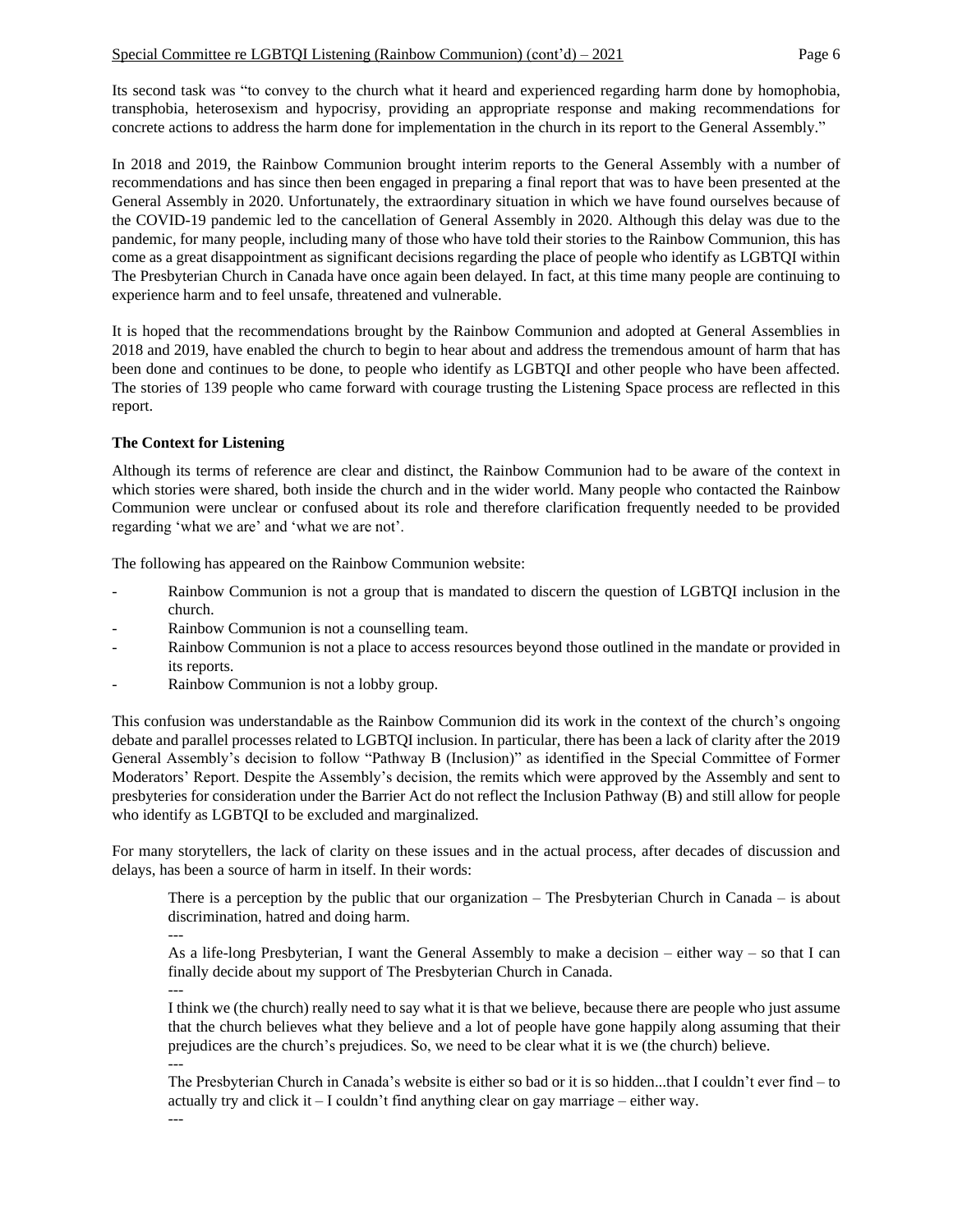It seems to me that there's a lot of people in The Presbyterian Church in Canada who won't mind if the church became inclusive and welcoming but they won't mind if it doesn't either. So, they are more indifferent than concerned. I think that's the problem.

--- An elder left our church...because the wider church says that 'who they are' is not okay. ---

I'm getting married this year...I imagined that my father would do the ceremony as he's a Presbyterian minister. People tell me to wait. Wait for what? Wait for how long?! Until I'm 50?! ---

I actually feel that there is a conspiracy of sorts through the orchestration of endless procedural maneuverings at presbytery and at the General Assembly to avoid any movement on sexuality or our understanding of it. I find it incredibly stressful.

---

The last few years of unrest and upset have really shaken my faith in my denomination.

### **Harm Done by the Church**

See Appendix 4: The Church's History Regarding Harm Against Sexual and Gender Minorities

Over centuries and even millennia, the Christian church in its many forms has not only supported but has also been the source of the fear and hatred that has fuelled shaming, marginalization, abuse, torture, rape and murder of people who in today's understanding would identify as LGBTQI. This harm continues to the present day. Scripture has been used and continues to be used, as a weapon against LGBTQI people with texts being quoted to justify harm done. For many LGBTQI people, scripture has become only a source of fear and pain rather than a source of life and grace.

As long as churches are all allowed to discriminate in this way, it gives people something to point to that's supposedly holy and sacred. Even unchurched people who were never brought up as Christian but happen to be raised homophobic, will point to religion to support their homophobic views. The Presbyterian Church in Canada – and other denominations – are responsible for validating homophobia.

---

Most of the time, especially outside of the church, I find it much more difficult to 'come out' as Christian than to 'come out' as lesbian. Christianity has perpetrated so much harm. I'm embarrassed that people will think I've contributed to that harm.

---

There are descendants and children of long-term Presbyterians who are not part of the church solely because of the church's stance on same-sex relationships.

---

I am frequently embarrassed to be a Christian because it is seen as a homophobic institution.

'Anti-gay' Bible passages are taken out of context.

---

---

---

Some ways of reading the Bible feed into homophobia.

To argue that God would exclude people from leadership simply because of who they love seems so absurd. So then to make any theological argument or biblical argument to support that feels homophobic to me.

---

Because I am queer, it is assumed that I am automatically condemned...and not to be saved.

---

The use and abuse of scripture…has been causing incredible harm because the Bible has been weaponized. ---

People are made to feel unworthy in the church.

--- I think it's partly generational that a lot of what my generation has learned in school and elsewhere...is that things are ambiguous and things are on a spectrum. And there are different ways of interpreting scripture. ---

Call for more humility in our handling of scripture.

---

There has been a misuse of the scriptures. Selective reading of the Bible leads to a loss of guidance from the Holy Spirit. Selective reading is hypocrisy.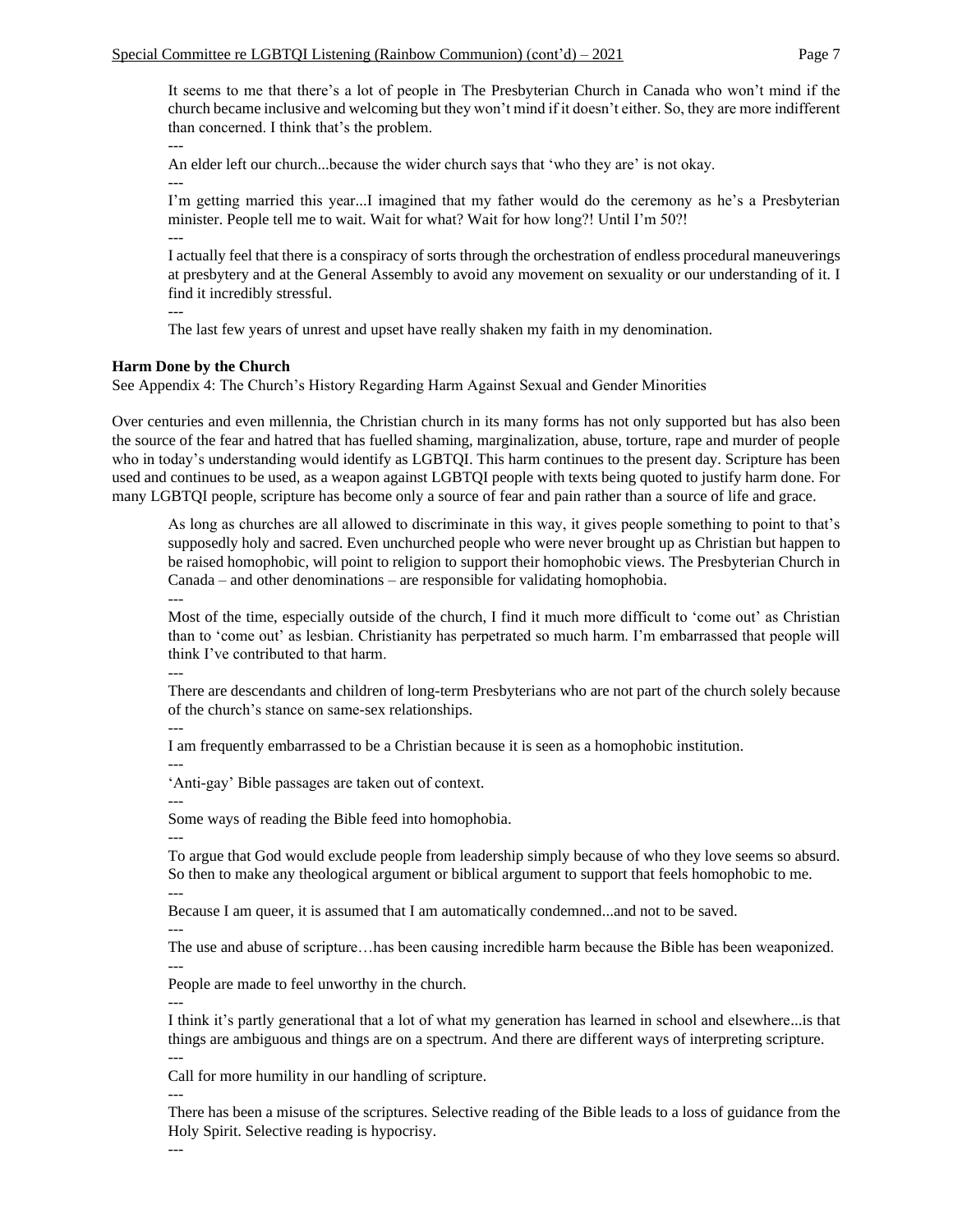Sincere Christians…even those who are not LGBTQI…who grew up with a traditional understanding of homosexuality are changing their minds about the church's interpretation of scripture and teachings on this matter.

This history and the harm experienced by those who identify as LGBTQI have most often been silenced, hidden or covered up. Only in the latter half of the 20th century did The Presbyterian Church in Canada and other churches begin to recognize their role in the brutalization and demonization of people who identify as LGBTQI and begin to speak and act in different ways.

The church by its actions and inaction, speaking and silence, creates hurt, fear and distrust among LGBTQI persons who are part of the church. Deaf to the cries of hurt, fear and distrust, the church dismisses the pain experienced by LGBTQI persons. For our unwillingness to recognize the hurt and fear our actions and attitudes have caused, we are sorry and we repent. (Moderator's Letter of Repentance, A&P 2019, p. 19)

In The Presbyterian Church in Canada, the challenge lies in suppressing authentic dialogue.

--- The lingering homophobia – even in those so-called affirming spaces – is reinforced by a certain level of silence.

--- The church has been held hostage for over 30 years...I was BORN in 1988! This is a long time to knowingly be harming people.

---

On coming out in the church: It was just silence...It was made clear that I was not to talk about it. It was never spoken about; that is part of the problem.

---

There is so much fear over even just talking about understanding homosexuality.

---

Gay issues remain hidden in our church. No one talks about it. Families struggle in silence. Leaders do not speak to help them.

Part of the mandate of the Rainbow Communion has been to review past reports, study guides and previous actions of the church as it began to recognize and address the harm done. In addition to the 1994 "Report on Human Sexuality" and the 2015 study guide, "Body, Mind and Soul" the following have been important references:

- the General Assembly's approval of the 1969 Report of the Board of Evangelism and Social Action which included the communication of its approval of the Government of Canada's proposed legislation to "remove homosexual acts between consenting adults in private" from the Criminal Code. Homosexual acts between consenting adults are a private matter and should not be criminalized (A&P 1969, p. 316–17);
- the General Assembly's decision in 1985 supporting a statement from the Committee on Church Doctrine making a distinction between homosexual orientation and practice;
- reports related to 1996 General Assembly decision re The Rev. Darryl Mcdonald;
- the 2003 Report of the Special Committee on Sexual Orientation;
- several reports of the Committee on Church Doctrine and the Life and Mission Agency responding to the overtures brought forward in 2015 concerning the fuller inclusion of LGBTQI people in the life of the church including approval of same-sex marriage and to open the doors to ordination as teaching and ruling elders for people in monogamous, long term, committed same-sex relationships; and
- the 2019 Report of the Special Committee of Former Moderators.

The Rainbow Communion is grateful to the Life and Mission Agency, the Archives and the General Assembly Office for providing the documentation required. The Rainbow Communion also wishes to commend Justice Ministries for the documentation available in the Social Action Handbook which sets out the action of the church in this and other areas so clearly.

The Rainbow Communion has also examined the more general context in Canada and globally in which the church has begun to respond to the harm done to those who identify as LGBTQI. The courage and determination of those who began to resist oppression and marginalization in the Stonewall Riots and the emergent "Gay Liberation Movement"; the deepening stigmatization caused by the HIV/AIDS pandemic; the legalization of same-sex marriage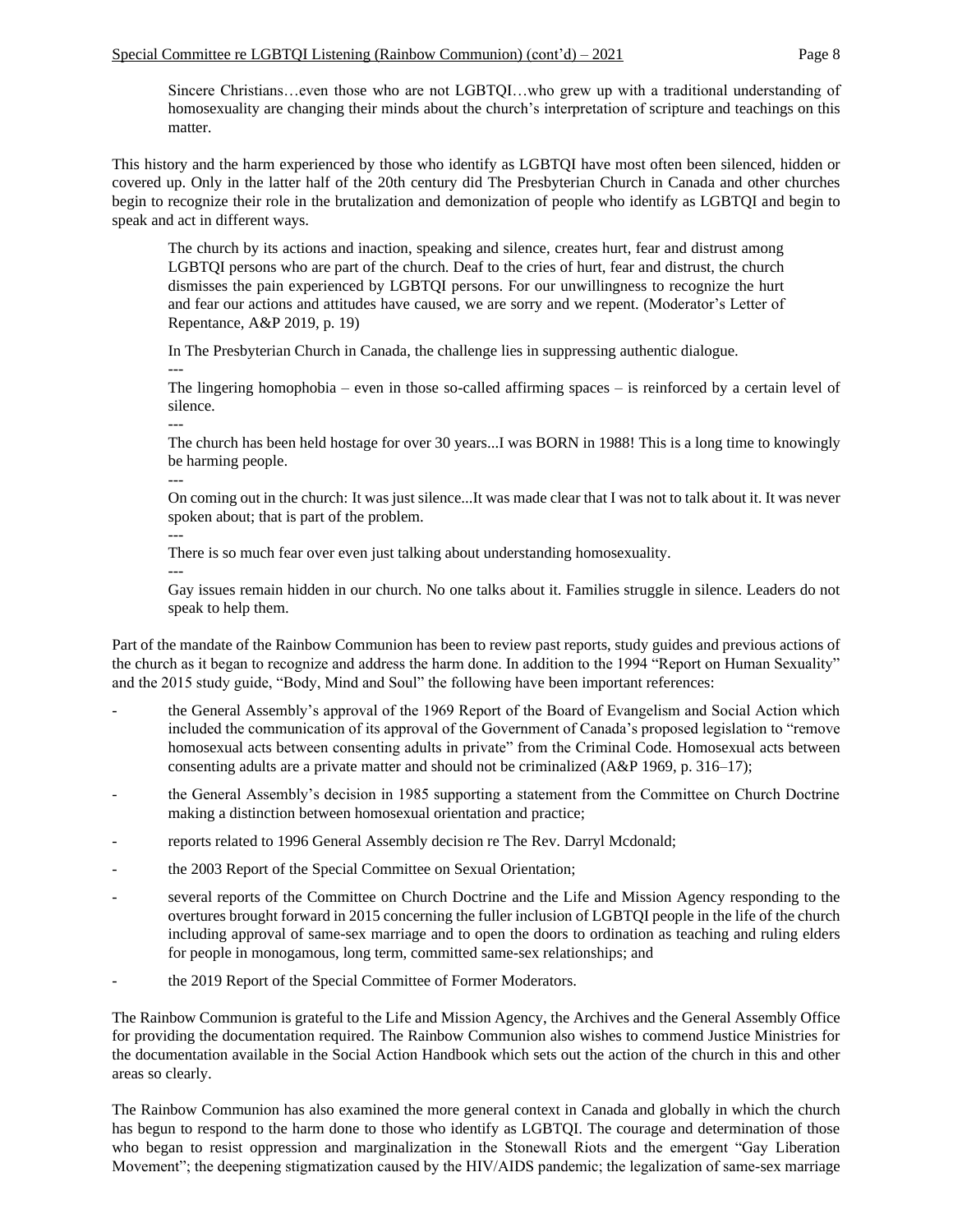in Canada and in many other countries of the world; and the growing understanding of the implications of cisgender and transgender identities, in providing a lens through which diversity can be better understood and as grounds to prohibit further discrimination, have all impacted the experience, decisions and actions of the church. (See Appendix 5: The Struggle for LGBTQI Rights and the Church)

These changes have also been part of the context in which people have told their stories. Many people have moved between denominations and congregations because of their stand on the place of LGBTQI people in the church. People have come into The Presbyterian Church in Canada at times because of its perceived more open position and as well because of its perceived more traditional position. LGBTQI people have left the Presbyterian Church because they have felt they were not welcome. Some have gone to denominations or congregations with more open and inclusive doctrine and practice. And there are people who have left The Presbyterian Church in Canada because of a perceived more inclusive position. Again, this has changed significantly in the last 20 years and has impacted the stories we have heard.

When the church preaches a message of intolerance, people get lost – especially the young. ---

My relationship with The Presbyterian Church in Canada was undercut. I felt exiled and wanted to come home but is there a home for me? I was sent to a place of hiding. The church preaches love but this does not feel like love.

The thing that's become so apparent to me…and I think I knew this in my head and should have known but now I'm living it…the church is so far away from the 'trans' world.

--- The church has lost gays…and LGBTQI people...and young people overall. I would not bring my child to an anti-gay church.

---

---

There are so many young people who wanted to go into ministry but see that the official church policy opposes and excludes them...either as people who identify as LGBTQI or as allies. ---

I can't open myself to a church that isn't open to me.

---

In the church, it is not a bunch of people getting up at General Assembly and walking out. It's people here...And they are becoming disillusioned and walking out the doors and never coming back...and they are great people.

---

My life experience has taught me that when organizations make LGBTQI persons the 'other' or 'second class' or 'censured' they create a climate in which discrimination and harassment can exist and even thrive. ---

I think what sucks about being a minority is that the voice of the minority is never enough. The voice of the oppressed can never overcome the oppressor but really, it's the oppressed that needs to take the initiative to make things better for themselves because that really is power.

---

The current stance means that families are not welcome to participate in the church as a whole family. The church is also a fractured family within itself.

# **THE STORIES**

# **A Precious Gift**

Of course, the heart of the work of the Rainbow Communion has been the gathering of stories from people across the country. Most stories were told in a covenanted face-to-face Listening Space with two listeners, at least one of whom was a member of the Rainbow Communion committee. Other listeners were "deputized" and held to the same level of confidentiality as the committee members through a Covenant of Care. The majority of listening spaces and submissions were received between May 15, 2018 and June 15, 2019. In total, the Rainbow Communion heard 139 stories.

Storytellers came from every province and represented a wide range of age, gender, ethnicity and theological perspectives. They also represented a wide variety of associations with The Presbyterian Church in Canada. Some had left or had been forced to leave The Presbyterian Church while others were actively involved with the church at a variety of levels. Over half told their story primarily through their experience of identifying as a sexual or gender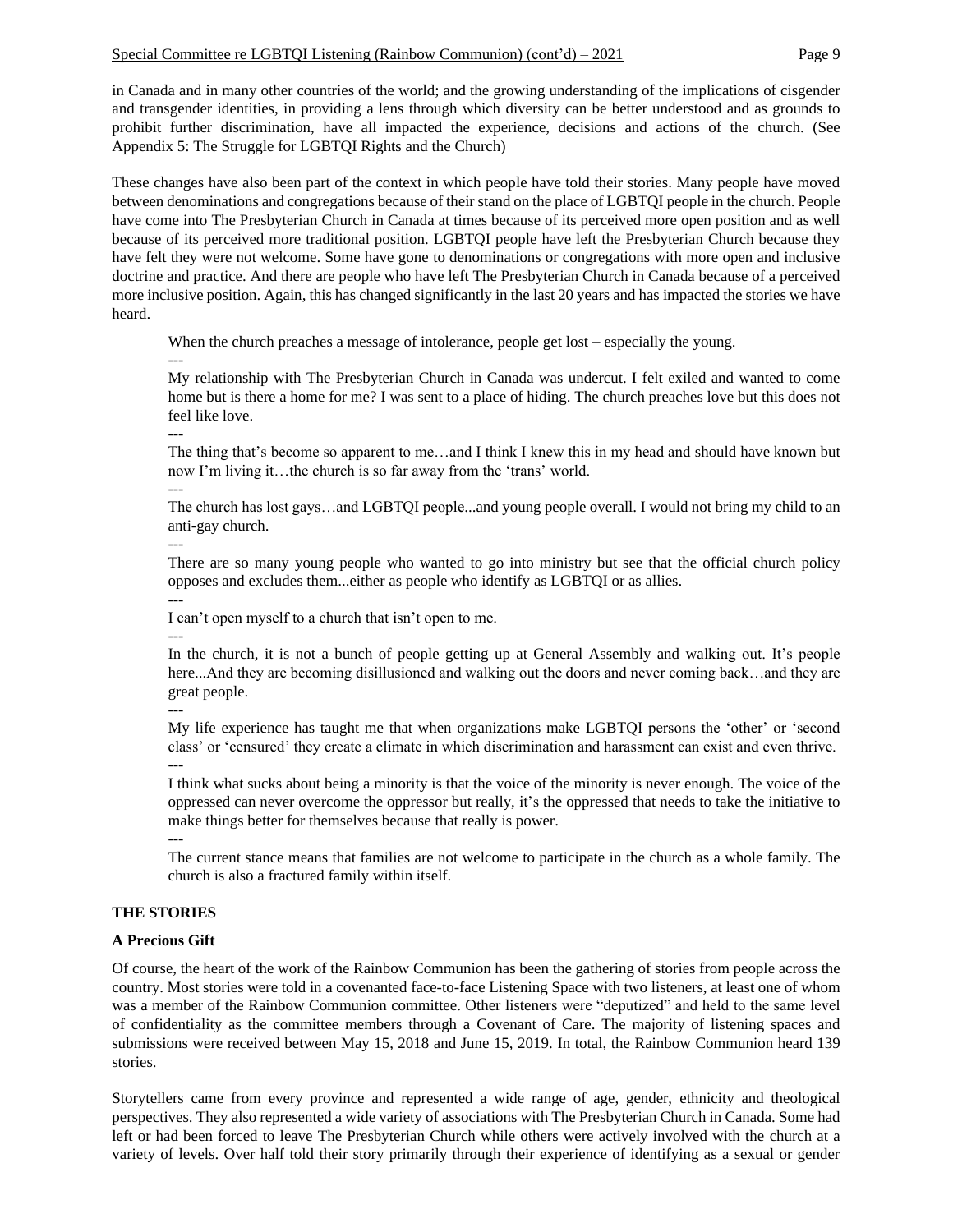minority. Others told their story primarily through their experience of identifying as a partner, a family member, a friend, an ex-partner, a work colleague, a minister, an elder or a member of a church community. As the stories unfold throughout the report it is important to remember the lives and people behind them. One storyteller emphasized that, "The church has to realize that they are talking about real, live, living, people."

The Rainbow Communion holds these stories as a precious gift. Many people have told their stories at significant risk to themselves in relation to their place in the church. The decision to tell their story represented an act of courage and trust as they revealed vulnerability and pain. One storyteller's fear was made apparent when they shared, "Though you've done everything possible to make this a safe space for me, as far as I'm concerned, there's no safe place in The Presbyterian Church in Canada."

### **Recommendation No. RCL-001**

That the gratitude of the General Assembly be extended to all who have told their stories as part of the Special Listening Committee re LGBTQI (Rainbow Communion).

As was identified in the Rainbow Communion's second interim report, many storytellers expressed their gratitude for being able to tell their stories after having been silent or after having been silenced, in the church.

Our church offered prayers and public appreciation for the Rainbow Communion.

This is real people telling real stories and not just an intellectual discussion. Let the church see my Rainbow family.

---

---

The Rainbow Communion work is a kind of 'Denominational Confession' that we must repent and change. ---

The church laid a foundation of God's love and grace for storytellers long before 'the sexuality topic' became an issue. ---

To be able to partake and participate in this Listening Space…where I am able to be my genuine self...there's nothing quite like it.

---

It was the only time that I ever felt that the church was listening...really listening...and that I had anything to say of value. ---

I think it will be helpful for The Presbyterian Church in Canada to hear people's stories and get a sense of what it's like to be gay in the church.

---

---

Continue these types of spaces because there are still a lot of people who are afraid to even talk about it.

The Rainbow Communion's Listening Spaces are gathering the truth that needs to be heard to pave the way for reconciliation.

---

The listening process developed by the Rainbow Communion is fair and compassionate. It feels like the church is embarked on a process of reconciliation.

---

I am grateful for the work of the Rainbow Communion and The Presbyterian Church in Canada for listening and being willing to receive my story.

---

It is gratifying to be able to share my story.

---

---

The Rainbow Communion is an opportunity for LGBTQI to move away from a place of invisibility to be seen and heard.

The fact that you're being so intentional about this process including informed consent; it shows that there's a lot of care and a lot of thought. I can see the effort that's been put in.

The Rainbow Communion itself is in communion as a body of Christ.

---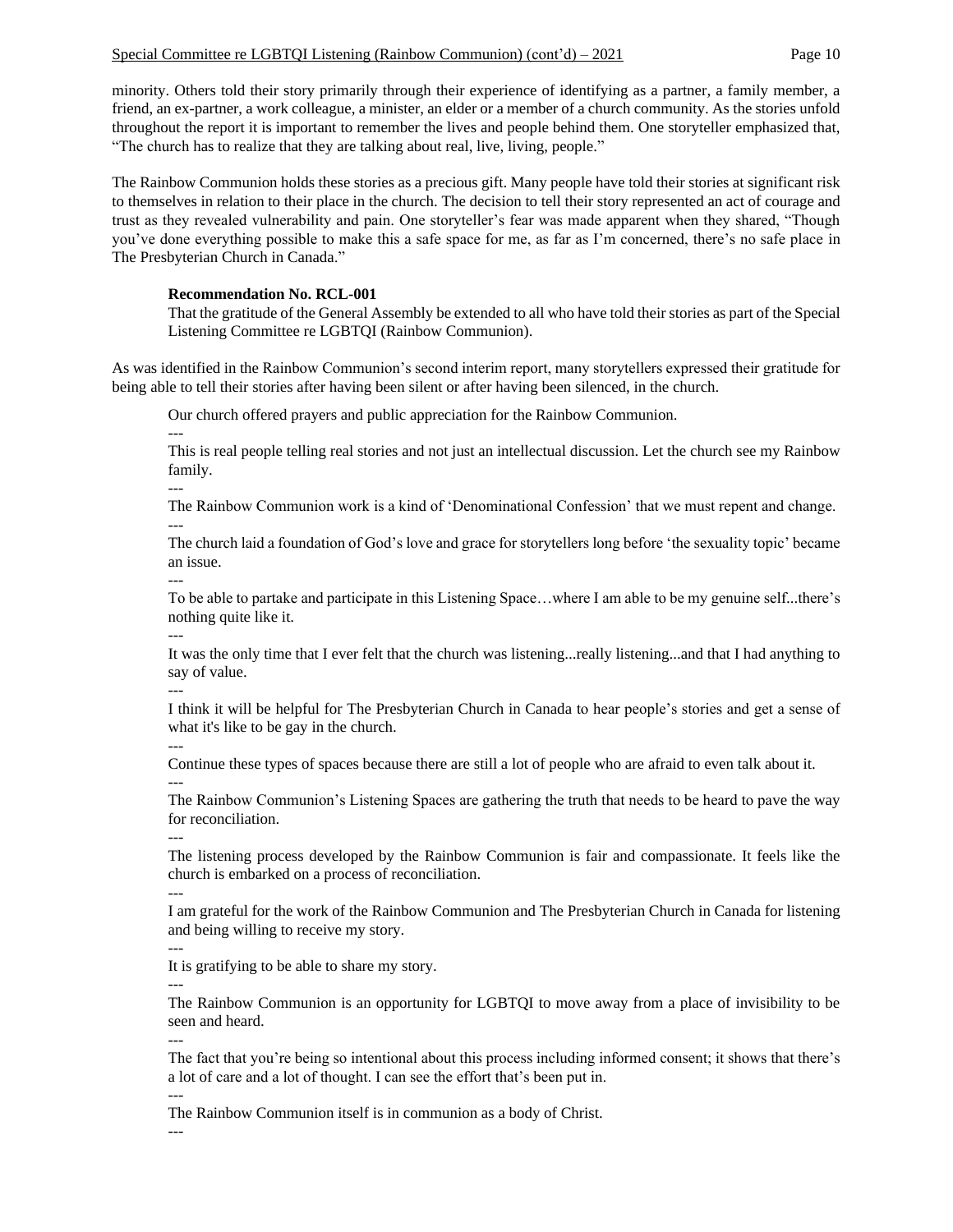I appreciate that the Rainbow Communion has given a voice to those of us not normally heard or invited to speak.

I'm appreciative of the opportunity to be heard after so many years of feeling invisible. My dream is that my voice is heard.

--- Thank you, Rainbow Communion, for your extra degree of care and sensitivity in choosing this place to meet. It's certainly a safer place than any church.

#### **The Moderator's Letter of Repentance**

Many identified the encouragement they felt with the publication of the Moderator's Letter of Repentance in 2018 but equally many identified their ongoing frustration and anger at the lack of action on the part of the church to address the harm done and to prevent harm from continuing.

The Moderator's Letter of Repentance helped, and it was so powerful to hear it read in a church by many former Moderators at an event held at church.

---

I was shocked that there was a Letter of Repentance written. I was shocked but thrilled and overjoyed. It was really emotional for me when all of the Moderators and ministers read it out loud in our church. It was awesome. And they did a good job, too. I think it was a good start in acknowledging that the Presbyterian Church has hurt people...and that it was important to say that clearly. So now, that was words...and enough is enough. Let's get on with the business of inclusion. I think that's really the next piece that will require a lot of attention, resources and dialogue.

---

---

I found it to be affirming when my pastor read the Letter of Repentance out loud in our church.

The church's arrogance is that it seems to think that it can acknowledge harm done and then somehow life just goes on. I'm still learning to forgive the church. I know that I will feel better when I can forgive. ---

If you really want to make reparations. If you really want to make the 'apology' worth something...then ordain me. Just ordain me! I am available next Sunday and I've already got the church picked out. ---

It is not enough to just say that you 'are sorry' (re Moderator's Letter of Repentance). Policies need to be changed so that everyone can come to know that they are loved by God.

---

The Letter of Repentance had no action. We can't just say we are sorry.

---

I have a fractured relationship with The Presbyterian Church in Canada and its vapid inconsequential apology. My relationship is with God and with my community.

#### **The Content of the Report**

This final report of the Rainbow Communion grows out of the experiences reflected in these stories. The stories and the recommendations that emerge from them are a call to the church to become a community of love characterized by God's grace and to leave behind the phobias and the hypocrisy which have disfigured it.

What we heard from storytellers included accounts of harm done as well as suggestions on how the church can address harm done and also ensure that harm does not continue. Consequently, the report will follow this pattern and will draw its conclusions and recommendations from these themes:

- 1. Identifying Harm Done
- 2. Responding to Harm Done
- 3. Ensuring that Harm Will Not Continue

In addition to harm done, many storytellers provided accounts of grace received in the midst of the challenges they have faced. The stories revealed a vast number of people who have selflessly and courageously contributed – and continue to contribute – to the life and mission of the church despite the barriers they have experienced.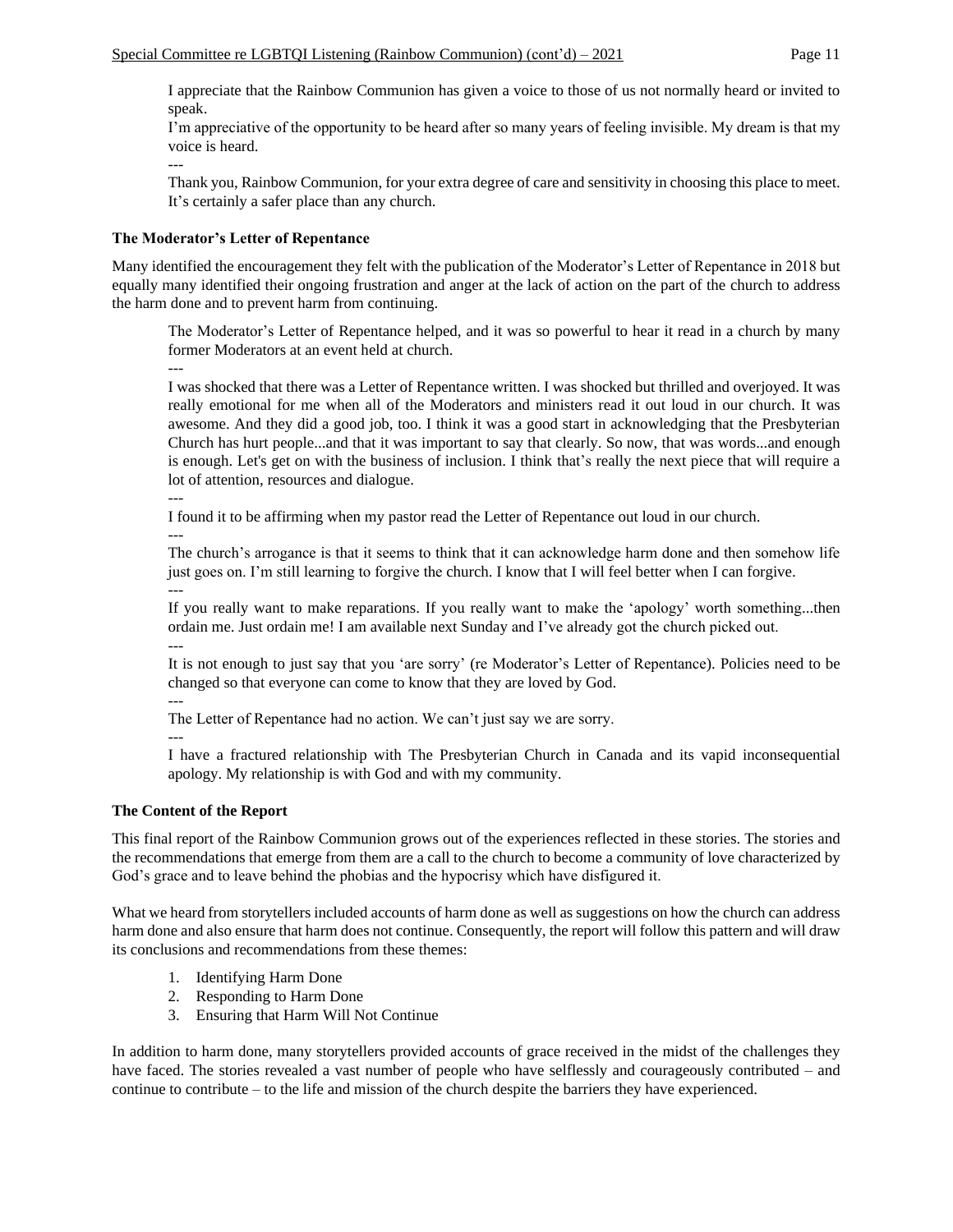# **IDENTIFYING HARM DONE**

The 2018 Moderator's Letter of Repentance began to articulate something of the pain that has been experienced by people who identify as LGBTQI and who have been harmed by The Presbyterian Church in Canada at all levels. This was a message that the church was not accustomed to hearing.

God calls the church to be a welcoming community where we welcome one another as Christ has welcomed us. In our hypocrisy the church offers welcome to heterosexual people but often shuns people who do not identify as heterosexual. In this homophobic environment, the church is often an unsafe place for people to name their sexual identity and orientation. For the church and our congregations failing to be safe and welcoming places, we are sorry and we repent. (Moderator's Letter of Repentance, A&P 2019, p. 19)

# **THE PAIN OF CHURCH COMMUNITY**

One of the emerging themes that the Rainbow Communion identified in the second interim report was "The Importance and Pain of Church Community". For many who told their stories, their depth of commitment to the church is evident. For them, the church is their primary community, a community of friends who are followers of Jesus. There is a sense of belonging but there is also a longing to be able to be honest and open with these friends and those in pastoral leadership.

Despite this sense of belonging, however, they have also experienced pain, which has challenged their trust in other members of the church and the church as an institution. For others, the pain of what they have experienced in the church has been so profound and destructive that whatever sense of belonging and care they may have once experienced has been shattered and they see the church only as a place where they have been deeply wounded and betrayed.

I struggle to define homophobia (and transphobia), because I think the people who most need to understand what it feels like to be the subject of homophobia are too afraid of being called homophobic to listen. It feels like homophobia has become a slur, even though it should be a word that helps us shed light on the truth.

Bullying, hatred and silence, have led to emotional and physical pain and personal struggle, which sometimes have led people to attempt or commit suicide. The church has not offered and continues to fail to offer care to those who face this struggle and pain. For our failure to offer tender care to the hurting, we are sorry and we repent. (Moderator's Letter of Repentance, A&P 2019, p. 19)

Throughout the listening process, one of the greatest fears that was articulated again and again was that to be honest and open about one's own identity would break the bonds of community and friendship. That pain would be too much to bear. This has led to a sense of alienation and invisibility for many who identify as LGBTQI and has sometimes led to self-destructive behaviours including substance abuse, self-harm and even to contemplating or actually taking one's own life.

I started to spiral again. I was high functioning at work, church and community and I 'passed' as 'straight' but I would get home and crash and...shut down...and imagined how I might be able to just quietly die. ---

I drank in response to the secrecy that I had to maintain because I knew that the church would disapprove of me if I ever came out. I had to be secretive about my identity and about my drinking.

---

When (name withheld) came out to his grandfather, the patriarch of the family, a Bible was thrown at his head and he was told he wasn't welcome in their family. He was a kid out of home, became addicted to substances and exploited in the sex trade. He experienced a fatal overdose.

# **Secrecy, Hiding and Isolation**

Many storytellers recounted that as long as they conform to a heterosexual, cisgender and binary understanding of who we are as human beings and children of God, they are welcome in the church. Those people who do not fit into that world quickly realize that they must not expose their differences in any way. Many people expressed that from a very early age, the part of them that was different had to remain hidden and they had to be silent. They could not be themselves. They had to pretend to be someone that they were not. Storytellers often expressed that the message they receive is, "God loves you but...". They are not like other people and so they are not fully welcome in the church.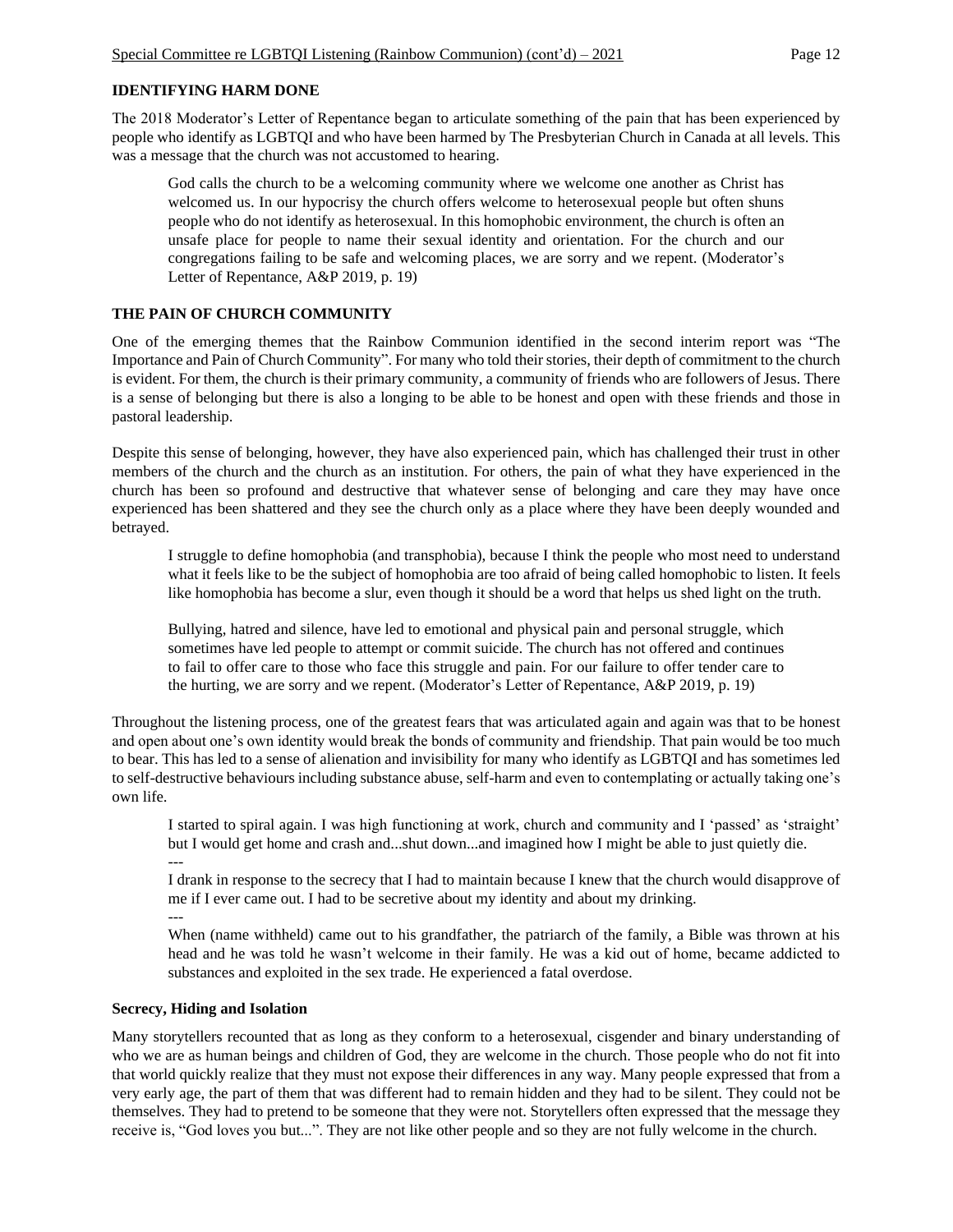Heterocentrism and heteronormative activity is sometimes just as toxic and just as hurtful as homophobia because it removes identity…it's another mechanism of removing a person…You can't see your place in the institution.

---

Sometimes we say to each other, 'We're the most heterosexual gays we know', because we just really try hard to conform to be that.

Heterosexism makes your identity invisible.

---

---

Our parents said to my (gay) sibling, "You're welcome in our house but don't talk about your (partner) while you are here."

---

The 'bystander effect' can kill with their silence.

---

There are a lot of years that I've lost to a theology that was shaming and I think I was vulnerable to that because I wanted to be a dad more than anything else in the world. ---

I could not even consider coming out before I graduated from university. Sexuality and gender identity were never talked about in my church. This omission left me isolated and confused. ---

And so, I am trying my darndest to conceal my sexuality. I remember it was around that time that I would pray to God to make me bisexual and I would meet Him halfway.

---

I dated women...even though I was aware that I was gay...in order to pass as straight. That led to some very difficult and painful breakups. I'm sorry for any hurt that I caused those women. ---

I could not tell anyone that I am gay. If I told my mother, she might want…she might need...to talk to her minister about it. I know the way some ministers in our church like to gossip about others. The word would get around pretty fast.

---

I did not tell anyone I was gay for fear of a life of loneliness and having no one at all.

---

I (LGBTQI) think that I function as a minister very well in the church...yet, I still feel vulnerable and isolated. In The Presbyterian Church in Canada, we are 'talked about' but not 'talked with'. It is the deadliness of silence that also forces people to live in secrecy.

---

While there is 'safety' in being alone...it leads to loneliness, which is not healthy. ---

I thought that being gay meant living a life of loneliness; having a life of emptiness...of no love.

---

I had friends who were allies leave the church because they heard homophobic language being used in the fellowship hour when they were getting their cup of coffee. They heard people talking behind them about how people who are LGBTQI don't belong in the church. In some ways I wish they would have stayed to stand with me and help call out this kind of behaviour or engage with those members of the congregation who said those things. Now it's just up to me and it's exhausting.

I just wonder how many people throughout 'trans history' have ever been able to have a conversation like this and instead just leave and never return. I had many formative learning experiences in the church but church was to remain a place where my mask stayed on.

--- My so-called 'gay lifestyle' is about being perpetually tired!

---

---

---

It is tiring…exhausting to live a lie over years and years.

I felt such great loneliness…especially when there was no Presbyterian Church in Canada minister available to support me.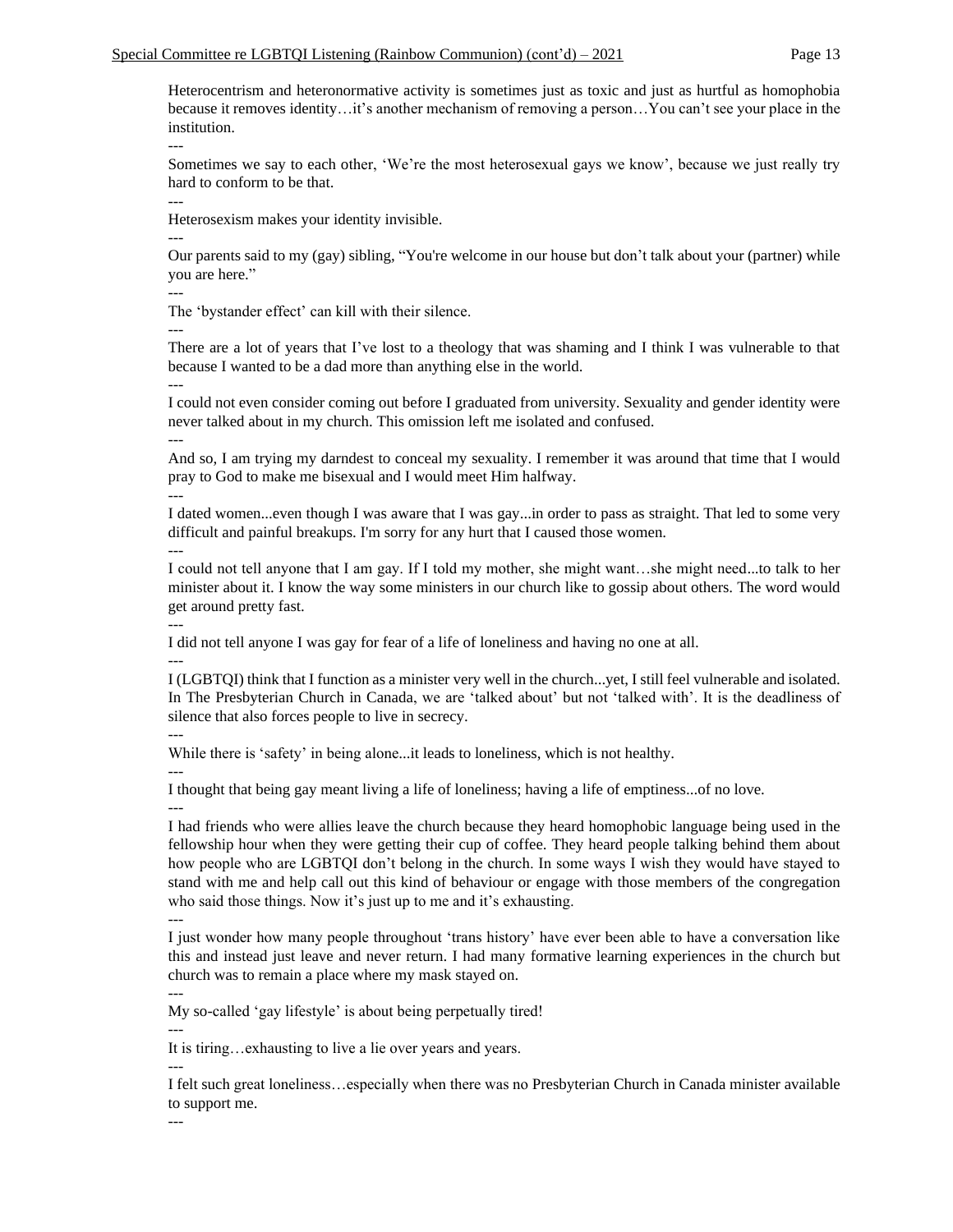It was a difficult time for the congregation in that some of the fairly vocal elders chose to leave and expressed that it was because we (same-sex couple and their family) were welcomed to be part of the congregation. Some of them came back to worship with the congregation but won't serve with me on session. ---

For 27 years I was in the closet. My biggest fear is to grow old alone. ---

When I came out to my parents it was horrible. There were tears and yelling and more tears and more yelling. It has been over ten years of separation from them – and especially with my father. ---

There have been many family arguments about gay relatives, conversion therapy and 'praying the gay' away. ---

To the church's credit in 2016 (in response to the Orlando, FL, Pulse Nightclub massacre) they posted a prayer but their first version had no mention of the LGBTQI community.

--- I had a comfortable position in that I had employment and I wasn't going to lose my paying job or my life status because of this (being gay). Can you imagine how people in ministry may feel or worry about what the church would do to them?

---

I'm burying a part of myself and I never want anybody to feel like this.

---

I can guess that many other LGBTQI+ members of our Presbyterian Church have had to carefully respond to people who were so concerned about defending themselves as not being homophobic…that they weren't able to listen to the realities that we face as queer people.

---

I did not come out for fear that my father's career as a Presbyterian minister would be jeopardized.

---

I remember when a Youth Group clergy leader announced that, "It would be unhealthy to support a gay lifestyle".

--- Either trying to fit in by 'acting straight' or becoming invisible/disappearing was the name of the game. For me, disappearing was easier to do than trying to live out a heteronormative life.

# **Fear, Sadness and Depression**

Even at a very early age, this recognition begins to engender feelings of deep isolation, sadness, depression, loneliness, of not being seen or heard, of fear, of being terrified, of having secrets revealed and of being "outed". These feelings are often deepened when people realize that this is not a choice but rather a discovery about themselves. This experience often leads to feelings of disgust and shame and subsequently, to fear and hatred being internalized.

The biggest challenge in discovering that I identify as lesbian...was really myself. I had a destructive internalized script and a lot of fear around telling my family.

---

Rather than anyone in particular in my life holding me back, it was mostly myself...because of how I was raised.

---

It would have been great if I could have embraced the lesbian part of myself but I do think that my experience in the Presbyterian Church meant that I wasn't ready to open that door for a very long time.

---

Most of the time I feel alone in this world and in the church...and each and every person I meet involves a weighing of possibilities: Can I trust this person? Are they pro or anti-gay? Pro-church or anti-church? And will this be the person who figures it out and turns me in? ---

Being gay was something that I always had to be very...very careful about. Careful in terms of who I told and under what circumstances...simply because I knew from experience that if I came out, I would most likely be abandoned.

---

I endured an abusive relationship with an opposite-sex partner even though I was gay. He knew that I was gay – and he also knew that I was terrified to be 'come out' – and threatened to tell people if I ever left him. ---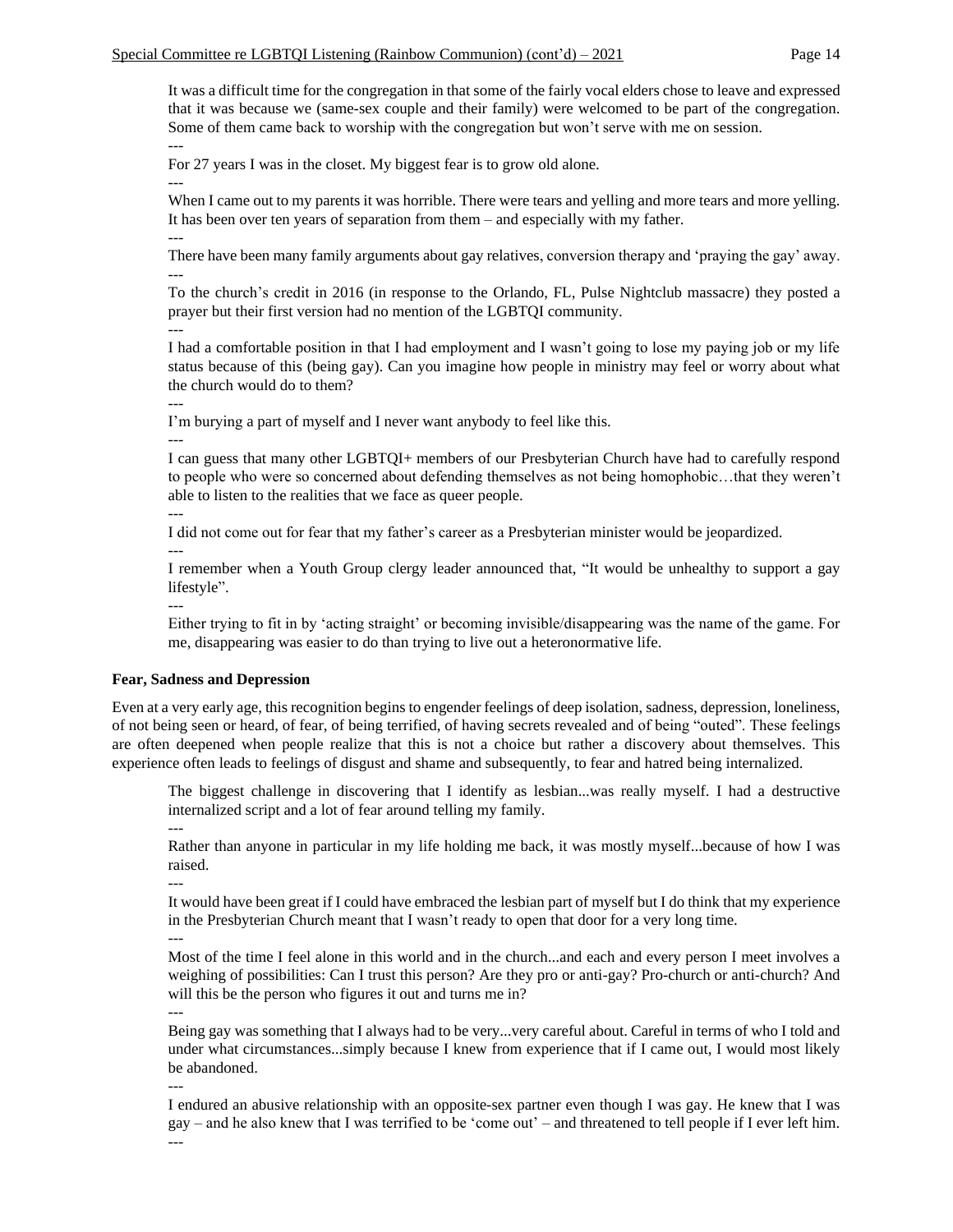People expressed concern and fear that they might be ostracized by their congregations or from the church if they served with the Special Listening Committee/Rainbow Communion. ---

I was afraid of what might happen if non-affirming church groups found out that I had attended Pride events with my LGBTQI sibling.

I am aware of a deeply closeted church leader who was terrified of being outed, after a chance encounter with me...because I identify as gay.

Because of The Presbyterian Church in Canada's policies, a youth did not feel safe coming out. That secrecy and delay caused harm to them.

---

---

---

As a minister who finally acknowledged that I was gay, I went into a deep depression without any place to safely talk about what was happening and the implications.

--- Often my boyfriend would say that he despised his sexuality and that he wished he could just marry an unattached female in the congregation. It was a painful dilemma and was destructive of our love.

---

I started to develop a deep sense of shame and guilt…and spent most of Sundays during my teenage years blasting loud rock music on my 'Walkman' in the back stairwell after the church service – just so I could avoid interacting with anyone and feel worse about myself.

---

Internalized homophobia is probably the greatest challenge in one's coming out process and mine was mountain high. It is with greater sadness, though, that I acknowledge that it has been difficult for me to reconnect and participate in the church community again, particularly the Korean church. ---

Back in the 1980s, it was a big struggle for me...because I knew automatically that if you were gay, you were presumed to be damaged...and there was basically no hope for you.

---

I was always aware that if you were a little too 'sporty', a little too aggressive, a little too 'independent or capable'...that the 'dyke' label is going to be stuck on you. I actually pushed back against the lesbian label or even acknowledging I was lesbian because I seemingly fit the stereotype too well. (Very athletic, loved to build things, outdoorsy, preferred short hair, etc. etc.) Because of that, I kept burying my orientation down deeper and deeper and could not be truthful with myself or with others. Stereotypes are really harmful...even if they happen to align.

---

When you do not have gay role models, I think that really propagates a sense of being unnatural and having this thing that is unwanted.

---

The church did harm to me as an LGBT person. It is devastating to me that I will never get back the years of my life that I have lost to self-hatred. I can't imagine that I will get enough counselling to keep me from feeling a deep sense of my wrongness and lack of worthiness.

---

I didn't want to have these feelings (attraction to men) and obviously as I got older, they got stronger and I started really hating myself for it. And...at the same time, hating God for it, because if I wasn't supposed to have these feelings...if I wasn't supposed to be a gay man...why was I made this way? Why were my prayers not answered?

---

Even though I was aware that I was likely gay, when one of my best friends came out to me, I treated him horribly. It was one way to divert attention away from me.

---

I knew, from as long as I can remember, that I was a lesbian...but I just kept burying it. Secrets make you sick.

---

And so, I was conflicted. I was ashamed…a deep, deep, deep shame because I had this secret that I knew that I couldn't share. Throughout my life everybody always says, 'Just be yourself.' And that, was the one thing that I couldn't be...was myself.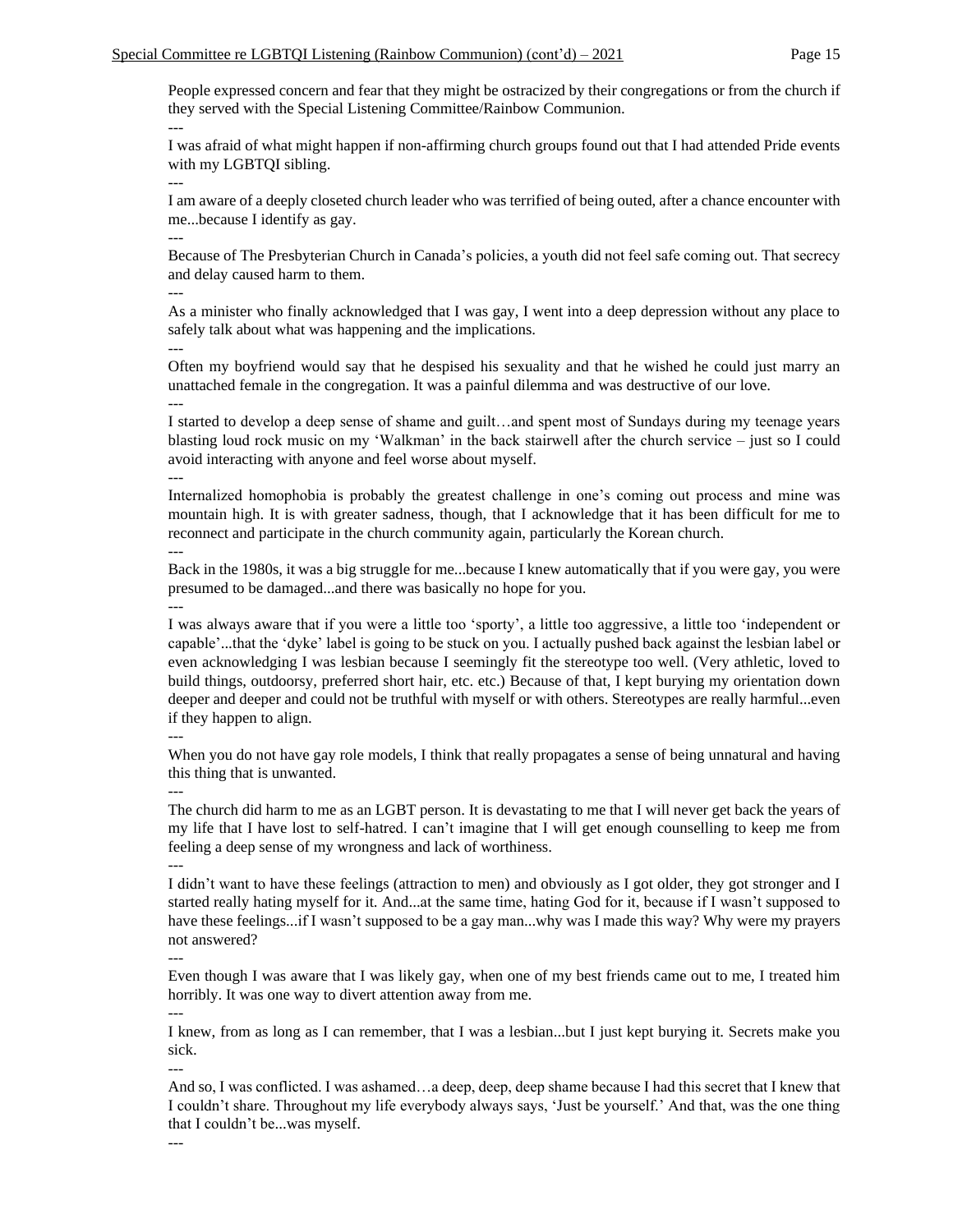I completely burnt out twice...one of the things that contributed to my burnout was the mental activity of always having to repress myself and also living with constant fear and anxiety. ---

The exclusionary practices of homophobia, hypocrisy and heterosexism meant that my (adult child) eventually succumbed to crippling invisible depression. So, it was on a long, long journey of practically smelling death in our house every day. And you know, we did not talk to anybody at the church about it.

# **Living in a Cisgender and Straight World**

For many storytellers, these feelings are engendered by or reinforced by, the actions of the church. In the experience of many, the only acceptable understanding of family to which they are exposed in the church is within heterosexual marriage. Same-sex attraction or a non-binary experience of gender is seen to be an aberration to God's creation, to be sinful. Hymns, prayers, sermons, even announcements, use language which privileges and celebrates an exclusively heterosexual and/or gender binary view of creation. There are no examples or models of other possibilities; in fact, anything else is seen to be sinful and outside of God's plan. Often it is understood that being Christian is defined as being heterosexist, homophobic or transphobic.

At church, there is no sign or evidence of any sexuality other than heterosexual.

--- Heterosexism is the assumption that 'non-heterosexual' is bad.

---

Heterocentrism and heteronormative activity is sometimes just as toxic and just as hurtful, because it removes identity. It's another mechanism of removing a person because you can't see your place in the institution. ---

The church assumes that non-heterosexual equals bad.

---

I could only imagine a certain future for myself which was heterosexual. There were a lot of unspoken expectations around what my life would look like...even if they didn't feel right to me. ---

There was no sermon on sexuality. There were never any sermons on anybody outside the heterosexual norm. It's as though LGBTQI people don't even exist...that I don't exist. ---

In my church there is a lack of opportunity for real dialogue about different opinions. What the minister believed...that was what the congregation was told to believe. ---

My Mom was worried about me that I wasn't interested in boys and I overheard my Aunt say to her, "She's just a late bloomer. Just wait until she comes around."

---

I would say I have gone through some mourning because there won't be the wedding that I dreamed of for my kids...and there won't be the grandchildren I dreamed of. But I may be wrong. ---

It often feels like that the only thing that matters in this world is males and females procreating. That is rooted in heterosexism.

---

I noticed that people often assume that a non-hetero pair are NOT a couple.

I've had a much harder time with the male-dominant, heterosexist church than homophobia related problems. ---

I remember as a teenager, while I was coming to terms with my sexuality, same-sex marriage was being debated in Parliament. On more than one occasion I heard from the pulpit how wrong same-sex marriages would be for Canada.

---

---

When my kid said they were gay, I thought, 'Oh my goodness, you've picked up a lifestyle that's going to be more difficult...people look at you differently. They ostracize you. You won't have the same opportunities.' This is because that was the way my mother taught me to deal with my (gay) brother. ---

People were not considered to be a 'real' member until married and having kids...despite having a strong faith.

I read the notes in a paper that was shared with a church and with The Presbyterian Church in Canada for the Body, Mind and Soul study. The writer commented on same-sex marital unions as follows: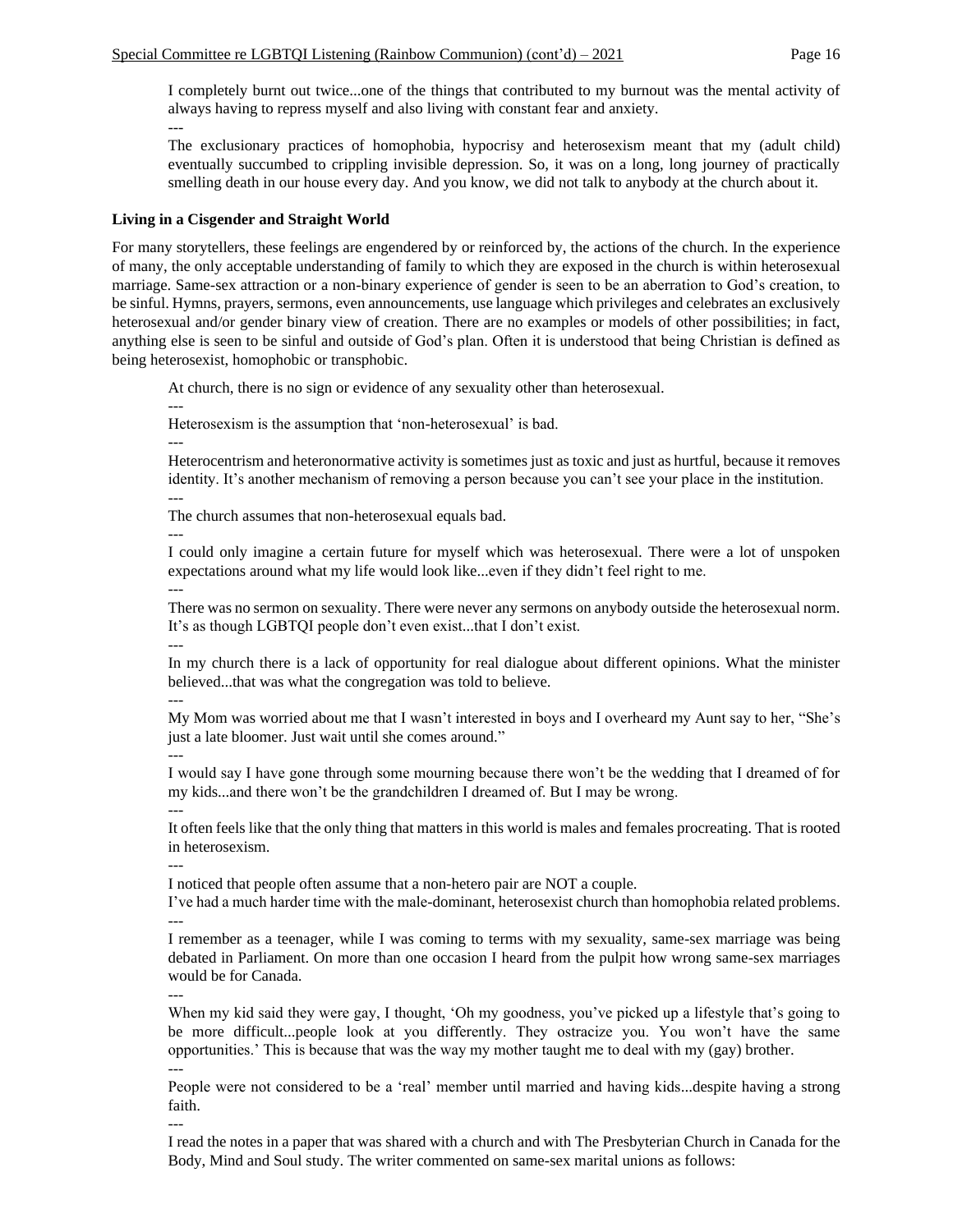...those relationships should not be called marriages. It's not discriminatory to an orange to say it is not an apple. An orange is a very nutritious comestible but it is not an apple. Such couples sometimes engage in linguistic contortions in deciding who will be called the husband and who the wife.

---

When I read those comments, I once again felt a sense of hopelessness and…perhaps even about my place in the church. How can we see each other as children of God when some people see us as so completely alien to the human experience?

---

More people than we realize identify as LGBTQI. It is just assumed that everyone is heterosexual.

---

My family could only imagine a certain future for myself which was heterosexual. A lot of unspoken expectations around what my life would look like.

---

It's not only being directly discriminated against...but it can also be just assuming that everyone is straight...and having that as a default. It can be hard on people (like me) because of having to explain yourself all the time.

Showing over-affirmation for heterosexual couples and families...and none for LGBTQI couples...shows them that they have no future in the church.

Avoiding tokenism is wanting to have a person in the room, not the 'gay person' in the room.

---

---

---

If a church says it's affirming or welcoming without changes to the heteronormative language, culture, hymns and imagery...it's just lip service and tokenism.

# **"Pray the Gay Away"**

Many people are told or hope that this is only a phase and that someday they will grow out of it or that they could change it. In fact, people are taught about the possibility and are encouraged to "pray the gay away".

When I sought help to reconcile my awareness that I was gay, I was given Bible passages condemning homosexuality to carry with me to combat any 'urges'. All that did was drive me further into the closet. ---

My son knew of no one else that was gay and apparently, he prayed and prayed and prayed that God would take this from him...but He didn't.

---

I began to realize that I was gay and at the time I believed it was wrong…as many Christians go through. And so, I went through the whole 'pray away the gay' stage for years. Every night from age 16 until I was 19, every night...just really begging God to turn me straight.

---

I prayed when I was in high school that God would change me and I didn't really want to be that way. It was difficult.

---

---

I was deeply conflicted as a gay man...who was married to a woman. When I was a seminary student I tried to 'pray the gay away'. It didn't work either.

I fell in love with my best friend in high school. I prayed and prayed and prayed..."God, don't let me be gay. I don't want it. Don't let me be gay."

I prayed so hard for God to change me.

---

---

I tried so hard to 'pray the gay away'. I was carrying three separate identities that were not integrated: my Korean identity, my gay identity and my family identity.

---

I felt an intense self-loathing once I realized that I was gay. Much of that was due to the 'evangelical' influence in my life. I ended up hating God for it; I tried so hard to 'pray the gay away'.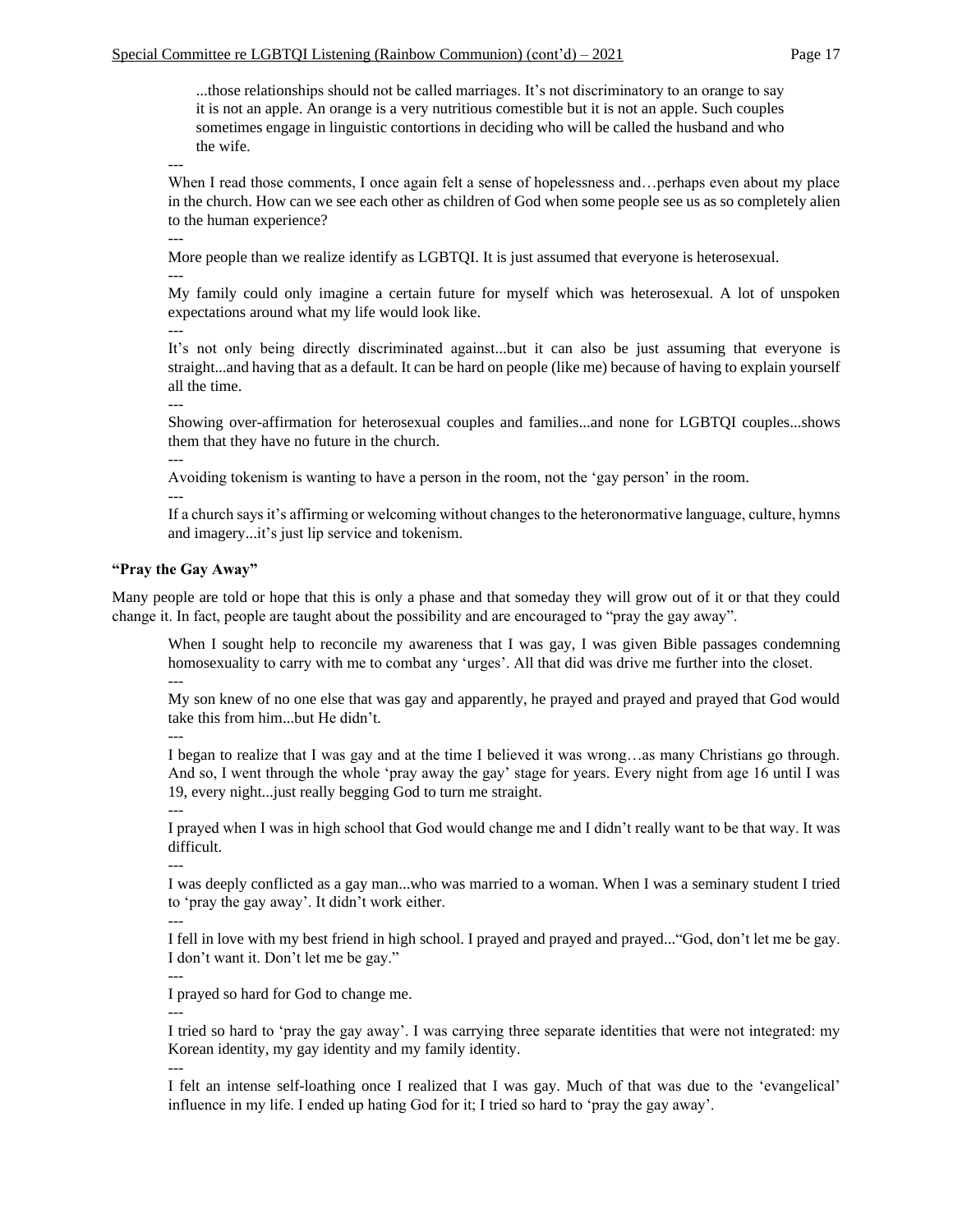#### **Sexual Orientation and Gender Identity Change Efforts (SOGICE)**

Regardless of the distinction that was made in 1985 (A&P 1985, p. 240–41, 31), that homosexual orientation in and of itself is not sinful and that it is only when one acts on these feelings that sin is committed, many recounted that sin is still associated with being who one is.

There are people who grew up in the church that were told that they don't deserve God's love and/or that they are going to hell.

--- This is how it works...that if someone is gay, it's because something 'went wrong' and they need to be made 'straight'.

---

Church encourages homophobia and fosters spaces that reinforce the notion that being gay is a sin. I wasn't homophobic until I was connected to The Presbyterian Church in Canada.

In the more extreme cases, homosexuality is associated with demon possession and people are told that it needs to be exorcised.

They felt it was demonic. They were trying to free me from the demonic possession that was causing me to have the attraction. So that stuff is kind of traumatizing.

Other people have been counselled to participate in so-called "reparative" or "conversion" therapy, what is now called "sexual orientation and gender identity change effort" (SOGICE), so that they could be changed into being heterosexual or into aligning their gender identity and expression with that assigned to them at birth.

I had a relative whose only response to our family member who had 'come out'…was to provide them with materials about conversion therapy.

I am not able to be my full authentic self, due to my family's stance on LGBTQI inclusion. I have to hold back and stay away from certain conversations. Their response to me is just to hand me books to read to change my mind.

---

---

Attempts at conversion therapy were just a fruitless endeavour that simply increased my despair. As a (closeted gay) Christian who feared eternal damnation...I was desperate to do something. I voluntarily partook in 'reparative' therapy to try to cure my homosexuality. This was my 'Hail Mary'…last chance…in my mind to avoid roasting over the fiery pits of hell forever. They held out hope that I would become straight. They said that I could deny my feelings...switch them off and switch them on to being a 'straight person'. ---

During my time with Exodus…(so-called gay conversion therapy) there was no real sense of grace there. It was all condemnation. No grace at all. Since then, I know who I am and I know to whom I belong. And nothing I do – Romans 8:29 – "nothing separates me from God's love." No matter what I do. It's there. And for me, that passage became a new lodestone.

---

It's a pervasive thought of allies in the church...and outside the church...that they want to help but they want to help by 'fixing' us and even if it's not to completely remove our sexuality, they at least want to make us more 'palatable' to our society. They want to help carve out a little place in the world where we can exist. But I don't want my own little place, I want to be part of the world.

As the Rainbow Communion listened to stories, it became clear that SOGICE programs were still being recommended in Presbyterian congregations. The harm done by so-called conversion or reparative therapy is so damaging that it was important for the Rainbow Communion to bring a related recommendation in its second interim report in 2019. The Assembly adopted the following recommendation:

That The Presbyterian Church in Canada reaffirm its statements that homosexual orientation is not a sin and that studies have not revealed any scriptural, scientific or pastoral basis or justification for programs to change a person's sexual orientation and therefore acknowledge that any form of conversion or reparative therapy is not a helpful or appropriate pastoral response to those who identify as LGBTQI. (A&P 2019, p 46, 345)

# **The Dilemma of Conflicting Identities and Leading Double Lives**

For many storytellers, these feelings and experiences meant that they are put in an impossible dilemma of having to choose between their identity as LGBTQI and their Christian identity. This has consequences for both dimensions of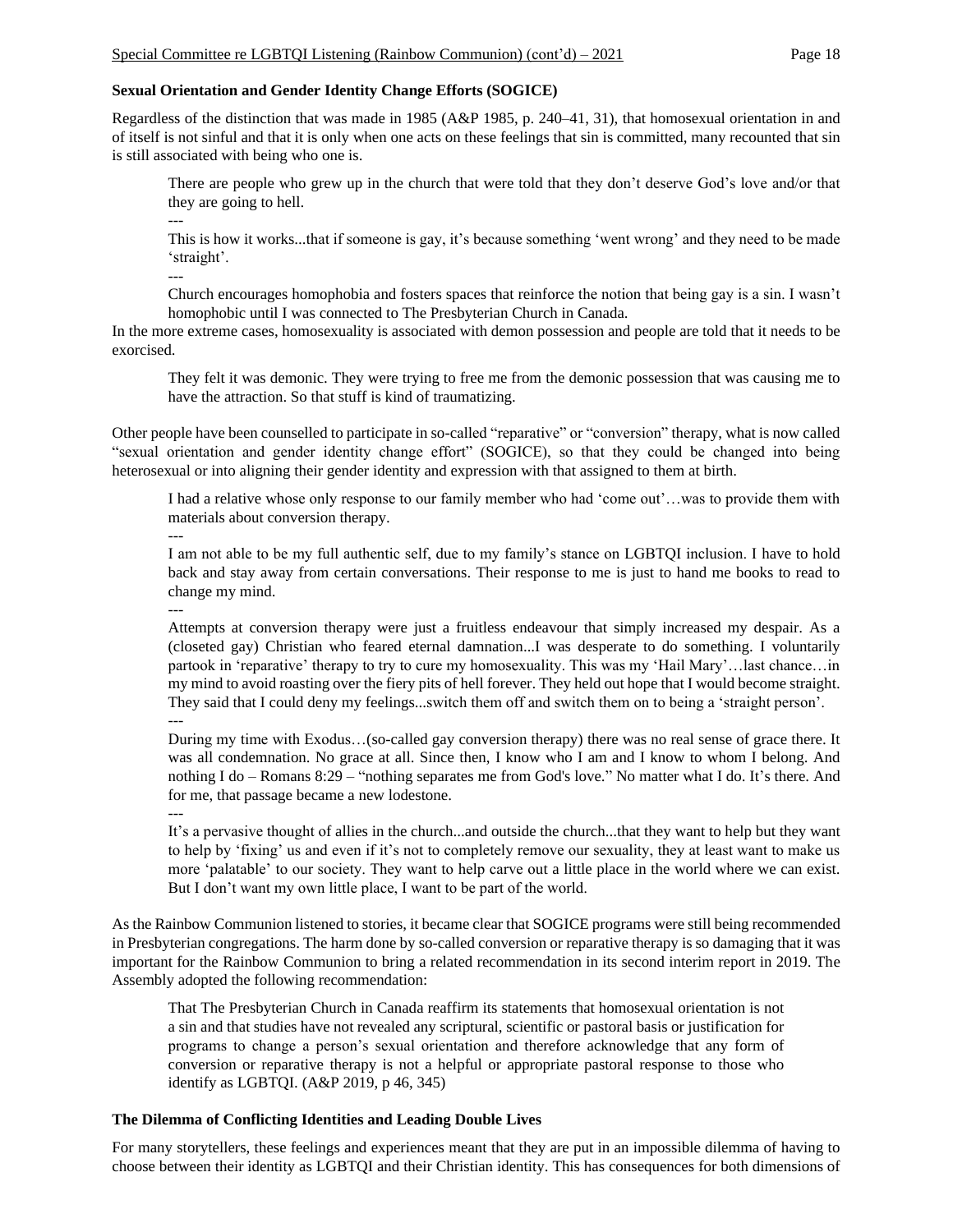their lives. They cannot be "out" as LGBTQI in the church but neither can they be "out" as Christian in their life outside the church. In many cases instead of living authentically and fully, they are forced to live a double life.

Because of my position in the church, I am afraid to be seen as endorsing homosexuality in any way…even though I identify as gay myself.

---

I did my best to create a 'conformity plan' when I wanted a peaceful, uneventful life with an absence of violence...and to 'pass' as heterosexual.

---

My experience of being gay and Christian has been that I wasn't allowed to be both. I could only be 'either / or'.

### **Don't Ask, Don't Tell**

For those who are LGBTQI, the message they receive in the church is that they will never be fully welcome as a part of the Body of Christ. Where there is slightly more tolerance, many people feel they live in a church version of "don't ask, don't tell". No one is going to condemn you as long as you are not obvious or do not make it uncomfortable for others in the congregation.

The Presbyterian Church in Canada is a 'don't ask, don't tell' place.

When people ask me, 'Are you Christian?', I still don't know what to say because so many people have been hurt. Our theology is causing trauma.

---

---

To stick a gay man back in the closet after they've come out...that's brutal and…you just don't do that to people.

---

My boyfriend instructed me that I had to sit in the back row of the church and not acknowledge him. No eye contact, no exchange of smiles. I could not attend coffee hour after service. My boyfriend – a church leader – was fearful of being disclosed as a gay man and so that fear and secrecy extended to our relationship. ---

I feel that the only place I need to be protective of my queer sibling is in the church. That's where I feel there's a threat of harm. I do not feel the need to protect them anywhere else. ---

It's especially hard to identify as a 'gay Christian' because you feel like both sides of your identity are hurting people.

---

I feel like I can't be myself around everybody when I'm at church.

---

It was getting harder to hold these two things together...One part of my life is to be open and transparent and...to also keep a secret whenever I was involved and connected to the church. ---

Entering a 'straight' marriage as a gay man was basically an attempt at a form of 'conversion therapy'. The marriage did end eventually.

--- I love my church family but I've always felt I've had to hide a part of myself. I could never be open about my relationships for fear of judgement and hostility.

---

---

I have to juggle conflicting parts of my life. There are times when I am not able to be truthful about this huge part of my life when I'm in certain church circles.

I put on a mask to be someone else so that everything can be 'just so'. But it's a mask. It's not the real me. I

am not being honest to those around me.

---

As a gay young Presbyterian adolescent, my plan was to marry a woman, have a bunch of kids, get divorced and then have a secret relationship with a man...but always secret, secret, secret. And then, no one could ever say, 'He's gay.' That was the one thing that at all costs needs to be hidden. Honestly, that was my plan for years, because I could not see any other way to be.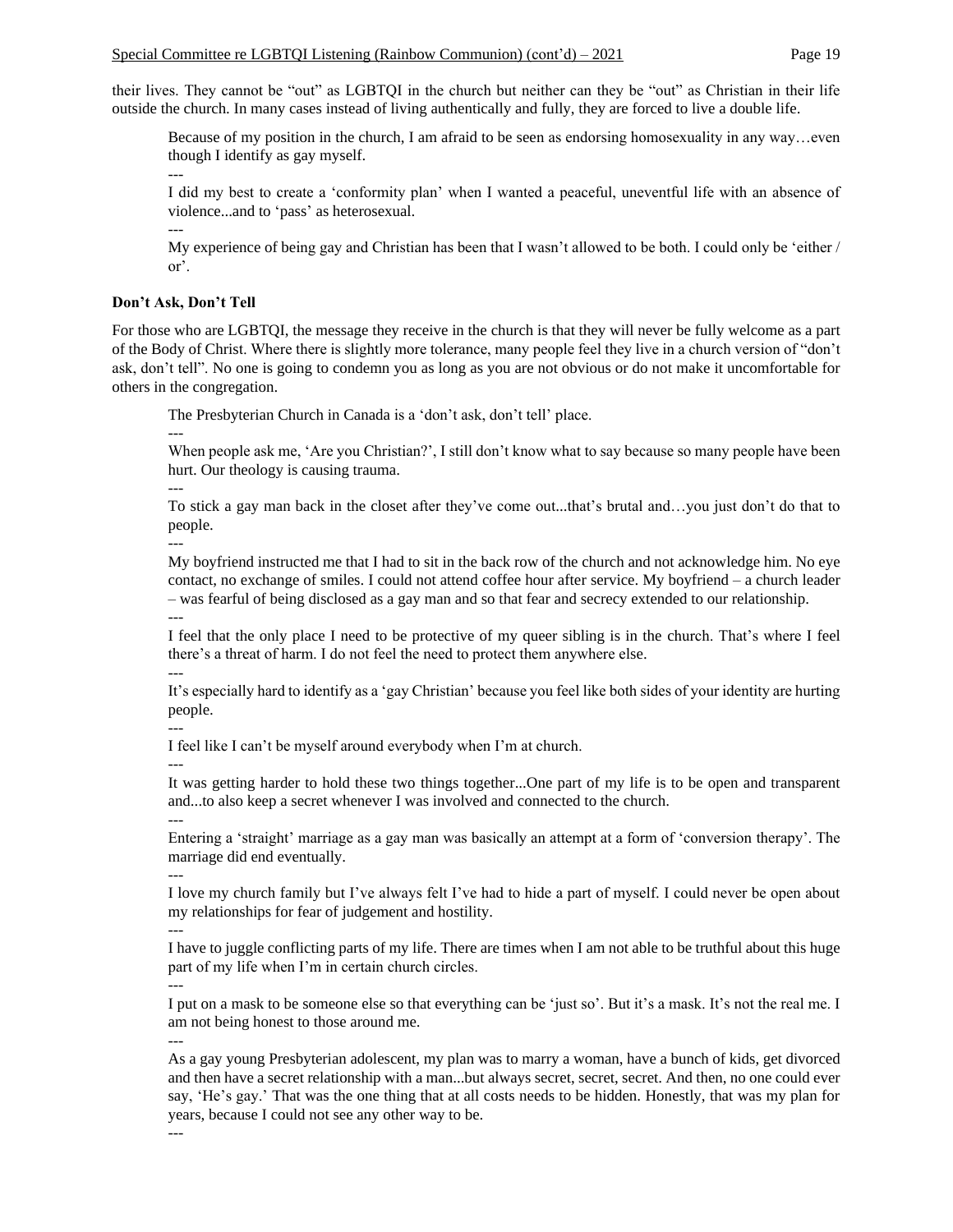When I look back on my time growing up in the church...what I learned was how to pretend to be good and how to learn to look the way that people are expecting me to look and behave. The church taught me how to put on a mask and that everything's fine, that I'm a good person. I'm a good girl and I'm part of a good family and we are all nice and isn't everything wonderful.

The silence that comes from 'don't ask, don't tell' leads to loneliness and depression.

#### **Dissonance**

---

Many spoke about this leading to a complete disconnect between their spiritual life and their life as a person who identifies as LGBTQI. This was described as soul destroying. If they choose to remain in the church, a community which has in many cases nurtured and loved them and brought them to faith, they have to deny a fundamental part of who they are. In some way they have to live with the belief that as a person who identifies as LGBTQI they can never fully be loved by God or by the community of faith. Consequently, they live a lie and a double life that has far-reaching and destructive consequences.

I ended up living a fractured life. Even though I knew that I was gay, I entered a marriage to someone of the opposite gender, because of the expectations of my faith, family and church...But my heart was never in it. ---

Literal interpretation of scripture is part of how the oppression of LGBTQI people happens...even within our own brains. It has been crushing my humanity and like turning me into a very one-dimensional person for a long time. When you're so afraid of missteps or being different or being identified or targeted, then you train your brain to be literal. I've lost my capacity to have any deep interpersonal relationships, experience, nuance or tone or any of that...because of literalism. And that's fractured my capacity to connect on such a deep level.

I feel as though I abandon my God if I leave. If I stay, I feel as if I abandon myself.

---

---

When behaviour is inconsistent with faith values it causes perpetual cognitive dissonance.

---

I've heard the deep anguish of my LGBTQI students who feel like they need to choose between their internal identity or their religion.

It was clear to me that I could be gay or I could be Christian but not both.

---

---

If I wanted to minister in the Presbyterian Church, I needed to go even deeper into the closet and to learn to mirror some of the homophobic attitudes that I was hearing and seeing.

---

---

---

All through my life – especially when I was a minister – the stresses of being gay but not 'out' caused a lot of damage in my relationship with God.

For the longest time, I didn't understand how LGBTQI folks had any relationship with Christianity. It is an abusive relationship.

I was living in constant fear and anxiety over an impossible dilemma of either being alone and terrified of being outed OR rejected and abandoned by the church.

--- There was no way I was ever going to tell any other minister, because that would mean inviting them to keep a secret. And if anyone found out, I could get in trouble and could get them in trouble. So, I suffered. I suffer in silence.

---

---

I was relationally isolated. I was so afraid of being found out that I closed myself off to everyone...no friendships with men or women. So, I just totally shut myself down...and eventually I found myself to be sort of a dead person emotionally. I was not a 'nice' person. That way, no one would want to be close to me. ---

I couldn't connect with other people authentically. And people couldn't connect with me authentically...because they were running into my wall of artifice.

One day as I was journaling the words, 'I am a lesbian', appeared on the page. I knew it was true and it stopped me in my tracks. I was terrified of myself going to hell. I drove for an hour into the big city to the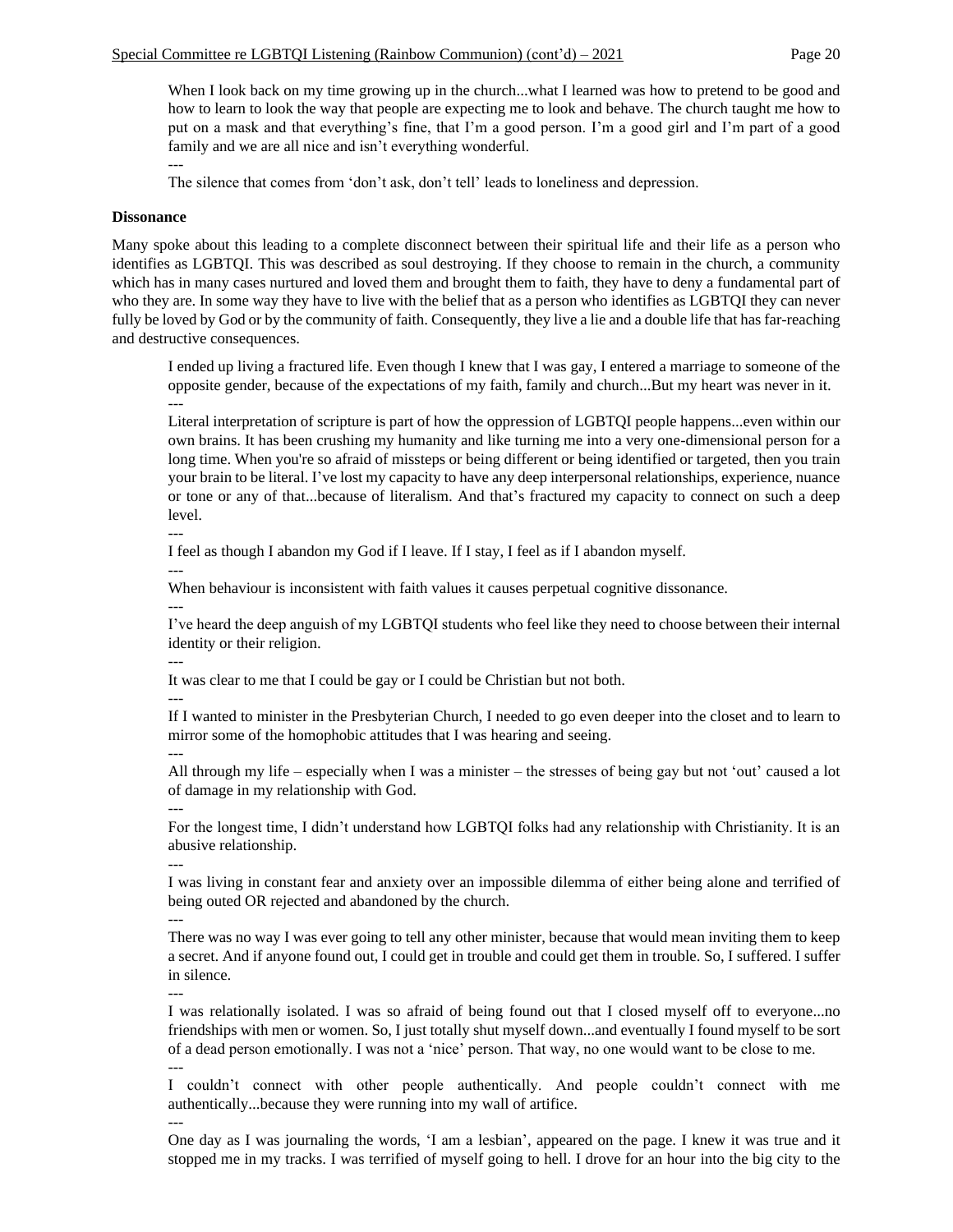public library and took out every single book on being gay off the shelf. I took them to a desk facing the wall at the back corner, making sure all the spines were facing the wall so nobody could figure out what I was reading…just in case someone walked by, suspected or figured out that I'm a lesbian. It was the beginning of being hyper vigilant, still hyper vigilant. I look for danger everywhere.

Other people just leave the church completely and turn their back on faith and their relationship with God. They become disillusioned by the pain that is inflicted on them because of who they are and the hypocrisy they encounter. Although the church may have been important to them at one time, the lack of welcome and the harm done outweighs any sense of grace or belonging they may have once felt.

For 15 years I was very involved (providing care) in the AIDS epidemic. My prayers to God to save these beautiful souls seemed to go unheeded. I felt despair...helplessness. My cries for mercy for these longsuffering men went nowhere. Over time, I had a crisis of faith and left the church as a regular attendee. ---

My confidence and belief in God's unconditional love for me started to diminish over the years of shame, guilt and depression that was brought on by the church...and to be fair, by society at large.

---

The shaming did great damage to my relationship with God. I don't really know if I've ever had a healthy relationship with God because of it.

#### **Trying to Manage the Pain – Leaving, Substance Abuse and Self-Harm**

No one should ever be harmed for naming their sexual identity. We live in a culture and a world where LGBTQI persons are bullied, brutalized and sometimes killed. Moreover, bullying and violence occurs in congregations or in the community with the support of church members. Presbyteries and sessions fail to hold church members and church leaders accountable for their hateful acts. For our failure to protect those attacked and brutalized, we are sorry and we repent. For our ongoing failure to hold people accountable for abuse and hatred, we are sorry and we repent. (Moderator's Letter of Repentance, A&P 2019, p. 19)

Storytellers spoke about being forced into hiding and into silence. Because of the fear they experience and because the church is not a safe place, there is no possibility to reach out for help, for pastoral support or for counselling within the community. They move to different communities so they can be visible and live openly. Often people seek ways to numb the pain through self-medication or substance abuse. Some people attempted to live a "straight" life and dated and married, always holding their secret from their partner and then sometimes from their children as well.

I heard more stories from friends and students who were struggling to come out. And those who had come out to a religious community or to a Christian family tended to be the ones likely to experience homelessness, depression, trauma, self-harm and death by suicide.

#### **Leaving**

We ended up staying away from church because of the 'politics' surrounding the 'issue'. That 'issue' was one of our family members! We have not rejoined the church even though we had a very long history in leadership and stewardship with the church.

---

My son was the victim of homophobia in a Christian community. That ended his relationship with the church. ---

Something that is clear to me is that it seems to be taking an awfully long time to get clarity in the denomination on including LGBTQI people. I think when one dangles the possibility of hope for a long period of time but never gets there...people just give up and leave. ---

Gay people move to live in a different town so they can be invisible.

---

I think it's important to know that when you ask queer people to suppress themselves or you ask them to leave, they take a lot of things with them. It's not just bodies; it's the passion and their gifts too.

---

A visitor to our church stated that she will 'not be coming back', because the congregation was to remain opposed to LGBTQI voices.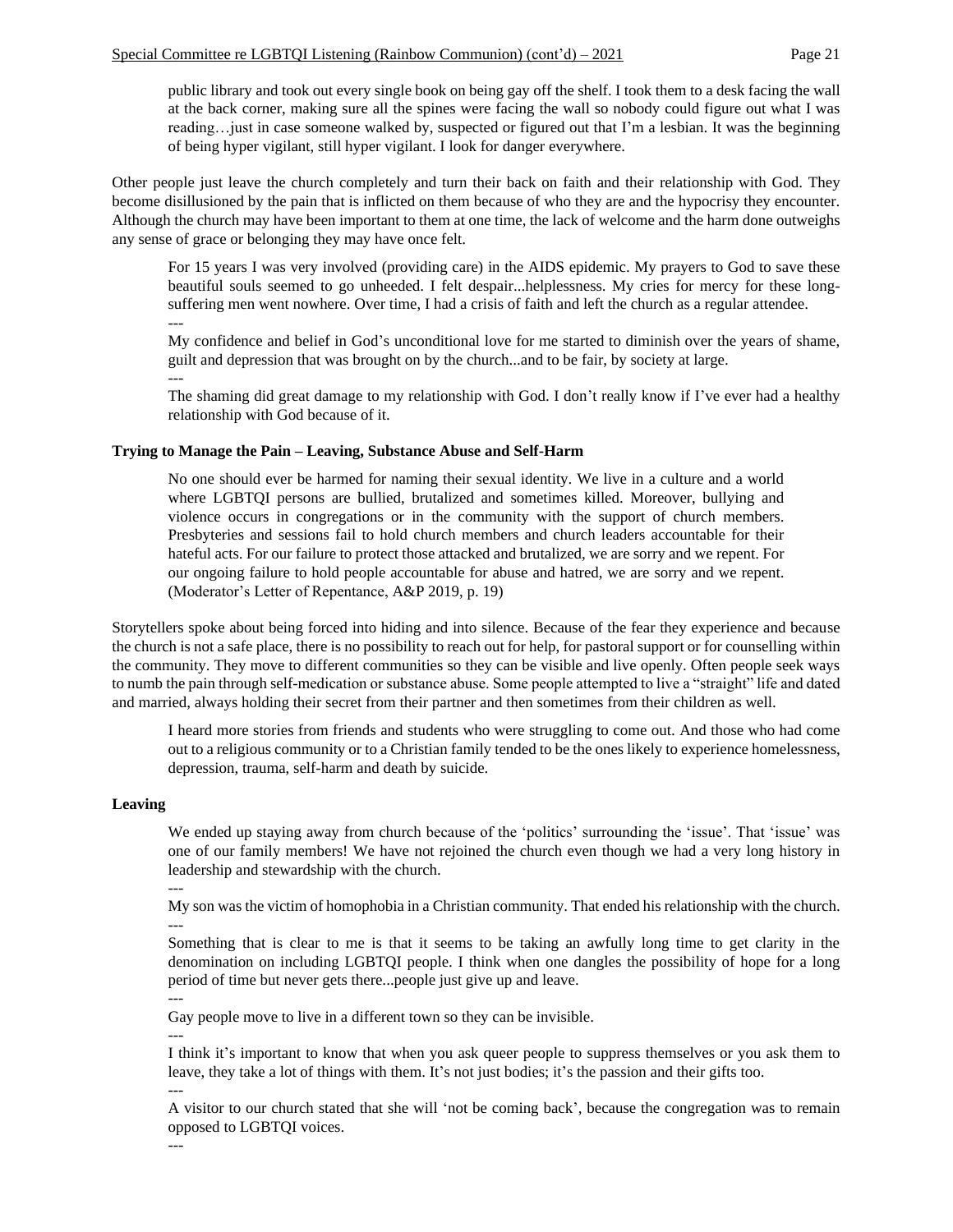A lesbian couple was not made to feel welcome at church, so they left.

A multigenerational family left their home church because they had lost hope that the church would ever make a change (re: be affirming). I said to them, 'If I weren't clergy, I would probably join you'. ---

A friend of mine who is gay once said to me, 'I can't believe in The Presbyterian Church in Canada because The Presbyterian Church in Canada doesn't believe in me'. ---

I heard on many occasions that I should 'just go join the United Church' despite my strong Presbyterian roots.

---

---

I came to understand that congregational ministry in The Presbyterian Church in Canada would be dangerous for me to consider or accept.

---

The Presbyterian Church has lost a large number of individuals who happen to be gay or lesbian and who were probably called in part to the church because of their feelings of being different, unique and not understood. The church's perceived view on homosexuality has resulted in a lot of suffering by people who have children or parents who are gay and feel excluded. ---

Our congregation is on the edge of leaving if The Presbyterian Church in Canada doesn't get its act together with respect to affirming LGBTQI people.

---

I already have a clergy colleague – also an ally – who has walked away from The Presbyterian Church in Canada to the PC(USA) over the lack of a decision around inclusion.

---

Youth who were involved with the church from a very young age are now leaving the church entirely over the injustice of exclusion of LGBTQI people.

It's unlikely that Knox College would have accepted me for ordination in the Presbyterian Church, so I left and went United.

---

---

The Presbyterian Church in Canada's position (on same-sex relationships) has likely contributed to the decline of the denomination. The Presbyterian Church in Canada says it is loving and accepting but with respect to LGBTQI people, it's not.

---

It's too late for all of the brilliant minds that are now in the United Church, that went through seminary at Knox College and left. ---

Even though my daughter and her wife were married at our church, they still ended up leaving...because some in their Presbyterian 'family' rejected them and their marriage. ---

There has been a continual loss of interest in the church – especially since 1997 – because of The Presbyterian Church in Canada's failure to affirm.

---

If The Presbyterian Church in Canada had decided to become an inclusive church, I probably would have stayed as an ordained minister.

---

I feel like the church used to have a much wider table and I feel that the table has gotten smaller and smaller and I don't know if it's because the people who are not affirming have been louder...so others feel like they are not welcome anymore.

---

My daughter (Presbyterian) and her wife (United) – who had both grown up in the church – no longer attend any church.

---

I loved The Presbyterian Church in Canada and would have stayed. It is where I grew up. But as a gay man, it was not an option. I am an ordained minister in the United Church of Canada. I still miss The Presbyterian Church in Canada.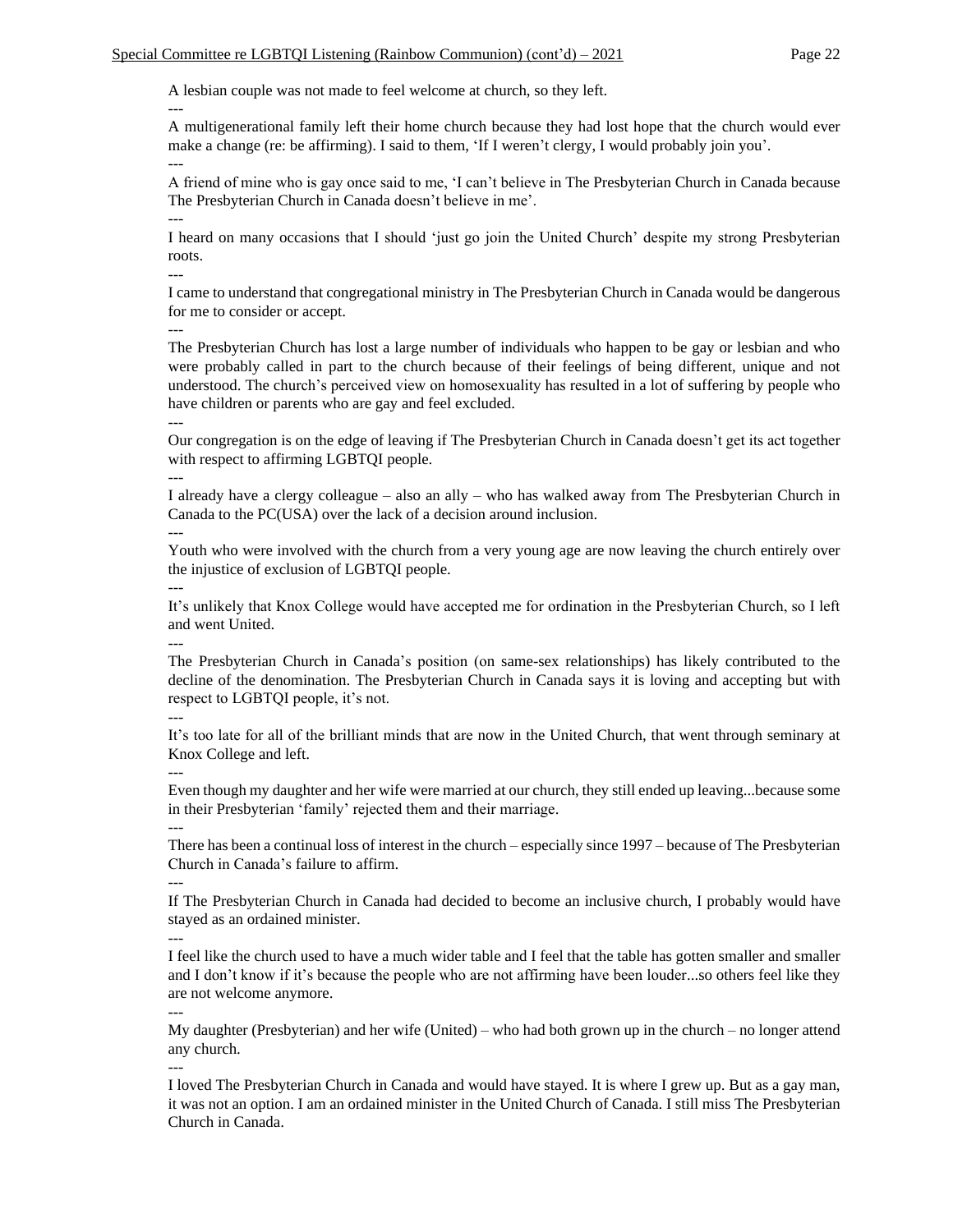#### **Substance Abuse**

It's costly too. To spend years of your life living in silence. I drank a lot for quite a few years until finally I came out and within a year…I just reached a day when I thought I don't need to drink anymore. I don't need to mask the pain because the pain has significantly diminished. And there's really not a need to hide. I remember saying to myself and probably saying out loud to my boyfriend...'I don't want to allow myself to be the victim anymore'. And by that I meant the victim of various things: The victim of the church's disapproval. The victim of society's disapproval and the victim of drinking. It was not until I finally had the courage to come out after meeting someone and found a community and congregation that supported me...that I was finally able to quit abusing alcohol.

#### **Self-Harm**

As a gay Christian man, I was confused and depressed. I was going to cut myself attempting suicide but was prevented by a voice from God. I heard, 'How dare you destroy the temple of God…you know it's better to be gay than dead'. I had never thought about a gay human as a temple of God as I grew up without any language or context that fit me. All I know is that I had a sense that I was not to blame.

#### **Suicide**

When it did not seem possible to live with this dilemma any longer, many considered suicide. Although for some this remained only a thought, there were others who moved to suicide ideation and planning. We also heard stories of people who did attempt to take their own lives and also about many who died by suicide because they could not live with this dilemma anymore. The suicide rate among LGBTQI youth, particularly those with a strong connection to a faith community, is much higher than in the general population. (See Appendix 6: Statistics re Death by Suicide, Homelessness, Depression and More Among Sexual and Gender Minorities)

I lived with constant tension for most of my life. I was a closeted gay minister, married, a parent, underwent so-called conversion therapy, depression and contemplated suicide. I saw that my only two options were to kill myself or run away.

---

(In my role as chaplain) I've encountered people who have contemplated suicide because of the conflict between their religious background and their unfolding sexuality.

---

Some have to move out of their communities of origin to find safe spaces. That failure to find a safe space in the 'real' church, can push one to suicide.

---

---

I realized that my child was at risk of suicide and all kinds of other pathologies. I knew my child had been going through all of this inner turmoil simply because he was gay. ---

That experience of homophobia made me have a mental health relapse and I ended up suicidal.

My son prayed for healing from being gay. He ended up being suicidal. ---

There are kids who have killed themselves and they were part of The Presbyterian Church in Canada and were gay. We are very sinful; in that we are complicit in their deaths. ---

Following her father's physical abuse amplified by homophobia, she lived in a world of fear, became severely depressed and eventually took her own life.

---

And I remember some of the comments that I was reading there (The Presbyterian Church in Canada Facebook chat during General Assembly) and I was just shocked. There was so much persecution...and also indifference to the results of that persecution. I mean it was known that people had killed themselves...and it seemed that it was okay! Why is this alright? Why, why is this allowed? Why are you allowed to say things like that in public...when it's so hateful?

---

My friend was an educator in The Presbyterian Church in Canada and in the closet her whole life. That secrecy led to her suicide.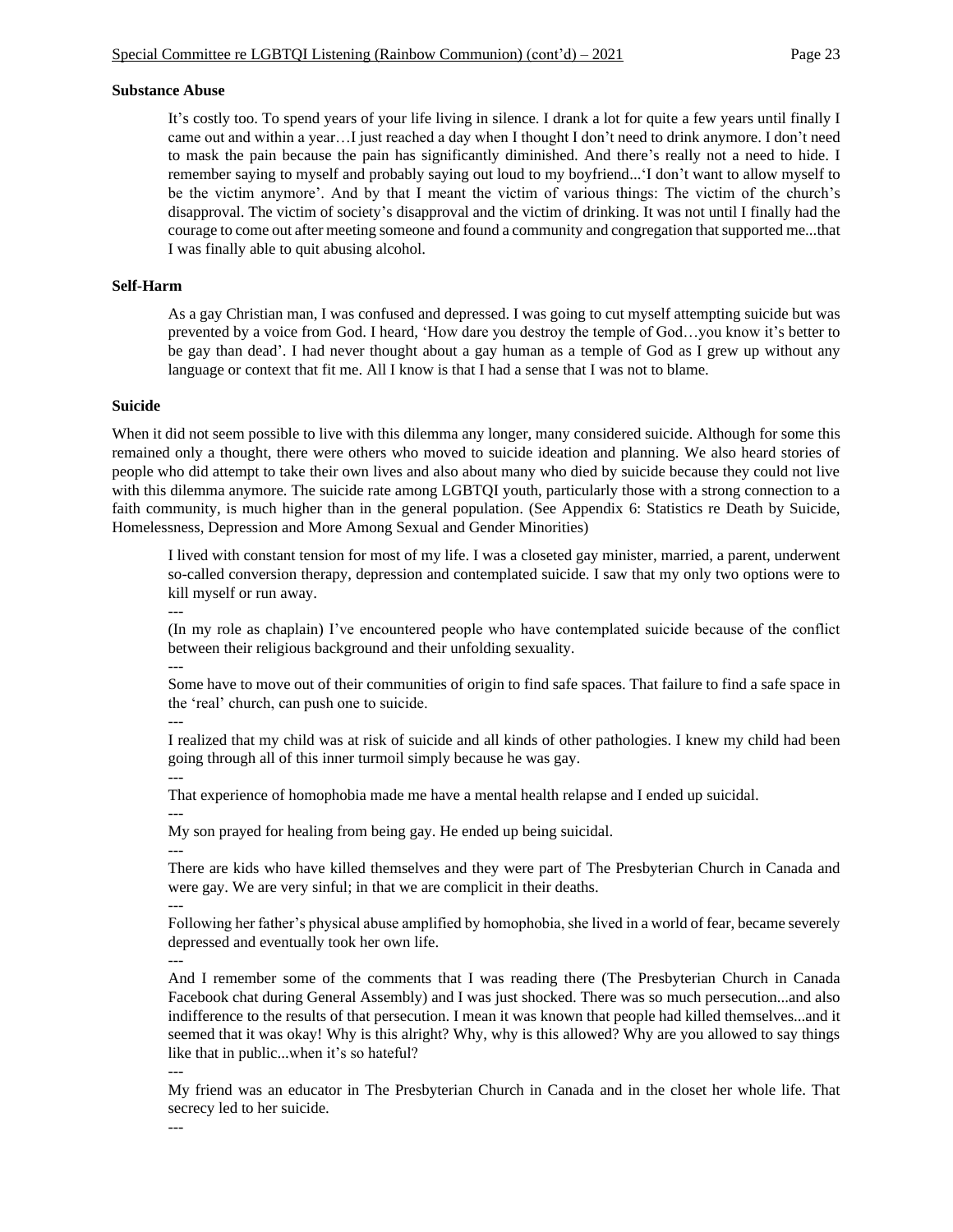Someone in my life who identified as lesbian – who had been shamed – died by suicide...'That's when I walked away from Christianity completely'. ---

It turned out that one of the members of the congregation, who had mysteriously disappeared, had committed suicide and he had tied a rope around his neck and had tied it to the bridge and jumped off. He had come out to his minister and his minister had told him that he was a severe sinner and that God would heal him and advised him to get married to a woman who had two children. So, he married her. After he read the 1994 report, he wrote a note and he committed suicide.

# **THE IMPORTANCE OF CHURCH COMMUNITY**

Even in the face of being shamed, ostracized and experiencing harm, many storytellers acknowledge and embrace the community of the church through their worship, sharing of their gifts and celebration of God's grace. Often reference is made to "the church and the LGBTQI community", as if they were two different entities. What was conveyed in many stories was that people who identify as LGBTQI understand themselves to be part of the church, members of the body of Christ. However, their experience of life in the church is something very different.

By God's grace, led by the Holy Spirit and seeking to be faithful disciples of Jesus Christ we repent and desire to go in a new way and to be a welcoming church centered in the Triune God of grace who draws us into community. As such a community, we will seek, as individuals and congregations, to welcome all, as Jesus Christ has welcomed us. We will reach out, rejoice together in fellowship and seek holiness as we worship, pray, sing, eat and listen together for God's Word speaking to the whole church. We commit ourselves to pray with one another, weep with one another and rejoice with one another. (Moderator's Letter of Repentance, A&P 2019, p. 19)

### **Grace Experienced in the Face of Challenges**

Many of the LGBTQI storytellers began their stories by recounting their deep sense of connection to the church through the long involvement of their families in The Presbyterian Church in Canada over many generations. Others experienced this sense of connection through the joy they felt at being received into a congregation where they heard and experienced the good news that they were loved by God and by the members of the community of faith. It is important to recognize this connection and sense of belonging in the church that many felt.

I came to the Presbyterian Church when I was five or six years old. And so, I've grown up in the Presbyterian Church. Sometimes I get the sense that when people discuss this issue, they think that gay people are outside the church and are criticizing the church. I think it's important for people in our church to realize that there are gay people in the church...who have grown up in the church and who are gay even though they've been told that that's wrong. And there's nothing they can do about it. I would really like your final report to say that and I'm sure other people are saying the same thing.

---

Being a kid that grew up in a home where we were about as Presbyterian a family as you can get. Both my grandfathers were Presbyterian ministers. My mom's dad worked at the church national office for years and years. My other grandfather was at Knox (…) for like 30 plus years. And now my mom is a Presbyterian minister at St. (...). As a kid growing up in the Presbyterian tradition – we were steeped in the Presbyterian way and kind of the Presbyterian way of thinking...I think that's why early in my life…I was raised to understand that "being gay is NOT okay"...that it was a sin...and that created a real dichotomy in my life because here I was, I considered myself to be a Christian but I always knew that I was gay.

You know as much as any of us can ever know who we are...but well before I was in grade 7 or 8...I didn't know what to call it...but there's something there. And then everyone tells you, 'Okay...you're not interested in girls but don't worry that will come'." People would say, 'Oh just wait until you start liking girls. And so, when you're a gay kid there's a sense of waiting and you're always waiting for this this big interest to kind of hit you that doesn't really ever come.

In early adolescence there was something like guilt but not guilt. Brene Brown writes a lot about shame. So, guilt is knowing you feel bad about something you've done, whereas shame is feeling bad about something that you are. And guilt is motivating because it can help you to change. But shame is crippling. And so, I think there was with me a lot of shame. And it was...it was Christian shame. And it was Presbyterian shame. And it was family shame. Because when you're a gay Christian it's an abomination. It is the worst possible thing, right?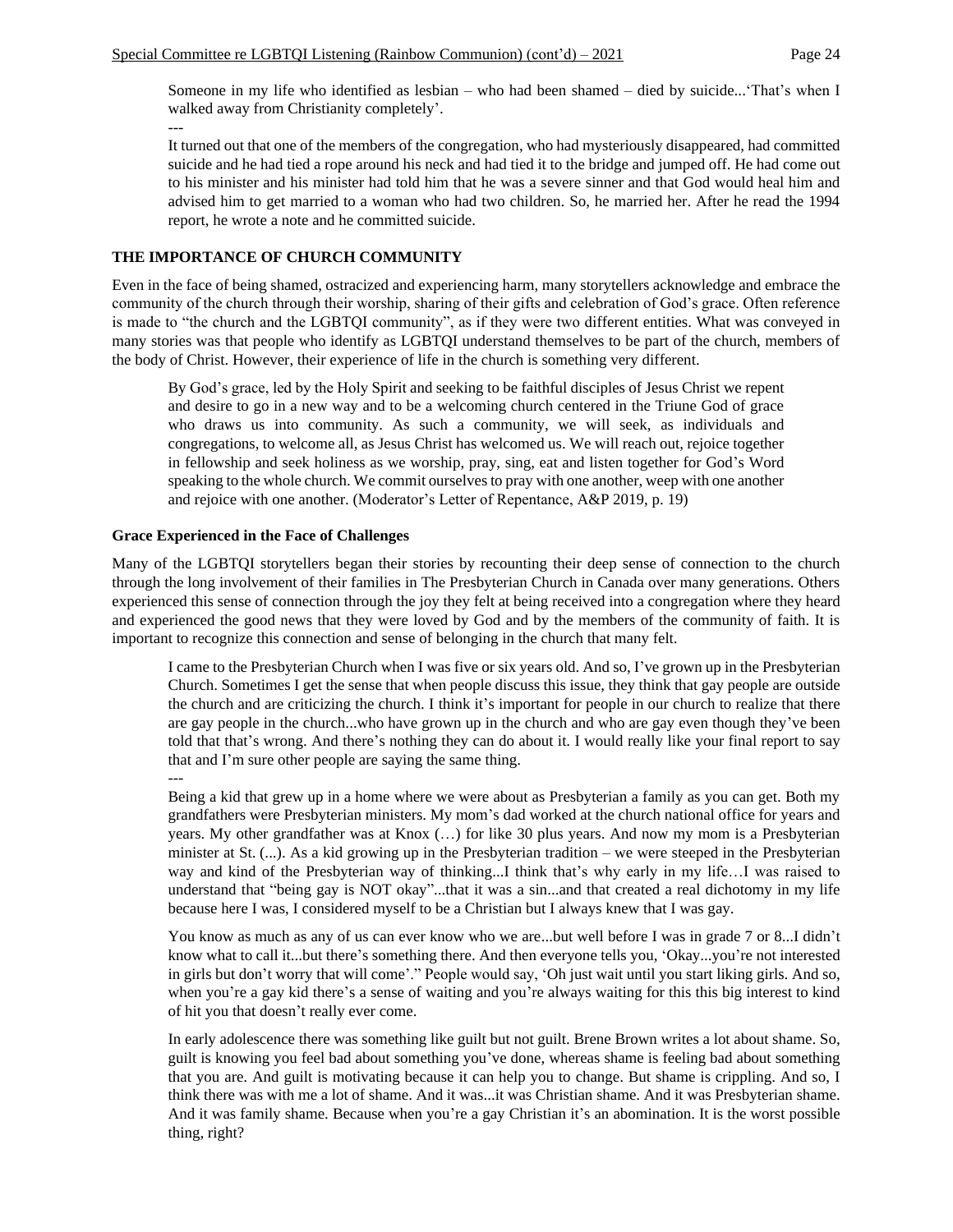It's the shame. And it's just crushing. I just kept asking, "God...Please take this away from me. Please take this away from me." And yeah, that existed for a long time.

So, even into university...I dated girls. I'd sometimes see a cute guy on campus and...I'd be like, 'No. Think of this girl. (that I was dating at the time). You can think of this girl'. And I'd physically say this over and over to myself.

It seemed that God wasn't answering my prayers. And it wasn't until I went back to my church (from when I was in high school) and...my old youth group leader was there and she was going through a hard time. She was mentioning that, 'I just don't think God answers prayers'. I said to her, 'I think God does answer prayers. I just don't always think that we're ready to hear what He's telling us'.

As I was speaking the words to her, I was listening to the words that were coming out of my mouth. It was that afternoon that I was leaving the church that it hit me and I realized then that God hasn't been silent. He's been answering my prayers. And it was just an overwhelming feeling of...'Okay...you're okay with Him'. And that was a turning point. It was a complete like overall visceral feeling. And it's the same feeling when the Holy Spirit is in church on a Sunday morning because it is a feeling that you get. That's the feeling I had when I was driving home from church in my car alone. God seemed to be saying to me, 'I've got you and you're fine. So, stop asking me to take it away'. And so, I think it was then knowing that I was okay with God and He was okay with me.

---

People wonder why I stayed with the Presbyterian Church. It's in my blood and my bones to be Presbyterian. That's not the case for all of our family. Some members of the family have, of course, left the church or gone to other denominations. But for me, there's a very strong line of connection with the Presbyterian Church and the Reformed tradition. My grandparents and my parents were elders in the church. My father was the clerk of session. My mother ran the WMS and did all sorts of other things in the church. I grew up in that context. We went regularly to the little church that was in the Scottish Settlement. I went to the cemetery and looked at the graves of people who had come from the Highlands of Scotland. So, when people tell me, 'You know, just go and join the United Church'...I say, 'No, that's not who I am'. The Presbyterian Church has been my church, my community, where my family has been connected for all the years and we've been in Canada for a long time.

---

The leadership and pastor at our church lead the way for inclusive change. LGBTQI people are invited into the life of the church. That was the proof...it was our pastor putting himself right on the line there and showing us his love. It was unbelievable. The minister invited me to unreserved full access participation into the entire life of the church. And he did it again and again and again. That's how I found my way back to the church and to God.

---

I don't know how many active families still attend our church on a regular basis but I'd say 65 percent of them are related to me. Our family is a pillar of St. (…) Presbyterian Church...as elders, clerk of session, board of managers, Sunday School teachers etc. My grandfather came from Scotland to that church. My parents were married in that church. Both parents were buried from that church. My sister was married in that church. You know there's a lot of family connection and I feel...when I walk in that building...all of the family connections that have gone before. My partner has always been accepted as part of our family. ---

There are some safe people that I found that I've come out to that haven't condemned me or at least not yet. And they've been supportive for the most part. And for that I give thanks to God. I love this church of ours and hate it all in the same breath. It would be so much easier if I could just leave The Presbyterian Church in Canada and I tried to leave. Not once, not twice, not three times but four times. Just like that line from Hotel California, 'you can check out anytime but you can never leave.'

My Presbyterian roots go back more than two hundred years to my great-great-great grandfather. He emigrated from Scotland to Canada in the early 1800s and was mentioned in the Proudfoot Papers. And this is what is said in the Proudfoot papers when my ancestor was baptized: 'at this place, there is a people who cannot live without the gospel and who are zealous for it and love it'. I know who I am and where I come from but it has been a very long journey.

---

My Mom tells me that I was eight years old when I first said I wanted to be a minister...And that our church was incredibly important to us. My parents had emigrated from England to Canada in (the 1960s). And in doing so had left their family...had left their community. My father was a Presbyterian and my grandmother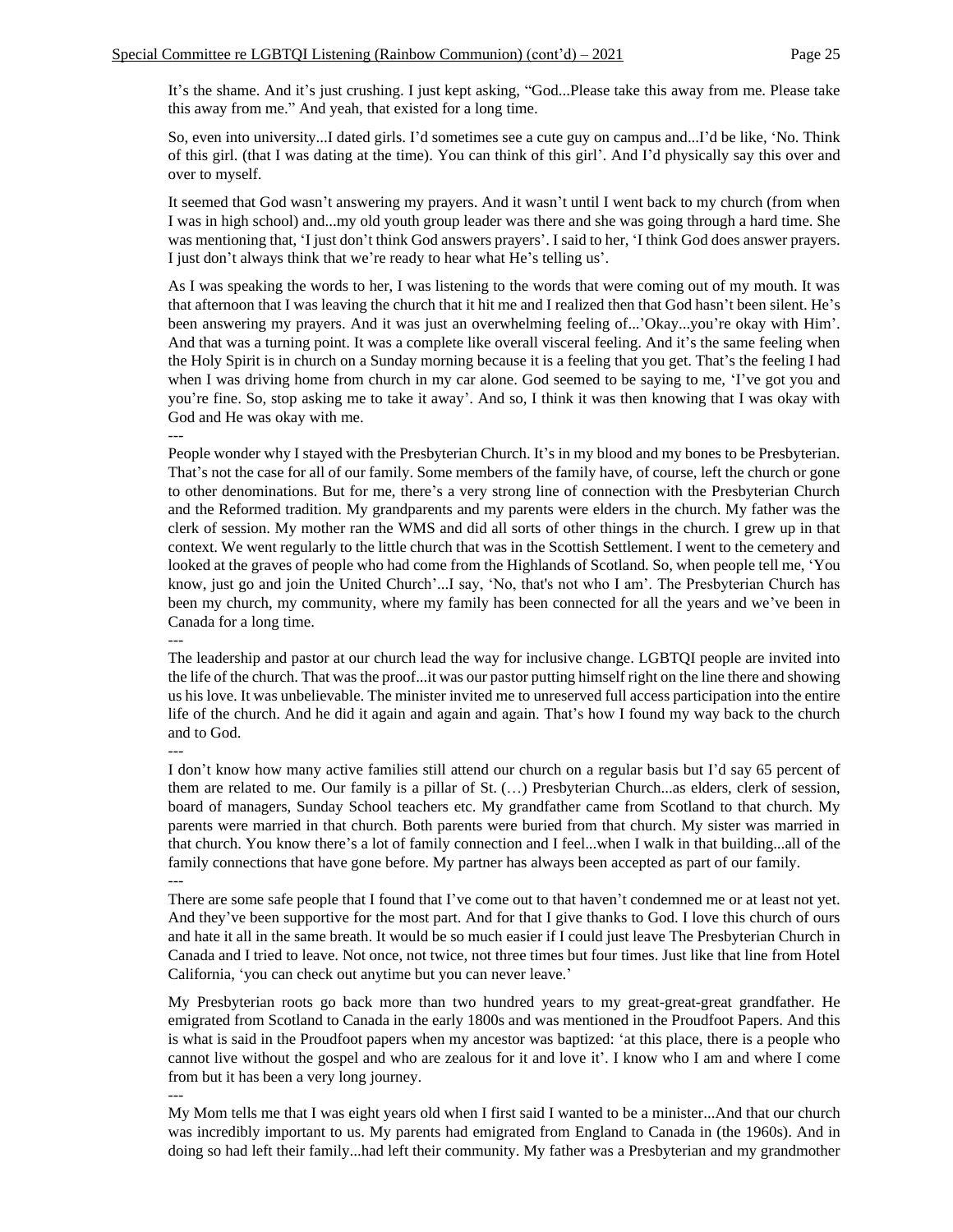is very Presbyterian. My grandparents...on my father's side met in Sunday school. And so, church was important to him and continues to be important to my aunts. Recognizing the need for community and recognizing the need for a circle of friends given that they had left all of their families, the church ended up being a place where they found all that. In our family, the church was the extended family. I can remember potluck dinners in the church hall. I think – as I'm an adult looking back, that they happened every time we had communion. Because every three or four weeks we'd have a potluck lunch. They connected it with communion so you can have communion and then they'd have the community meal afterwards.

My parents were extremely involved in leadership. My dad became an elder. My mom was a Sunday school trustee. My mom was the treasurer.

I remember lots of singing with guitar and lots of music and just enjoying loving that experience. I can remember as a child preferring to be in church as opposed to Sunday school. Sunday school was boring; church was fun. And in the prayers, I would practice praying and seeing if I could pray at the same time as the person who was praying. So, when they would be praying, I would be saying in my mind the same words they were saying...just as they were saying...I would connect. So given the role the church played and how important it was for me and my spiritual development, it makes sense that I would look to be a minister. ---

On finally finding an affirming church in The Presbyterian Church in Canada...after realizing my former church would not accept me: 'I cried for 45 minutes in the park by myself...I realized how much I needed this space. I needed this so much. I just needed this part of my life to come back. I missed it so much.'

#### **God or the Church?**

In many stories, there was a contrast between what people experienced in their relationship with God and what they experienced in the church. Despite the harm done to them, the deep relationship of love and grace with the Divine enabled them to continue to offer their gifts in the church and indeed to hold out a wider vision of what the church might be.

Accepting myself and living an openly gay life led to me being a better person. It was then that it was easier to read the Bible. I became a much happier person.

I came to understand that I'm gay, so I can't go to church. It's just what it is. I had to pick between being Christian and being gay. I really thought that I just wasn't allowed to also be a spiritual person.

---

---

And this is the message that I want to carry to gay people, "You may have given up on God but God has never given up on you." And that's very important because whosoever believes shall be saved.

---

What I hear in the preaching at our church is that the bottom line is 'grace'.

---

When your life has been grounded in theology and you now feel that theology does not provide a framework to answer the questions facing you, where do you turn? Always to God!

---

This is not a story of shame. I think being gay has made me a better person. And in fact, a better Christian. My relationship with God is better. I feel like I'm less judgemental because I'm gay. I feel I'm more welcoming and open...inclusive.

---

I had a very intimate sense of speaking with Jesus and telling him about my secrets that I didn't feel I could tell anyone else.

---

---

I really don't think that my being gay bothered God a great deal.

I have never felt that God has been against me. So, my relationship with God is good.

---

I don't know what brought me back to church but something did. And maybe, we'll just say, it was the Holy Spirit. I really wasn't angry with God, because I really do feel like I was accepted by Him.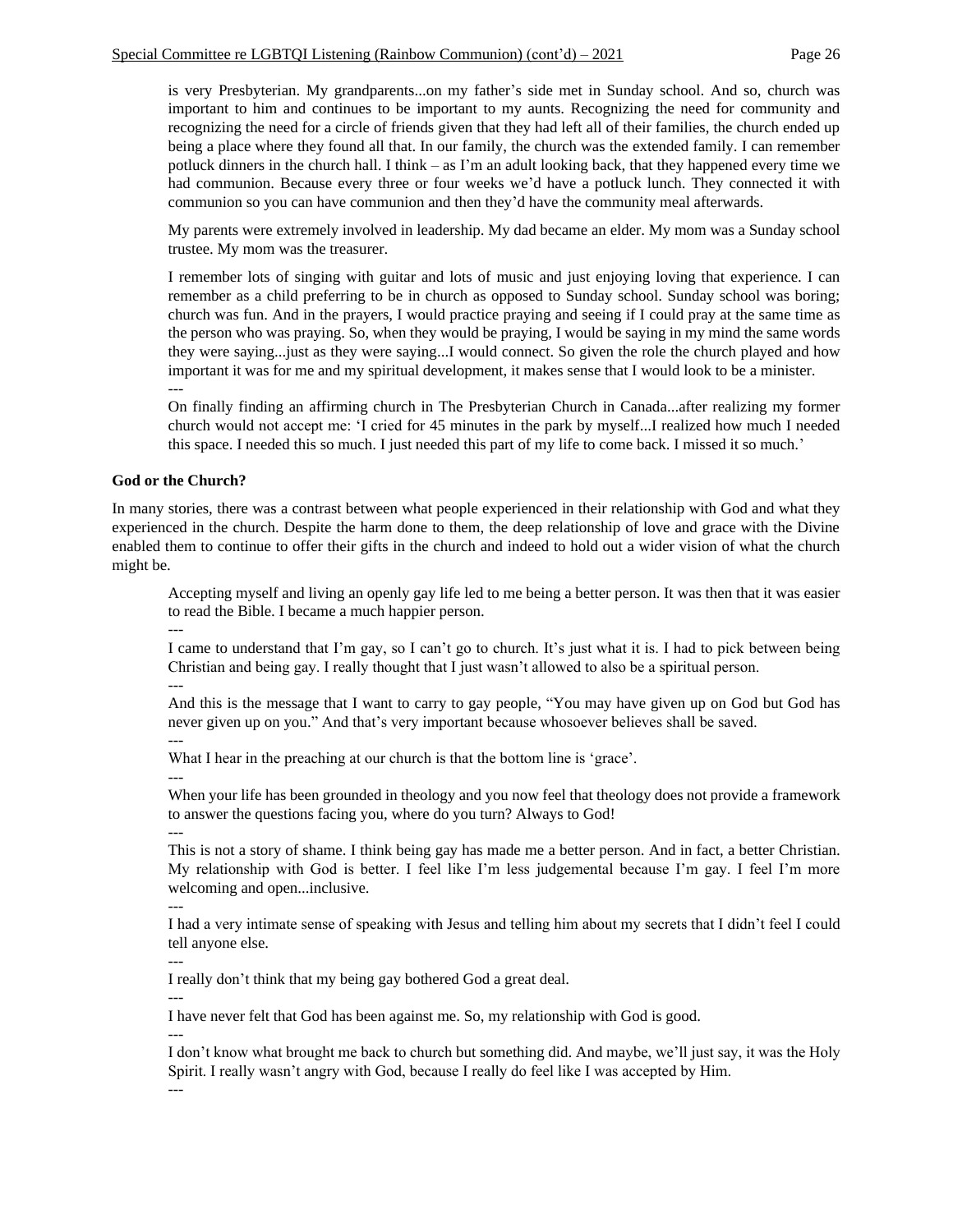When I graduated from  $(...)$  College, I knew being gay was part of me even though I was fighting it and ignoring it and praying about it. But it didn't seem to bother God – I went to churches that were good churches and I had good ministries there...and I always left before they learned the truth about me – I never stayed anywhere too long.

---

Eventually you just stop coming out and you just start living your life. You may have to 'correct' people every once in a while, especially those who just assume that you are 'straight'. Eventually most people see me for who I am, except perhaps in the church.

---

At one point I had an experience of the presence of God that was quite overwhelming when I was saying my prayers at night. I guess you could say I knew that God loved me but I didn't know if God loved me the way that I was.

---

God is love. And if not, then why are we doing this?

---

This is who God made me to be. There is no question in my mind that this is who I was made to be. And as far as that goes, I just thank God for it. I absolutely thank God for it.

---

---

I want to have a 'normal' life experience and I want to be special for being the person I am. Yes, I happen to be gay...and I am so much more.

The God I believe in...the faith that I stand for is not a God of hatred or abuse. Not a God of judgement but a God of love.

### **Grace Received in the Face of Harm**

There are storytellers who have had a generally positive experience of being part of a church community. Despite knowing and even experiencing the exclusion and abuse that was present in the larger life of the church, their experience of being welcomed and affirmed in a local church community still enabled them to know God's grace and love. This grace may have been experienced because of a congregation, family members, friends, allies or church leaders.

When I came out to my minister, he said to me, 'Well, I think you should just come along to church Sunday and be among those who love you.'

---

So maybe it's helpful to know that there have been families (with members who are LGBTQI) for whom the Presbyterian Church was a positive experience.

---

And it's very interesting when I say a good thing about my church...my (high school) friends are very surprised. And when I talk about it, I have to explain to them that my church is very accepting. It's not like a lot of churches you see; it's very open.

My church actually hosts a gay support group.

---

---

It blows my mind how diverse it is at my church and it's great to see. I (openly identifies as queer) was really thrown in the first year I was here. I was able to help lead Vacation Bible School, Sunday School and other programs. I was given all of the opportunities and encouraged to participate right away.

---

I have a deep sense of belonging...of 'family' in The Presbyterian Church in Canada despite the church's stance about me.

---

The congregation loved me whether I was dating a same-sex partner or an opposite-sex partner. It didn't matter.

---

My (LGBTQI) child feels like their voice is being heard in their church.

---

To their affirming church: "Thank you for not making us choose between our faith and our love for each other."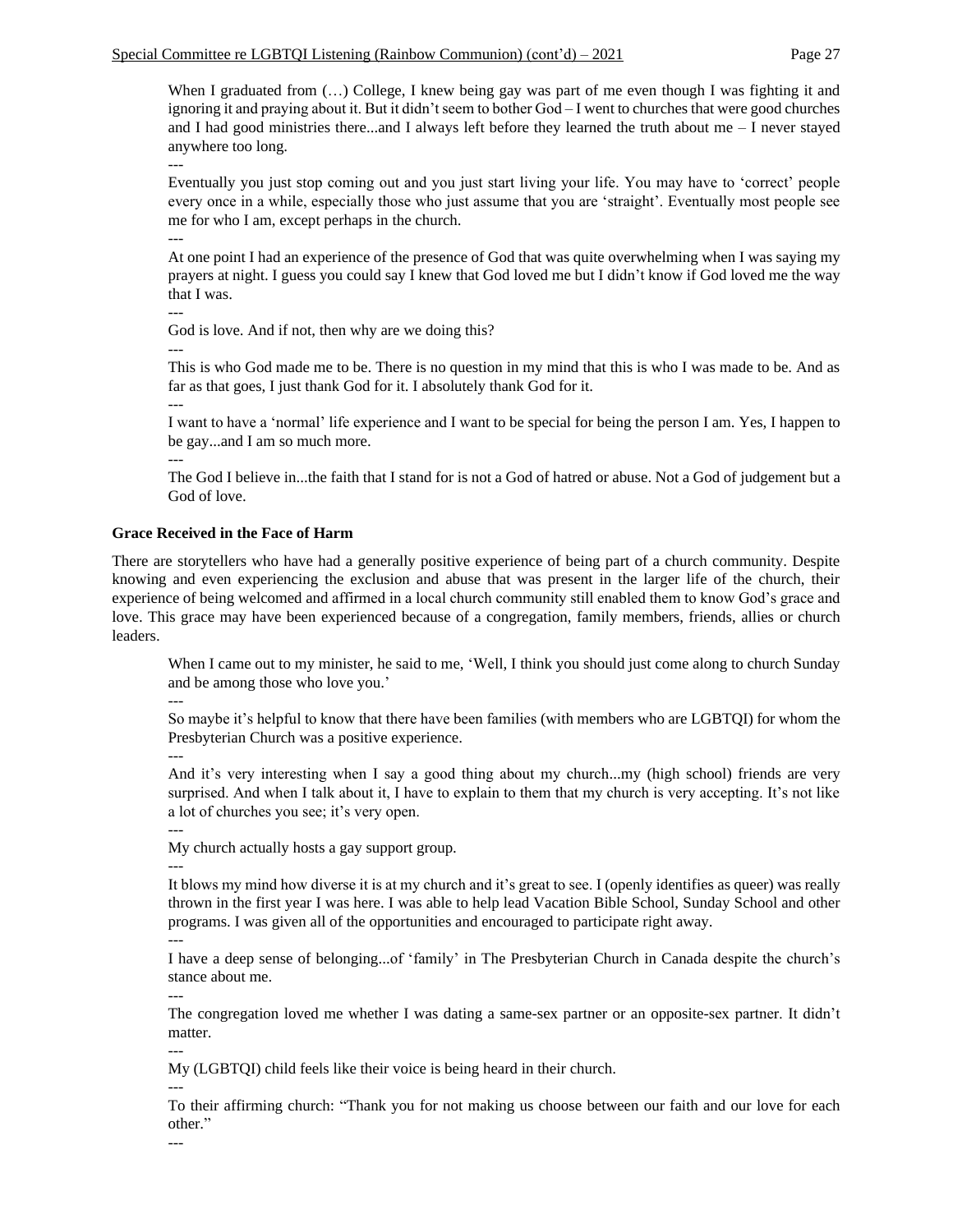I was given an equal and legitimate platform to share my story. My racially diverse congregation listened without judgement to my story as I was transitioning (from male to female). They continued to welcome and support me. There was curiosity and non-invasive questioning from the congregation but I was never misgendered.

# **Acts of Grace**

This sense of inclusion and belonging could often be traced to a specific decision or event which was taken by the congregation.

Special event was held to support the church musician who was maimed by gay bashing assault in his town.

--- Our church accepted a gay organist who was in a (same-sex) relationship.

---

Having a lesbian couple be married at our church let me know that it was a safe space.

---

---

---

---

Our session, ministers and congregation fully supported a same-sex wedding in the sanctuary. ---

Our church set up a support group for parents of those who identify as LGBTQI.

My church encouraged me to set up a Bible Study group (for an LGBTQI group).

(Our church) hosted a Bible study specifically around supporting LGBTQI people.

Our church marched in the Halifax Pride Parade.

I have found joy and fellowship with SAGA, an organized group within St. Andrew's, with many gay and lesbian folk. It is truly heart-warming fellowship…their compassion and warmth, their inclusive ways are most admirable and joyfully received by myself and my partner. ---

(Back then) the question was raised, "Why was St. Andrew's Gay Association allowed to use the church?" But the solution was very simple. Make it an official church organization. So, from then on SAGA has been an official committee of St. Andrew's.

--- I know that when I choose to marry a same-sex partner, it will be made available to me at my church. ---

My church is accepting of me (as I am) and created an Inclusion Committee.

--- Local congregation through discernment and discussion has become inclusive and affirming.

---

When I saw Pride flag stickers in the windows of the church and when I was also asked about what pronouns I preferred to be used, I thought, "Maybe I'm allowed to be here."

---

When our church marched in the Pride Parade (in our town). ---

Having fantastic role models in the church that are also LGBTQI.

---

---

Our church provided education about language and terminology and were also involved in the local Pride Parade.

An organizer of the Toronto Pride Parade worked to be sure that the Presbyterians were at the front (of the faith groups' section) because it was felt they were doing very important work.

--- Seeing "God's Love Includes Everyone" flags and signs at the Pride Parade.

---

My church intentionally includes gays in all areas of church life including session...not just in SAGA.

--- The Body, Mind and Soul discussion led our session and church to change our church legislation to include everyone.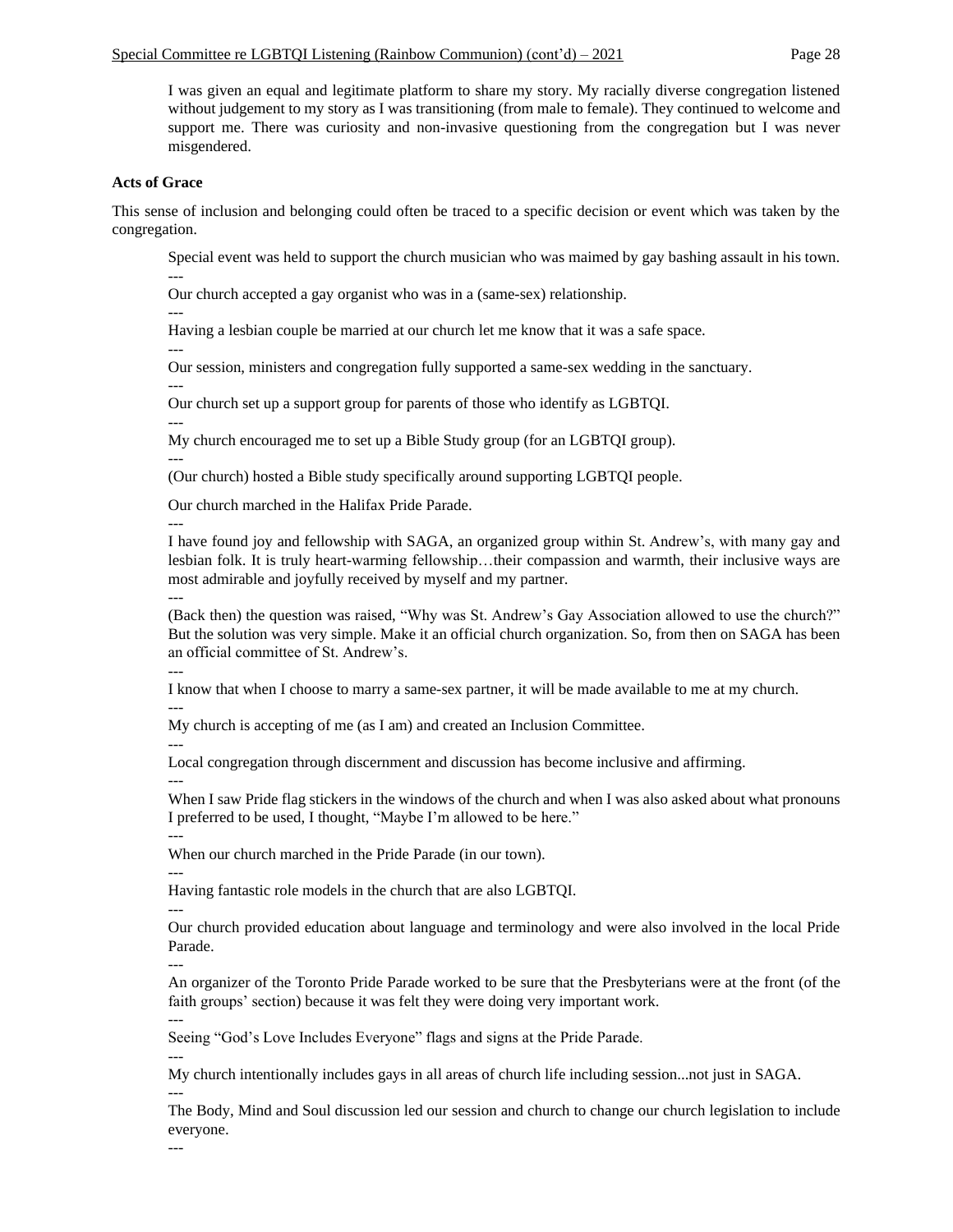So, we drafted an inclusion statement...it's in the staff manual. This is the best that we can be to be inclusive. It opened the door for gay staff members to be open about their lives.

Gay man was accepted as part of the worshipping community in the Ghanaian Presbyterian Church. ---

There were moments of grace I experienced that affirmed my (closeted) identity. They included: The 'Affirm' gatherings in Waterloo; when I heard a preacher speak about LGBTQI affirmation and what it's like to be in exile and to be reminded that God has no step-children; attending Pride event with other Presbyterians and The Presbyterian Church in Canada for Inclusion website.

# **Leading with Grace**

---

In many cases, this sense of belonging and being loved was made possible through the courageous or creative actions of a minister or another church leader. For many storytellers, the importance of such actions in making real the gracious invitation of God to all cannot be underestimated. For many ministers who told their stories, the act of welcoming people who identified as LGBTQI and getting to know what their gifts are and inviting them to serve was transforming.

Welcoming people involves getting to know them and what their gifts are and inviting them to serve in all aspects of church and ministry.

---

For me, I'm responding to the people and work that God has put before me. A ministry that embraces the LGBTQI community.

---

---

The first person I came out to was my university chaplain who was an ally. He saved my life through his support and understanding. I wish more church leaders would be more like that university chaplain instead of piecemealing scripture to back their homo-bi-transphobia.

In his first sermon after the 9/11 World Trade Center Terrorist Attack, our minister made a point of saying that it's wrong to be accusing homosexuals for the World Trade Centre bombing and it is not what God believes. It really resonated with me that in the pulpit he was willing to stand up there and say this is just wrong. It's not what's in the Bible.

---

The minister and his family were very receptive to us attending the church. That encouraged us to attend more than the church itself.

---

Thank God for my minister, because if I had talked to my mom about our trans kid, it would have been a much different outcome. My minister talked to me and said she didn't believe the soul is male or female. It didn't really matter what body we put the soul in.

---

And so, she (our minister) was just an invaluable source of unconditional love and acceptance. She helped me when my child came out...and also gave me resources and books. ---

My friend, – who's now a minister – and I talked about marriage and I just picked up on the language he used: 'two people' – a marriage between two people, two persons.

I was at my first Pride and I was standing there and saw the Presbyterian Pride people walking by and I called out to my minister. She came over to the rails and gave me a hug. The biggest turning point in my entire life, I think...was that hug from my minister.

---

---

The support and love from a minister gave me the courage to come out at General Assembly.

--- Both of my kids have said, "Well, we know it was okay to be gay, cause of an elder who is out at our church." It was somebody that they knew was an okay adult...a lovely person, super skilled, well connected at church. ---

Seeing and knowing that I was part of a group of ministers who marched in the Pride Parade helped him to trust that I am an ally and to be able to share with me.

---

And the Music Director said to me, 'Just before we get started (job interview) how do you identify? Like what pronouns would you like me to use?'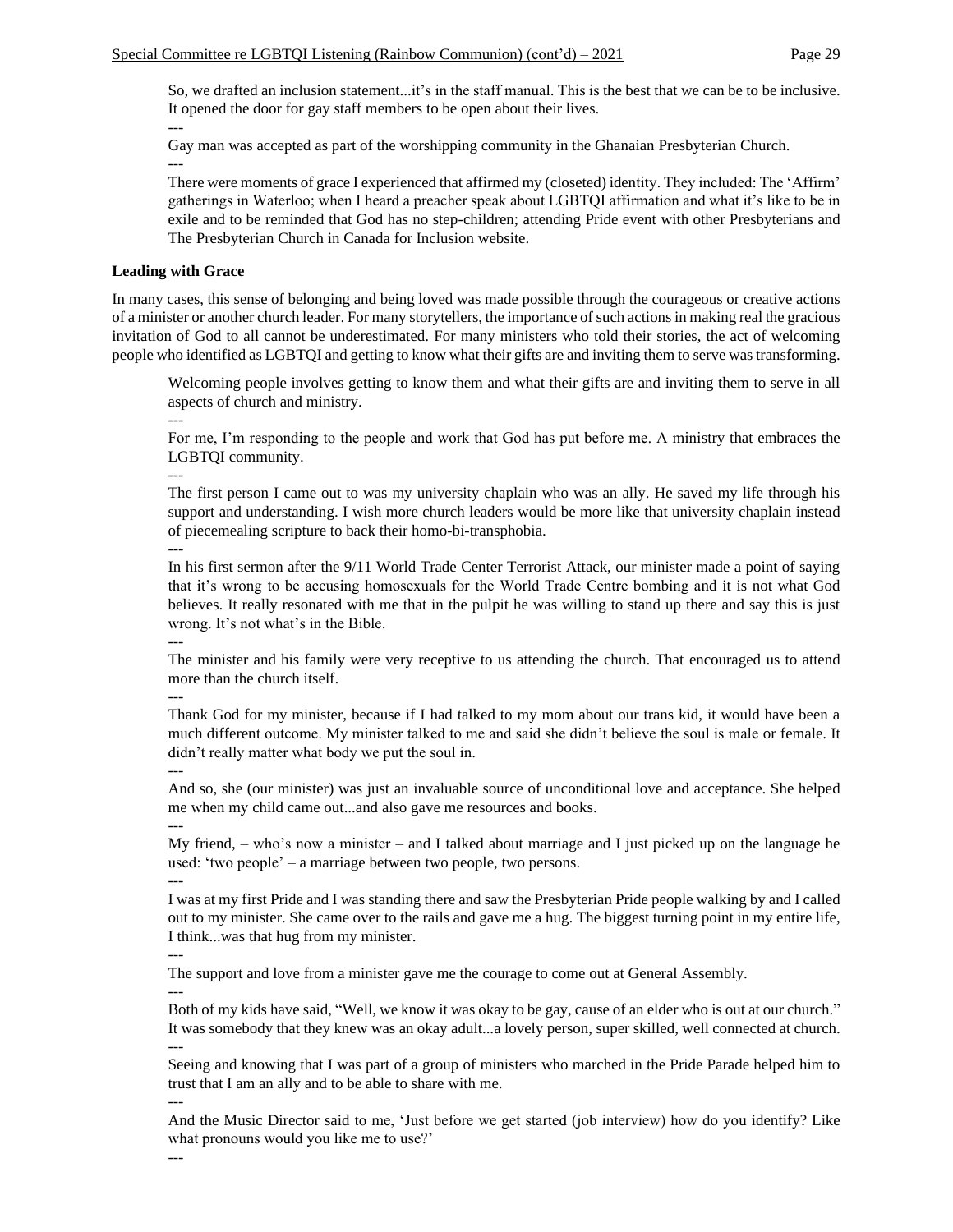When I came out, the minister never judged or did anything negative. He was there really to say, 'I'm here pastorally for you. And if you want to talk, we can talk'. I hope that in the church community, that's what people would find.

---

---

I try to lead a space where everyone gets to know that God loves them, not because of anything they do, just because of who they are. They come to know that God's love is universal.

I remember one minister remarking to me about the value of thinking about...what it's like to be in the midst of a conversation where you are being talked 'about' but not talked 'with'. He hadn't quite thought about that before and it was quite encouraging for me to know that someone understood that.

The churches I served (as a minister) grew. We did good things, creative things. I saw people's lives changed there and let the Spirit move there. It didn't seem to bother God at all that being gay is part of my life.

#### **Gracious Families**

Sometimes people's positive experience of church community came through the courage and persistence of family members who did not exclude them in their family life nor in the connection with the church. Sometimes this was a perspective that developed over time. Family members who told their stories also recounted how their faith and lives were transformed as they more fully included members who identified as LGBTQI. Coming out as LGBTQI often involves much preparation and stress. There may be fear of being rejected or ridiculed by their own family or community.

That's what I need to keep saying to my kids, 'That whatever you do with your life, you know Jesus loves you'.

I have heard stories from loving grandmothers in their 90s who have changed their minds about homosexuality because their grandchildren came out.

My daughter came out to me in grade 10…and thank goodness, I had the common sense to just give her a big hug...and say, 'It's all good.'

---

---

---

We had quite the journey as people who at one time were ashamed parents of a straight ally to LGBTQI friends…to becoming loving accepting grandparents of a bisexual granddaughter.

---

I remember how my Presbyterian mother – an elder in her church – and my partner's Catholic father sat on a couch in the middle of a gay bar watching a drag show. They were introduced to an amazing community of friends. With each introduction his father beamed with pride and my mom still talks about how much fun that night was.

---

Quietly one night with my parents, I realized that I can have a good life as a lesbian. I felt tears falling down my face....

---

My mother always bought nice pink 'happy granddaughter' birthday cards for my (non-binary adult child). This year, my mother bought a 'non-gendered' card and wrote, 'Happy Birthday to my Grandchild'. So those little things can make a big difference!

---

My mother's first question really was, 'Do you have the support and care you need these days?' And my dad said, 'I don't understand this but you're our son and we love you and we will always do whatever we can to care for you.'

---

I really appreciate the way that my family gathered around me and has continued to enfold me.

--- After I came out, my mother grabbed me and said, 'No matter what, God loves you. No matter what you do'. ---

My family continued to love and accept me even though they did not understand my identity.

And my dad said to my sibling, 'Are you gay?'. And my sibling replied, 'Yup.' And that was that. Our family is great. There's never been any question of loving them any less or treating them any differently.

---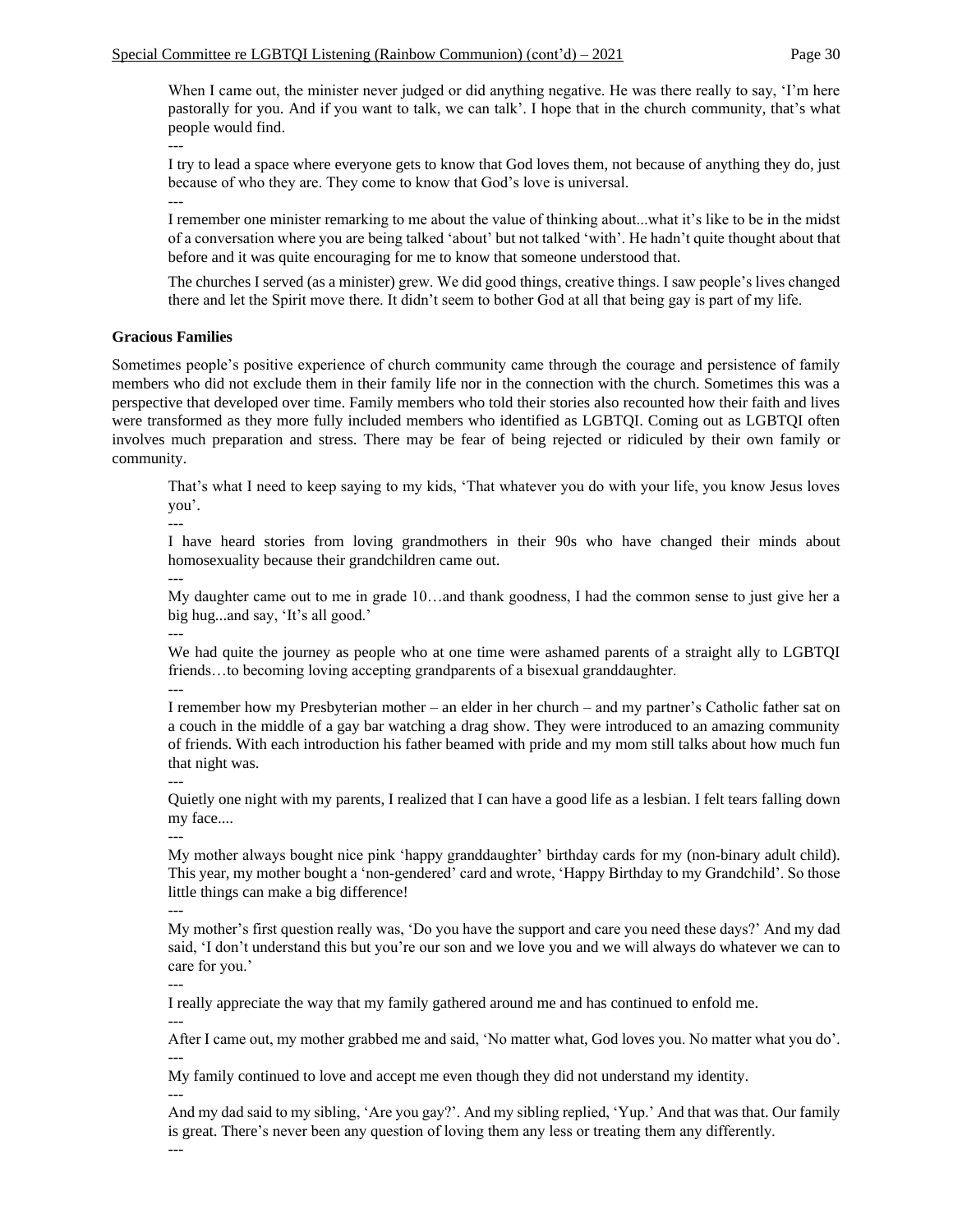I thought being gay meant a life of loneliness. But when I made that decision to come out to my family, then my bigger family and then to my community, I was shocked by how incredible an experience it was. I was met with incredible love and understanding from my traditional Presbyterian family. Coming out to my family also led to another reconciliation in our family. My closeted gay cousin had hidden from my grandfather. My coming out letter – also sent to my grandfather – prompted him to go talk to my uncle about the letter. That opened the door for my grandfather to be invited to my cousin's same-sex wedding.

When I was in a difficult conversation with another minister who objected to gay people being included in the church, I exclaimed, 'I just want you to stop. I just want you to be a minister for four seconds and love my son. Just love my son!'

---

---

When it came to my parents, it was like, "We don't understand it but we love you." And they accepted my partner as family and have always included him in everything.

One coming out experience as recounted by the storyteller and their family members:

(From the storyteller) I was practicing saying, 'I am gay. I'm gay...' I practiced it over and over...out loud. It's bizarre but you have to build yourself up to have the courage to say it…first of all, to yourself...And then to someone else.

(The storyteller's parent) I'll never forget that night when my son came out to me. I was bawling the whole way home saying, "Oh God, why (my son), why, why, why?! Please not my son" and all I could think of was the struggles that he was going to have in the years ahead. And I was so shocked because he isn't flamboyant and you would never know that he is gay. It was a Friday night and I went upstairs to my bedroom…and I never kneel for prayer as I've just never gotten into that habit but I got on my knees and I remember saying, "God help me see this thing through the eyes of Jesus and not through my eyes"…and that prayer started a whole process in my life where God was opening up my eyes to new ways of understanding and new ways of thinking through my son.

(The storyteller's) grandfather had said, "I have been praying for years that God would teach me about this and now through my grandson he is teaching me. You are my angel." So, it was such a moment of grace for him (grandfather).

(As recounted by storyteller's sibling) My grandfather took my big burly brother's face in his hands saying, "This is why you are my grandson. You're my angel who's come to teach me how to be a better human."

# **Surprising Relationships of Grace**

Even though coming out typically is very difficult, if the hearers affirm and include the person coming out, the sense of relief and welcome can bring great healing. Some storytellers who identified as LGBTQI also recounted how this sense of grace and belonging had come through Allies, at times people who might be the least expected to do so.

It was so important having a trusted, active adult ally who supported LGBTQI people in the church.

One church member who did try and get us to be an LGBTQI safe zone was there for us. When there was a backlash, she protected us and stuck her neck out for us.

---

---

I learned at my church that you shouldn't assume what people believe. I assumed 'older' people would have a lot of trouble with accepting gay people. That was not the case.

---

Upon learning that I was gay, my minister said, 'Oh, that's not a problem'. It turned out to be true. ---

It made all the difference that my church was accepting and making space for LGBTQI people.

--- I feel called to continue in ministry in spite of my disagreement with The Presbyterian Church in Canada's current stance with respect to inclusion. I struggle on how to best serve LGBTQI people.

---

I stay with The Presbyterian Church in Canada because it is right, not because it's easy. I'm staying despite the injustice and exclusion of gay people...especially for the sake of youth and kids who need supports and role models.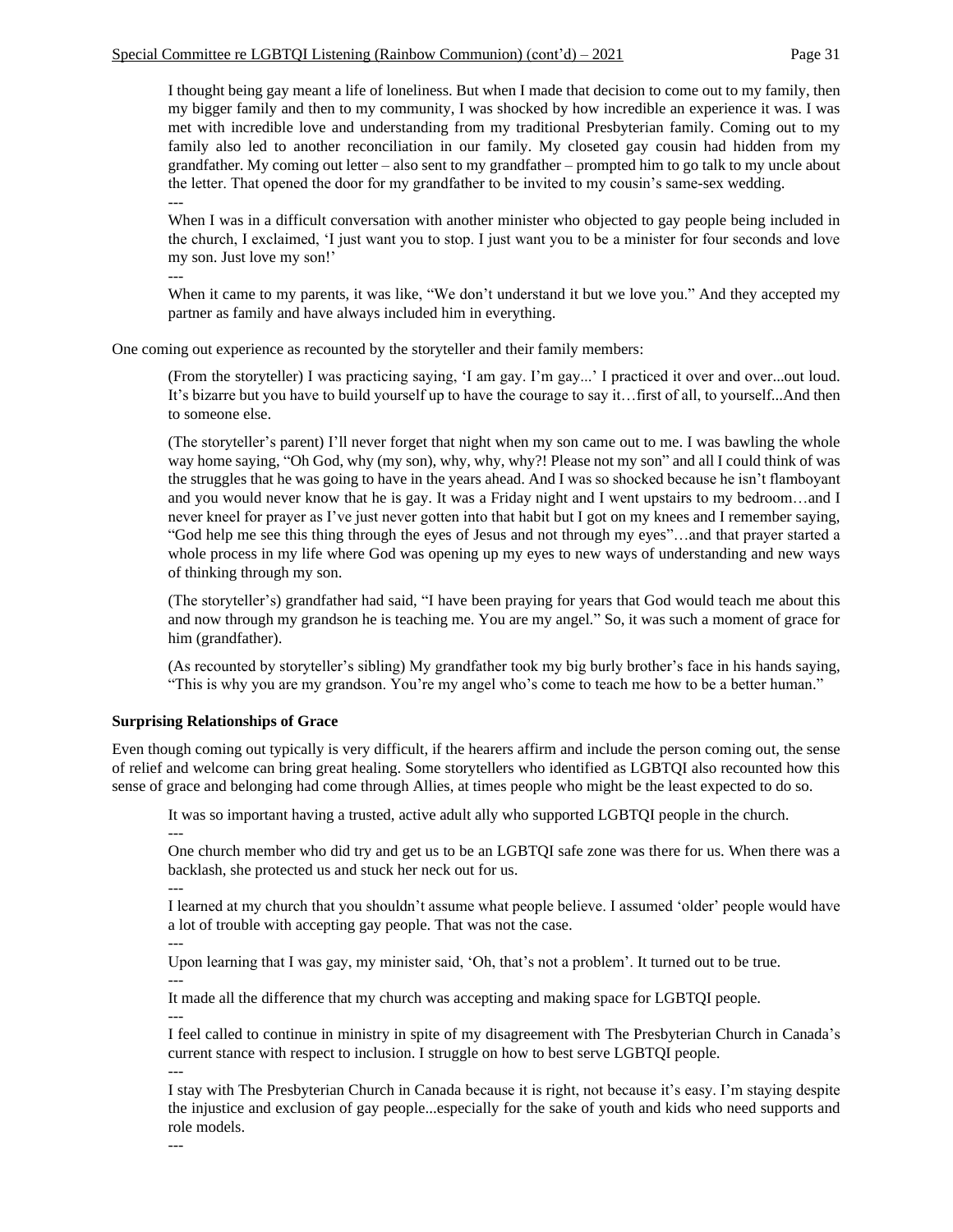I found a network of friends and mentors who value me...all parts of me and the gifts that I bring to the church.

--- A new friend gave me a big hug and said, 'It's so nice to know that somebody else knows what this is like'…because her daughter is dating a transman. ---

Just even asking for a person's preferred pronouns can make it seem like people care and are accepting and open.

# **IN SEARCH OF GRACE**

For a number of storytellers, their experience of grace and belonging in the church came only when they moved outside of The Presbyterian Church in Canada and into a different faith community or support group or ecumenical network.

I appreciated that the Anglican Canon Paul Jennings saw same-sex unions as a form of Christian Community. ---

So, when I came out to the first person ever...(not at church)…it was amazing. And I was accepted and I had a wonderful kind of positive experience from all of my (non-churched) friends.

I was able to comfortably come out to a pastor associated with Generous Spaces Ministry. ---

My school's GSA (Gender-Sexuality Awareness Club – High School) lets us find people who have similar experiences...and it's helpful knowing that there are other people with similar journeys. It's a very open space...non-judgmental.

---

---

(My child) went to a new high school this year and joined the GSA...and right away felt total acceptance. ---

But you know, it's sad that I found acceptance in a secular place, rather than church...but it was a gift.

As I was learning to minister to gay people in my congregation, it was ministers in other denominations that offered me support and guidance.

---

---

My family had joined an evangelical church but when I came out, I was received with love and felt closer than ever to my immediate family.

# **When God Works Through LGBTQI People**

It is important to recognize that LGBTQI people are not only recipients of God's grace but that God's grace also flows through them. As mentioned above, it often happens that a false dichotomy is drawn between the church and the LGBTQI community. All people are a gift from God and exclusion not only harms those who identify as LGBTQI; the life of the church and its witness to the world is diminished when LGBTQI people are excluded.

It has suddenly occurred to me that queerness has shaped my ministry…to be gentler, not judgmental. Being queer is a gift. A way to see the world.

---

I can see how my journey and my pain and all that has transformed my life...can be used to walk with other people. And maybe, to also walk with The Presbyterian Church in Canada...and maybe that is where grace can be found.

--- I kind of think of my identities as a superpower...I exist in between a lot of different definitions or binaries. ---

Knowing who I am and that this is the voice of my ministry...is the voice of my own true gladness. That was never in conflict.

---

So, the friends and the people who cared for me and that really taught me about ministry were mostly gay. ---

I went from being both a Christian and gay...to now being a gay Christian, where I feel like so much of what I do regarding my sexuality is because I'm a Christian...and so much of what I do regarding my Christianity is because of my sexuality.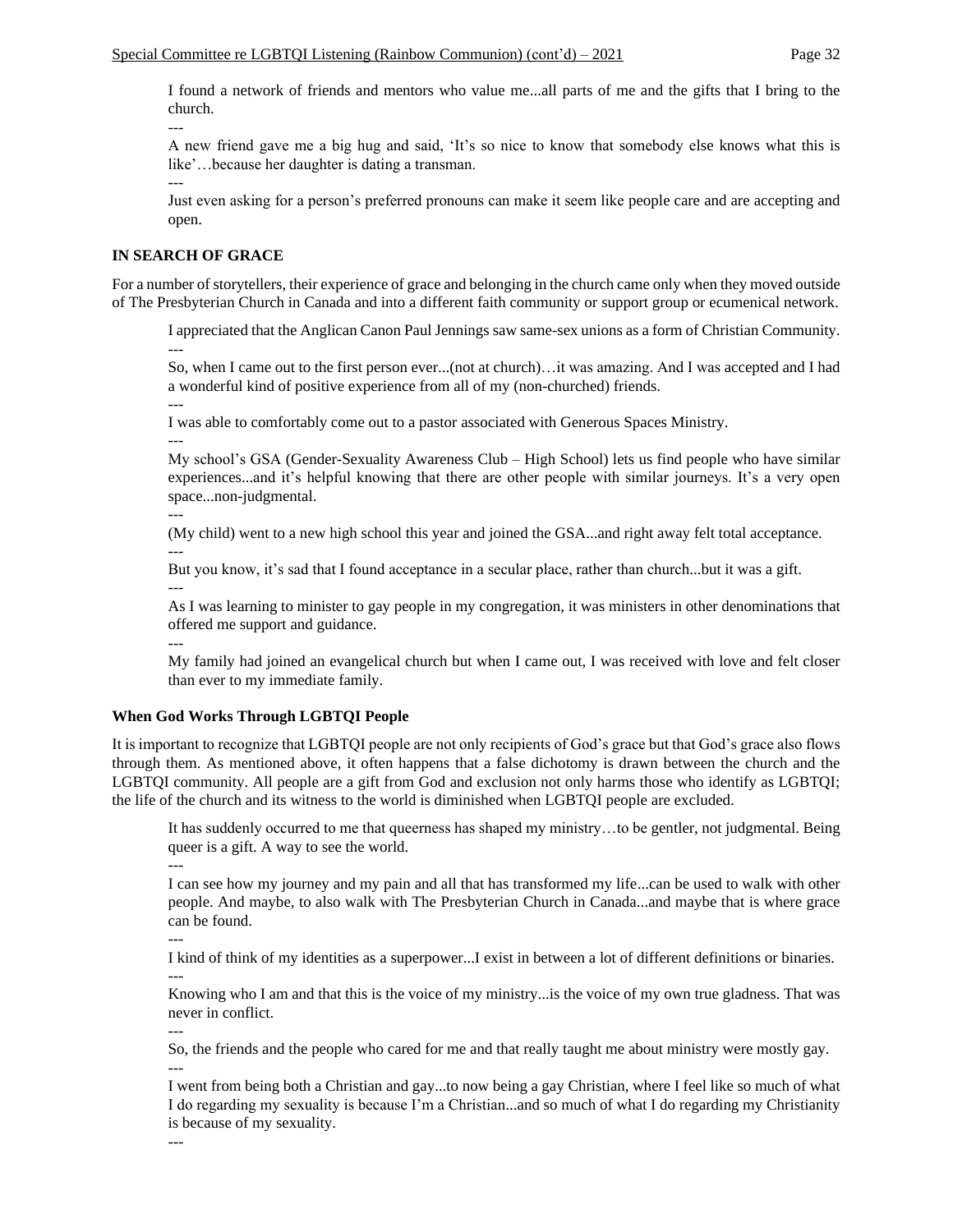### Special Committee re LGBTQI Listening (Rainbow Communion) (cont'd)  $-2021$  Page 33

I've had some really great experiences ever since coming out in church spaces. It has given other people space. People 'corralled me' to ask, 'How's your partner?' or 'You know, my sister's gay'. People keep asking questions. I'm thinking to myself, 'I know what's going on here. People are looking for THAT safe person...to TALK to and disclose their story'. It's amazing how you become that safe person for others...by living your life honestly.

---

It is important to provide opportunities for community, leadership and exercising gifts inside and outside the church for LGBTQI persons.

---

We're ordinary people. Church is full of people like us or it should be. Yeah. And that's how I see it. This is all about ordinary people and their families...and single people too.

---

I stay involved to support other LGBTQI people and to encourage change in The Presbyterian Church in Canada to be more inclusive. It's a calling.

---

As a gay person, I cannot turn off being gay. I will see my entire world…always as a gay person. ---

I remind myself that God intentionally put me on this earth and made me this way so that I can truly empathize with and be an advocate for those whose spirits are broken due to this constant dissonance between wanting to be proud of who they are and the shame they feel from what the church preaches – which contradicts God's message of love for one another.

---

The inclusion of LGBTQI people is not an 'issue' to be discussed but people to be loved.

---

Once, during worship, there was a laying on of hands and giving of forgiveness by members identifying as LGBTQI...in spite being treated horribly they stay committed to God.

---

I am so appreciative of those who are openly LGBTQI, that were brave enough to speak out at General Assembly.

#### **Beloved by God**

As has been illustrated in many of the stories told to the Rainbow Communion, heteronormative assumptions are built into the life and practice of the church, from announcements made in the local congregation to the doctrine and polity of the denomination. Without thinking or question, opposite sex attraction and the binary nature of gender are assumed. Those who challenge those assumptions by their words or simply by being present are most often silenced, ignored and excluded. In order for the church to move in a new direction, it is essential to affirm that all people whatever their sexual orientation or gender identity are equally beloved by God.

It is time to re-establish that churches are supposed to be safe places.

---

I want to tell churches there are already gay people…LGTBQI people...in your congregation. Open your eyes and assume that every group of people includes LGBTQI people.

---

---

To repent of homophobia would be a willingness to talk to one another as human beings. There is no room for hate or judgement.

In short, we are a queer couple comprised of a queer man and a transgender queer woman who are invested in the Presbyterian church. We hope that this church will take the right path forward to accept God's children, regardless of gender and sexuality. We hope that this church will allow us to marry in the sight of God...family and congregation. We hope that this church will accept us as we are...recognizing that while we have many flaws, who we are and who we love are not sins.

---

Reconciliation occurs when we are allowed to be who we are in the context of God's grace.

---

I want a church that's open and inclusive. Only where and when this occurs can LGBTQ individuals in our faith community really enjoy dignity and the assurance of being equally beloved by God.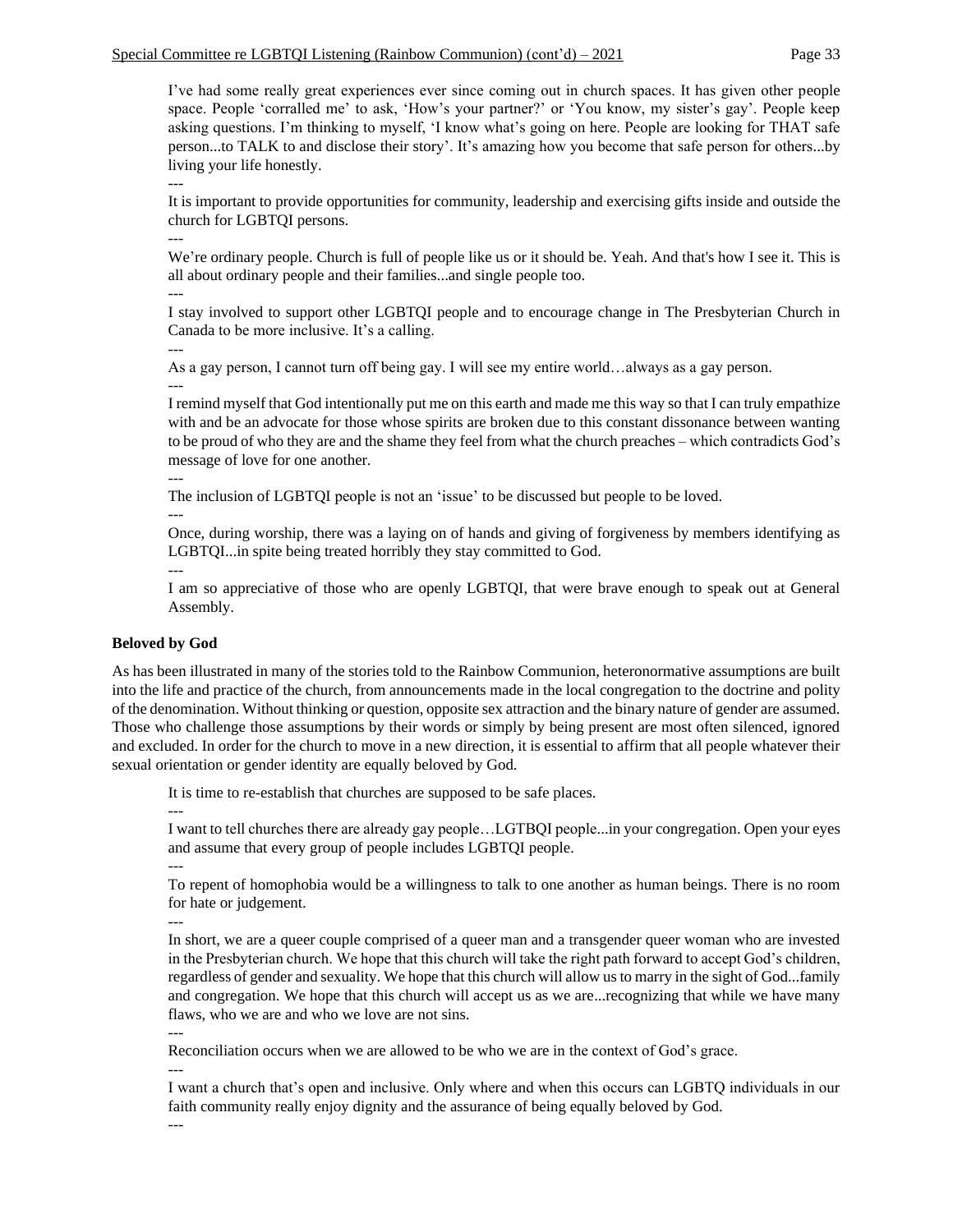Reconciliation is what it really means to love people even when you don't agree with them. It also means we don't have a scale of sin.

There needs to be a clear statement that affirms all persons who identify as LGBTQI or as non-straight or not-cisgender.

---

---

In responding to a parent who was troubled that their daughter came out, I replied, "Don't worry about her salvation; it's in God's hands. Just love her."

---

Real reconciliation cannot happen without inclusion.

#### **Recommendation No. RCL-002**

That The Presbyterian Church in Canada affirm that all people whatever their sexual orientation or gender identity are equally beloved by God.

### **RESPONDING TO THE CALL TO LEADERSHIP WITHIN THE BROKEN BODY OF THE CHURCH**

The church too often puts more emphasis on a person's sexual identity than on their identity in Christ. When the church ignores the gifts present within the body of Christ, it fails to appreciate all that God has for the church and fails to see God's glory revealed in all people. For our unwillingness to affirm the spiritual gifts present in all the people of the church, we are sorry and we repent. (Moderator's Letter of Repentance, A&P 2019, p. 19)

### **The Dilemma of Responding to a Calling or Vocation within the Church**

People who identify as LGBTQI have participated in the life of the church at different levels of leadership and accountability. One of the consequences of forced isolation is that people who identify as LGBTQI are not able to offer their gifts freely in the church. This does not mean that they do not feel a sense of calling or that they do not have gifts to share. They are often afraid to become more involved and particularly to be in a leadership role because of the possibility of their secret being revealed and having to face the consequences of this within the church and in their broader lives. This is true for all levels of participation in the church.

I'm living with fear because there's still that old – mostly homophobic – thinking in church. You don't know who you can tell. I don't want it to stop my dream of getting ordained and helping people and becoming a missionary. I have to live a double life and be careful.

---

There are many young adults in The Presbyterian Church in Canada who identify as LGBTQI or Allies who didn't go into ministry because of the church's stance. They felt that they were not part of the church and never would be.

---

The church's stance on same-sex marriage stood in my way of learning how to be a good Christian. ---

My confidence and belief in God's unconditional love for me started to diminish over the years of shame, guilt and depression that was brought on by the church. ---

After 20 years of life struggling to have a spiritual home, to then have what felt like exile. To not have a career and especially not to be able to honour the Call that was in my heart.

---

The seminary becomes the place where those who are also gay are seeking affirmation in ministry and they do not have their sense of call affirmed. The institution takes it upon itself to deny a person's sense of call regardless of that person's conviction that they are responding to a call to ministry. ---

There was somebody in the congregation who did an intensive search on my name. They discovered that while I was doing graduate work in philosophy, I had done a lot of writing work for a journal. One of the journal issues was entitled 'Lesbian Mothering' and I had done a book review (in it). This person brought that to our session. That person said, "This is proof that she is a lesbian!" That didn't prove anything other than I'm somebody who likes getting free books as a reviewer. But that was a red light to me, that if I wanted to be in The Presbyterian Church in Canada, I needed to go even deeper into the closet and learn to mirror some of the homophobic attitudes that I was hearing and seeing.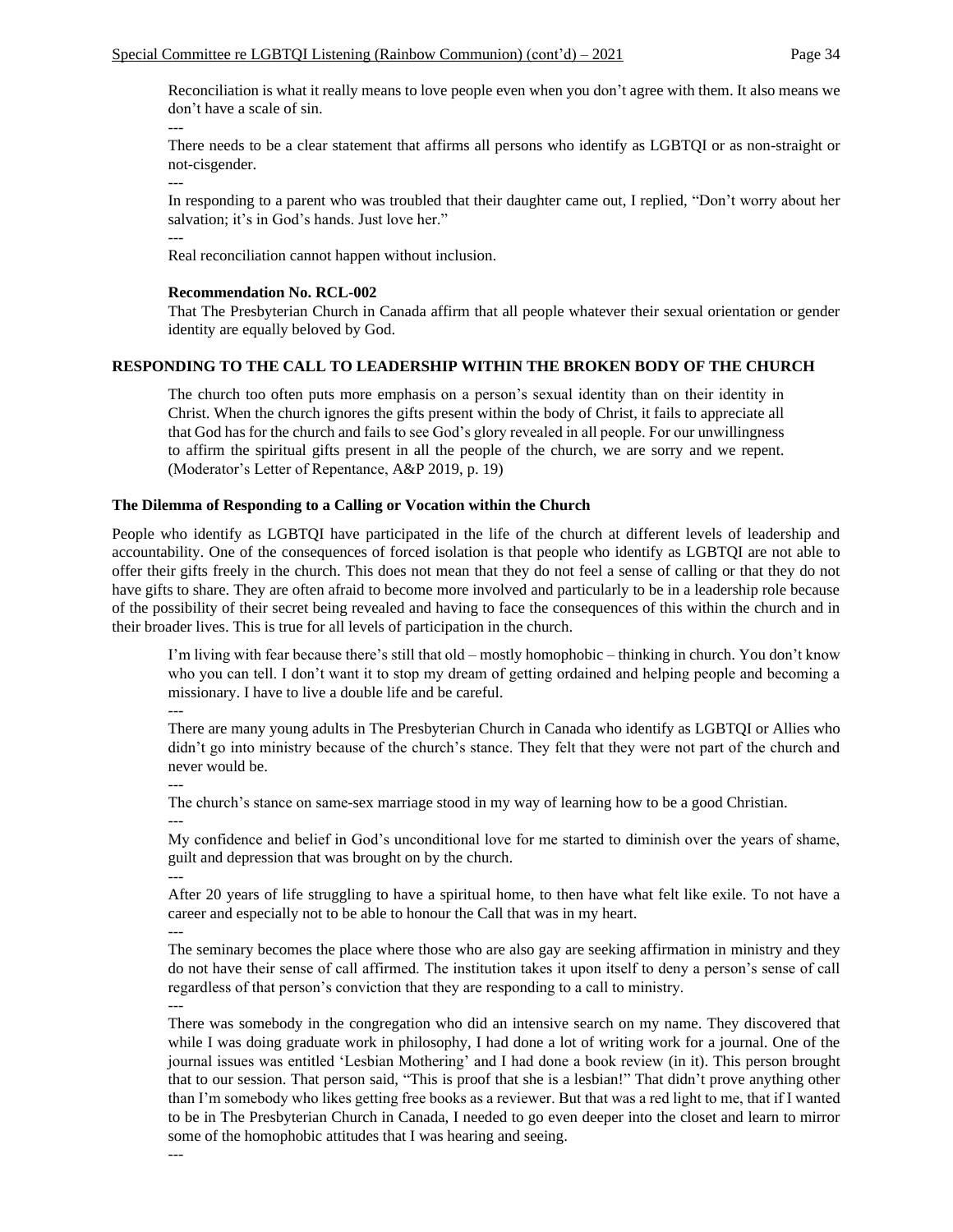My participation and serving in the life of the congregation was curbed because of my relationship with my partner.

# **Impact on Allies who are Responding to a Calling or Vocation**

Not only is there a fear of being outed or outing oneself, there is also a fear of being criticized for advocating for people who may identify as LGBTQI or for simply wrestling with questions around sexuality or gender.

I experienced discrimination during an interview. This issue of sexuality and inclusion came up. It became apparent that it was to be the litmus test of whether I was the minister for the job…whatever my stance was on this issue. I said, "I'm not going to answer that. If we want to get to that debate, then the interview's over." If I had to face that in terms of the awkwardness in an interview – where one's stance was a determination of whether or not you were suitable for ministry…well, let's hope that's not become the single criteria to call ministers.

---

I received threatening letters from members of my congregation regarding my supportive stance on samesex marriage.

---

We've got ministers who have gay kids but their kids are not out in the congregation and the ministers are afraid to say anything. I can't imagine what that's like for them. ---

As an ordained person working in the church, I am always feeling the pressure to stay silent about my kid who identifies as LGBTQI. I keep asking myself, "How can I support my kid through university if I can't stay employed?" I have to keep my mouth shut.

---

---

---

I am always worrying about having to do things in secret...whether for my family or to support LGBTQI folks in an affirming way. I am not sure if my session would support me if I am openly affirming or supportive.

I was torn by the prospect of losing my job versus turning away same-sex couples who wished to be married by me.

I still feel wretched that I had to decline to conduct the marriage of a good friend and their partner.

--- I confess that I'm still learning to be an ally. And I want to say that the church needs to be a safe place for allies, too. So now I'm quoting from my great mentor when decades ago she said, "We are talking about creating safe places for people within the LGBTQ community."

There also needs to be safe places for supporters. Sometimes people who are supporting the LGBTQ community also need to know that they are in safe places, not just in physical spaces but also emotionally and spiritually safe places. I don't really feel safe in my denomination. I believe allies need to feel safe too. ---

During an interview for a job within the church, questions were posed that did not pertain to my abilities...but rather around my sexuality.

---

After all of the fear and hurt experienced, ministry has become 'deadening' and no longer 'life giving'.

---

(…) college was a very dangerous place. It was dangerous in all sorts of ways. The chances of me slipping up and letting somebody know…not that I was a gay person...but even just that I was an ally...it would have sunk everything!

---

Upon speaking in support of LGBTQI Christians, a family member told me that they had a prophesy that God was going to shut me up for my blaspheming.

---

I struggled long and hard with a request to marry a same-sex couple that I knew. The wedding would not be in our church. I considered that I'd made vows not to take a divisive course. Would be marrying this couple fall under the category of divisive course? What is a divisive course that's not defined? Is there really a rule in the church that says I can't marry somebody? Where is it written? Maybe it's written somewhere. There was an investigation because it was suspected that I had conducted a same-sex wedding. I remember some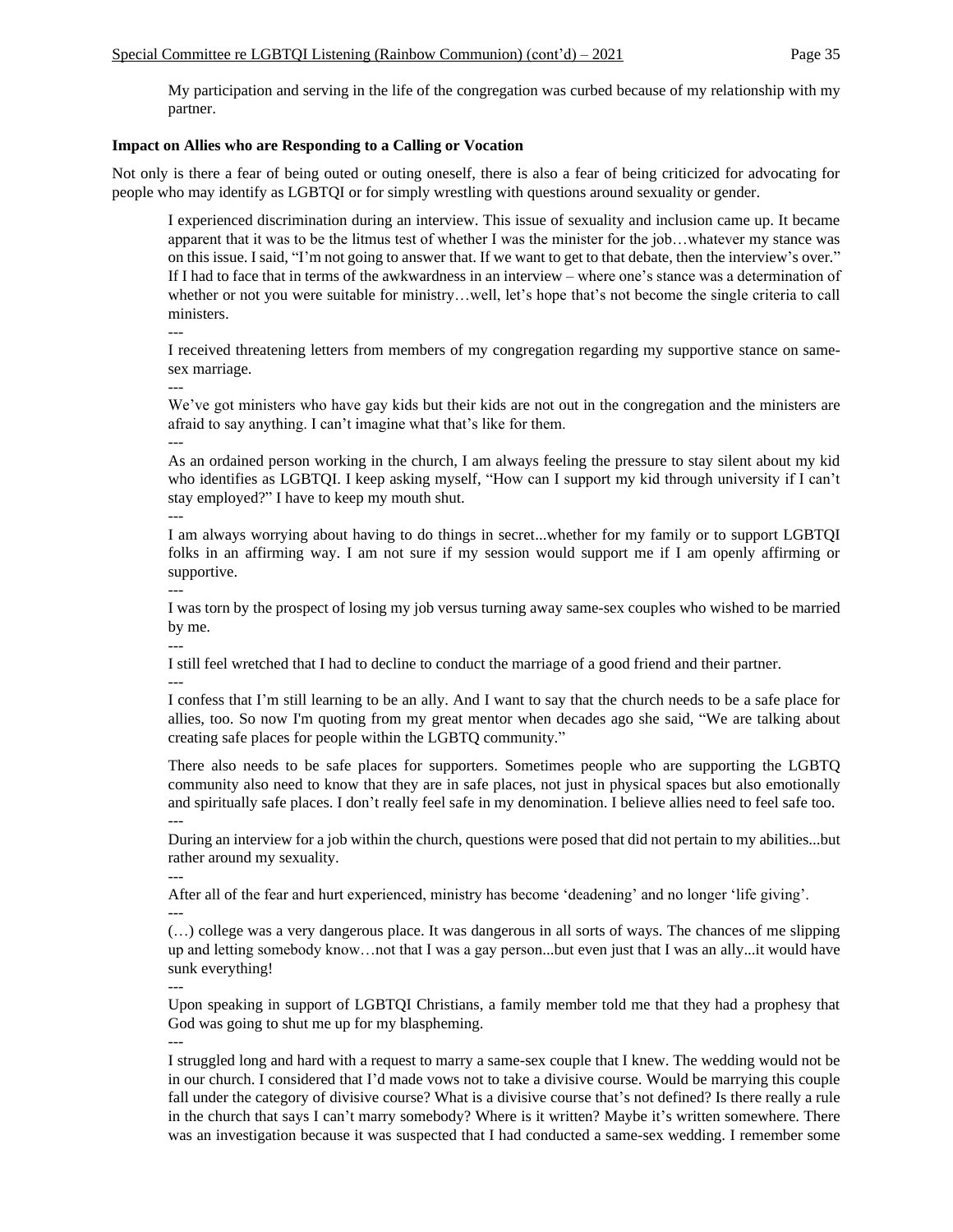nights...waking up in the middle the night just imagining being investigated by presbytery and what would the discipline be. I lived in fear that my vocation would be taken away from me.

# **The Heightened Fear and Anxiety Associated with Working with Children and Youth\***

(See Appendix 7: Debunking the Myth that Falsely Links Paedophilia with Those who Identify as LGBTQI)

The reluctance to share gifts becomes more acute when working with children or youth or with vulnerable adults because of the erroneous and ruinous association made between people who identify as LGBTQI and the abuse of children and other vulnerable people. Despite a strong sense of calling and having gifts to nurture faith formation, many people simply do not offer to serve out of deep fear for their own reputation. Others feel the need to leave their leadership roles in ministry with children and youth because of rumours and speculation about their character and motives.

I definitely think one of the things holding me back after I came out to myself was the long history of stigma around LGBTQ people working with children, especially gay people. It was definitely something that I never wanted to be associated with me, even though I knew it was not correct...and it was homophobic to think that way. I didn't ever want my capacity to be called into question because of who I'm attracted to. ---

In an article published by the Presbyterian Record and the New Westminster newspapers a young person was asked to reconsider her participation in Pride events or reconsider her participation as a youth leader. ---

People need to be exposed to healthy gay relationships...and not assume that: homosexual = paedophile.

The Rainbow Communion heard the stories of a number of people who have been involved in leadership in church camping. It became apparent that for many young people who identify as LGBTQI or who advocate for them, camp often provides a more open and inclusive context than their own congregations and one that is sometimes at variance with the official policy of the church.

My church camp became a haven where I was safe and felt that I could serve God, not The Presbyterian Church in Canada.

---

I see hypocrisy in the church for telling kids that the church is open and accepting. I am worried that at church camp children are being told that God loves them but the church's official stance is NOT inclusive. There is the potential for great harm to a child in that situation. The camp ethos is at variance with The Presbyterian Church in Canada official policy which can be harmful when kids return home to their non-inclusive churches.

---

Camp is my church. My 'home church' is not, because 'church' is not safe.

However, even in these contexts there is a great deal of fear that parents or grandparents will withdraw their children or grandchildren from camp if staff and campers are able to be open about their sexual orientation or gender identity. Those who do not identify as LGBTQI are also often fearful that their advocacy for inclusion might put their jobs at risk or lead to the withdrawal of children or young people from programs.

They perceive us as being 'different', being a threat...I guess people have a lot of misinformation about homosexuality.

---

A family member was prepared to remove their own transgender grandchild from a Presbyterian Church in Canada program because the program had made accommodations for trans participants. Financial support by them was to be rescinded, too.

---

Some people believe that LGBTQI persons are more likely to sexually abuse children. This is a real conundrum for gay camp counsellors...and it also adds to the fear of coming out.

---

It was made clear that there would be a question of whether or not camps would be financially supported by the church...if they were to be LGBTQ inclusive.

# **Risks of Considering Paid Employment within The Presbyterian Church in Canada**

The fear of being involved in leadership in the church becomes even more acute when considering following a call to ordained ministry, either as elders or as ministers of Word and Sacraments or as diaconal ministers or to other forms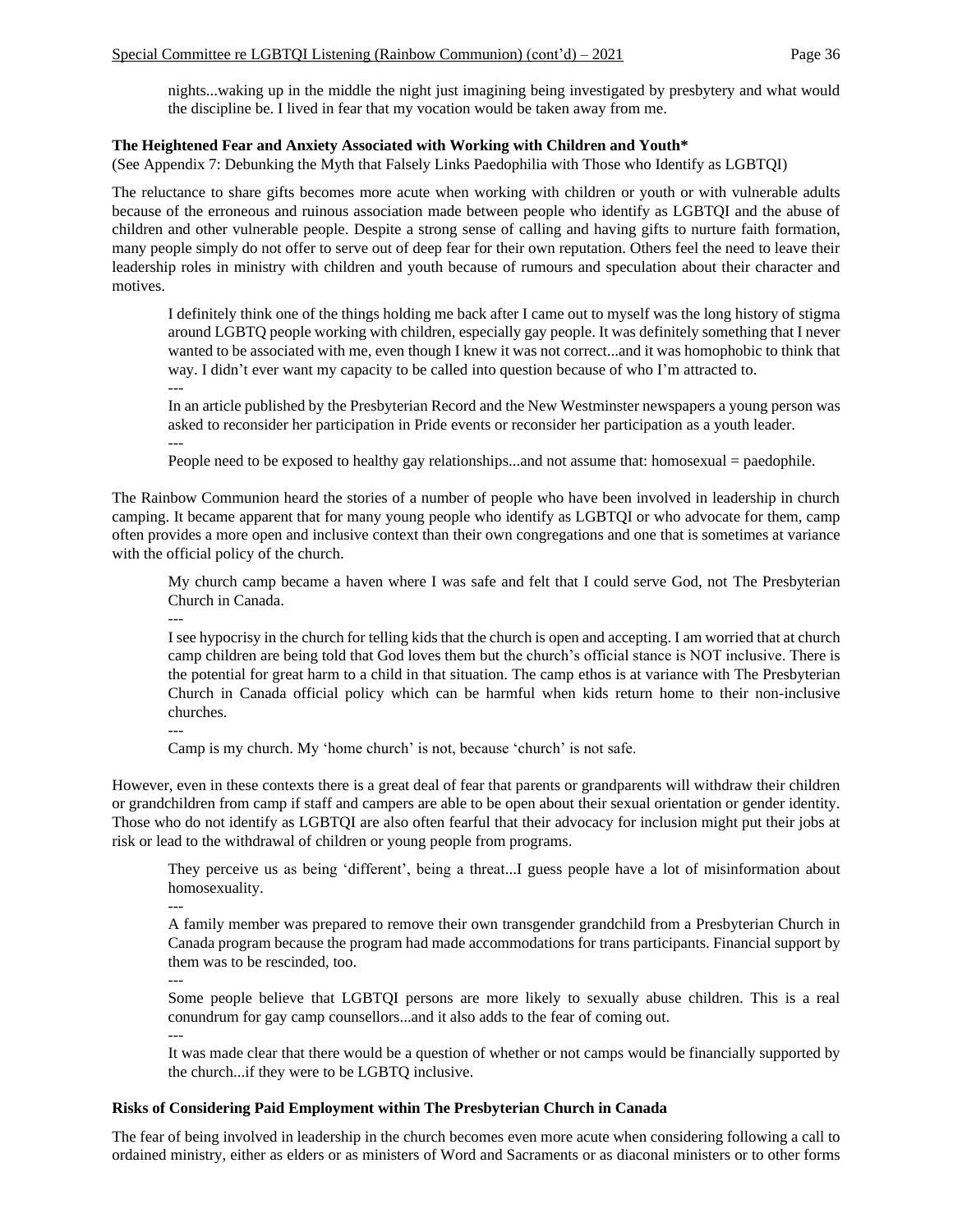of paid, accountable employment. Many people who told their stories felt a strong call to leadership in the church but wrestled with the possibility of being ordained in The Presbyterian Church in Canada. Some simply decided to ignore or resist the call to ministry.

Because I needed to let those that I worked with know that I had outed myself when supporting a homeless gay youth (who had just been thrown out of his home), the news then moved quickly through the rest of the staff and hierarchy. They then attempted to fire me – even though I was not in a relationship at the time – for a 'breach of morals' clause. As a result, because of my honesty, I have never been ordained in The Presbyterian Church in Canada.

--- It's not just me going through this. There are people who have felt the Call even before the church was talking about sexuality and inclusion; they had to bury a part of themselves.

--- If you can pass for straight and can stay in the closet...then you can have a career in the church serving God. ---

It is unfair that someone who has given their whole life to the church now finds their employment precarious (if outed).

---

LGBTQI people must be as free to be ordained as any straight person. The church has no right to ask about their relationships.

---

The church has created a place where 'identity politics' and having a sexual/gender identity becomes the biggest part of who you are instead of you as a whole person and the gifts that you bring.

My call to ministry 31 years ago was overwhelmingly strong to the point where I felt I had no choice but to do what God called me to do and pursue a vocation in ordained ministry within the Presbyterian church. But even then, God knew what he was getting in a minister. He knew who I was. He knew what I was. And He called me anyway.

---

---

It always takes more time for me to discern...whenever I feel called to do something in the church.

And when somebody asked me if I let my name stand to become an elder, I said, 'No. I thought you can't be gay in the Presbyterian Church'." And so, I didn't.

---

For any who hear the call to enter ministry and are gay, it is a decision to live in secrecy.

## **The Threat of Being 'Outed' While Preparing for Ministry**

A number of storytellers recounted how they had to end their preparation for ministry of Word and Sacraments or diaconal ministry in the Presbyterian Church when they were outed or when they found the need to hide overwhelming. Despite a strong sense of call to ministry, they were told that they could not continue in the process because of their same-sex relationship or their refusal to commit to a life of celibacy. This left many people with a deep sense of internal trauma because they were unable to follow their call in the church that they loved. The cost was heavy as they had to pursue their calling in another denomination that was inclusive or had to find work in another vocation.

As a candidate for ministry, I experienced fear at being found out and punished for my orientation.

---

---

The current situation means that (Presbyterian) seminary students who came out have to move over to Emmanuel College (United) in order to complete their studies.

In the spring (–), when I was (–) years old, I attended a Guidance Conference at Crieff Hills to consider a career in ministry. I will not be using words such as 'vocation' or 'call' because these words are too painful for me to use. If I had become a minister, I would have received a taxable income, so, from my perspective, it would have been a career.

I learned a lot at the Guidance Conference – learning is not always fun; some learning can be quite painful. Particularly, I learned how humiliating and oppressive you (The Presbyterian Church in Canada) were toward LGBTQ individuals, like myself.

When I was being interviewed during the Guidance Conference, an elder repeatedly asked me if I had had any past sexual relationships, finally, asking – "has there ever been someone?" I was humiliated. You have no idea how personal that question was and how it made me feel, as a young, (–) -year-old man: Like I was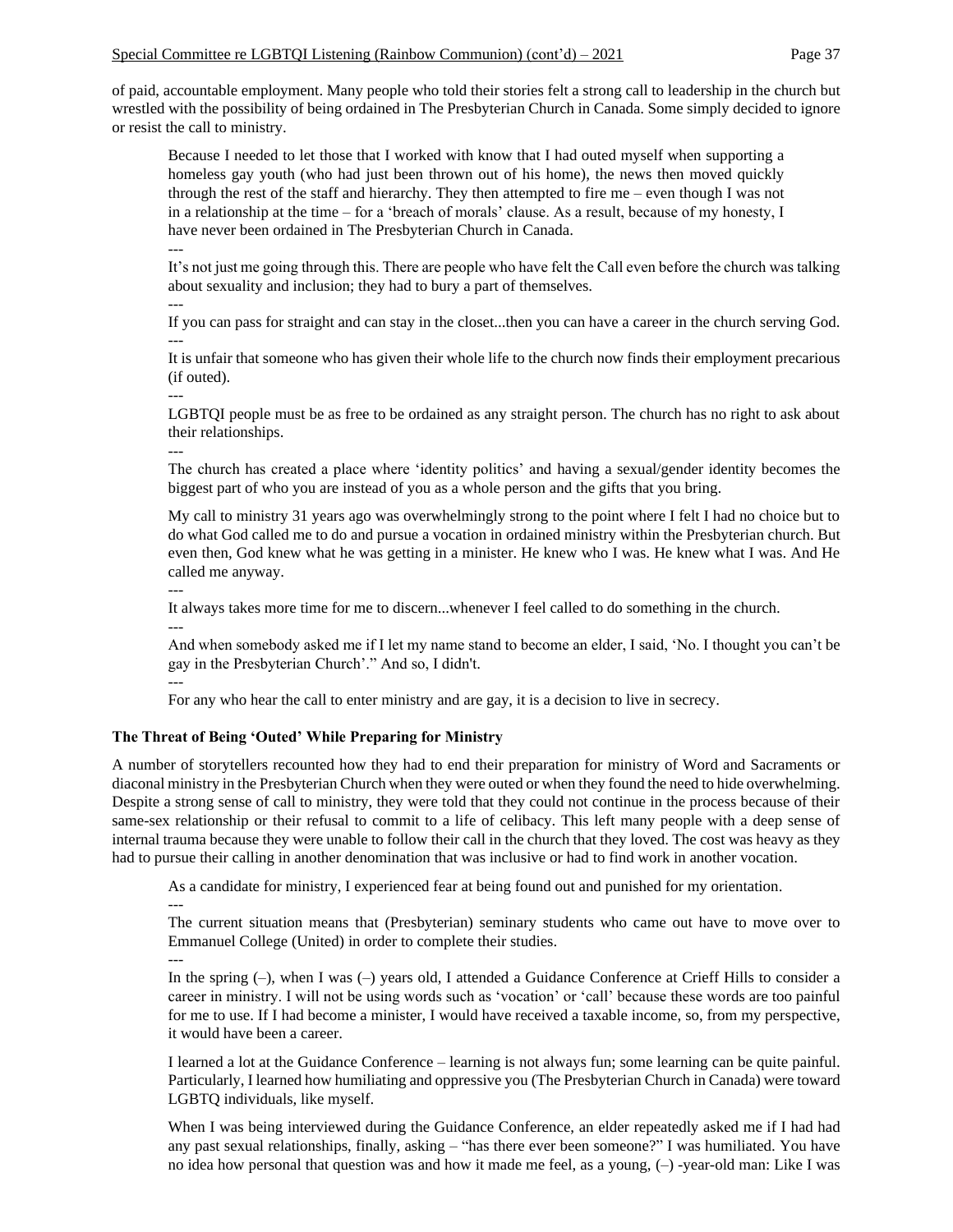on trial. Really, I was on trial. Because, if I had answered, that I am attracted to men, that would have been a serious problem.

I made the decision that The Presbyterian Church in Canada was not for me. That was traumatic, especially because I had grown up in your world. But it would have been even more traumatic to have pretended to be straight just for the sake of a career as a minister – I would have been no help to my parishioners if I was living against my own grain.

I am submitting this story because there could be another young man or young woman, out there who is considering a career in ministry. That young man or young woman might identify as gay or bisexual.

All I ask is that you consider how humiliating your treatment of me was – how that trauma is a kind that you cannot presume to repair. If there were a 'GOD' – a 'GOD' who escapes my own human capacity to imagine, to love and to wonder – then perhaps that 'GOD' could help me to heal the trauma you caused me. That 'GOD' could maybe help another young man or young woman, who is struggling between a call to ministry and a call to living an honest, authentic life.

---

I was attacked by The Presbyterian Church in Canada (Guidance Conference) counsellors who made life very miserable and tried to derail my ministry.

#### **Being in Ordained Ministry in The Presbyterian Church in Canada**

For those who still pursued their call, some had become ordained or had taken up leadership in the church. However, this was almost always accomplished by not being forthright about their LGBTQI identity and relationships. The need to hide their true self becomes heightened and the need for secrecy is paramount.

One minister spoke about the "deadliness of silence". Fear of what exposure would mean includes: loss of employment for themselves and/or their family members, ruined reputation and not being able to follow a deeply felt sense of call. One person recounted the story of a minister who, "was counselled not to come out because the congregation liked her so much."

As I cannot be out in the church, I forgo some of the privileges that straight people take for granted, such as: sharing a home, being together with someone you love, sharing health and dental benefits.... ---

The number of times I mentioned homosexuality in a sermon you can count on the fingers of one hand in twenty-seven years...But the time I did mention it there was always a nasty fall out afterwards.

---

If I left the church and I don't have a ministry, I don't have anything. I lose my identity. I can't risk that. ---

I can't reveal this part of myself in church. Many have been concealing who they are from the church.

--- I felt trapped and torn between how God made me and the call God gave me.

I have lived in a lot of fear and watched congregants become so angry over the question of inclusion...including my inclusion.

--- I experienced great discomfort as a closeted clergy person and having to compartmentalize my life.

---

---

A Presbyterian Church in Canada minister falsely charged me with being lesbian several decades ago. I had to endure a horrid meeting at the presbytery.

---

If I was discovered...I wouldn't be loved anymore. I wouldn't be accepted. I wouldn't be nurtured.

Some of those elders were my best friends. But eventually, they often came to me saying, "You know, if you are not 'anti-gay' enough in the pulpit, we are going to leave the church." So, they did. ---

My congregation just needed some education on sexuality...and I was afraid that if I provided that leadership I would be outed.

--- I had to hide all the time. Every time the church phone rang and somebody said, 'I'd like to talk to you.' – my fear was that somebody has 'found me out'.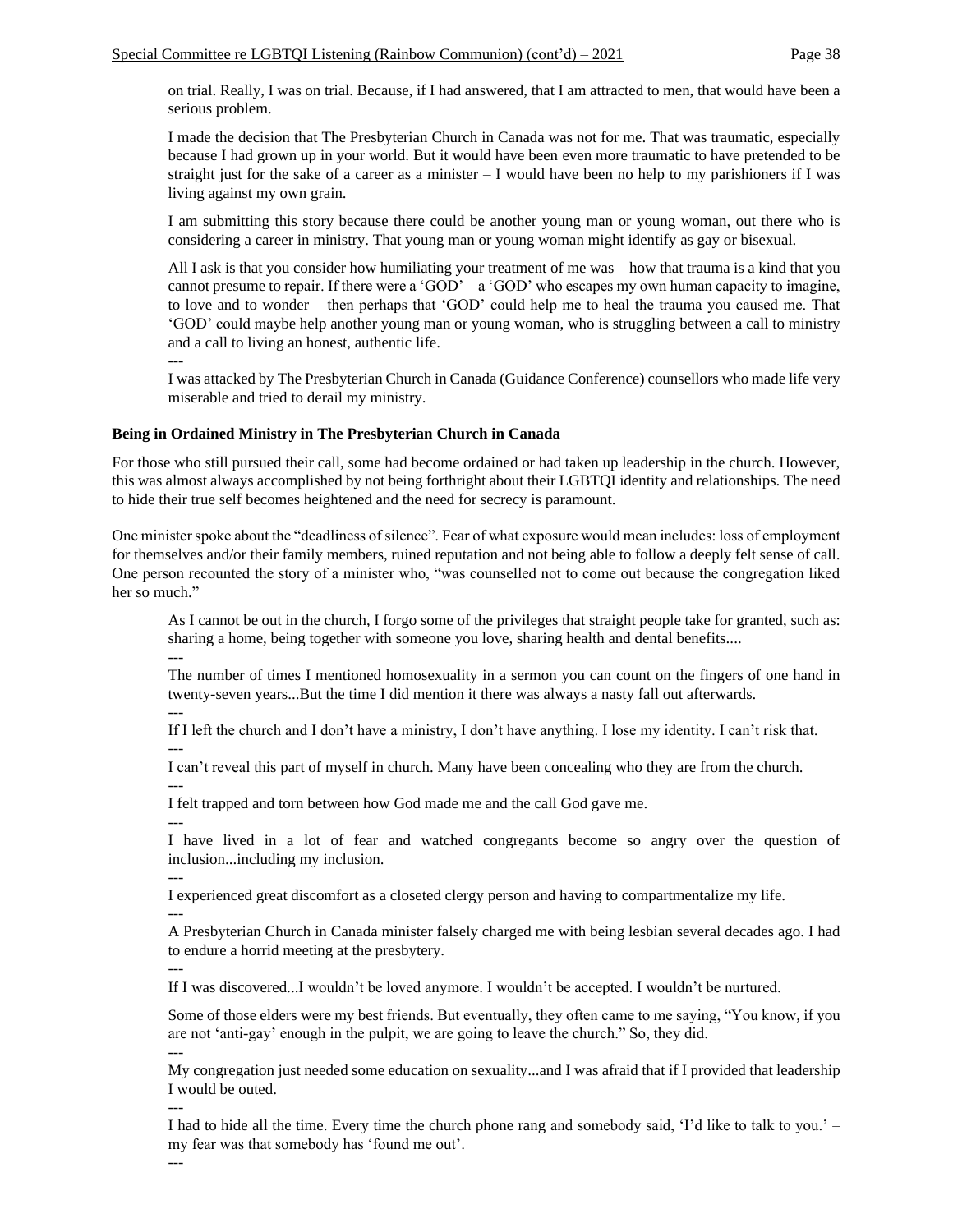…We, who identify as LGBTQI and are called to ministry and leadership are always having to flee into hiding or having to fight for our vocational life.

--- I felt that I had to be untruthful. To tell the truth in that time was too costly. So, I felt that I had to live a lie. And I felt that I had to hide.

---

For me, homophobia is day-to-day experience. Its presence in the church leaves me hiding, reluctant to be vulnerable with my colleagues, a feeling of threats always hanging over my head and feeling shame.

#### **Living Openly in the Church**

For those who have been out and have received a call or been employed in the church, many have experienced bullying, harassment, threats and retribution for living their lives openly and honestly.

I have endured homophobic slurs, assaults and bullying.

I avoided coming out because of the abuse that would surely follow.

---

---

AIDS was described as 'God's Punishment' (against gays).

---

---

When the minister included LGBTQI in their prayer, there was a backlash and critical comments made.

As I was going through the calling process there's always the nagging question, 'Did they turn me down because I'm gay'.

---

I have been affirmed, welcomed and given opportunities within my congregations. But somewhere else in the Presbyterian churches, a kid like me, will have opportunities denied because of their sexuality. ---

LGBTQI+ youth are hindered in their future prospects because it's hard and almost impossible to go to school and eventually get a good job when you are living on the streets. Many are thrown out of their own homes because parents believe it's what the Bible says.

---

There were some parishioners who anonymously left some pamphlets and articles on my desk that were antigay.

---

The posters (assuring LGBTQI community they were welcome) that had been hung in the church and neighbourhood were torn down repeatedly.

---

I endured loss of status and betterment opportunities because of virulent homophobic culture. I had to take early retirement for my health.

## **Forced Celibacy**

Some believe that the only way they can live out their call is to accept a life of imposed celibacy.

It was several decades ago that I made my decision to proceed toward the ministry of Word and Sacraments. And if I had known then, what I know now...I would never have done it. I'd have looked for some other line of work rather than live a life of forced celibacy.

---

There is the special burden of celibacy imposed on gay people by the church. There is a denial of justice, freedom, equality by the imposition of life-long celibacy.

---

I've chosen celibacy not because I particularity want to be but because it's basically been forced on me. ---

To be honest, we are generally not very welcoming to LGBTQI persons when they seek leadership positions in our church. We inquire neatly into their sexual preferences orientation and experiences. Then, if they still want to pursue careers in our organization, we force them to accept a life of perpetual deprivation and selfdenial as celibates.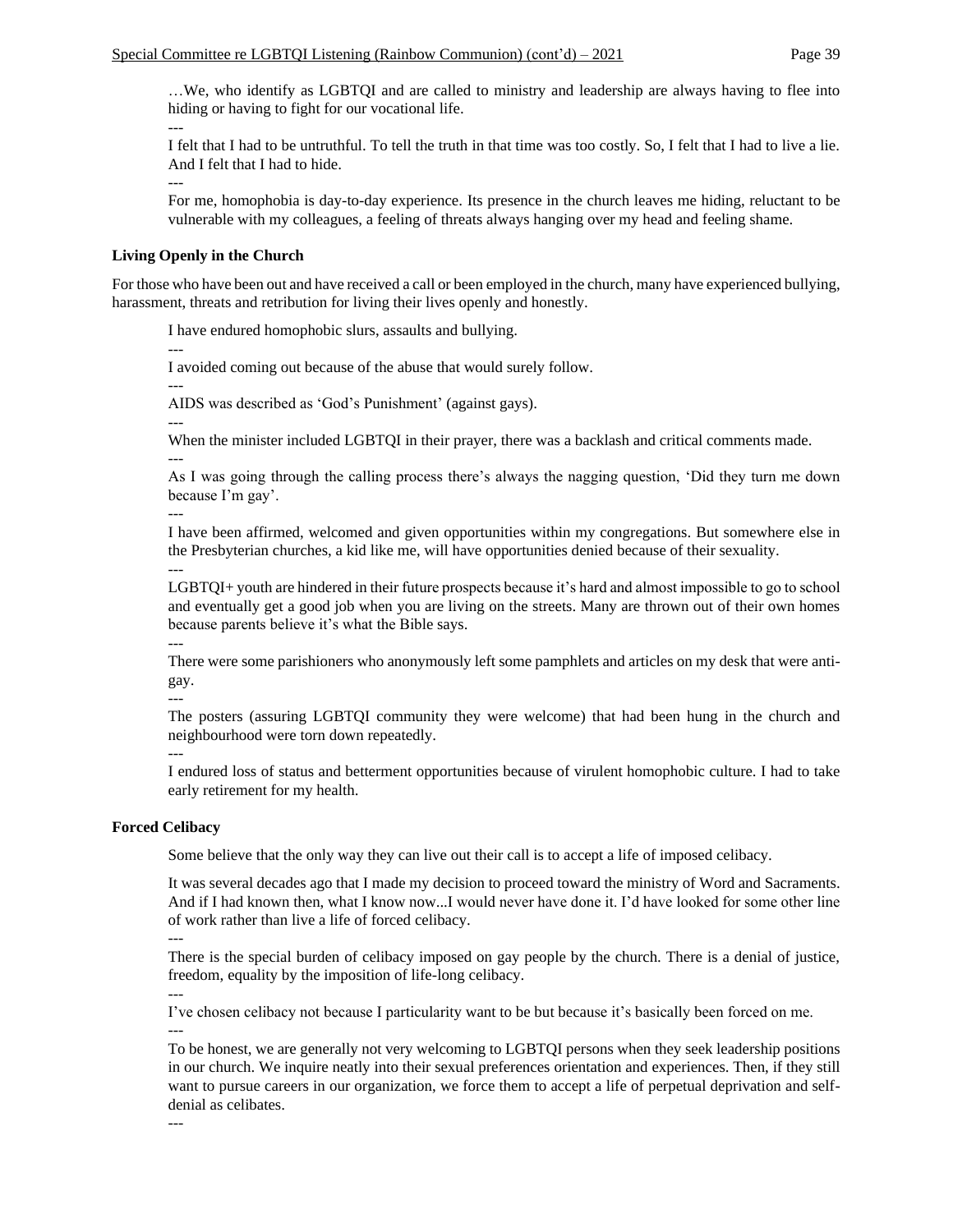I felt that call…and I also felt the call to finally just be honest and come out. I had three pastors tell me that I have to be celibate.

--- You are not allowed to experience love or a connection with a partner.

## **Those Forced to Leave The Presbyterian Church in Canada**

We heard several stories of ministers who have been forced to leave The Presbyterian Church in Canada when they came out or it was discovered or alleged that they were in a same-sex relationship or were LGBTQI. People were shamed, threatened, bullied and faced charges in church courts. People who felt strongly called to ministry in The Presbyterian Church in Canada and had demonstrated gifts for ministry were forced to leave and did lose their employment and income as a result. The trauma caused in these instances was severe and it was necessary to be involved in counselling and other forms of therapy for years in order to address this trauma. There was a financial cost to this that had significant and often ruinous implications for their future life and ministry.

I remember feeling the difficulty of my dilemma...knowing that I could either do the work that I loved or I could live an honest life but I couldn't do both. I could either lie and save my job and my credentials or I could be truthful and lose all of that.

---

I knew that if I came out to the congregation, even to the session, that it would cause division...it would cause people to have to take sides. Even if I came out to the clerk of session and said, 'Just keep it to yourself'. She probably would have done it. But it would have put great pressure on her and that secrecy would have caused repercussions for that community of faith…that depended on each other to be transparent and honest and loving and kind. So, to avoid risking harm to this congregation, I went back to the session and I said, "I hear your call to me and I am touched beyond words but I don't hear the same call." And I left. I am still not ordained.

I ended up applying for early retirement because of the difficulty I had in finding a call as a now openly gay man.

---

My education for an M.Div. and a path to ordination was scuttled at The Presbyterian Church in Canada Guidance Conference. A counsellor asked me privately if I was a lesbian and asked me that question because 'out of great concern' somebody else on the committee was asking questions about my sexual orientation and that was the beginning of the end.

---

(The Rev.) Darryl Macdonald was denied ordination not because of his orientation but because he was in a same-sex relationship which was known to the church.

Some found a calling in another denomination that was inclusive. Many of these people expressed a feeling that they had found a new and more authentic home because of their sense of being fully embraced. However, this did not erase the pain and trauma of having to leave the church that had nurtured them and which they loved. There continued to be a wound that never fully healed because of the continuing exclusive nature of The Presbyterian Church in Canada.

I had to leave a community that formed me in my vocation...because of my sexual orientation.

--- I would hope that others don't have to experience what I did and have to leave the church. I hope that we don't all have to keep leaving the 'home' we found in the church…to go find it somewhere else. ---

Not just a small specific group is being harmed, a lot of people are being affected inside and outside of this denomination.

# **The Impact of the 1996 General Assembly's Decision re The Rev. Darryl Macdonald**

(See Appendix 3 and Appendix 5, Section 1990s)

The case of the Rev. Darryl Macdonald became well known throughout the denomination and had implications not only for Darryl Macdonald and St. Andrew's, Lachine but also for the denomination as a whole. The decision of the Presbytery of Montreal to sustain his call to St. Andrew's, Lachine and to ordain him was overturned by the General Assembly because he had shared that he was in a same-sex relationship. The members of St. Andrew's had given overwhelming support to the call with the full knowledge that Darryl was in a committed relationship with another man. They had discerned strong gifts for ministry that were well suited to their needs as an aging, suburban congregation.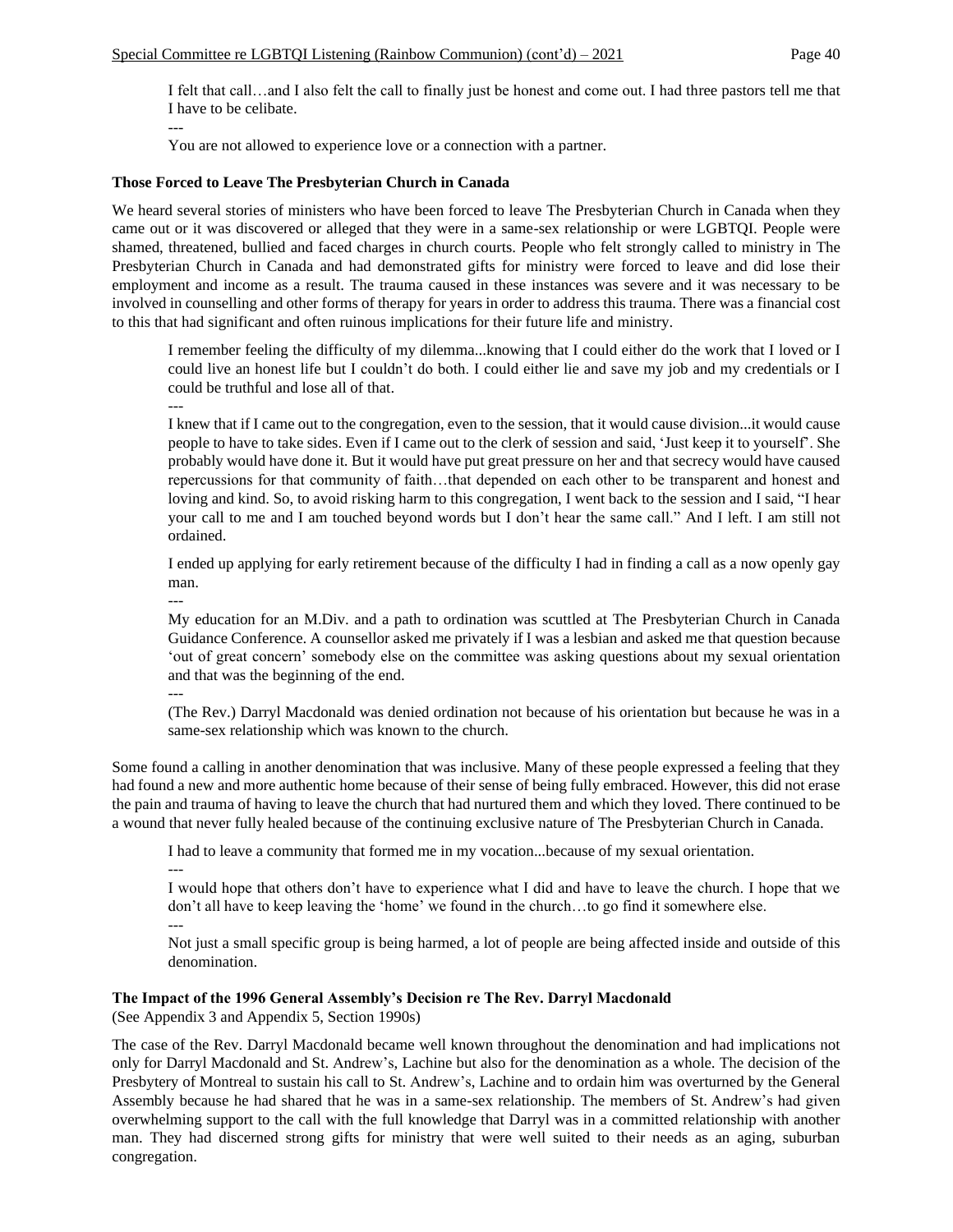#### Special Committee re LGBTQI Listening (Rainbow Communion) (cont'd)  $-2021$  Page 41

In his story told to the Rainbow Communion, the Rev. Darryl Macdonald recalled the pain of this experience for him, for his family and friends and for the congregation of St. Andrew's, Lachine. The Rev. Macdonald appealed the decision of the General Assembly but that appeal was not allowed to be heard. In effect, the Rev. Macdonald was silenced and his story was never fully heard in the church. This silencing had profound consequences for the Rev. Macdonald, for St. Andrew's, Lachine and for The Presbyterian Church in Canada. For this reason, a large section of his story is included as Appendix 3 to this report, with his permission. In addition, a presentation made by Ruth Taylor an elder and member of the search committee at St. Andrew's, Lachine, describing her perspective on this experience is also included in Appendix 3.

I realized that I had been holding onto this stuff for so long and never got the opportunity to sit down and tell my story to the Presbyterian Church. Because they said, 'We don't want to hear it actually. We're not even going to listen to it because we're gonna go on a decision of the Assembly'. That was just devastating to hear that the church doesn't want to hear our faith story and doesn't even acknowledge that you have a faith story. That was for me the biggest sin done to me by The Presbyterian Church in Canada.

I felt abandoned by the church when the edict denying my call to Montreal was read out loud in the sanctuary.

Eventually the [Presbyterian Church in Canada] church said, "Sure, you can come and preach in our churches but we still won't ordain you."

Upon receiving the news that ordination was to be denied:

I kept thinking that, "This doesn't feel like church to me. This feels like something else." (…) I mean really, just to say it really clearly, it felt like the General Assembly molested me on that day...in the sanctuary...in front of everyone. That's what it felt like.

From congregant and elder, Ruth Taylor:

Nevertheless, all too soon we were called to a special meeting by Presbytery, regarding the General Assembly decision after the report of the committee 5–4. We were ordered officially to remove Darryl from our pulpit. We were given no opportunity to ask questions – for the chairman and accompanying elder had left. The cold finality stunned us.

Dr. Richard Isaac was a storyteller who included his dissent to the General Assembly's decision in 1996 as part of his story. His dissent reads (A&P 1996, p. 33):

The decision made reflects:

- 1. a scriptural interpretation when there is no accepted biblical model of a long term, committed same-sex relationship;
- 2. a church tradition which has resulted in persecution and violence toward lesbian and gay people; and
- 3. an archaic scientific view which does not even consider the implications of the createdness of our sexual orientations.

The Assembly has valued the possible loss of members and potential discord over the pastoral encouragement of diversity of our members and the prophetic education in matters of sexuality. The search for the place of Christ in this Appeal, as in all things, must be paramount.

Although voiced in discussions, the pastoral experience of our elders and the stories of our members are not reflected in this decision.

One day, even this church, along with an increasing number of others, will celebrate the 30th anniversary of the call and ordination of all suitable persons regardless of affirmed sexual orientation. For the time being, however, this decision and policy encourages secrecy, duplicity and unhealthfulness among those in this church to whom God has given the gift of same-sex orientation.

An ordained elder, Dr. Richard Isaac was a member of the session at St. Andrew's, Toronto and believed that the censure imposed on Darryl Macdonald should equally apply to himself since he was a gay man in a committed longterm relationship. He was granted leave to withdraw from the Assembly for "reasons of doctrine". (A&P 1996, p. 44). Subsequently, the session of St. Andrew's produced, A Statement of the Session of St. Andrew's Church, Toronto in Response to the Decision of the 122nd General Assembly re: Appeal No. 2, 1995 (adopted, June 25, 1996) that was supportive of its lesbian and gay members and elders.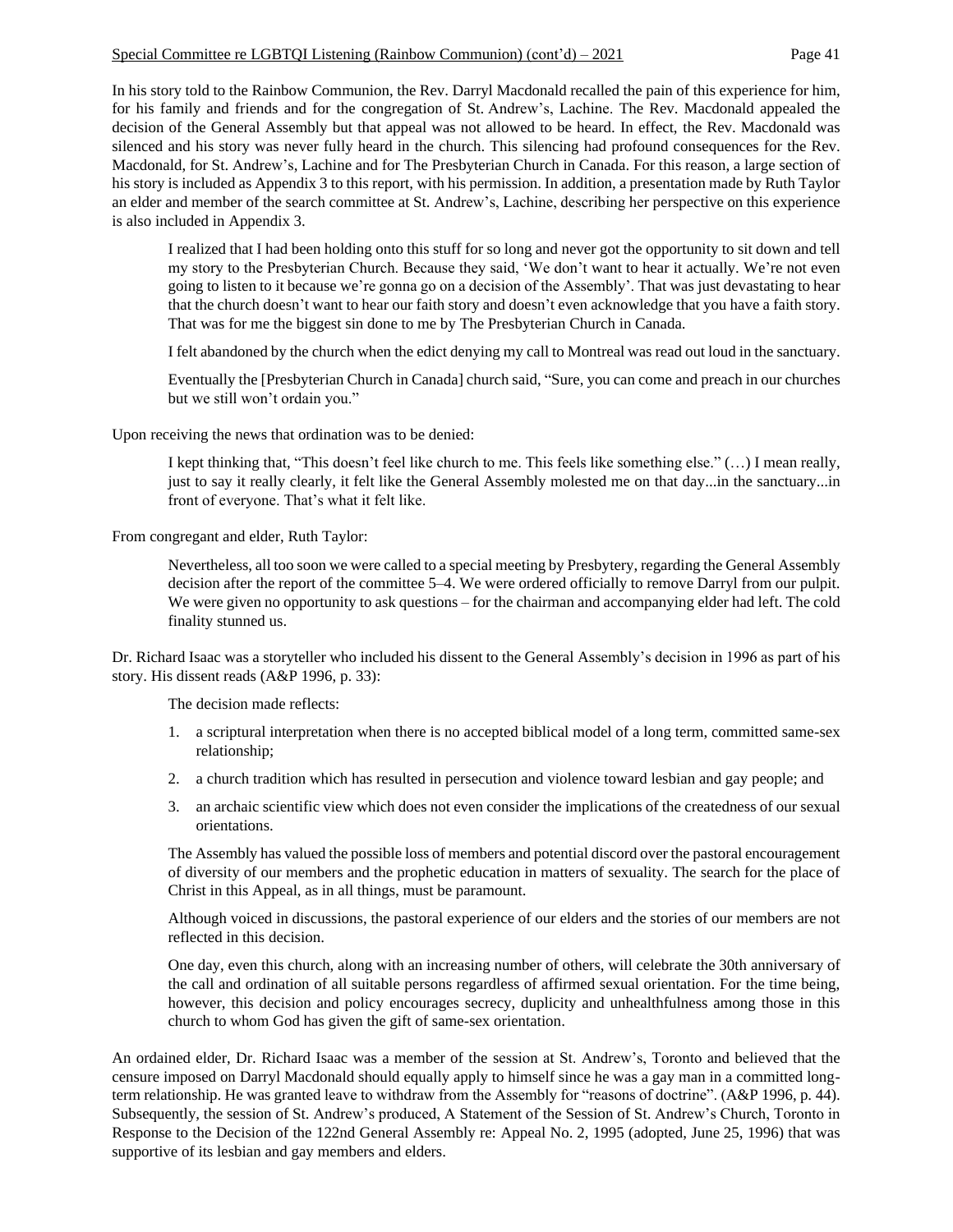For some people, this process and the decision to not ordain and to ban the Rev. Macdonald from any Presbyterian pulpit deepened their fear and led to their leaving the denomination.

I loved The Presbyterian Church in Canada and would have stayed but it is unlikely that Knox College in Toronto would accept me for ordination in the Presbyterian Church. So, I left and went United. But if I could have stayed...I would have stayed.

A lot of my colleagues, they left and came as well to the United Church after that happened and they were fearful of what was gonna happen to them. And so, they came in and that's because they were gay too. They went, 'Oh, oh there's going to be a witch hunt and people are going to start looking for all these gay people in the church'.

For others, this decision of the General Assembly strengthened their resolve to organize and work to bring fuller inclusion in the church for all God's children. It was the genesis of a new organization called, "A New Network," which advocated for fuller inclusion in the church with a newsletter that went to members across the country.

What really pushed me to be more of an advocate, was that I was so disappointed with our church and with the Darryl Macdonald situation. I heard about it on a CBC newsclip on a plane flying back from Atlanta to Toronto. And I thought, 'What is this church? What is this church, which is my church...? I have to keep fighting and maybe I have to do more. Maybe I have to be more out. Maybe I have to be more vocal and more of a leader in this'.

So, it really pushed me. I went with a group of people from Toronto to Montreal to Darryl's 'unofficial' ordination service, which was a wonderful experience that included ministers of all sorts of different denominations...including one Catholic priest, a Pentecostal and everybody in between. Of course, it had no validity within the Presbyterian Church but we were there to support Darryl and St. Andrew's Lachine. He and the congregation left shortly after and did become part of the United Church. But that was a great evening and a great way to be in the face of the church and to say we're here and we're going to do this. This is a wonderful man who is called to ministry and he should be ordained.

---

---

We were members of St. Columba by the Lake; Darryl Macdonald was there and we got to know him and heard him preach...and went to some sessions he led based on Iona Community liturgy. And I thought, what's wrong with the system? This man is a superb preacher. Why don't they want him in the pulpit? I like good preaching. Darryl was a good preacher. That's pretty important to me. So that was another of those things that sort of firmed up my feeling that there is something wrong with this picture. So, I got a little bit involved in activism.

# **THE PARTICULARITY OF HARM DONE TO DIVERSE GROUPS**

It is important to recognize that the harm that has been perpetrated on people who identify as LGBTQI has been experienced by diverse individuals and communities. The intersection of sexual orientation and gender identity with other identities impacts how people have experienced harm. People who identify within the various parts of the LGBTQI acronym have very different experiences of harm, based on their life experiences and diverse identities.

Experiences of disability, poverty and racialization are among the many identities that people hold and that intersect with LGBTQI identity. What follows here reflects some of the diverse experiences of harm done to people who identify as LGBTQI and who also named at least one additional cultural identity as part of their stories.

## **Harm Done to those Storytellers who are Racialized as People of Colour or Self-identify within Particular Ethno-cultural Communities**

Some storytellers recounted their intersectional experiences of being LGBTQI and also identifying as a racialized person or belonging to particular ethno-cultural communities. These intersecting identities cannot be separated; some stories therefore highlighted the added level of pain and trauma of having multiple identities. These stories do not represent entire cultural communities. While the stories below represent each person's individual experience, communities are not homogenous, both harm and grace can be found.

Some racialized and ethno-cultural communities, for example, perceive that LGBTQI people only exist in "White" or "Canadian" communities. Storytellers recounted the pain of seeming to betray their racial or ethno-cultural identity in coming out and having to "choose" between their racial or ethno-cultural identity and their identity as an LGBTQI person. Some spoke about finally finding a worshipping community that was more inclusive of people who identified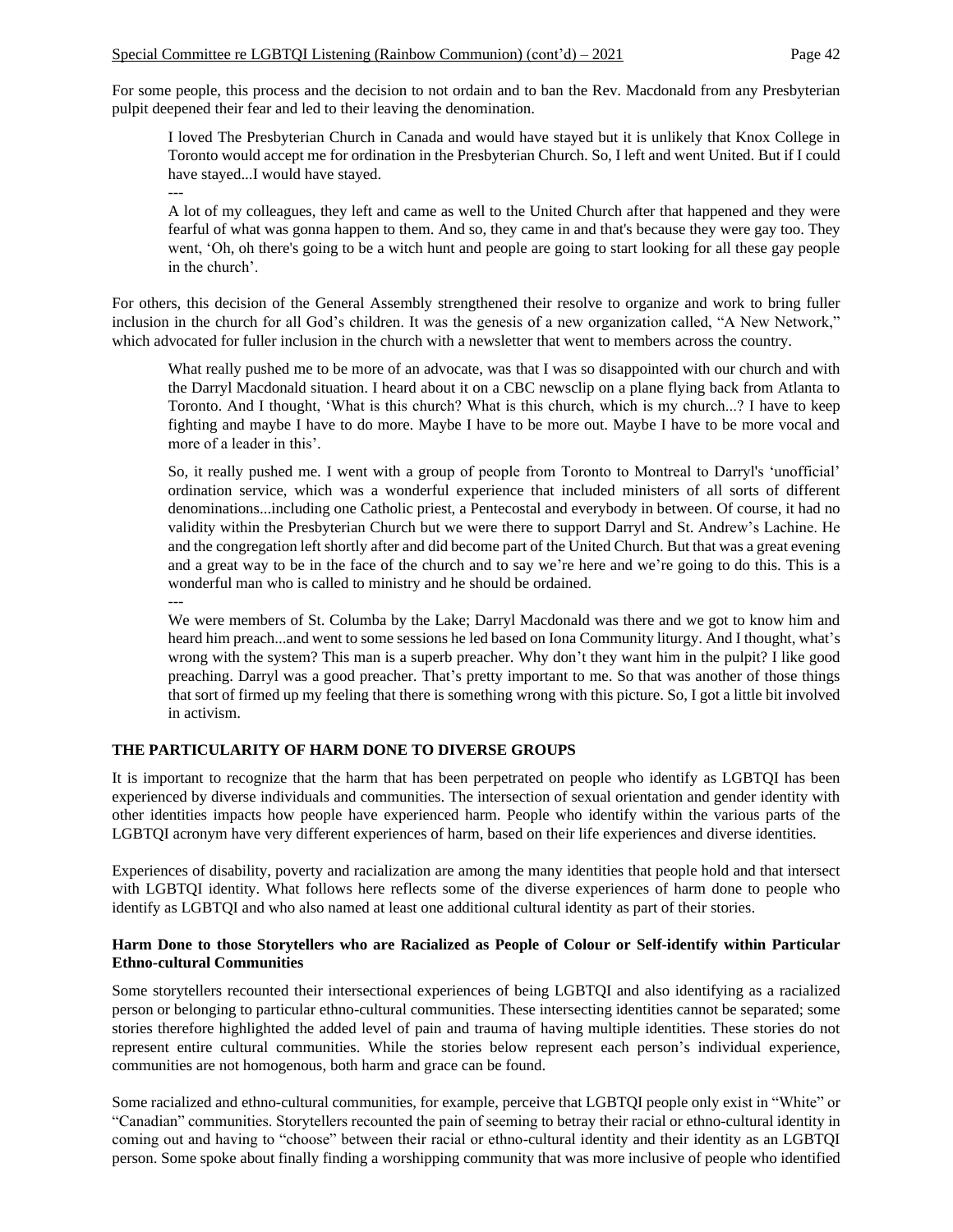as LGBTQI but not feeling fully at home because it was predominantly White or because they may have been one of the only racialized persons present in that community.

Referring to conversations where people were invited to share in an open-space discussion around sexuality at a General Assembly: I was shocked at the language that came up in the discussions. Words like heresy were used but there was other language that came up that was really disrespectful. And also, there were those who did not recognize or think about who might have been in the space. There were a lot of assumptions made at that time.

As a black woman, I always come at it from my own experience of exclusion...and then watching other people exclude others. I felt that to be painful in another kind of way. (...) LGBTQI people who find out that I'm a member of the Presbyterian Church wonder, 'Well, is this a safe person for me to be around?' Because people know that I'm a heterosexual, cisgender woman. They know I'm married to a man. And they'll wonder, 'Can I really be fully who I am around this black woman?' And there's often an element of racism that gets pulled in there, too, because there is sometimes a perception that all racialized people are homophobic and that racialized people cannot be LGBTQI peoples or allies.

---

There is an absence of terminology for the word 'Gay' in Indian and many Asian languages. That makes it even more isolating for Asian gays.

---

---

I worried for my Korean parents. If it gets out that their child is gay, they would believe that they 'raised something shameful'. The shame is intergenerational and not just borne on the shoulders of the gay child. ---

LGBTQI people fear rejection by their Korean parents. In the Korean culture it is understood that you also must protect your parents.

I grew up in Hong Kong. I learned that the British Government...when they took over Hong Kong...did not ban the Ching dynasty law. The Ching dynasty law in Hong Kong allowed multiple wives. But what they did, they put in the sodomy law. The British Empire did that to every colony. So right now, if you go to any previous British colony…and current ones...they all have that law. That's what the British Empire did. And then of course with Christianity, it went into those places because of colonialism. Otherwise, some of those places, the missionaries would never have been able to get in to start with. Colonialism allowed Christianity to flourish and with that kind of mentality especially under the British Empire ruling the British colonies...those places are particularly bad when it comes to homophobia. And so, I am just pointing this out. OK. I'm not saying that this is the root or the reason, I just say OK, that's one example I can tell you. But why is the British Empire so keen on this? What makes the Anglican Church think this is the most important thing. I have no idea. But this is what I saw.

I did mention the British Empire...But many cultures, they did not have this form of homophobia in their culture. It is after they were colonized and then with Christianity that went in. And then they made people change. So, I'm not pointing fingers but it seems to me that Christianity has something to do with this particular hate...in human nature humans have a tendency to hate, to discriminate or hate people that are different. That is natural. I noticed that. Anyone who is born differently or looks differently or some foreigner would come in and they would look and immediately they would reject. But some people always welcome the different looking, different culture, different people. So that is not the whole truth. But generally, people were suspicious about different people. So, this is what I'm talking about, the culture, the tradition with no homophobia kind of concept. But then Christianity went in and they started to build up. And to the point that in many countries, they embraced it as their own. And they reject colonialism but then they embraced this particular part of the Christian teaching. This I could not understand. I'm not going to tell you how to deal with this and what to do. But it's a tool. Again, it's connected with Christianity with teaching. So, it's up to The Presbyterian Church in Canada to form a committee to study this.

---

I'm from South Africa, in the Dutch Reformed Church...Apartheid South Africa. It is very much a macho and masochistic culture. And so, I tried everything in my power to fit in, to be a straight man. ---

There is little or no support for the parents of LGBTQI Korean kids. My parents will have nowhere to go for care.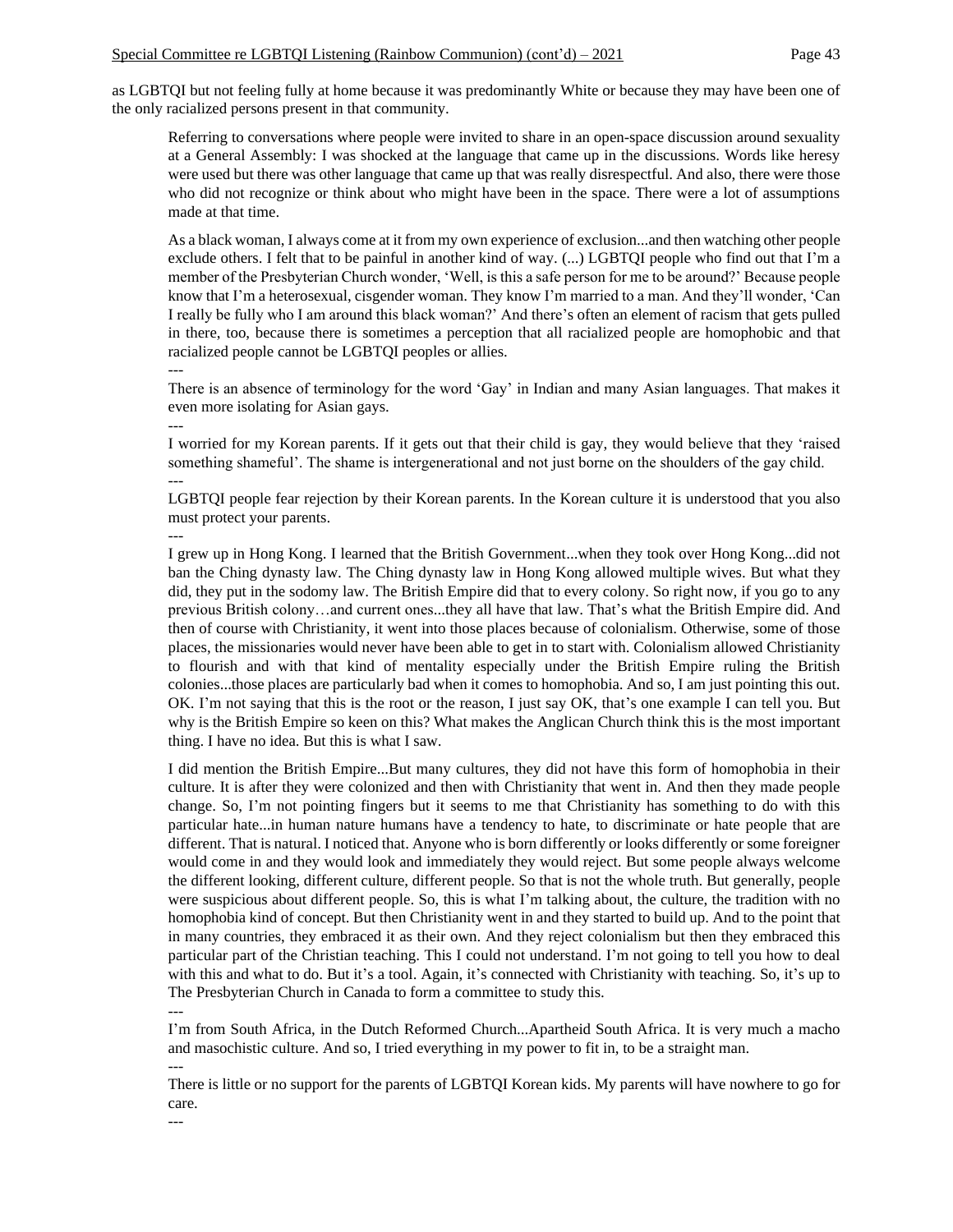The real catastrophe that arises when Koreans come out, is that they are not able to fulfill their parents' expectations. ---

It is extremely important to have an LGBTQI Korean voice in The Presbyterian Church in Canada. Currently, there is not a place for that voice in The Presbyterian Church in Canada. ---

By looking at the Bible and slavery...I mean, the Bible is full of one story after the other. Oppression and oppression and oppression...and oppressors. And so, then that opens the door to the oppression of LGBTQI people, the oppression of people of colour. (…) We need to ask, 'Who are bearing these wounds?' and then, 'Let's talk about these wounds'. I think that those of us who have suffered and then read that the church took the position that we (BIPOC\*) were not fully human...the church was able to lead with a system that was so oppressive. And so those of us with those kinds of pain, we challenge the supremacy of doctrines. (\*BIPOC: Black, Indigenous and People of Colour)

#### **Indigenous Experiences in the Context of The Presbyterian Church in Canada**

Oppression by the church has caused great harm in many lives and communities. Direct parallels should never be drawn between the harm done to Indigenous People with that done to those who identify as or are mistaken to be, LGBTQI. However, there are intersections in human identities that make up each and every individual. We are more than just one single identity.

Several Indigenous people, off the record, expressed their reluctance to speak directly to the Rainbow Communion. The deep fear of further traumatization made them hesitant to fully trust the process and be vulnerable with the church.

The acronym, LGBTQI, has emerged from the colonial culture and many Indigenous people use the term "Two Spirit". This is an English umbrella term that reflects the many words used in different Indigenous languages to affirm the interrelatedness of multiple aspects of identity – including gender, sexuality, community, culture and spirituality. Two Spirit people were often accorded special status based upon their unique abilities to understand and move between masculine and feminine perspectives, acting as visionaries, healers and medicine people. Some Indigenous people identify as Two Spirit rather than or in addition to, identifying as lesbian, gay, bisexual, transgender or queer.

The Rev. Mary Fontaine shared her story from the perspective of an Indigenous woman, who is a leader in her own community and a minister in The Presbyterian Church in Canada. This story was also shared in a sermon preached at the General Assembly in 2019.

I speak as a Nehiyow woman, a Cree woman who grew up in the Mistawasis Presbyterian Church, learning from both my church and my people's culture and spirituality. (…)

In our traditional Indigenous cultures, some young men would stay behind at the camp while the men went hunting. These men did not have the gift of hunting and preferred to do women's work. But they were stronger than the women physically. So, they were not forced to go with the men but allowed to be who they were. They stayed behind and the men felt better that they were there to help and protect the women and the children. They were not interested in marrying women and they often had spiritual gifts which reflected the Creator in some ways. The Creator is powerful but in a gentle way. He is not deaf, he hears hearts, especially broken ones. He might be considered a little weird by us 'normal' folks because he readily loves and accepts people who are different.

Our people accepted the otherness of these men and honoured the spiritual gifts and services they provided for their communities. (…).

The church has a violent history and has harmed many people, even though Christians are also persecuted in certain parts of the world. Sisters and brothers in Christ who identify as LGBTQI people are rejected, misunderstood and not considered worthy people of God. Oppression harms people, no matter what race, religion or gender. Judgement is not up to us. But love is up to us, it's our purpose in life and our responsibility.

I share this story before I close. At a wedding I officiated, one of my adopted nephews was there. I knew him as a little child. He was in his early 20s by then. Ever since he was a toddler, we had a strong auntie/nephew bond. At the wedding he had a few drinks before he came to talk to me. He looked gay. But he was trying so hard to be 'normal'. He kept on telling me about his accomplishments, denying his gender identity. It broke my heart. I just hugged him and held him and told him it's okay – this little guy who thought his auntie now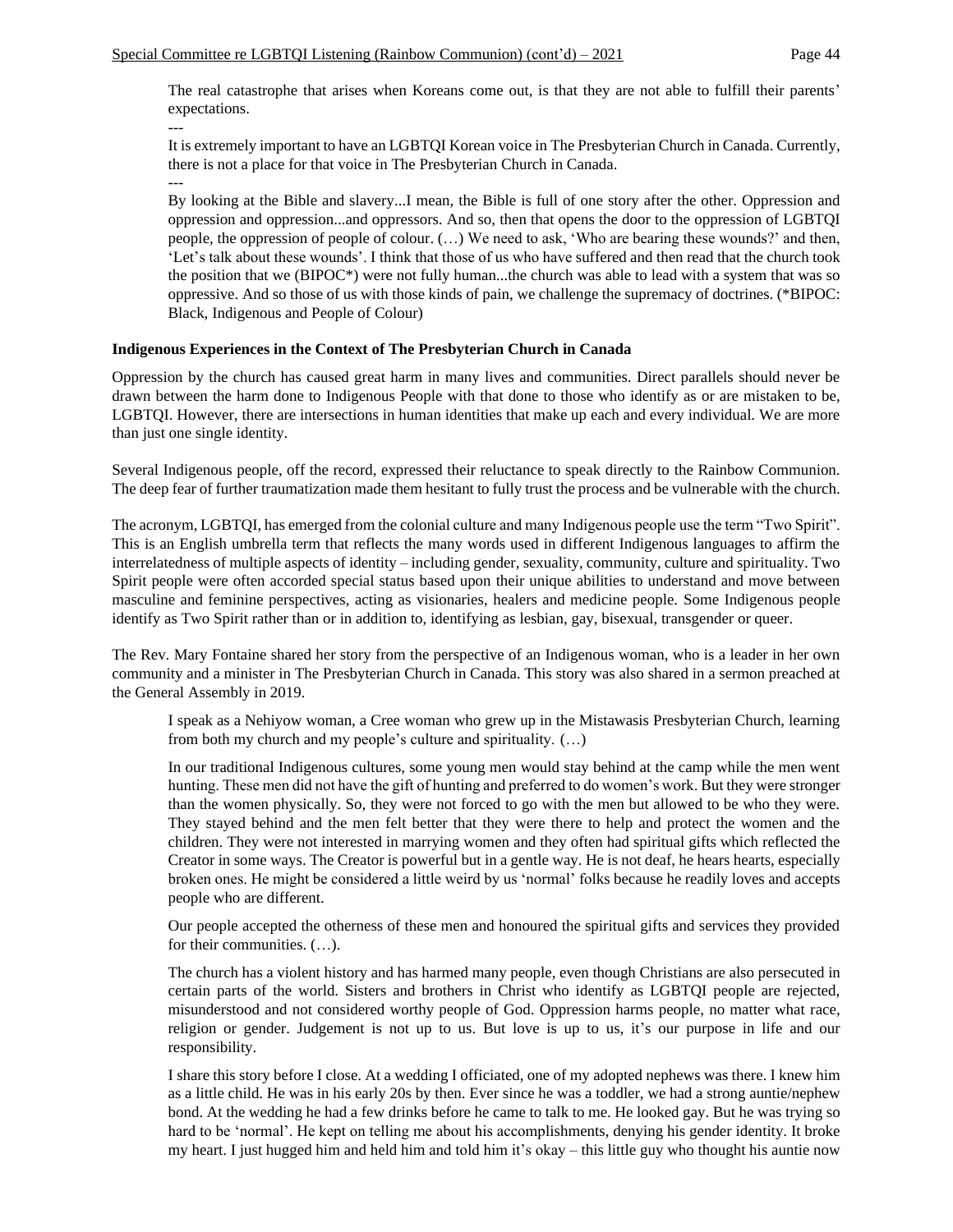a Presbyterian minister would reject him. Didn't he know how much I loved him? And would always love him no matter what? Doesn't God love me no matter what?

If gay people love Jesus the way I do or the way you do, they will serve, according to their own sanctified imagination of God. Gay people in my culture are said to be two-spirited, which means they have a balance of both male and female characteristics and are spiritually gifted in some way for the greater good. Whoever believes in Jesus Christ is a child of God and can serve according to their gifts.

## **Identifying Harm Done to Specific Sexual and Gender Minorities in the LGBTQI Spectrum**

In the terms of reference given by the 2017 General Assembly, the Rainbow Communion was mandated to look at harm done and grace received by people who identify in the different categories represented by the acronym LGBTQI. This is the acronym currently used by The Presbyterian Church in Canada to refer to people whose sexual orientation is not heterosexual and/or whose gender identity does not conform either to binary male/female categories or the 'assigned' gender at birth. It needs to be recognized that variations of the acronym exist to emphasize the spectrum that helps to identify various expressions of sexual orientation and gender identity. LGBTQI was the acronym provided in the terms of reference for the Rainbow Communion.

The "LGBTQI community" is an 'artificial' community because all the separate identities have been grouped together for representation and media awareness.

As noted in Appendix 4, historically the overt condemnation and harm done by the church has primarily been addressed to men who have sex with men. The church's more recent statements and debates have been related primarily to same-sex marriage and those seeking ordination who are in same–sex relationships. Although some of the concerns and discussion also apply to others in the LGBTQI spectrum, there are also unique experiences of harm done to people who identify as bisexual, transgender, queer or questioning and intersex.

#### **Harm Done to Those who Identify as Bisexual**

The stories of people who identified as bisexual, highlighted the need to recognize the distinction between homophobia and biphobia. Biphobia is defined as fear and/or hatred of bisexuality, often exhibited by name-calling, bullying, exclusion, prejudice, discrimination or acts of violence towards anyone who is or is assumed to be bisexual or experiences attraction to multiple sexes and/or genders. Bisexual people face a number of false stereotypes and misunderstanding from those who do not identify as bisexual such as: they are promiscuous, are unable to remain monogamous or must be with both male and female partners simultaneously.

A commissioner's comment seemed to confuse bisexuality with polyamorousness. I was deeply disturbed that the comment went largely unchallenged.

---

As a bisexual, the biggest issue I encounter is those who won't believe that I can be monogamous.

--- With respect to people's confusion around bisexuality, I try to explain to them that it's not based on attraction to a person's sex organs, it's about attraction to the individual.

In addition, bisexuality is often misunderstood as a phase or a confused state, with the expectation that a bisexual person will come out as "truly" gay or straight at a later point. In effect, they are told that bisexuality does not exist. Bisexual people are often told to "choose one gender". This often leads to a sense of alienation and erasure.

All of a sudden, people who were mean to me on Facebook were suddenly nice once I started posting pictures of me and (my opposite sex partner) together.

---

As a bisexual person, I often experience alienation from both the straight and gay worlds.

---

---

Will it ever be safe for bisexual clergy to really come out?

My daughter has friends who are openly gay and lesbian...and she is bi...She told me, "They wouldn't believe me when I came out." In their eyes, she isn't 'gay enough'.

--- There is pressure on 'bi' people to 'decide' and 'pick one' (re: be 'gay or straight').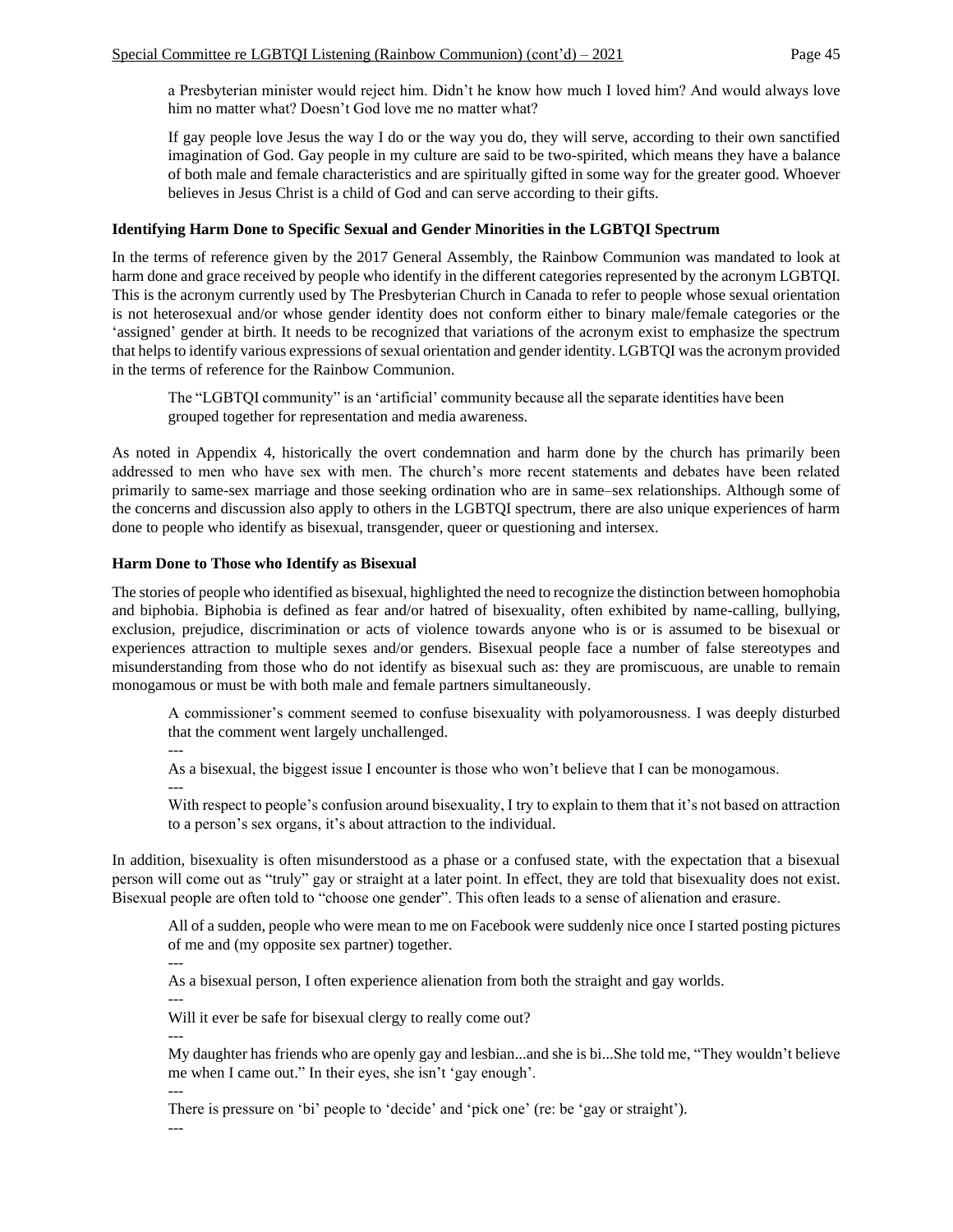I'm invisible in church 'policy' because I'm married to an opposite gender spouse (identifies as bisexual). I get to 'sneak around' in my invisibility cloak. Because I'm invisible, there hasn't been a relevant discussion in church where I can bring it up.

#### **Harm Done to Those Who Identify as Transgender**

The language and the constructs that have been used in the church to address harm done most often do not adequately reflect the realities and lived experiences of those who identify as sexual and gender minorities. In particular, it has become evident that the lives of people who identify as transgender are all but invisible, in fact some would say "erased". In The Presbyterian Church in Canada transphobia is rarely named in addressing the experiences of LGBTQI people.

The diversity of experience of people who identify as LGBTQI is highlighted when hearing the stories of people who identify as transgender or non-binary. The distinction between sexual orientation and gender identity is often forgotten, dismissed or minimized in discussions of lived experience and harm done when in fact it is very significant. People who identify as transgender not only experience misunderstanding, stereotyping and harm from society in general but also from those who identify as gay, lesbian and bisexual. The church has done very little to address the harm done to transgender people and often assumes that statements addressed to lesbian, gay and bisexual people are also addressed to transgender people.

The whole acronym LGBTQI, is used but the focus is really just on the L and the G.

I heard someone at 2017 General Assembly question why transgender people should be in the church and that there are NO trans people in the church.

---

---

A parishioner stopped coming to church because I was offering pastoral care to a man who was transitioning (from male to female).

---

There are those places that are clearly hateful but the indifferent ones are also harmful.

---

I try to come back for Christmas Eve service with my family and I can barely walk into the building. I am different…I'm like a shell of myself in this space. I find it just like very difficult and like very uncomfortable. I feel like there's not space to actually show up as I am or as I want to be. I had to shut myself off from church in order to come to terms with who I really am. It was – and still is – so gendered and heteronormative. There's nothing to affirm my identity.

The stories we heard highlighted the level of disgust and shaming expressed toward people who identify as transgender. Harassment and abuse are often part of their daily lived experience. In the church and in society in general, those who are in the process of transitioning or those whose expression of gender is non-binary or shifts back and forth between cultural expressions of masculinity and femininity, most often experience judgement, threats, harassment and even physical and sexual abuse, simply for not conforming to the rigid constructs of gender expression.

A transphobic response is one that is directed towards someone who does not fall into that masculine or feminine 'ideal' or cultural 'norm' regarding the way one should dress and speak and present yourself. Transphobia appears whenever someone wants to shame, belittle or physically harm that person or even keep them from using a bathroom. That's hatred.

---

Church has been an unsafe space. I wore different clothes to church than I did elsewhere – like a mask. ---

Young people are dying because of our rigidity in defining gender. Trans people in particular.

--- I was shamed as a child to conform to do 'boy' activities.

---

And it would be a totally different thing if (my child) was coming out as gay but as trans, it's just such a different thing...especially going to trans femme...that dangerous. The physical danger aspect is ramped up so much higher.

---

There is shame and guilt imposed and associated with identifying somewhere along the gender spectrum.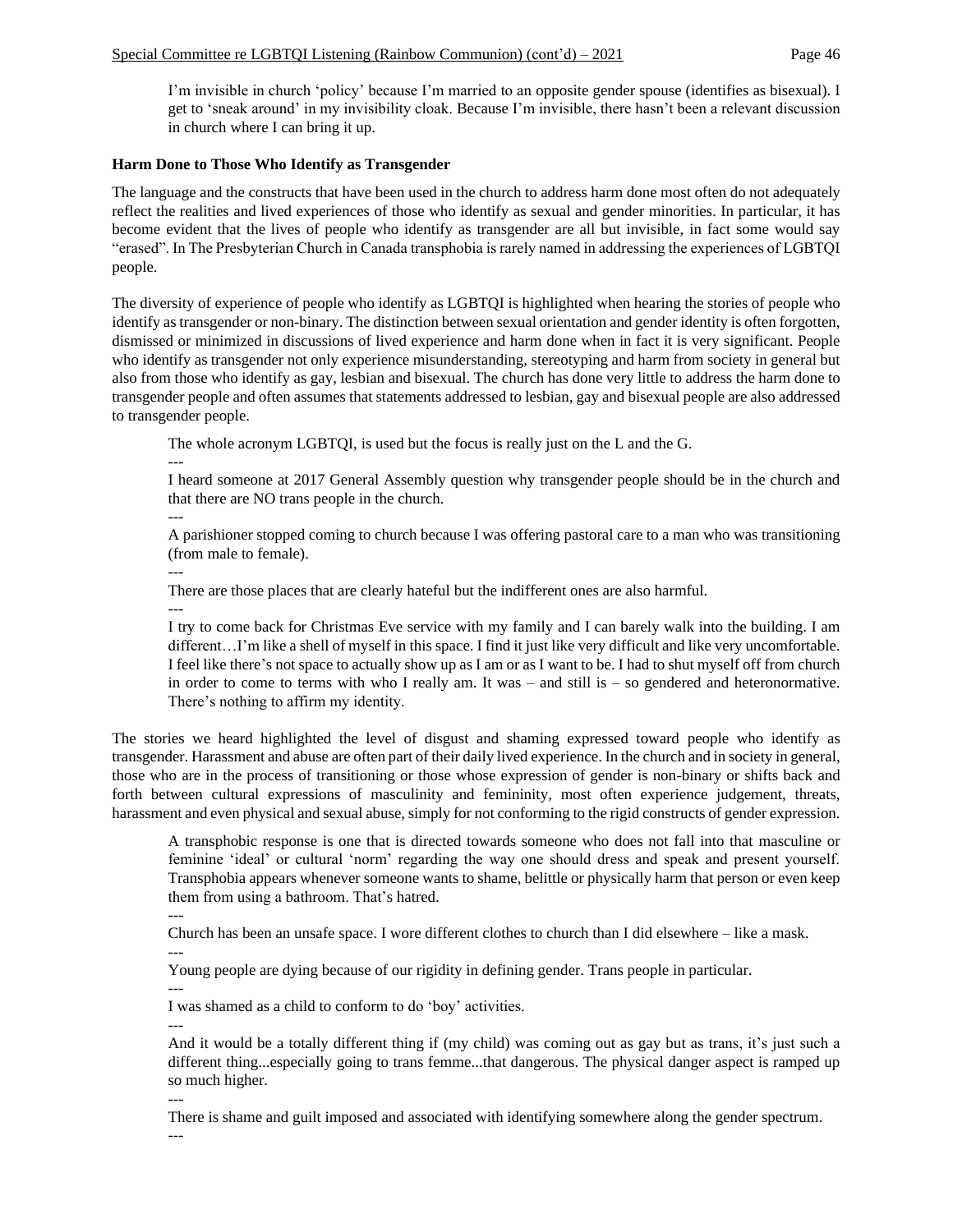The way in which the notion of the male/female binary is set as the norm is really damaging including expectations of how to be masculine and feminine. There is still a huge amount of transphobia in society at large, especially towards trans women.

Significantly higher rates of disconnection from family and church community as well as self-harm, suicide ideation and death by suicide for transgender people are well documented. (see Appendix 6) Transgender people are more at risk of death by suicide than heterosexual people and lesbian, gay and bisexual people. People who identify as transgender have to confront myths and stereotypes which ridicule, mock and misrepresent them. The request to use appropriate pronouns is often ignored, criticized or ridiculed.

Now that my physical transitioning is happening, I'm being told that being trans is a mental illness. People don't realize the mental anguish, harm and pain I experienced prior to transitioning.

Unique assumptions are made about transgender people being sexual predators that is different from those assumptions about bi, gay, lesbian individuals.

I feel disempowered, shamed and stifled by pervasive subtle transphobia. I came to the point of potential suicide or to transition. I could not pretend I was cis-gender any longer.

#### **Transphobia**

---

---

Transphobia is defined as the fear and/or hatred of transgender individuals, often exhibited by name-calling, bullying, exclusion, prejudice, discrimination or acts of violence towards anyone who is or is assumed to be transgender, thought to be transgender or whose gender expression doesn't conform to traditional gender roles.

There's something unique in the reaction of disgust often attached to transphobia in a way that is different from other forms of discrimination.

---

I wrote a paper on transsexuality (at school). The paper was returned to me in a sealed brown envelope after the other classmates had left the room.

---

I know of someone who was outed as trans. They did not receive a Call because they were not cis-gender. ---

My (family member) who is trans doesn't feel that they would find a friend in the church but outside the church, there's all kinds of support. The church just wants to 'fix' them. I don't think that the church understands. In order to support my (family member) I have to be a lone ranger.

I worked as a church camp counsellor over a number of years. When I returned again several years later, I had this feeling of 'How is this still happening? How are all of these younger staff members still forced to hide who they are and still being misgendered?!'

---

---

I was listening to a radio phone-in show where all these parents of trans youth were calling in and I realized that I am really desperate to talk to other people who are going through this and making this journey. I am so alone on this in the church.

---

I had a friend on staff who is trans and identified as male whenever he was not working at camp. We were not allowed to use his pronouns and we were not allowed to use his chosen name. This person felt so strongly and passionately enough about working at camp that he went misgendered for four months out of the year. That's just the way that it was. We couldn't let the campers know.

---

---

Terms like, 'You throw like a girl', creates transphobic cultural messages. The barriers in the church to talk about this are very high.

Transphobia is completely ignored in the church.

#### **Harm Done to Those who Identify as Queer**

Queerness is an umbrella term that is both an orientation and a community for those on the LGBTQIA+ spectrum. There are those who have heard the word used as an insult. The term "queer" has been reclaimed in more recent years by many who identify as LGBTQIA+ and they find it to be empowering and create a sense of community, rather than being derogatory. It is worth noting that while the word queer is generally celebrated, some LGBTQIA+ folks still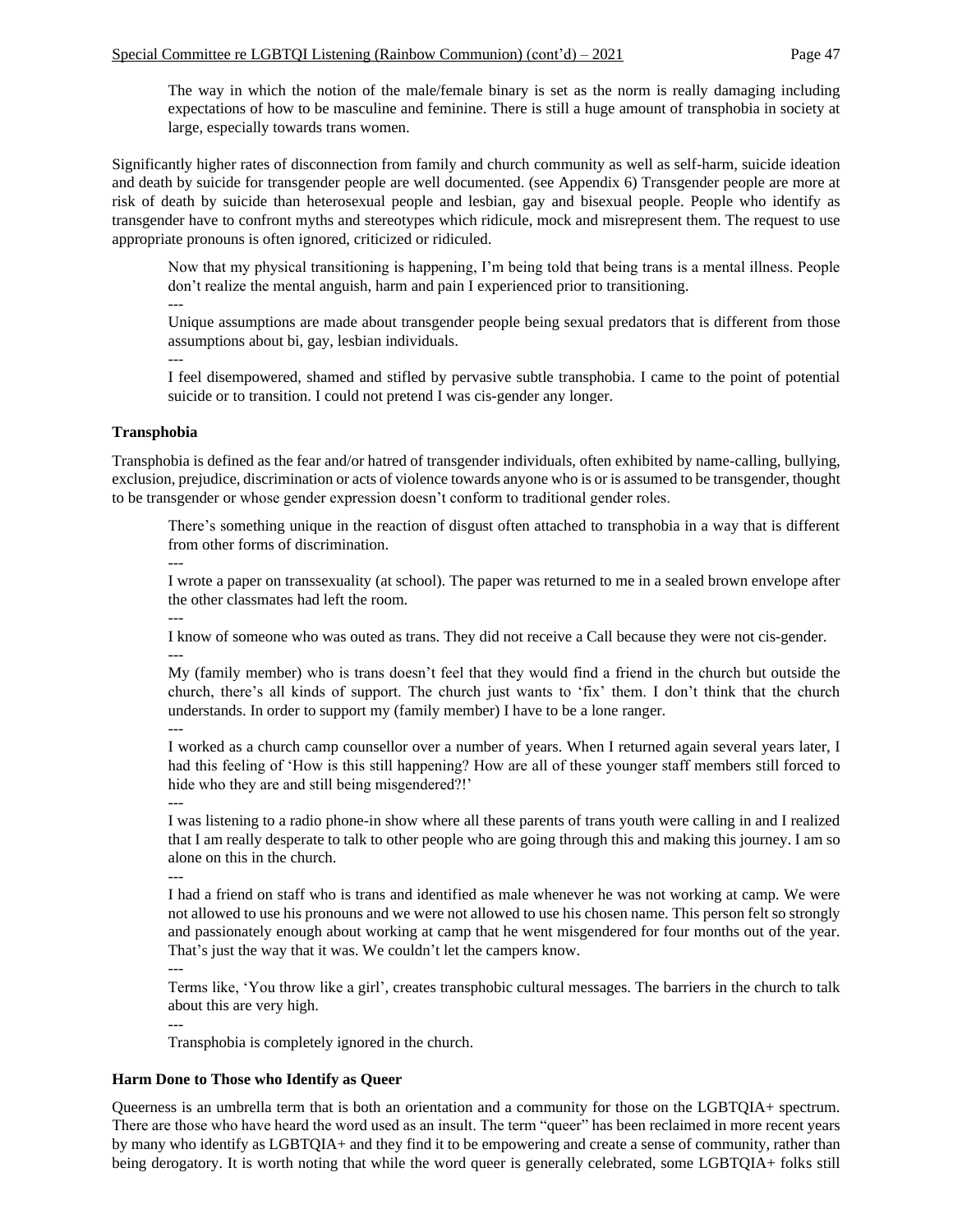prefer to avoid it due to its discriminatory history. (GLAAD Media Reference Guide – Glossary of Terms, glaad.org/reference/lgbtq 2021.)

Queerness tends to be more nuanced than a sexual identity or gender identity. Queerness is more encompassing of one's overall intersectional identity. Language about queer identity and different expressions of queer identity is evolving as people seek language that most properly reflects who they are.

I am a big fan of the word 'queer' because I use it to describe my identity. I would say that I'm queer and the discovery of people who have taken that word back (from being a slur) was a big revelation to me. I felt like it was a good umbrella term for LGBTQI which I use interchangeably…because I feel like it really captures everybody.

While sometimes a term such as 'queer' might be helpful for some individuals to self-identify, their experiences of harm can be vastly different. Because of the perceptions and potential biases of those who do not identify as queer, harm may be perpetrated out of ignorance, stigmatization and/or overt bullying. The harm most frequently described by the storytellers who identify as queer is erasure, where their identity is not accepted or valued or is misunderstood. Additionally, their partners may be marginalized or assumptions made about their own identities as they are in relationship with someone who identifies as queer.

As someone who has a spouse who identifies as a cisgender-man...I do a lot of explaining, because people just automatically assume that I identify as 'straight' or that I am not monogamous. I identify as queer and as a woman but I don't present that gender the same way all the time. You just know it's just who you are and part of how you present yourself.

---

I think like a lot of teens that grew up in a religious group. I had this kind of dichotomy of who I felt that I was right now and who I felt that I should be, based on the kind of values that were taught in Sunday School, worship and in the church in general. It was never explicitly said like, 'Oh you shouldn't be queer' but I struggled like a lot of teens, thinking that, 'I know I'm supposed to be one way but I don't feel like I am or I am trying to be this person that doesn't feel genuine.'

It's not something that I spoke to anyone at church about ever but there was definitely a 'don't ask don't tell' culture. So, if you were staff and you were queer, everyone kind of knew amongst the (church camp) staff but you weren't allowed to talk about it and you weren't allowed to display anything that would give that away. It was just such a mixed message to me. I think that it's one of the reasons that I eventually distanced myself from camp and church. I'm an alumnus and I'm still kind of on mailing lists but I haven't remained involved because that sense of hypocrisy really sat poorly with me over the years. ---

The few times that the topic was even touched upon (at church), coupled with a complete lack of acknowledgement or validation for queer identities within the church, created a large and dark empty, black hole in my overall church experience.

---

I still worry – that if certain people find out that I'm queer, then they will have less respect for my work in the church, that to some people, my queerness would make them think I lack credibility or the capacity to do my job.

## **Further Discrimination**

When I came out to various friends who identify as gay or lesbian – after they had been coming out to me over the years – I did not receive the same celebration and support that I felt that I'd given them. They did not seem to appreciate my queer identity in the same way I had affirmed their identities. And that was a rift that was kind of insurmountable for me.

A lot of times I'm told, "You don't deal with the same challenges as lesbians, gays and trans people, because you get to look straight to an uneducated outside observer." I will grant that I don't get harassed on the street when I walk hand in hand with my (opposite cisgender) spouse or when they hear my spouse's name or pronoun. My co-workers don't immediately form judgments about me. There's privilege that I'm able to live out in the open and feel safe about it. But at the same time a huge part of my identity is never spoken of. It is only brought up if I make a point of bringing it up.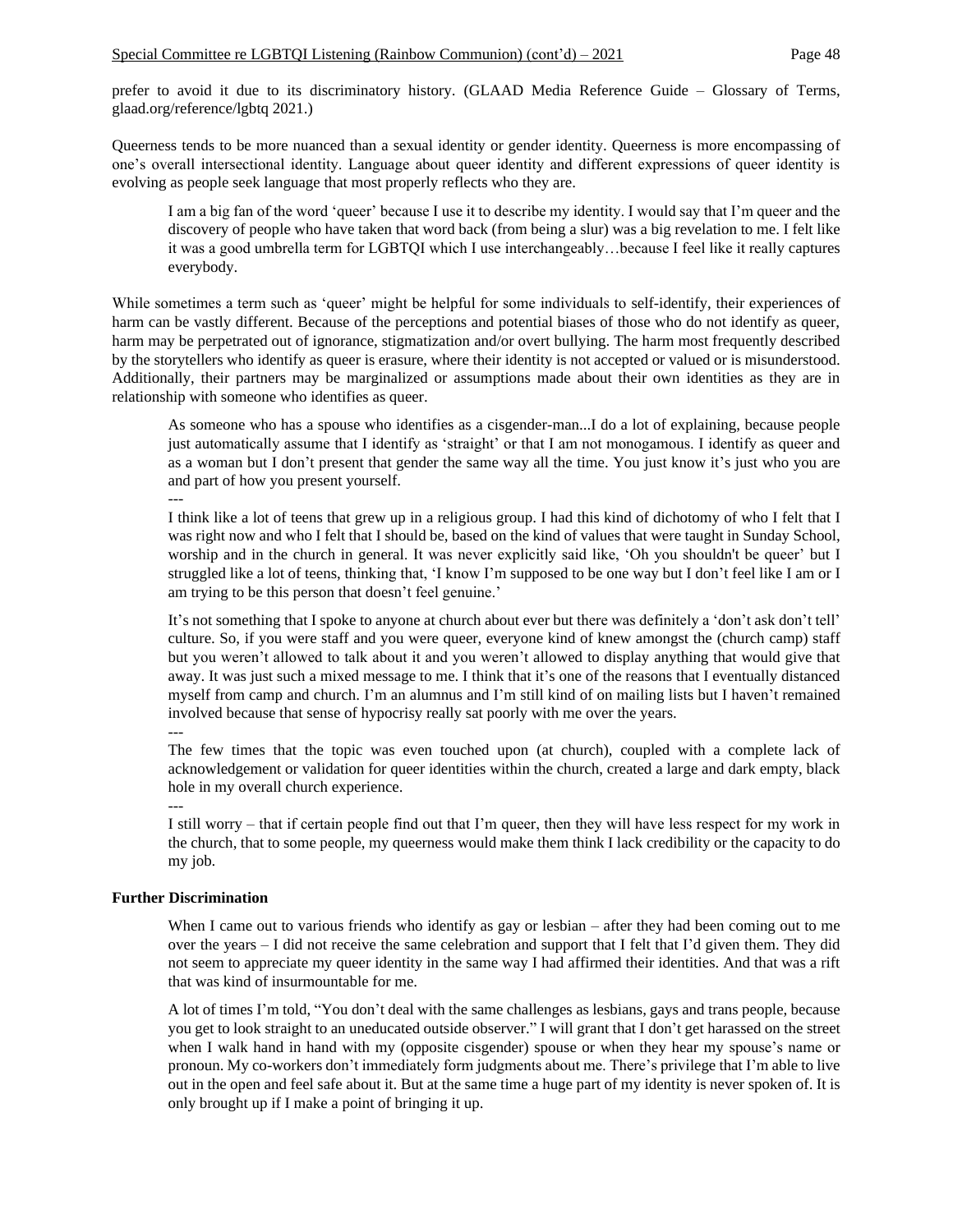#### **Harm Done to Those who are Questioning**

Storytellers shared their journeys of self-discovery and coming out to themselves. Most went on to say more about the experiences of being closeted, partially closeted or coming out fully to others. While there was likely a period of questioning during that time, none of the storytellers who came to speak with the Rainbow Communion indicated at that time that they self-identified as 'Questioning'. Many spoke about how they wished there would have been someone to safely talk with during this journey and often lamented that it not only felt unsafe to do so in the church but they also felt certain that they would face condemnation. Quotations throughout this report support that sense of isolation and fear during this important time in the storyteller's life.

#### **Harm Done to Those who Identify as Intersex**

Society at large often assumes that there are only two sexes: male and female and that everyone's body must be one or the other. It also implies the assumption that gender is biologically determined. It does not take into account intersex individuals. Intersex refers to individuals born with bodies that appear neither typically male nor female, often arising from hormonal, chromosomal anomalies and/or ambiguous genitalia. Medical professionals often assign a gender to the individual and proceed to perform surgeries to 'align' their physical appearance with typical male or female sex characteristics beginning in infancy and often continuing into adolescence, before a child is able to give informed consent. In effect, this is an attempt to erase the fact that the person is intersex. Formerly the medical terms hermaphrodite and pseudo-hermaphrodite were used; these terms are now considered neither acceptable nor scientifically accurate. Some intersex people identify with their assigned sex and gender, while others do not and some choose to identify as intersex. Intersex people may or may not identify as transgender and/or non-binary.

When I began the process of coming out, first to friends and family, then more publicly...I claimed my identity as non-binary.

Since then, I've done a lot of reading and reflecting and had quite a bit of time in therapy devoted to this aspect of my life journey and it turns out there is more to the story....

When I was 12 years old and puberty began, mine was different from the other boys in my class: I began to develop breasts. This was, as you can imagine, extremely traumatizing – especially since I was an only child with older parents who were very traditional and totally unavailable to me. I was 'that kid': you know, the one with the bad hair and the funny clothes who read the dictionary, socially awkward and usually alone.

My different development, as well as my general appearance and the way I spoke and acted, made me a target of some serious bullying. Over time, I learned to hide my secrets and try not to stand out. I tried to play the role of a typical boy/young man, though I felt deep down that I wasn't. I learned not to look at that part of myself: to hate my chest and the other features (known pretty well only to me) of an intersex person.

I am only now beginning to understand what it means for my sense of self to be intersex, to be in neither binary gender box – biologically as well as psychologically and socially. Yes, I am trans non-binary and I am intersex. I was never fully male or female physically and this made me an outsider, a freak (or so I thought)...I now realize that I am far from alone and I can be proud of who I am.

Because of the church's stance on same-sex relationships, it can be especially confusing and marginalizing to those who are intersex as to where they belong in the Body of Christ. Questions may arise such as: "What or who determines if ours is an opposite gender relationship?", "Are intersex people to remain celibate?", "Must one pass as cisgender and remain closeted as intersex?" The adherence to heteronormative and gender-binary identities, means that those who are intersex are erased and harm is perpetuated.

## **HARM DONE TO THOSE WHO IDENTIFY AS HETEROSEXUAL AND CIS-GENDER BECAUSE OF HOMOPHOBIA, TRANSPHOBIA AND HETEROSEXISM**

In this homophobic environment we are all harmed. Families have felt and still feel the church's expectations to condemn and reject children, siblings and parents who do not look, act or speak in ways congruent with the restrictive gender definitions of the church and society. Friends feel pressure to break off connections. For the ways our congregations judge and exclude others based on restrictive gender definitions, we are sorry and we repent. (Moderator's Letter of Repentance, A&P 2019, p. 19)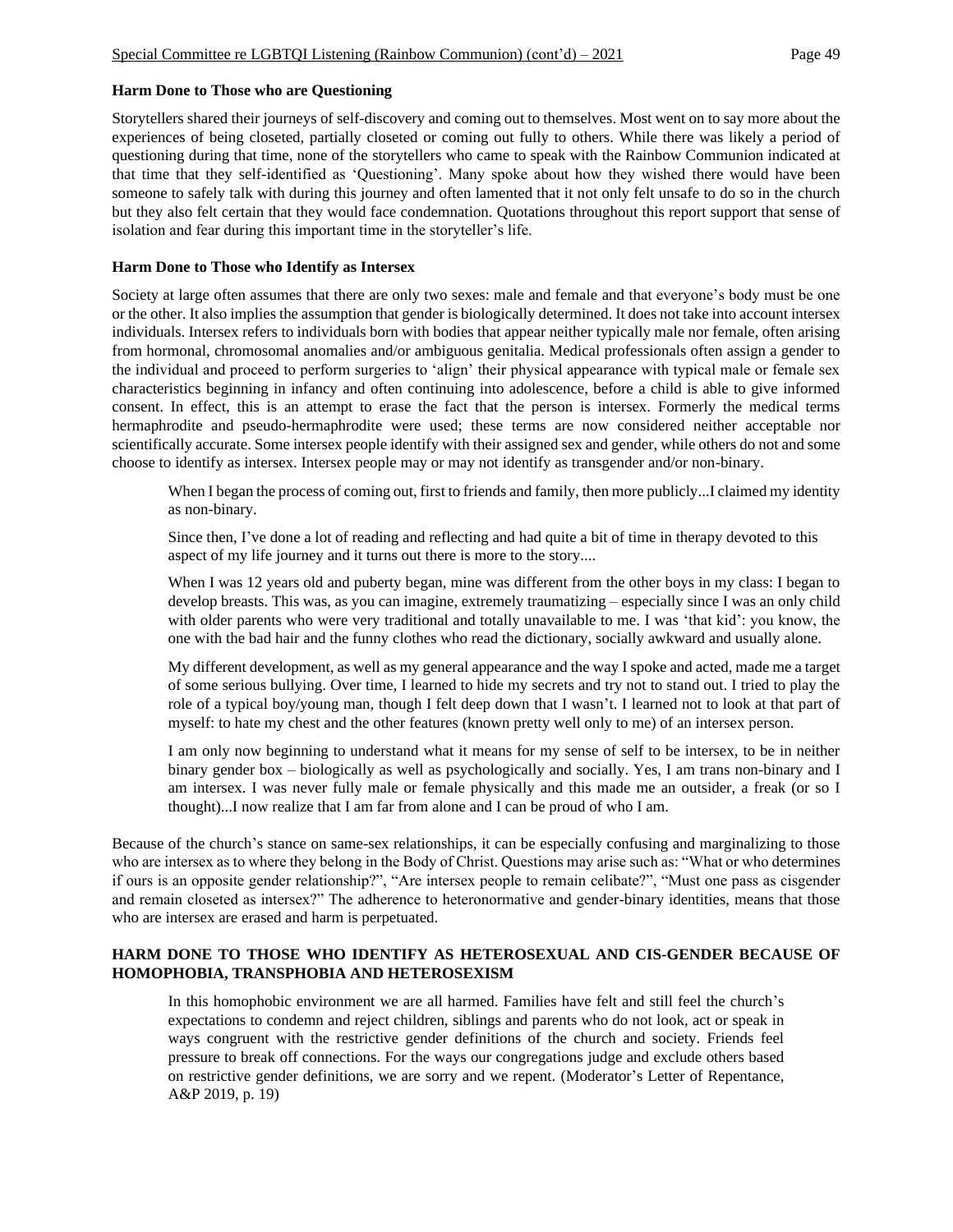## **Harm Done to Affirming Families, Allies and Advocates**

Although the harm done to those who identify as LGBTQI is most direct and obvious, harm is also done to others who are members of their families and communities simply because they seek to be affirming or to advocate for the rights and dignity of those they love. In 2018, a recommendation in the Rainbow Communion's first interim report was adopted by the Assembly to include the stories of those other than people who identify as LGBTQI who have been harmed by homophobia, transphobia, heterosexism and hypocrisy. These people often identify themselves as allies and many times find themselves marginalized, abused or silenced because of their supportive words and actions. Sometimes it is simply the fear of 'what might be' for those they love that causes the harm.

I was terrified of what the world and our church might do to our child.

--- I was appointed many years ago by General Assembly to sit on the Committee on Sexual Orientation. I was openly mocked by other colleagues and received sarcastic remarks like, 'Great career move'. ---

I lived in fear that my parent (minister) was going to be fired for being gay in The Presbyterian Church in Canada.

---

I now live with the regret that I imposed my heteronormative perspective on others, which caused harm. ---

As a minister who is looking to serve with authenticity and disagrees with the current (non-affirming) stance of The Presbyterian Church in Canada I may have to leave the church.

---

At one General Assembly...at a 'listening table' (re: sexuality discussion) some people became very hostile and manipulative. One exclaimed to me that, "You won't be a Presbyterian minister anymore and have no pension." And that was just because I expressed affirming views. I identify as an ally and parent of an LGBTQI adult.

---

I don't feel like I would ever be physically harmed but I've certainly been emotionally harmed several times by people trying to throw scripture to say to me it's not Christian or Presbyterian to be an ally (to LGBTQI people). ---

I am fearful about raising my children in the church…especially if it's not demonstrative of God's inclusive love.

---

I was so afraid of losing my job in The Presbyterian Church in Canada because my (teen child) came out as bisexual. ---

My sibling didn't tell anyone for years. Part of it was because our church was not affirming. My sibling didn't know how people would react to being a gay 'preacher's kid'...and that was a big source of fear.

--- It is interesting to me that my family would still say to me that, "We are all praying for (my brother). We are praying that he'll turnaround and become straight'" Turnaround??! My brother is turning 50! ---

This 'issue' of gay people in the church...and The Presbyterian Church in Canada's stance on it affects families and the way they are treated too.

I feel that my own job – as a minister – is threatened because one of my family members identifies as LGBTQI. I keep wondering...'How will the views of my congregation and presbytery affect my vocation?' ---

Generally, when someone comes out in a 'churched' family, the impact is negative and it's a matter of degrees of negativity depending on the family.

---

---

The church has been a really horrible place to watch my sister try to figure out where and how she fits in. ---

When people share their stories it's easier not to hear them or to dismiss them when they are people who are not in your biological family.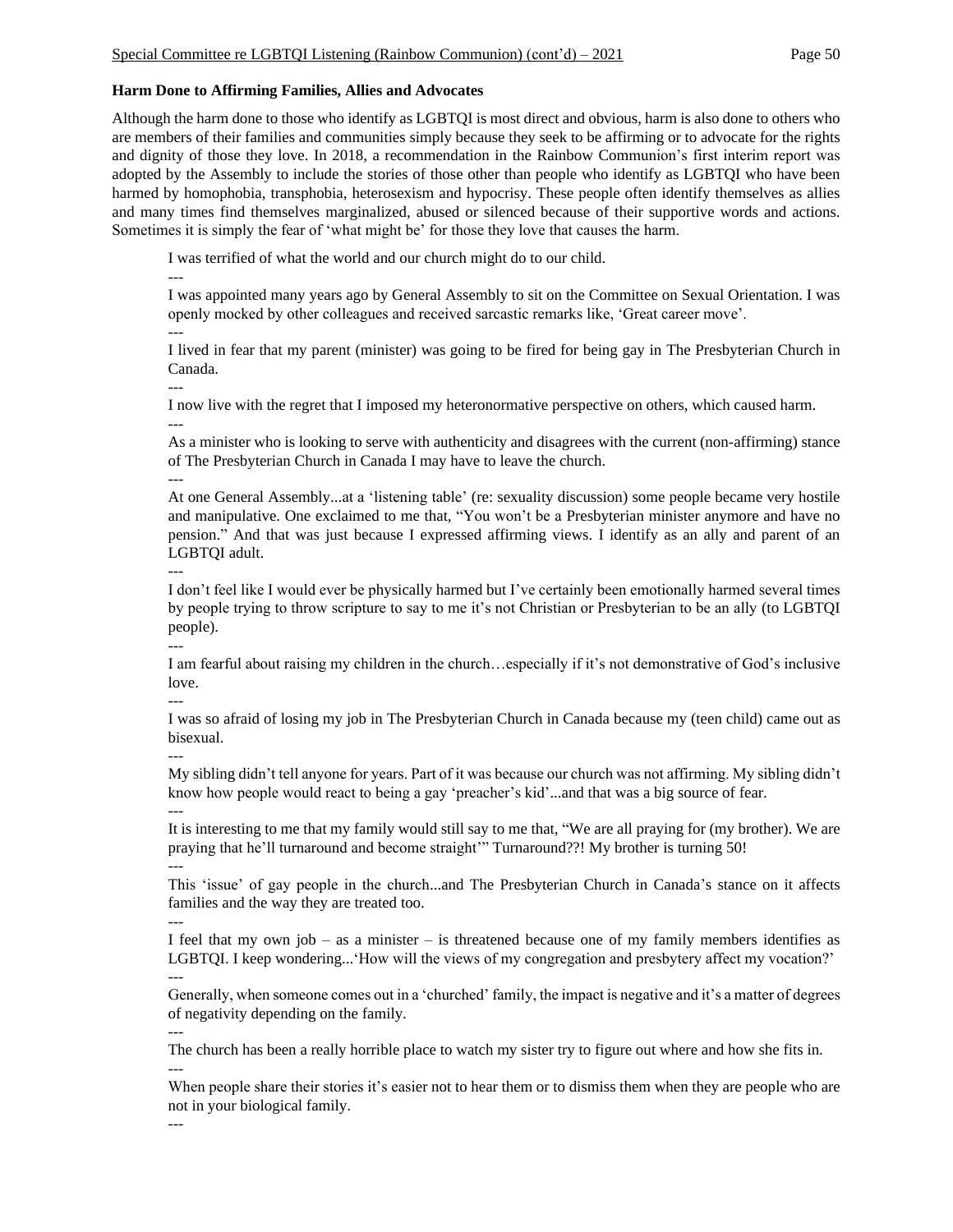I am pained and very sad that I have not been able to conduct the marriage of my own family member to their same-sex partner.

As a Presbyterian minister and even when I was studying for ministry, I was perceived to be a 'natural enemy' to my gay family member.

---

---

There was also harm done to a parent who loves their gay child simply because of the unspoken attitudes, questions and assumptions made by their church culture and beliefs. ---

Christian families can get through just about anything. You can get through drug abuse, we can get through alcoholism but being gay...that's the worst possible thing a Christian kid could be.

---

Our family is gradually losing our faith community because of the lack of support for our lesbian daughter. ---

My daughter's friends don't care whether someone is LGBTQI. They won't ever come to church because of The Presbyterian Church in Canada's stance on same-sex relationships. ---

It was heart breaking to hear a family's story that included an LGBTQI adult child...and how much they wished they could be married in the church.

---

Devastation was expressed in a prayer circle over the revelation of someone's daughter coming out. ---

My mother can't speak about the joy in her son's life with people in the congregation because she is the minister.

---

There has been damage to our family relationships because of the church's teachings.

---

Because of the church's teachings, my parents and sibling had a very hard time when I came out. The church taught us all to wear a mask.

---

It has been a real heartbreak for me to see my (gay) brother estranged from The Presbyterian Church in Canada but I keep hoping for something different.

---

I am still grieving that I failed to support a good friend who came out to me in high school. I am grieving my anti-gay family that had instilled homophobia in me. I have since apologized to that friend.

---

While attending a funeral at a Presbyterian church for an elderly relative – my cousin who also attended with their partner had great reluctance coming into the church hall afterwards for the reception. The discomfort she felt in a hall full of church leaders still saddens me.

There was quite a journey for my parents as well. When I came out to them, there were lots of questions and comments including: "So, what did we do wrong?' and 'Well, at least you're not pregnant.'"

---

---

Our daughter is so angry at the way the church has treated her LGBTQI sibling. She will not come back to the church and does not understand why we continue to attend. The tension in our family is over whether to stay in the church or not.

---

When our child came out as gay, there was instant fear from the potential rejection of our family from the church.

In our family, there's an expectation of 'Don't ask, don't tell'. It has led to significant tension and toxicity for everyone.

---

---

---

I think for my three (adult) children part of their estrangement from the church was that their sibling was not embraced by the whole church.

I received threatening letters from members of my congregation regarding my position on same-sex marriage. I was both afraid and hurt.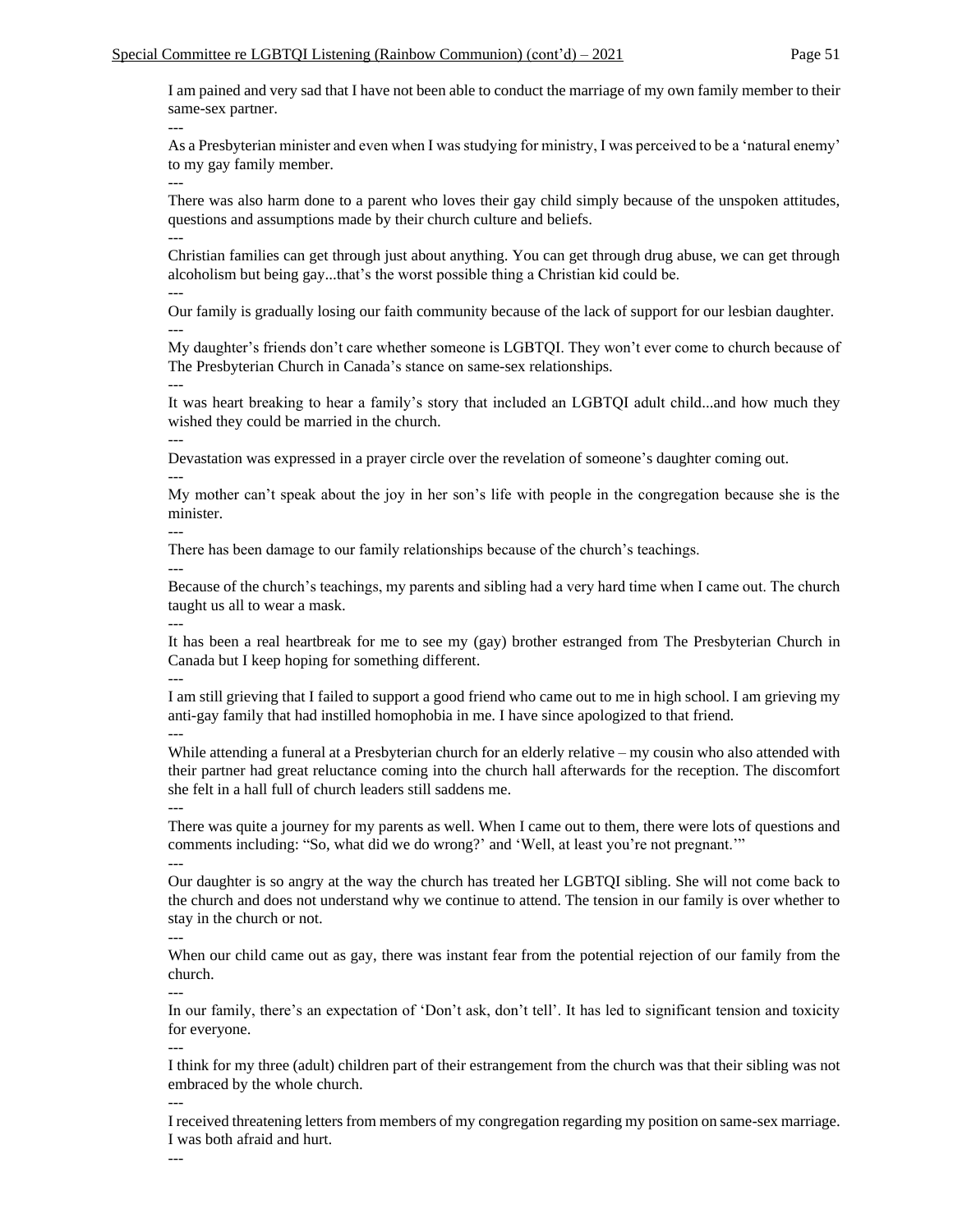Despite the harm that comes to me as an ally, I stay to use whatever straight privilege I might have to support my LGBTQI friends and to help build a church where it is evident that God loves us all. ---

There were recriminations against me because I would not sign a letter opposing same-sex marriage. As a result, I am seeking a call elsewhere.

How awful is it to teach your child to hide who they are? For their safety they cannot be their true selves to others.

I felt very badly that a fellow at the seminary was given a homophobic nickname but I was afraid to say anything about it.

---

---

---

I was ostracized at our church just because I was not anti-gay. I had to explain to our 8-year-old why we could not go back to church because it was not safe. The reaction of the church caused marital tension and great anxiety to the point that I needed to use medication. ---

I certainly do not have the trust in the polity that I would have had as a naive  $(-)$  -year-old at my first Assembly...before I went into Knox (College) and the issue at that Assembly was the last of the liberty of conscience around the ordination of women...and the host of the Assembly that year was (a church) who was vehemently opposed to women.

So...I experienced the worst of the church in polity and process around gender related issues. Somehow, I felt it even more when it was someone else. It affected me more when I could see what the church was doing to others (LGBTQI). That seemed to have more of an impact on me than what the church was doing to me. When someone hurts someone that you care about...sometimes it hurts more than if they did it to you. ---

Because of what happened to me (for speaking in favour of LGBTQI inclusion), neither my wife nor daughter will come to the church anymore. They have only seen the hurt...and not the grace of my journey in faith. They hate the church.

---

There have been moments where I read a post on the Presbyterian Facebook page or heard comments during the livestreaming of 2019 General Assembly where people vented their (outrage) against the vote for full inclusion. I started feeling then that it's too much for me – it's too upsetting…and then, I started thinking about my LGBTQI friends and family and tried to imagine what it's like for them.

## **Harm Done to Straight Spouses and Partners**

As noted above, some people who identify as LGBTQI enter into opposite sex relationships in order to hide or to cover up who they really are or without having recognized their true sexual orientation or gender identity. Although these relationships can be loving and fulfilling to some extent, they can also cause great harm to the straight partner who is not fully aware or who believes that time and compassion might change the person they love. The underlying secrecy and deception of the relationship means that it can never be fully open and honest. The shock and shame often associated with discovering that they are or were in a romantic relationship with a person who now identifies as LGBTQI can be profound.

We are the collateral damage. We get victimized twice, because people don't know what to do. You are blamed...and people wonder "How come we didn't know?...because everyone knew." Well, I didn't know (that my spouse was gay). People seem to believe that it was 'something you did', 'you made (your spouse) gay', 'you weren't enough', 'something is wrong with you'.

Our sexuality is the core of who we are, whether we're male or female. When you find out that this fraud has been perpetrated on you for (many, many) years. It shakes the core of who you are.

---

So, I was married for a long while. And now going through the separation process. And in my children's mind I'm the bad parent. My ex hasn't told the children about being homosexual.

This is kind of the same for most of the people who were in the Straight Spouses Support Group. I attend a group in a different city. There are Straight Spouses Groups closer to home for support but I did not wish to see people who might know me. I am a straight spouse married to a closeted person…who is closeted because it wouldn't be accepted in their family circles and wouldn't be accepted in their church circle.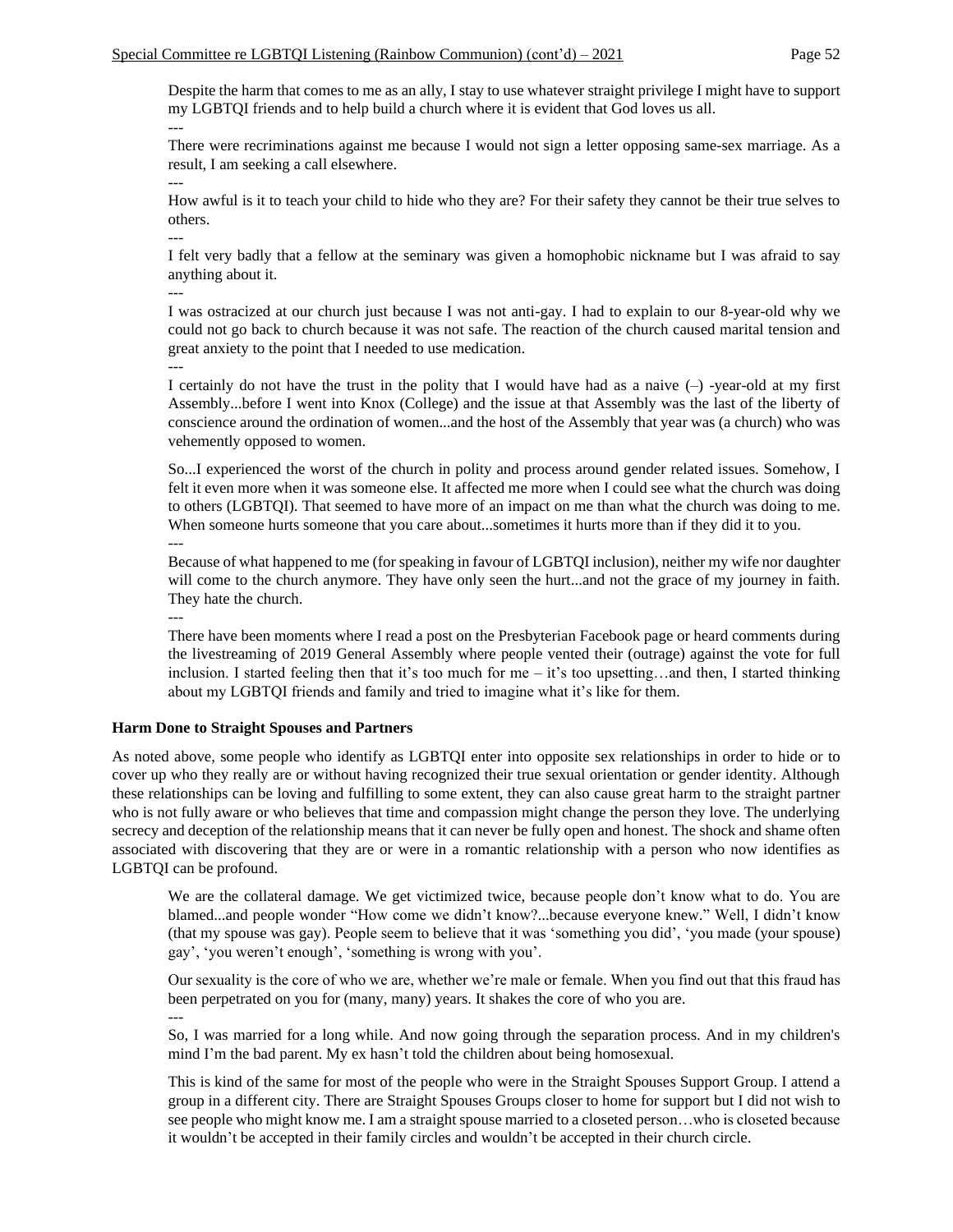It's more than just a church. It's the Christian culture. There are those that think that you can always 'pray away the gay'. I don't think so. There may be some people who you can do that with. I don't think that's true for most people. So, the consequences are that I was short changed and missed out on many normal things in a relationship. Sex. Touch. Time.

You depend on someone else. And that kind of mirrors your dependence on God, too. There's that beautiful co-dependency. You miss out on that, too.

I was studying in university. Well, you know how carefully you decide whether you should get married? I made a list of 'qualifications'. I made sure the person that I might marry would meet these qualifications. I'm someone with a strong sex drive and God gave me someone who wasn't the least bit interested in me sexually. I was also abused by my spouse…not physically...but because there was no physical intimacy, because of who they 'are'...They pretended to be straight, because otherwise they'd lose their leadership position in the church. So, they'd pretend to be straight.

In a way, I was just someone...on a checklist. Like the white picket fence and a dog. You know...all the criteria for the 'perfect' life. And those things that a couple enjoys. But it created a power imbalance. You want touch, so you negotiate to have a closer relationship. We ended up being so busy with commitments and good works that my spouse was always so busy and tired…and that provided excuses as to why we could not be intimate or have sex.

I got rejected by the person in the world that's supposed to be there for you. Eventually I felt invisible. You know it's supposed to be mutual partnership. And sex shouldn't be rare. I realize as you get older it gets less frequent but it made me feel very rejected. So, after I discovered my spouse in a romantic relationship with a same-sex partner…I had never considered suicide in my life before that but at that time...for about a two or three-week window I was. I was so upset that I was suicidal.

Another consequence is there's very few churches that I can feel comfortable at. If they do find out...that your ex-spouse is a homosexual.

You know the 'Let's get together and pray away the gay stuff'. You become an object for people to manipulate. You can't tell them about the incredible hurt you've endured. So...it was kind of nice to be able to talk with you (Rainbow Communion Listening Space) today.

Not all those consequences so far have been negative. There are some positive consequences. It's made me a better listener. There's a lot of hurting people in our support group. We have a local group that meets but we also have a Facebook group and there's people from all around the world.

It's also made me more compassionate. The fact that our relationship ended is not surprising.

One program I did attend was a Christian-based one and they encourage you..."Hey, you know you weren't perfect in your relationship either". In some ways it's kind of irrelevant. It's how do we get from where we are now to a good place? I struggle with forgiveness and I know we're supposed to forgive. That if you don't forgive, God won't forgive you.

Our kids don't know the truth. They think I'm the bad one. Eventually the truth will become known but I will have missed out on many things.

Years have been stolen from my life. It's not that my ex finally acknowledged being gay. It's the fact that they misrepresented who they were.

And you know there's that Bible verse, 'Count it all joy when you suffer'. I'm having difficulty with that. But I've realized that forgiveness is a decision. And it's also a process. But the other thing that I also find very difficult is not trying to take any form of revenge. I find that very difficult. ---

(My ex) has a homophobic family. There was constant stress. I think that's what attracts closeted gays to someone like me. I grew up in an accepting family. We look at 'people as people'.

---

Very late in our marriage, we did finally get to a counsellor. It was not easy to find a qualified Christian counsellor that was safe for me and my closeted spouse. There is still a lot of stigma. If there's more openness and acceptance in the church...if there's more people telling their stories...there might be more understanding of our pain. That would help a lot. The church needs to develop trained counsellors with respect to sexuality. 'Straight' is a sexuality and straight spouses have a different experience. That needs to be seen and heard.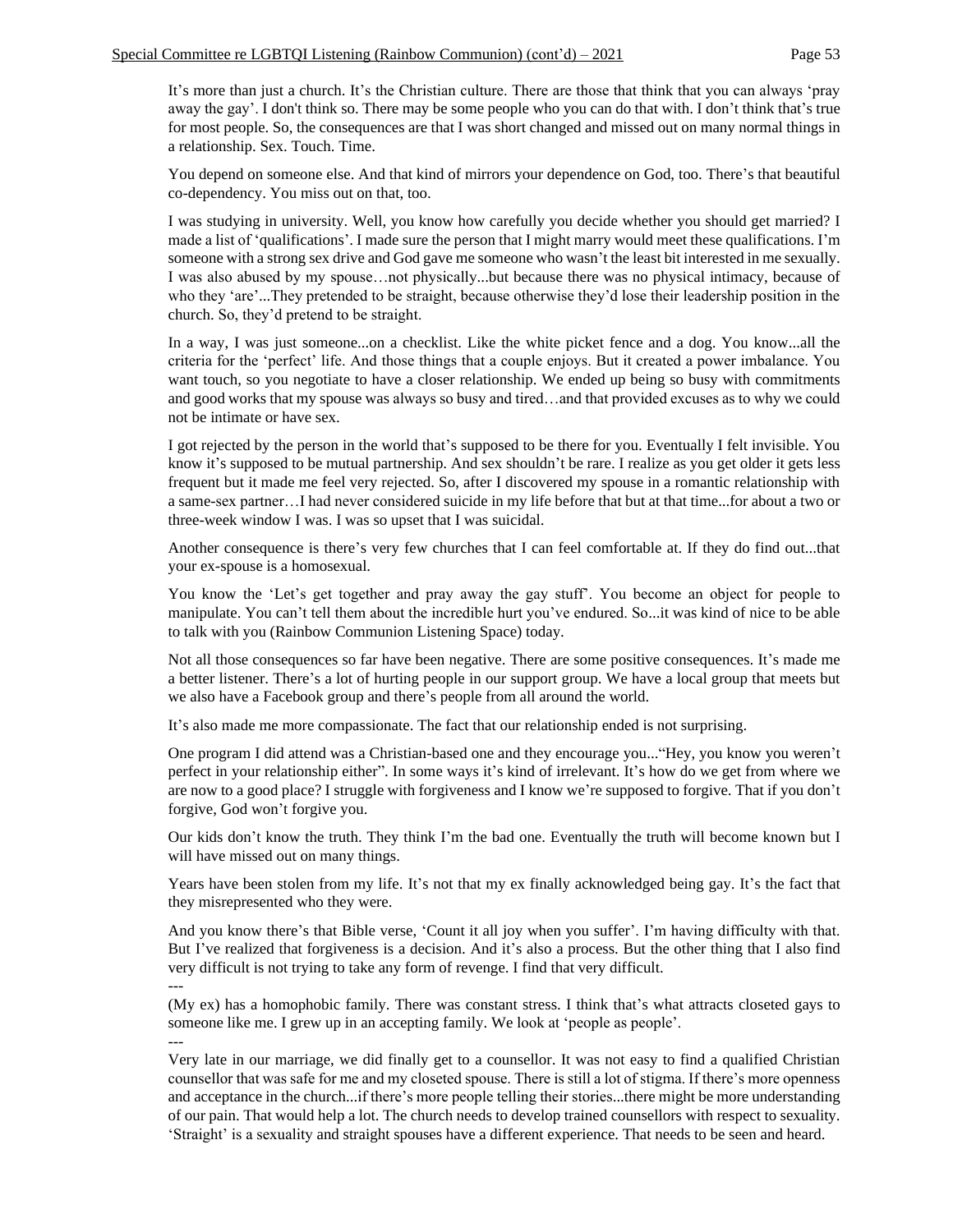## **Harm Done to Those Wrongly Perceived to be LGBTQI**

Several storytellers related their experiences of being wrongly perceived to be LGBTQI. They have always identified as 'straight' and cis-gender. Stereotypes are used to categorize people and these perceptions can lead to similar kinds of experiences of harm done as for people who do identify as LGBTQI. This can lead to resentment but it can also lead to a deeper understanding and empathy with those who identify as LGBTQI.

I lived a circumscribed life. I couldn't do all I wanted to do because of my fear that participating in my preferred activities would lead me to being labelled as gay...and that was not a safe option.

---

I endured loss of status and betterment of opportunities because of virulent homophobic culture even though I was not gay, I just refused to participate in that culture.

---

I came home many days from school with cuts and bruises, bloody noses and black eyes because of their assaults. While at school I faced anti-gay taunting, locker room hazing and I was socially ostracized because people assumed that I was gay.

#### **CONSEQUENCES FOR THE CHURCH**

"If one member suffers, all suffer together with it." (1 Corinthians 12:26a) The pain that has been recounted in many of the stories that have been told to the Rainbow Communion has deeply wounded individuals, families and communities but it has also wounded the whole church. The gifts of so many members have not been able to be fully shared to enrich the life of the community. The fear and silence that has so devastated the lives of people who identify as LGBTQI has also impacted the life of the church. Trust has been broken. Truth cannot be told. Relationships cannot flourish. The church cannot be the church.

This diminishing of the church has been seen by others, both inside and outside The Presbyterian Church in Canada. A community that is not willing to address the pain within itself does not attract others to it. Many storytellers attributed the exodus of people who identify as LGBTQI, along with that of family and friends, as being a significant part of the decline of the church. Especially among younger people who live their lives in a society which has become more inclusive of people who identify as LGBTQI, both in its legal framework and in its attitudes, it is difficult to understand why the church continues to exclude and harm those members who are different. Over and over again, younger people have expressed their desire to build a more inclusive church and the church has been dismayed when they leave because change does not happen. Some storytellers expressed their concern that many young people have stopped searching for God in the Presbyterian Church and have stopped bringing their passion and creativity to the Presbyterian Church's mission.

As people of faith...is (sexuality) all that we can talk about, all that we can fixate on...and is it putting up barriers between us that really don't need to be there?

I have stepped back from the courts of the church because it just was not healthy for me to be in those spaces. ---

I'm tired of it. So tired of dissenting. I would rather be rejoicing than dissenting.

---

---

I think one of the biggest pains or sadness I've carried as a Presbyterian is that I don't feel really comfortable inviting friends or anyone in the LGBTQI community to church because they would either be harmed or triggered or feel unsafe.

---

I have found over the years that our church is very good at reinforcing a conspiracy of silence. We don't like to talk about difficult things.

---

My story? It's not necessarily so important but more important are all of the stories the church will NEVER hear from so many that are no longer connected to the church now as a direct result of the inaction and harm to LGBTQI people.

Young LGBTQI youth and their allies are leaving because the church isn't moving fast enough to accept them or stop harm.

---

---

If gay people...LGBTQI people...being able to fulfill their call is the end of The Presbyterian Church in Canada, I'm prepared for that to happen. I think it probably should happen if we can't do that.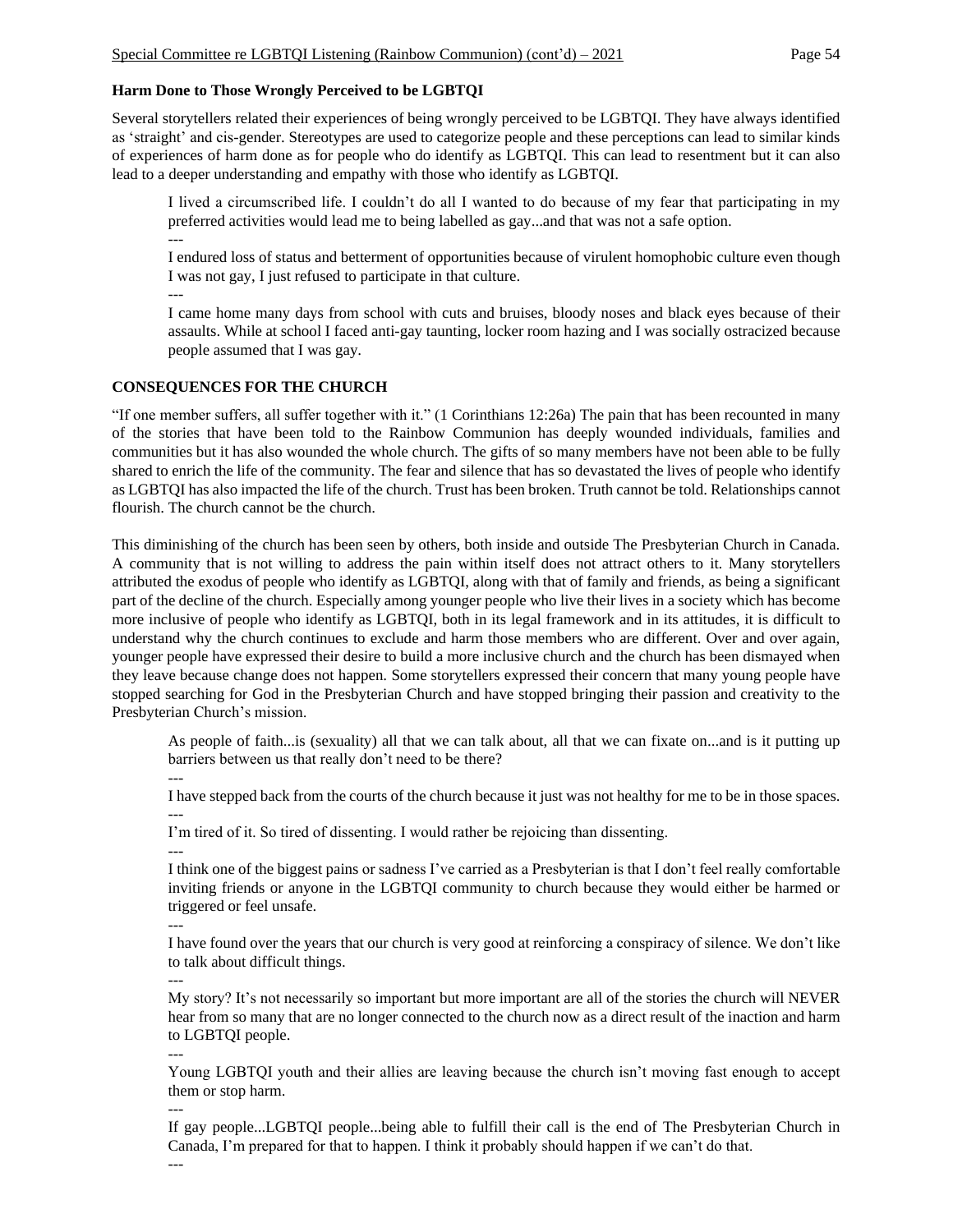In support, my family followed me to the United Church despite their engrained Presbyterian identity.

There are church leaders who say that they do not know any gays. Perhaps it is because no one comes out to them because it would not be a safe experience to do so.

The church has a long history of saying, 'for the good of the church, keep silent'. This has not served the church well. I hoped that approach died in the last century. I believe that younger people today simply won't take that.

The Presbyterian Church in Canada will be tainted with the sin of discriminating against LGBTQI persons for a very long time...even if the denomination becomes fully inclusive someday.

---

---

---

---

A lot of us feel alone at this point in time...no matter which side of the conversation we fall on. It's a result of conflict within our denomination. You don't know who you can turn to and you don't know who you can trust.

---

When do we get to have fun with each other, support each other's work, imagine new ideas or support new initiatives? When do we get to just love each other instead of just focussing on budgets, agendas, minutes...and endless discussions about sexuality? How can we build relationships with one another and get on with mission and outreach?

I'm constantly torn between the gospel of love and being ordained in The Presbyterian Church in Canada (a non-affirming denomination). I am discerning whether to leave or stay.

---

---

I feel it's important to share my story, because it's not just me going through this. There are people who have felt called to serve, before they knew that the church was not inclusive. They also have to be burying parts of themselves. I never want anybody to feel like this. The church needs to realize that younger people are moving forward and if we don't continue moving towards inclusion, the church is going to fall apart because my generation will just walk away.

---

The sad thing is that the church will experience losses in dealing with the issue of LGBTQI inclusion. Those who feel they can't affirm will believe that they would otherwise be abandoning the Word of God and those who do affirm will feel that the church is not loving enough and they can't be a part of it. ---

I think that young people who've been raised in a reasonably secularized culture are going to have a hard time plugging into any traditional looking church especially if they discover that church is even a little behind in terms of affirmation and inclusion of others.

---

Focusing so much on excluding LGBTQI people harms our witness on behalf of Christ.

---

The more we get fixated on this (sexuality), the less ministry we do.

## **Harm Done in the Courts of the Church**

Even when congregations and church members do not participate in emotional and physical bullying, the church's silence condones such action when it fails to speak against the violence. By not speaking clearly and in a public way, the church is "part of the evil of the world, of its violence, neglect and injustice." Moreover, church members wanting to speak fear that if they speak, they will be ridiculed and bullied themselves. For our silence and silencing others, we are sorry and we repent. (Living Faith 2.5.6) (Moderator's Letter of Repentance, A&P 2019, p. 19)

Many storytellers expressed their deep concern that the courts of the church are not safe spaces for people who identify as LGBTQI and where bullying is allowed. The assumption is often made in the courts that LGBTQI people are simply not present. Exclusive language and homophobic slurs are considered by many to be normal and permissible and are not challenged or ruled out of order.

Shocked at the behaviour, disrespect and gossip that happens at General Assembly from all sides. The discussions at GA about sexuality issues create a lot of negativity and rudeness. This is not church.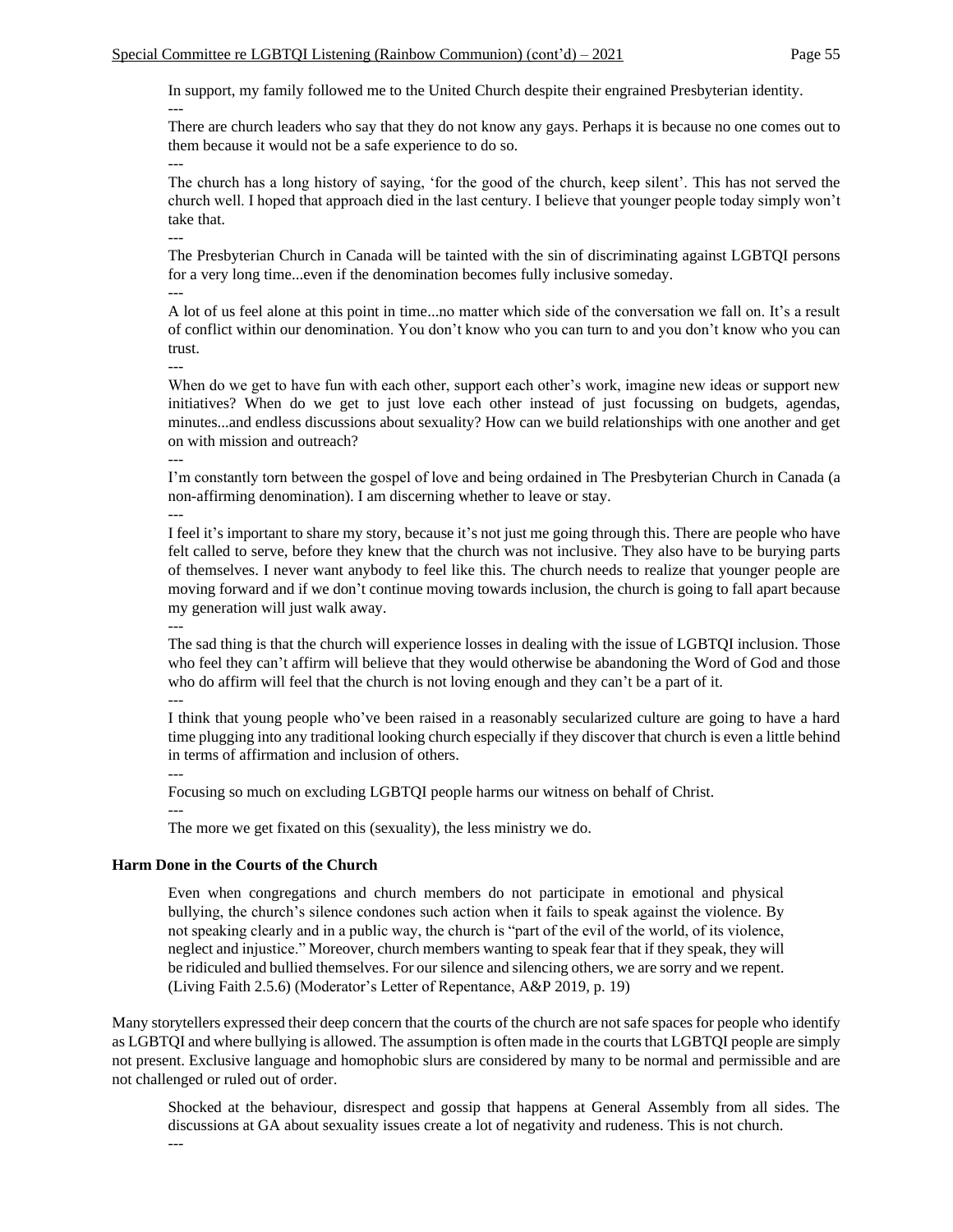We waste a lot of time at General Assembly talking about things that have been the same...and will continue to be the same. The reports and recommendations relating to 'sexuality and inclusion' were given limited time and were cut-off despite the need for further discussion. What does this say about what the church thinks of the LGBTQI community? So, properly allocating resources and putting 'sexuality and inclusion' as a priority at Assembly is obvious.

---

Allowing the General Assembly to 'air grievances' was a very bad idea, (especially) if we actually believed that there was a faith-based process and a spirit-led decision (process led by the Committee of Former Moderators to discern a pathway forward in 2019). We needed (instead) to sit and listen to what God told us in that moment, because it (Pathway B – Full Inclusion) was a surprise to everyone.

---

Some of the behaviour that I observed at GA and the comments that I heard seemed to be anything but Christian. Individuals who spoke chose not to be respectful and in fact seemed to choose to be arrogant, mean and rude. They were cruel, judgmental and uncaring. ---

As people were walking out of the 2019 General Assembly (because the Assembly had voted for (Pathway B – Full Inclusion) I wondered if they recognize the parallels with what they were feeling and how many individuals have felt that same way for decades because they were excluded.

--- To watch people (at General Assembly 2019) lining up to vote on my future in the church was a very painful process.

---

Do people appreciate that there are real people who are being impacted by their homophobic statements? ---

Allowing the 'airing of grievances' on the floor of the 2019 General Assembly caused incredible hurt as many homophobic statements were permitted to go unchallenged.

---

Compromises that were agreed to were made by a group of straight male leaders. Those decisions lack integrity when they exclude the people affected from the decision-making process. ---

Witnessed dirty church politics at play during the nominations for Committee on Church Doctrine. Someone's name was put forward but then was removed and someone else's was put forward to keep them out. The attempt to keep this (LGBTQI) leader off the committee occurred at two different Assemblies. ---

I was verbally attacked at General Assembly by a minister who wanted to know why I was doing all that I could to break up The Presbyterian Church in Canada. He berated me saying that I was not fulfilling my vows and did not believe in scripture and that I was only concerned about social justice.

The platform given at the microphones at General Assembly led to me being personally attacked by a variety of people, simply for coming out and speaking in favour of inclusion.

People are empowered to speak in the courts of the church with insensitivity about LGBTQI people as if they are not even there.

---

---

---

The voices of LGBTQI people were completely silenced at General Assembly. No one sought to hear from those being talked about.

---

Observing The Presbyterian Church in Canada sexuality discussions brings back the pain of homophobicinspired violence I endured in the military.

---

It could have been so joyful at the 2019 General Assembly when the vote to be fully inclusive was affirmed three times. But then to have it become this negative time of listening to objections and hurt over the decision, it felt like we were being chastised or burnt or berated because this court of the church chose to go in this direction. It was very painful.

---

The church permits the use of academic language and 'process' to hide evil. In this case, it was to call into question the veracity of the tragic story of a gay person's death by suicide.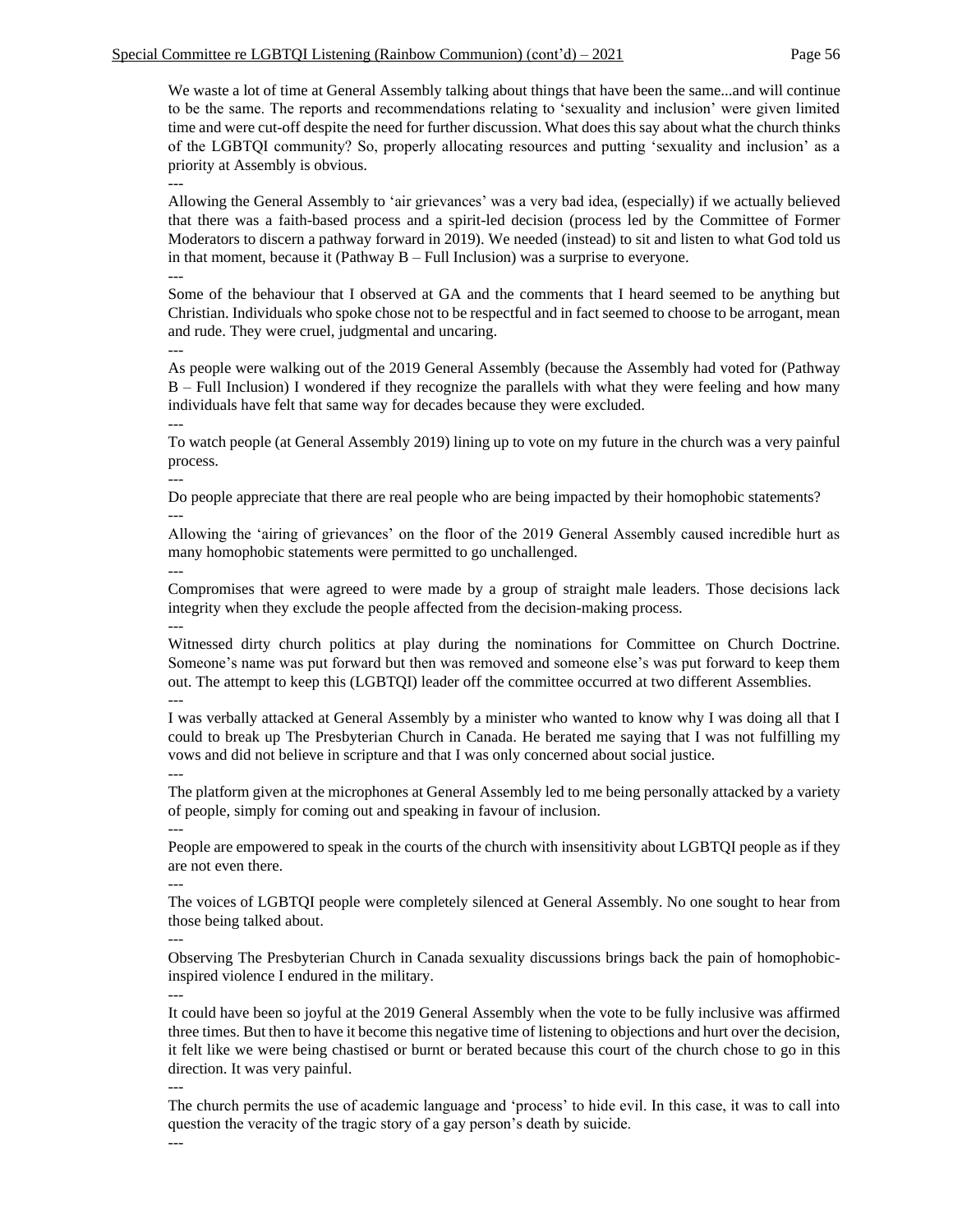The inefficiencies in the setup of General Assembly and the decision-making process allows for frequent interruptions in the agenda and disrespect to be shown. Polity must not be manipulated to obfuscate reality and prevent a fair process.

--- When I served on the 1997–2003 Committee on Sexual Orientation, I received hate mail. ---

During the discussion on sexuality (at GA), I thought, 'You don't comprehend what's being talked about here'...after a person said, "We need to bring the blinds down to keep Satan out of the room." There's another example of extremism.

General Assembly 2019 was traumatizing. First there was joy at finally being included (Pathway B – Full Inclusion voted and affirmed twice by a majority), then the Assembly permitted homophobic comments, anger and vitriol on the floor in response to the vote. Then, an entirely different action was passed that put gays as second-class citizens.

---

---

Having the prospect of inclusion be compared to receiving a diagnosis of cancer...from the floor of General Assembly and no one objected.

## **THE SIN OF HYPOCRISY**

The call of the Committee on Church Doctrine in the 1994 Report on Human Sexuality was for The Presbyterian Church in Canada to repent of the harm done by homophobia and hypocrisy. This is echoed in the 2018 Moderator's Letter of Repentance.

Irrational fear in the church has created a climate where there is often more interest in condemning what is considered sin than in listening to the struggles and stories of human beings. The church is often quick to speak and slow to listen. Further, the church is quick to name and condemn certain sexual practices, while at times being slow to name and confront sexual abuse and marital unfaithfulness. For our hypocrisy, we are sorry and we repent. For offering judgment and condemnation rather than gospel hope, we are sorry and we repent. (Moderator's Letter of Repentance, A&P 2019, p. 19)

The hypocrisy of the church was recognized in that people who identify as LGBTQI had been singled out as being more sinful than others and that they were often held to higher standards of morality than others.

I had someone say to me (an openly gay person), "It's okay to be gay but just as long as it's not my kid." ---

Church people said to me (about my daughter) that they would always love '(name)' because she was '(name)'...who they'd known for years. True but...should those church people not love everyone in the LGBTQI community and in the heterosexual community regardless of whether we knew them before or not? ---

In the gospels, Jesus often calls out those in leadership, the Scribes and the Pharisees, for their hypocrisy. They were so focused on telling others about their sins that they could not or would not, see the ways that they did not follow the greatest commandments to love God and their neighbour as themselves.

#### **Not All Are Welcome**

Naming the hypocrisy of the church in its relationship with people who identify as LGBTQI was central to the message of many of the storytellers and to the pain that they had experienced. In their lives, what the church said or proclaimed and what the church did were two different things. In many of the stories, people pointed to the hypocrisy of "All Are Welcome" signs on churches, when in fact it was unlikely that they would be welcome if they were honest about who they were.

The irony of churches that have 'all are welcome' on their signs.

--- If there is no room for grace, we are just a social club. ---

I find it really grating to pass by churches that say, 'All are welcome'. I find that so irritating.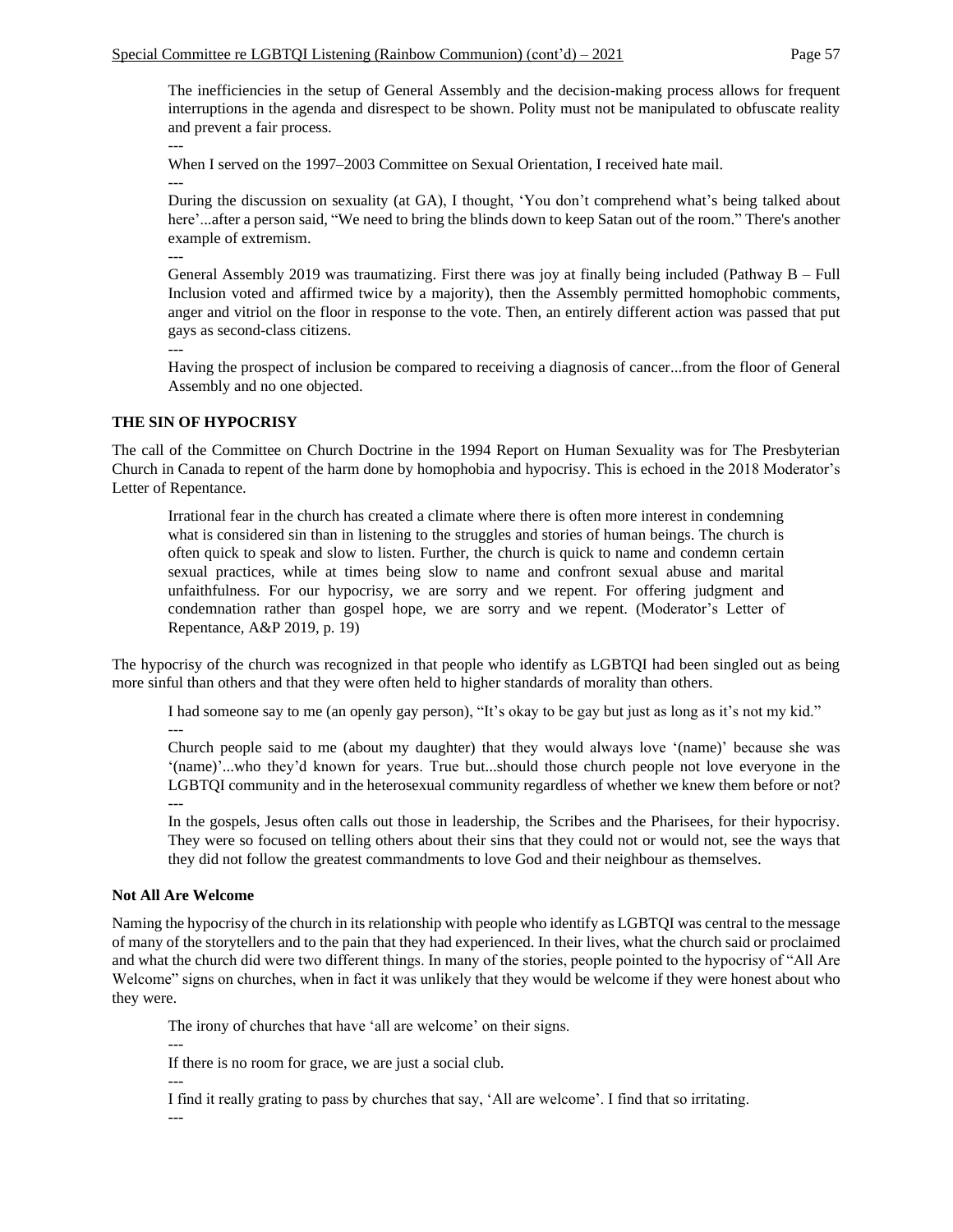To place socio-economic, cultural or sexuality conditions on who is welcome in a church is to state publicly that not everyone is welcome.

The actions of this church are not reflective of God's love for all.

We need the signs that say, 'All are Welcome' to have an asterisk that indicates, 'As long as you are NOT one of 'those' groups...lesbian, gay, trans, etc.'

I really struggled with my faith and it took a long time for me to realize that my issue was not with God. It was with the church and the hypocrisy that I saw there.

---

---

---

---

Hypocrisy is when we are serving the church (The Presbyterian Church in Canada) and not serving Jesus. ---

When I needed it, the church was not a place to go to for help or support.

---

---

---

---

'Whosoever believes' means that there is no 'gate keeper' to keep people out.

Hypocrisy is continuing to hurt others even after hearing about harm.

I read the apology that came out a while ago. I appreciated that it was a step. It felt to me disingenuous when the church continues to harm people.

Jesus did not work for division, yet that is what's happening.

--- I overheard a conversation about LGBTQI people not belonging in 'our' church.

---

---

People have actually said, "We've got to keep those people out."

There are churches that are 'welcoming' to LGBTQI people but not as a minister or elder.

---

As a minister, it is painful to be seen as 'not welcoming enough' through association with The Presbyterian Church in Canada.

---

Prioritizing money, the institution...the system, over people's safety is hypocritical.

---

Hypocrisy: When privileged, white, straight male PCC leaders complain about the loss of safe space for them (because Pathway B – Full Inclusion had been voted for).

The Presbyterian Church in Canada is concerned about the rights of people in other countries and continents but what about the rights of our own members such as gays in the church? We have members who have to hide who they are. They have to introduce their partners as 'room mates'. The Presbyterian Church in Canada is forcing members into hypocrisy.

---

(We are told) that we gay men and women are welcome but you have to be celibate and you have to live a life where you don't get to experience love.

---

It's strange how the word 'welcome' has become controversial.

## **Polity versus Pastoral Care**

For many, the hypocrisy of the church is made manifest in prioritizing polity and doctrine over pastoral care and the experience of shared community in the local congregation. Despite being part of the church, there are limits placed on participation for those who identify as LGBTQI which do not exist for others.

An LGBTQI member was part of a 'super-affirming' congregation but because the denomination would not stand with that member, the hypocrisy became too much to remain. Exited The Presbyterian Church in Canada despite great gifts in leadership.

--- You can 'come in' but you cannot get married.

<sup>---</sup>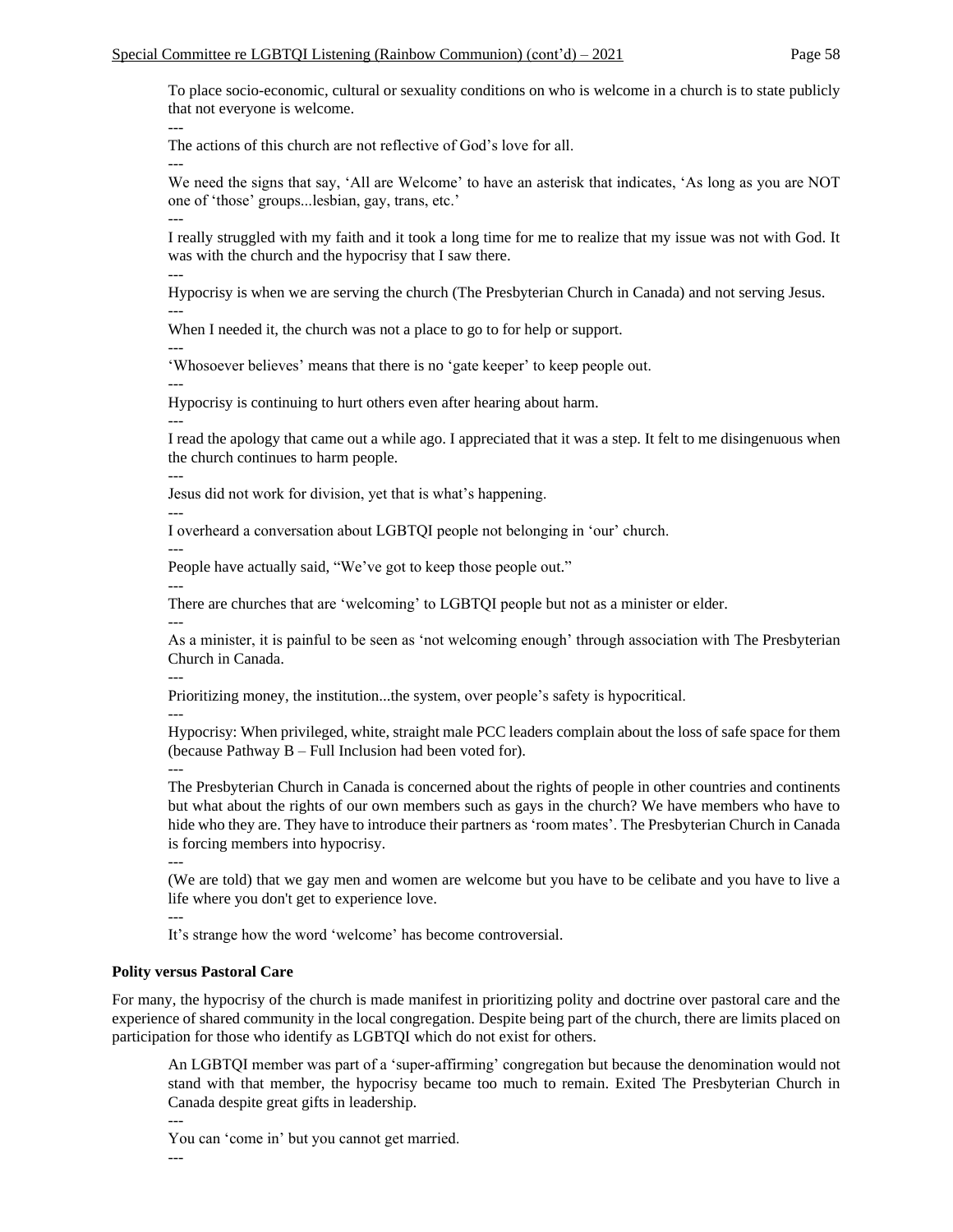The session approved that our wedding would be held in the sanctuary – apparently it was 100% support. That felt good but the wedding had to be officiated by a United minister. ---

When our daughter came out, the church was totally supportive, including providing the venue for the wedding but not the officiant.

---

---

The harm done includes neglect as well as abuse.

I buried my feelings deep into the closet...especially when all I had heard from the pulpit was condemnation.

By failing to ordain gays and lesbians, with the number of them within the church, is that we are sentencing those people to living a life lacking integrity and genuineness. And that to me, is more sinful than a lot of things we might do.

It has been a difficult process to come to terms with the fact that my Presbyterian minister parent cannot officiate my wedding (to my same-sex partner).

---

---

The church is teaching its children not to be who they are as spiritual, sexual, emotional and physical beings. The Presbyterian Church in Canada focusses on polity rather than real whole people.

---

As a Presbyterian minister, I am able to baptize or bury gay friends in the church. I am not able to marry them.

---

Why do we need to hear these stories and respond with care? So that hopefully our children will stop killing themselves if they are gay or lesbian. ---

I get more impatient with seeing the hurt that we continue to do. And the most hurt for me in my life comes from the church and from fellow clergy. ---

I am not permitted to serve those who wish to be married and happen to have a same-sex partner.

Directing people to go to some 'affirming' congregations or denominations instead of resolving the stance in The Presbyterian Church in Canada is a deficient response.

---

---

The church is putting me in a position where one day I'm going to have to choose between what is best for a child and following church polity.

---

In The Presbyterian Church in Canada, polity opposes LGBTQI inclusion but we have gay elders who are married.

We (same-sex spouses) asked about having our son baptized...and I guess session came to some sort of compromise because there were those that thought that it would not be appropriate to do our son's baptism in the church...and so it did not happen in the church building. Instead, the baptism took place at our cottage and it was a beautiful ceremony with many people in attendance.

I never understood really...especially as we were members of the church, why we could not use the building for our son's baptismal service. But we were younger and less vocal in those days. This happened about 15 years ago. I mean the baptism wasn't denied but the idea that there was something about having it in the church building that was sacrosanct kind of rubbed us the wrong way. But anyway, it worked out...and our other two kids, by the time they were ready and chose to be baptized...those happened in the church.

---

The congregation might have been more supportive of us if the wider church had been more open. People look for direction from the wider church.

---

Polity is used as a shield to avoid talking about people.

Hypocrisy evident when (a very slim majority of) the Doctrine Committee voted to 'shut down' the LGBTQI voice and then right afterwards say, 'Let's pray'.

The hypocrisy of the church is also made manifest when pastoral relationships were broken. People who had trusted others did not experience compassion or the care they had expected or were betrayed.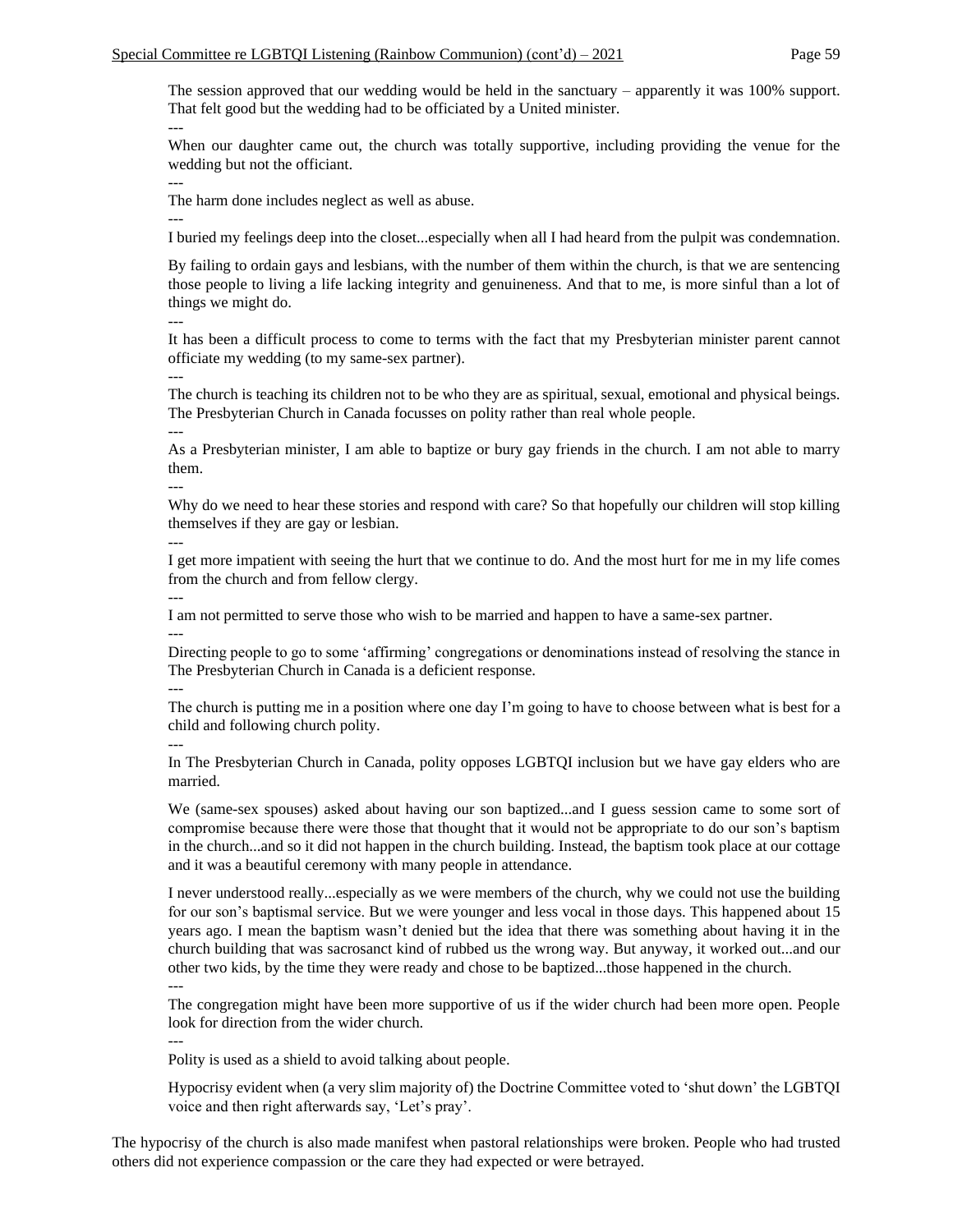I was openly mocked in a meeting with a high voice and the limp wrist from someone who reported to be an ally, which was incredibly hurtful. ---

It seems to me that the church was being used as a tool for shame, judgement and condemnation. That didn't really align with my own personal connections with the Divine...with my understanding of Jesus' words and work.

Our minister at the time spoke with my parents and others by saying a gay neighbour that had been outed...should have been shot. He said that, "If anybody's gay in the congregation, he would prefer them to leave."

I have observed that there is very little overt homophobia in my presbytery but a lot of hypocrisy around inclusion of LGBTQI people.

---

---

---

It's what's in the 'fine print' that's hurtful. I've never been betrayed by someone I know that hates me. I've only been betrayed by people I thought loved me. ---

After a presbytery meeting that focused on the topic of sexuality, about five different senior ministers came to me and said, 'Oh, we agree with you but we can't say it publicly.' ---

Harm is caused by the church's inaction on the issue of inclusion despite knowing the toll it is taking on people's lives.

---

Our church says it is supportive of LGBTQI people but it is not public, vocal or visible.

---

So, I heard from another pastor who had heard from somebody that I'm gay. He called to tell me that I shouldn't have any sex. That was the sum of his pastoral advice.

There is harm when overt homophobia is simply met with silence and by standing by those who say they are allies to LGBTQI community.

---

---

Inaction around inclusion is causing harm. You can't talk out of the two sides of your mouth.

---

It is difficult to have so many people who identify as allies but how do they take the next step to really stand with us to be really engaged with the difficult conversations? Otherwise, we are still just being talked about. ---

Our church doesn't have a public display of affirmation of LGBTQI persons despite saying we are an 'affirming' place. It is only quietly affirming.

---

The worst betrayal is by spaces claiming to be safe or seeming to be that way but then being hurtful or judgmental.

---

I learned afterwards that the letter I wrote to my former congregation had been edited – before its distribution and without my knowledge – because it didn't jibe with the interim moderator's point of view. (The letter explained why the minister left that church in order to live an open and authentic life).

---

My respect and trust were entirely broken because of my experience with the church as a structure...as a bureaucratic process.

In my early ministry, I realized that I was saying that, "God loves you but doesn't want you to be who you are."

---

---

I think they (those who oppose inclusion) need to realize that a lot of their sons and daughters and uncles and aunts are LGBTQI. But they are not going to open up to them if they think they're not going to get a fair hearing or a warm reception. They don't trust them...and why should they? ---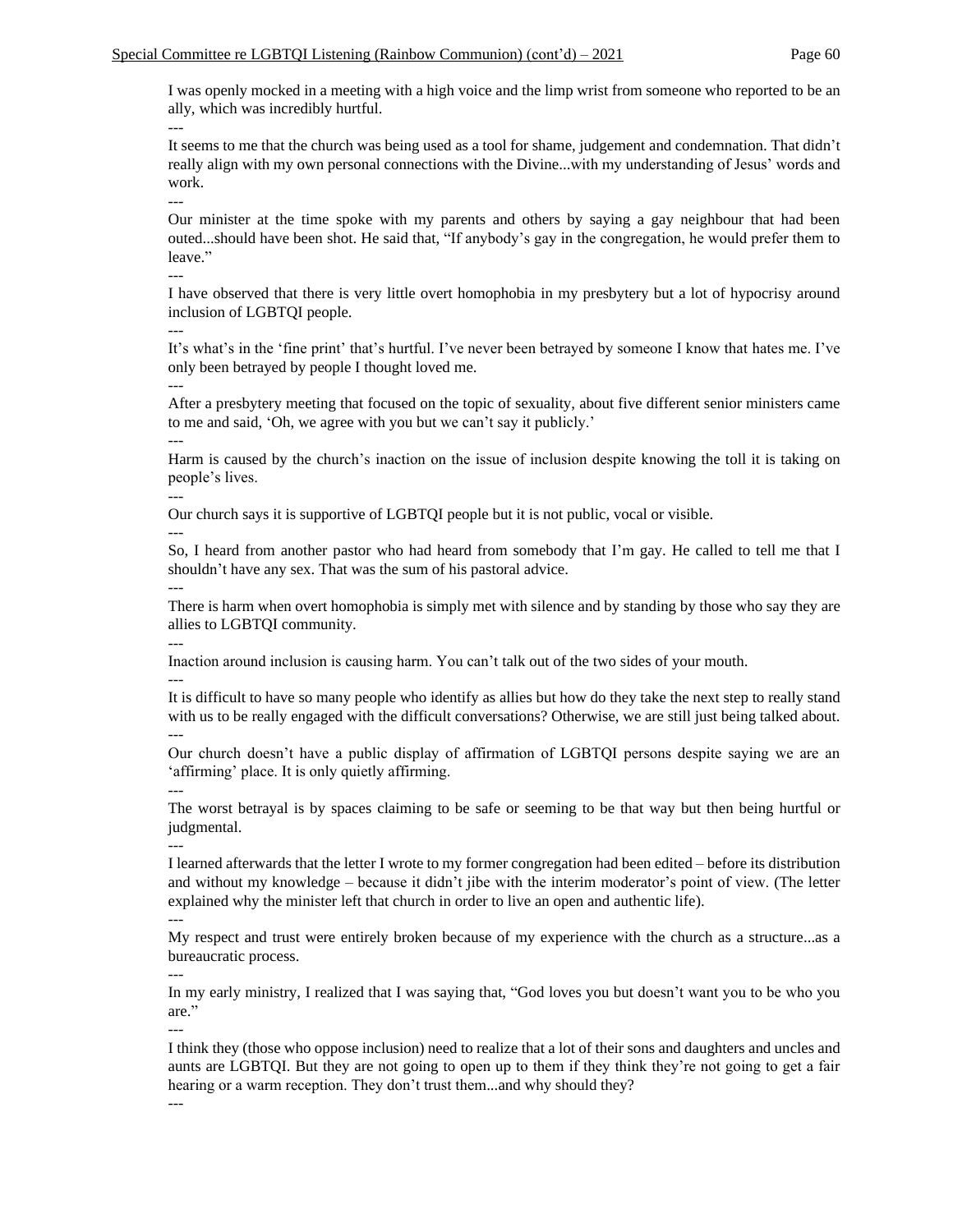The church is fine with taking my money and people are just fine by taking my labour and people are fine having me keep my peace but as soon as you're mad at me, as soon as you disagree with me, as soon as there is conflict, then me being gay is an issue.

---

We...(the supportive grandparents of trans and gay grandchildren) owe it to the church not to step away. I live with the dilemma about whether to stay in the church. I feel that things in the church need to change – especially so that my family is welcome but I also can't turn my back on my faith or I'll be dead inside. ---

The Presbyterian Church in Canada says to me that they are willing to use my gifts to bring about what The Presbyterian Church in Canada wants to manifest as a church but don't ask us to give you any sort of power. Do not ask to be recognized as an equal. Do not ask to be able to live out in the fullness of who you are. Hide who you are. Lie about who you are. Don't love yourself...

```
---
```
I've gone from thinking, 'That's just the way it is', to thinking...'I've been hurt by the church'.

---

---

The harm that I experienced while serving on the Committee on Church Doctrine and what followed was cruel. After reaching out to other committee members to try to put the betrayal into context, there were no responses.

It bothers me that the church would bless that kind of self-denial…for me to ignore attraction to someone of the same-sex and choose an opposite-sex mate. For me, it is like when Jesus said that the Pharisees were putting heavy burdens on people's backs and not willing to lift them. I felt that the burden of celibacy or marrying somebody I didn't love was a burden they were willing to put on my back to make them feel better about their theology.

## **Complicit in Hypocrisy**

The decision of many storytellers to stay in the church was particularly difficult because of their perception that they were complicit in perpetuating harm simply by their presence in the church. They felt that that presence endorsed the church's stance on same-sex relationships.

The contentious issue I had was not with God; it was with the church and with the hypocrisy that I saw there. Can I be a leader in the church when I don't believe what it's saying? Am I then complicit in the hypocrisy? ---

I remained quiet and did not take the lead because I feared what the impact would be on the program but then ended up feeling ashamed...because I am not being my authentic honest self.

---

The church's current position is quite worrying to me. Because of its position, I am concerned and very worried that I am unable to foster a safe loving environment for the kids that participate in the programs that I run.

Instead of spreading love and acceptance we are contributing to hurt, pain and suffering. Especially for the young people in our midst who so badly need to feel our unconditional support and love as they try to find their way in this world. Some days, I am ashamed of my church.

---

---

It becomes impossible to defend the Bible as it has been used as an oppressive document against LGBTQI people.

---

I sat back...trusted the process...trusted the church. Have I let God down? Because I sat back and believed in the church structures. I hoped and I prayed things would change. I feel greater hurt and pain because of the church's homophobia. ---

As an ordained minister, I experienced a crisis of conscience at being asked and then having to turn down officiating a marriage between two women.

---

During the sermon, the minister began to preach about 'Adam and Eve, not Adam and Steve'...and essentially condemned the practice of homosexuality. It was an incredibly uncomfortable moment for our family. In hindsight, we should have made a braver decision to leave the service but felt uncomfortable considering our family came for our son's baptism.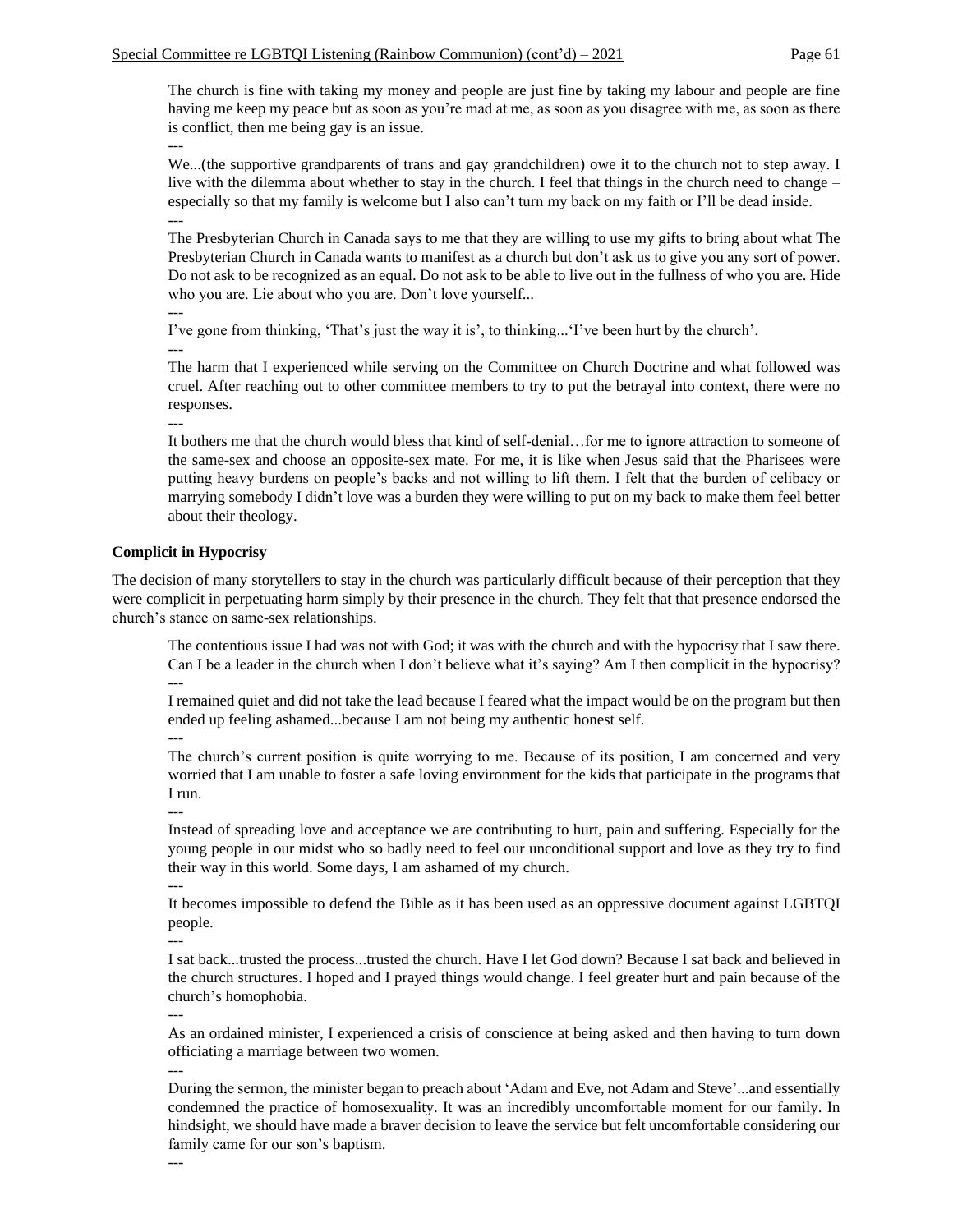I struggle as a minister wondering how can I support gays when our denomination is not affirming? I am often asking myself, "What is the role of the Spirit? What does 'being true' to the gospel mean?" ---

I could not be authentic if I was going to preach that God's grace was sufficient. How can I explain that I (LGBTQI) got excluded from that?

I am constantly feeling paralyzed with thoughts of leaving because of the harm caused to others but then I feel the need to stay to support the LGBTQI community. ---

I am tired of apologizing for the church because we say we want to be better and more loving but we are not. We are hypocrites.

---

---

I do not like being associated with a non-inclusive denomination. I don't announce to others that I'm Presbyterian even though I grew up in The Presbyterian Church in Canada and serve as a clergy member. ---

I was preaching about grace and at one point in the sermon I said, "God's grace is sufficient for everyone". And the voice in my head said, "Except you."

---

I know of lifetime members who had to leave the church because the denomination wouldn't embrace their children. It was impossible to live with the hypocrisy of loving their children and serving the church that excluded them.

---

Being involved in The Presbyterian Church in Canada as an LGBTQI person feels wrong and we could not in good conscience, invite friends to attend church with us. They and their family would not see themselves reflected or affirmed.

---

---

Even as an ally, I feel complicit in causing more harm just by going to church.

How can I associate my name with an organization that fundamentally is not there for me?

--- Felt like a hypocrite when approached by a congregant to help them 'become heterosexual' out of fear to keep their Christian job.

---

It has been so difficult and hurtful to explain to Presbyterian youth the barriers that exist in the church...that it is not a safe space, no same-sex marriage or ordination of LGBTQI teaching and ruling elders.

---

I live with and lament my own hypocrisy in not following my conscience when asked to perform a same-sex marriage rather than stick to the rules of The Presbyterian Church in Canada.

---

After refusing to marry a same-sex couple – one of whom was my friend  $-I$  vowed that I would not ever say 'no' again. I felt awful. I felt wretched being there at that wedding and knowing that I could have done that for a friend. I've never been asked again.

---

As someone who works with kids and youth in The Presbyterian Church in Canada, I realize that I may be hurting these kids because I belong to this institution that says they cannot love who they love.

--- If you are going to be accepting, it has to be without the 'fine print'.

## **Double Standard**

Storytellers named the double standard of the church as being at the heart of hypocrisy. Those who understand that people who identify as LGBTQI and/or are in a same-sex relationship as sin, hold them to a higher standard than others. Many gave examples of behaviours identified as sin, such as those who are divorced, who are engaged in premarital sex, etc., where forgiveness and pastoral exceptions are offered. That same compassion and pastoral exception are not offered to those who identify as LGBTQI and/or are in a same-sex relationship. Biblical passages are used as weapons against those who identify as LGBTQI whereas passages condemning other behaviours are put in the context of their time. Many ask why being LGBTQI and/or in a same-sex relationship seems to be in a category of sin all its own with no hope for compassion or understanding or reconciliation.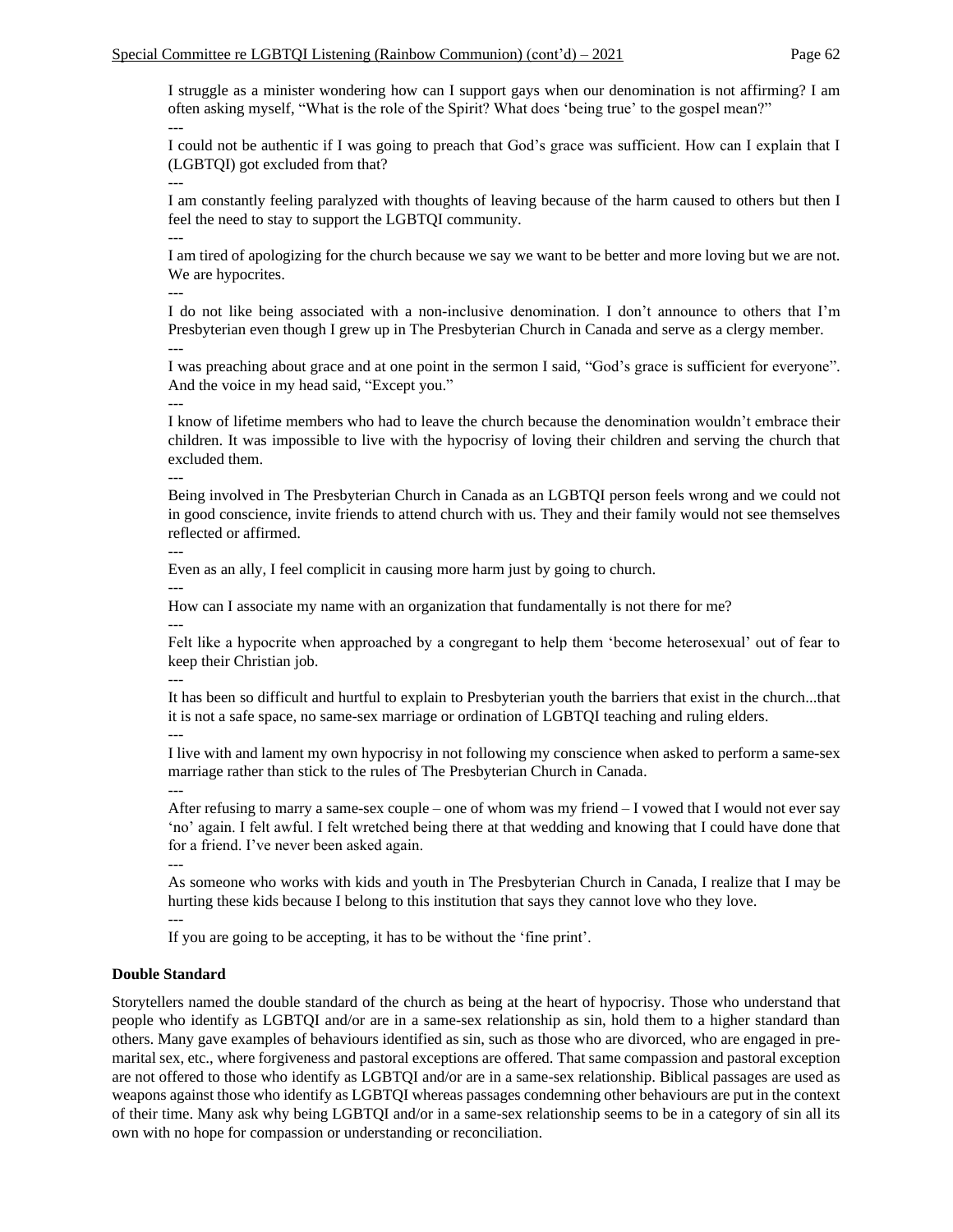I can find lots in the Bible that points to quite a few things that are not acceptable or are considered to be abominations but somehow the church figured out a way to have polity that allows many of those things to be permitted. So, I thought it just makes sense that the same approach be taken with respect to the church's attitude on same-sex relationships.

---

And the next time that person says anything to me about me and my same-sex partner, I am going to be inclined to say, 'And who else have you confronted about their sins today other than me?'

---

Hypocrisy: When the church says it's welcoming and it's open and it's loving...and especially when we say things like, 'we're all sinners' and yet, we seem to hold a special place or to put up a barrier for people whose sin is a certain sexual expression or identification. When we condemn only specific 'sins'. ---

Religion has been used as a weapon to inflict shame, guilt and harm.

We offer a wide pastoral dispensation from scriptural centre to heterosexual individuals who have divorced for reasons other than marital faithfulness, yet we do not allow LGBTQI people a similar pastoral leave to marry and have their marriages – even civil ones – recognized. This hypocrisy is poisoning the body politic of The Presbyterian Church in Canada.

---

---

Clergy who have dated or had relationships with members of their own congregation were breaking the pastoral tie and covenant of care that's required of pastors continue to serve in The Presbyterian Church in Canada but those who identify as LGBTQI are harassed, threatened and/or removed. ---

We are quick to condemn homosexuals and are slow to confront sexual abuse, infidelity etc.

---

The hypocrisy of largely white, straight men committing adultery in their church but having no discipline…but the LGBTQI community does get disciplined.

---

With respect to grace, there seems to be an exception for LGBTQI people as if they are 'broken people'…whereas grace is frequently extended to those who are divorced, break marriage vows etc. ---

We are tolerant of theological differences in some areas. Why not with respect to LGBTQI inclusion? ---

Requiring a celibacy contract to be signed by a gay man but straight people were not asked to sign a celibacy contract.

---

Celibacy is required of gay clergy in the Anglican and Presbyterian churches but not for straight persons. ---

I was singled out to take a vow of celibacy when other candidates – single hetero – were not required to do so.

---

In an affirming theology, there is less of an angry vengeful God that demands my celibacy...my commitment not to love or to be loved…as a sacrifice.

---

It's time to stop the 'celibacy' thing. We don't interrogate straight candidates for ministry on the nature of their relationships with their partners.

---

The church wants you to be a celibate gay...but encourages you to marry someone you don't love (of the opposite gender) and not be celibate with them! The church does not love me as I am.

---

Someone who is critical of 'sexual lifestyle' as being a 'bad Christian' yet that same person only comes to church once or twice a year.

---

The church makes peace with and for divorced people but not for gays.

---

We bring in and support refugees, help the downtrodden and help so many people who are marginalized. We should be creating more acceptance and stop making it such a scary world in the church.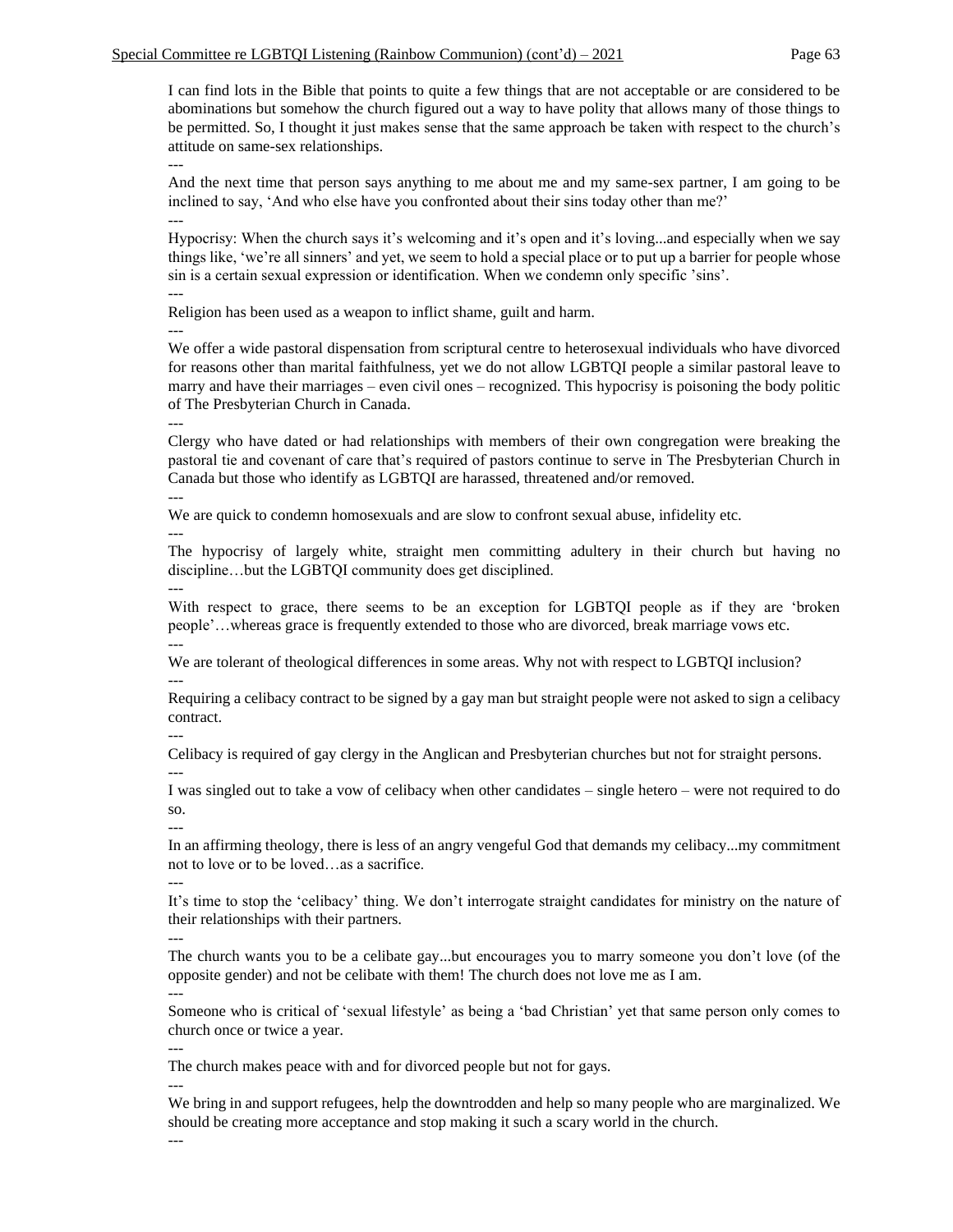How can one sin be more sinful than another?

The Presbyterian Church in Canada is a double standard organization allowing disingenuous, hypocritical and discriminatory behaviour. An organization claiming to love is actually discriminating against its own members and leaders.

---

---

---

I struggle with the selective use of biblical warnings? What about warning against wealth?

Those who point to scripture to exclude LGBTQI people but then ignore so many other parts of scripture. ---

If I am created in God's image, how can you say I'm sinful and going to hell? There is a disconnect here. So, which is it?

---

The hypocrisy of following the 'anti-gay' biblical rules but not all the other ones like eating shrimp, wearing veils.

---

Hypocrisy is when homosexuality is singled out as the one sin worth noting.

---

Gay relationships are treated as a special category of sinners.

---

In a sermon the pastor would bring me up and say, 'Well (name), you know how she struggles with her sexuality but look she's being celibate because she gave her sexuality to God.'…I never knew what he meant. ---

I spent more time wrestling about what it meant to get divorced as a Christian, than I did on homosexuality.

#### **Harm Caused by "Love the Sinner, Hate the Sin"**

Some storytellers recounted experiences in congregations which considered themselves to be welcoming of LGBTQI people but condemned any same-sex sexual intimacy, same-sex marriage or any attempt to change the gender that was assigned at birth. In these situations, it is understood that the church can only go so far in welcoming but must never officially act in a way that would seem to bless same-sex activity or gender transition.

Invoking God when confronting an 'accused' sinner is a form of abuse.

---

As a queer Christian, I come across so many people that have the mindset that makes my skin crawl...of 'love the sinner, hate the sin'.

---

Can only offer 'welcome' to the congregation but not by the national church. Not 'welcomed' enough. ---

The church says that there's nothing wrong with being homosexual but there is something wrong with acting homosexual. I have always thought that was a real contradiction.

---

The 'love the sinner and hate the sin' thinking just makes gay people more palatable for our society. ---

A Presbyterian minister said to me, 'I have to love you but I don't like your lifestyle'.

People mostly think about, 'Okay...you have gay men, you have lesbians and they want to get married...of course because everyone wants to get married'. I think the reason that this is continuing to be a challenge is because the church has always had a dysmorphic relationship with bodies, with sex and with sexuality. And so, if we're not willing to address...all of it, I think we're doomed to failure in this conversation. I think about my family members who lived together before marriage. Why, why do we push them away?

I think that there's such an opportunity here to be really getting to the heart of what this is all about – and this is not about gay people. This is not about trans people. This is about fear of difference and the church's control of power. If we can't address how God's been put in a little box, even if the church changes rules around marriage, we will continue to have issues. We will continue to have issues where people are not able to be their true selves without being judged.

---

'Loving the sinner and hating the sin' is not really 'loving the sinner'…but instead is belittling of the person.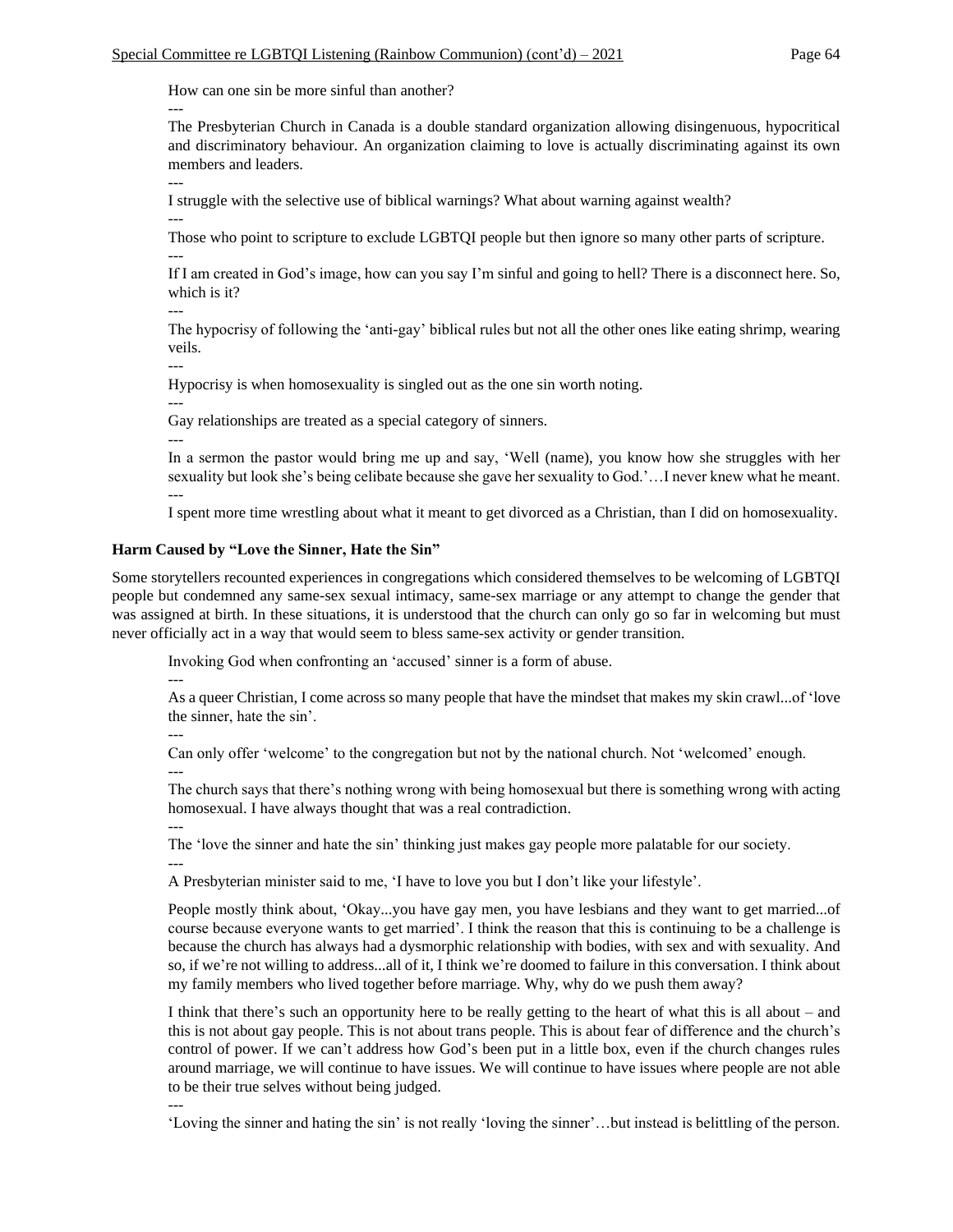# **RESPONDING TO HARM DONE**

## **GOD'S COVENANTAL EMBRACE**

As mentioned previously, the Moderator's Letter of Repentance reminds the church of the harm done and the need to live out its repentance:

The church by its actions and inaction, speaking and silence, creates hurt, fear and distrust among LGBTQI persons who are part of the church. Deaf to the cries of hurt, fear and distrust, the church dismisses the pain experienced by LGBTQI persons. For our unwillingness to recognize the hurt and fear our actions and attitudes have caused, we are sorry and we repent. (Moderator's Letter of Repentance, A&P 2019, p. 19)

As the Rainbow Communion met and reflected on the stories that had been told, it was impossible not to find resonance in the words of scripture and particularly in the stories in which God's love and embrace is extended to those who have been harmed and wounded and those who live their lives on the margins. The cries of lament that are so often heard in the Psalms are heard in the anguished words of harm done, betrayal, hypocrisy and despair that formed such a significant part of the stories told. There are also glimpses of the praise and thanksgiving that also make up the Psalms but the dominant voice is of lament. "How long, O God, how long?"

Christians are the most dangerous when they're 'right'. It's not about being 'right'. I would love to see if this issue could be confronted as an issue of understanding the character of God, rather than understanding the correct theology or the correct box that we put God into. The mystery and wonder of faith seem to be downplayed in the conventional church. It has been replaced with morality, teaching and an obsession with sexuality.

Although the history of the church and its use of scripture have more often than not supported the marginalization and brutalization of those who are understood to be different because of race, gender, social or economic status, ability, sexual orientation, gender identity, etc., (see Appendix 4), there is another trajectory in the witness of scripture, God's covenantal embrace of those on the margins. God's concern for the Hebrew people enslaved in Egypt, the call of the prophets for God's people to remember their covenant with God and to do justice to those who were being exploited and harmed and Jesus' embrace of those who were considered to be outcasts and sinners. Hearing this message has led many who identify as LGBTQI to find salvation and liberation in their own lives in that same embrace.

There is a trajectory in the Bible towards inclusion.

---

---

There are examples where the church has been oppressive with respect to race and gender throughout history. But there are also examples where the church has also repented for these actions. It is possible.

It's important to read the Bible in light of God's call towards love and justice. We need to embrace the biblical stories of inclusion and emancipation.

Although the gospel stories do not speak overtly about Jesus' embrace of people who today would identify themselves as sexual and gender minorities, it is impossible not to sense a resonance in the stories the Rainbow Communion heard and the stories of Jesus' encounters with those on the margins. The gospels are filled with these stories of encounter and embrace – with the tax collector Zacchaeus, with the Samaritan woman at the well, with people with leprosy, with people who were marginalized because of different physical and mental challenges, with people involved in the sex trade, with all kinds of so-called sinners.

There's a direct parallel between ministering to the outcasts of the church to the guests of the wedding in the parable.

Who did Jesus hang out with? He hung out with prostitutes and bankers and just about everyone who was not liked in society. So, if Jesus could do it, why can't we accept our own people?

---

---

The Ethiopian Eunuch is a story that opens up a conversation about including people of other sexual identities.

--- Jesus was with the marginalized who then brought them into the centre.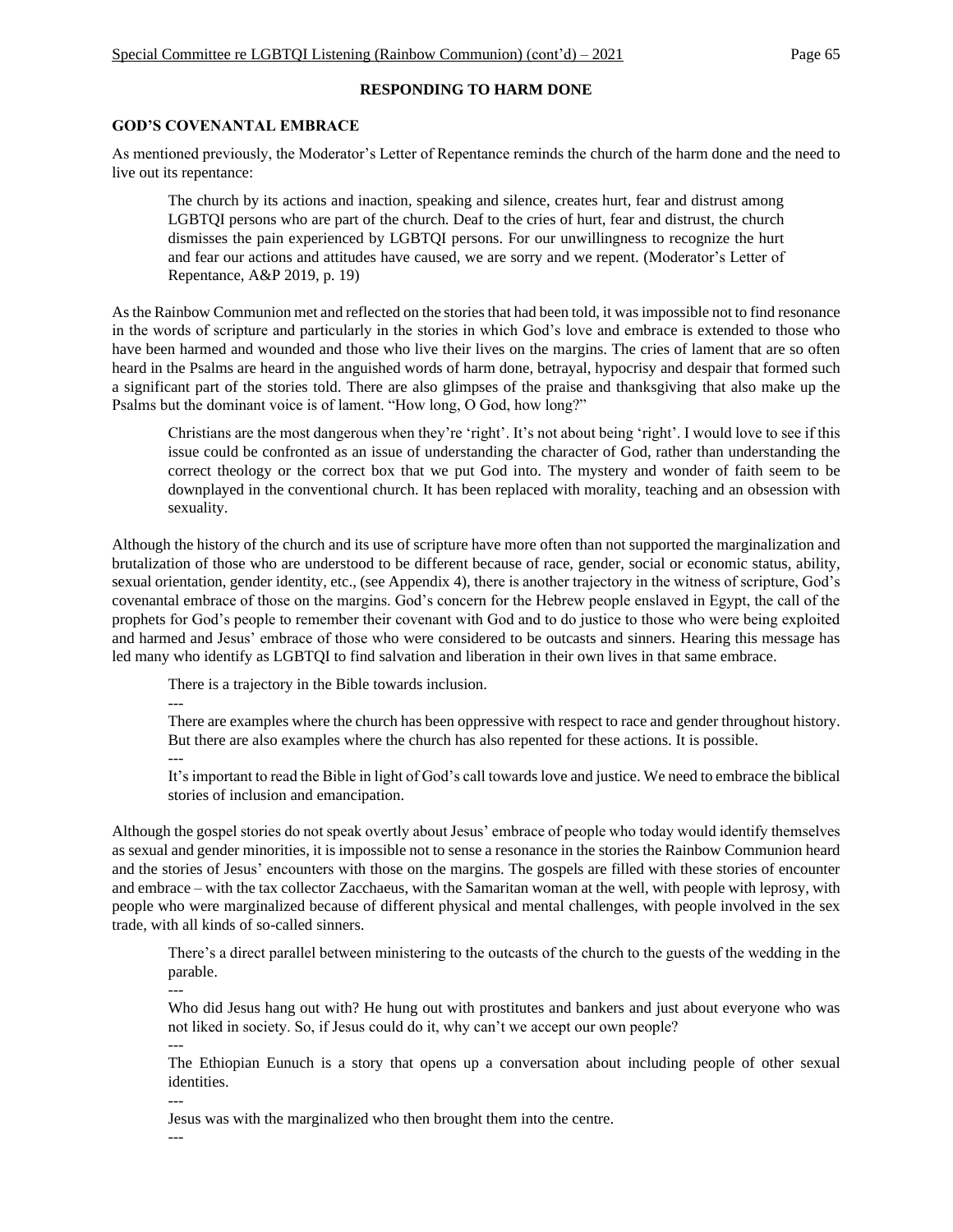Jesus loved the undervalued.

---

I am really struggling with The Presbyterian Church in Canada right now. We are called as Christians to love. We are called to follow Jesus' example...loving those who are marginalized, cast out, judged by the rest of society. We are called to show compassion, welcome and acceptance. To me The Presbyterian Church in Canada is not doing that right now.

The history of the first century church is one of a community which sought to welcome all in love. Those who were marginalized, slaves, women, the poor and others were welcomed. It also welcomed others in a community that formed in response to God's loving embrace made known in Christ. The ancient hymn to love in Paul's first letter to the church in Corinth beautifully evokes what the essence of these communities was to be: "If I speak in the tongues of mortals and of angels but do not have love, I am a noisy gong or a clanging cymbal."

Throughout its history, the church has been called to remember its beginnings and that call to welcome all in Christ's name and to value the gifts of all. The profound struggle of the early church concerning the relation of followers of Jesus who were of Jewish and Gentile origin has been reflected over and over in Christian history as the church has been challenged to welcome those who were different because of culture, ethnicity, race, social status and gender. And there are countless examples of those on the margins calling the church to be the church and to repent of its refusal to welcome, to show hospitality and to be blessed by the gifts of all. Once again in this century, the church and the world are reminded of the consequences of marginalization and exclusion and the refusal to recognize the offer of God's loving embrace to all.

Despite the continuing official exclusion in the church, the gospel has brought dignity and abundance of life to many people who have been seen to be less than others and has inspired other people to work with them to bring an end to systems of exclusion and discrimination in the church and in the broader society. Those who sought to respond to God's love and grace through the pursuit of justice were to be an example for all in what Martin Luther King, Jr. called "the beloved community".

#### **The Road to Emmaus – Trauma and Grace**

As the committee has met, has listened and has reflected on the stories we have heard, we have spent time in studying scripture together seeking to understand where the Spirit is leading us.

One of the most powerful stories we read together was from Luke's gospel, chapter 24, the story of the disciples' encounter with the risen Christ on the road to Emmaus.

#### **The Encounter**

It was Sunday, the day after the Sabbath and the third day since the brutal torture and execution of Jesus by the Romans with the collusion of the local religious authorities. Two disciples were returning home from Jerusalem with these events deeply embedded in their thoughts and in their souls. This was all they could think about or talk about. They are joined by a stranger on the road. They are shocked that he does not seem to know anything about what has happened over the last few days. As they walked and talked though, the stranger brought a new perspective on what had happened through a reading of the Hebrew scriptures. The conversation was intense and upon reaching their home the disciples invited the stranger to stay with them even though he seemed to be going on along the road. He accepted. They offered food and as the stranger blessed and broke the bread, they recognized him. And the stranger vanished from their sight.

In the introduction to the Second Edition of her book, *Trauma and Grace: Theology in a Ruptured World*, Serene Jones (p. xi) writes:

The Bible is one long series of traumatic events and accounts of how people struggle to speak about God in the face of them. Two traumatic biblical events jumped out at me immediately – the crucifixion and the resulting trauma of those Christians who experienced it.

For Jones, the story of the road to Emmaus captures these two events. Both the crucified one and those who had been witness to the crucifixion are present. The conversation between the two disciples and the conversation with the stranger tells and retells the story in a kind of loop which is typical of those who have suffered or have been witness to trauma. As we read the story of the road to Emmaus, we remembered the stories we had heard and recognized in them the deep trauma of people who have been wounded by violence or have been witnesses to it. Jones defines a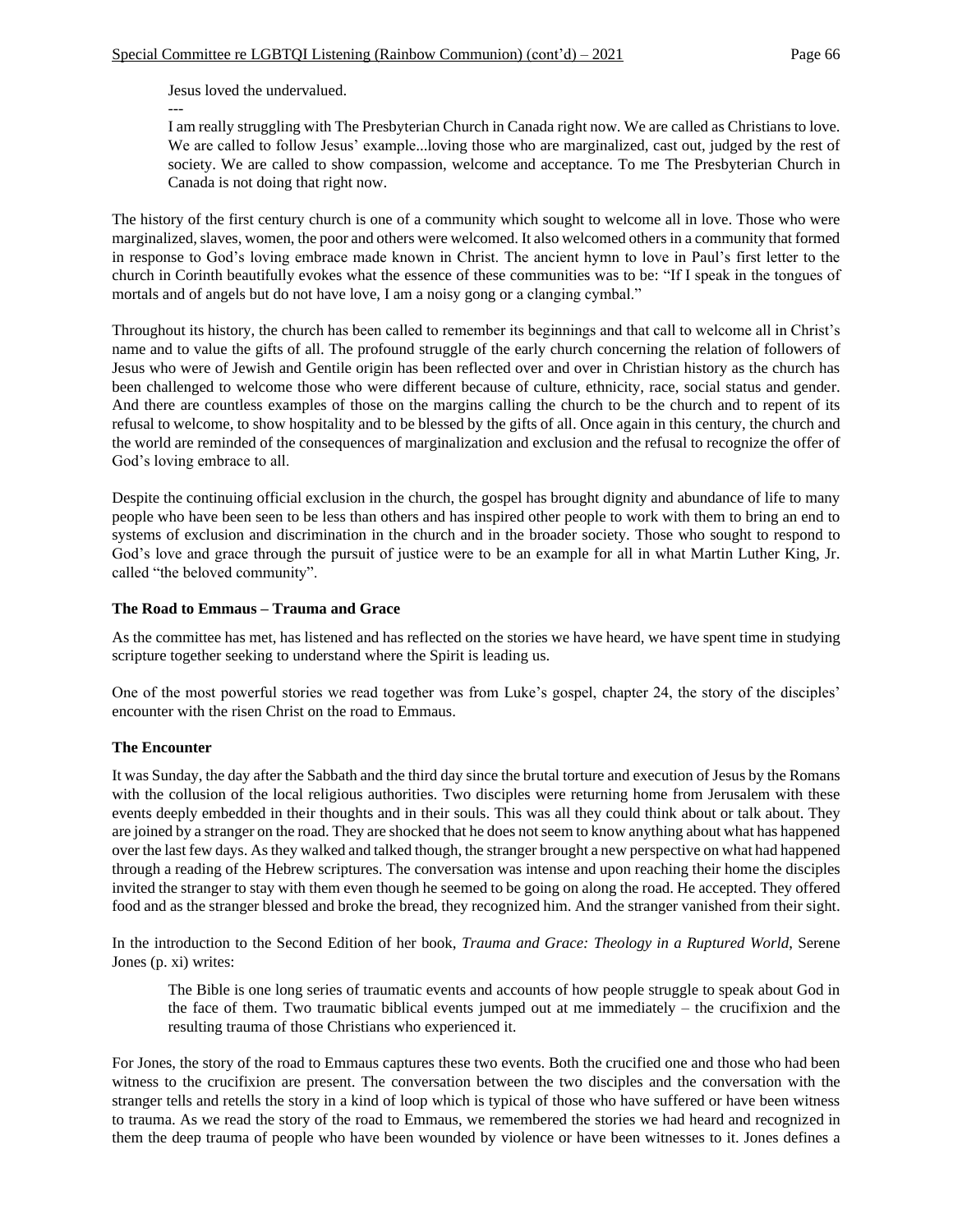traumatic event as "an experience in which a person perceives oneself or another to be threatened with annihilation." (Jones, p. 28)

You'll have to forgive me for the rather disjointed telling of my story...because I have memory gaps. Fear does that. I wonder if it's PTSD from all the times when I felt so very unsafe.

Re-traumatization happens for me when engaging with the church...nowhere else in my life do I experience that.

---

---

Yes, I may be paranoid at times but I have legitimate reasons. So, I keep asking myself, will this be the day my whole life and calling come to an end? What do I need to do to keep safe or pass as straight? The reality is that this has consumed my whole life. And to be honest, I feel as if my ministry in the church is a mere shadow of what it could be. I feel like I've let God down and that I'm so much less than I could be because I've never reached my full potential with all the gifts that God has graced me with. ---

To be anything other than straight in the church is to be in constantly engaged in a battle to put away false guilt and shame. It is to feel less than whole, just to hear the subtle and covert messages of hatred and rejection all the time. To be a lesbian and (in leadership) in The Presbyterian Church in Canada is to live in exile from within the church. It is to live a nightmare each and every day and it never ends. It is to live in constant fear and vigilance with stress and trauma as the norm.

Jones notes that "those who suffer from post-traumatic stress disorder (PTSD) demonstrate symptoms such as memory loss, dissociative episodes, a profound sense of powerlessness, feelings of being haunted by intrusive memories and repetitive thought patterns, an ongoing state of hyperarousal and perhaps most painfully, a loss of basic trust and the capacity to meaningfully relate to others." (Jones p. 28)

Those friends and the stranger on the road to Emmaus were grappling with trauma, the traumatic event that is at the very heart of Christian witness. Nothing was possible in the face of this trauma. All hope was lost. It was necessary to find a pathway through that trauma. The vast majority of the stories that were told to the Rainbow Communion were of people grappling with trauma, the trauma of being barred from being fully included in the community of those who have experienced God's covenantal embrace. Nothing is possible in the face of this trauma. All hope is lost. And it is necessary to find a pathway through that trauma.

Jones (p. 32) identifies the insights from the clinical research in dealing with trauma that are necessary for recovery:

First, the person or persons who have experienced trauma need to be able to tell their story. The event needs to be spoken, pulled out of the shadows of the mind into the light of day...The truth of the violence, in its full scope, must be articulated.

Second, there needs to be someone to witness this testimony, a third-party presence that not only creates the safe space for speaking but also receives the words when they finally are spoken.

Third, the testifier and the witness (and we are both) must begin the process of telling a new, different story together: we must begin to pave a new road through the brain.

In scripture, this is the pattern of the Psalms of Lament. The cry of the Psalmist must be spoken in all of its brutality and despair. The cry must be heard. And there must be a remembering, a reconstruction of a way that will recognize grace and embrace. In another important essay entitled "Soul Anatomy" in *Trauma and Grace*, Serene Jones speaks about the Psalms of Lament in relation to a pastoral response to an experience of trauma in a small congregation. Those who covenanted to walk with the person who had experienced trauma also covenanted to read together John Calvin's commentary on the Psalms. From this experience she writes:

What is crucial…is not to have the pain disappear or the forces of violence cease to bear down upon us but to reduce the hold that traumatic violence has upon the imaginative capacity of the one who suffers. In these psalms, hope returns not because evil is explained or immediate justice is invoked but because through activity of thanksgiving, the goodness of God is publicly attested to and reaffirmed. By invoking such goodness, the world in all its complex wonder returns as a gift of God.

We believe that we have had an Emmaus Road experience in listening to those who have been deeply wounded by the church and particularly by The Presbyterian Church in Canada. We have provided a space for stories to be told and heard. And we also are here acting as a conduit for those stories to be heard by the wider church as we all continue on the journey of repentance for the harm done to LGBTQI people and others. We must look at how we continue to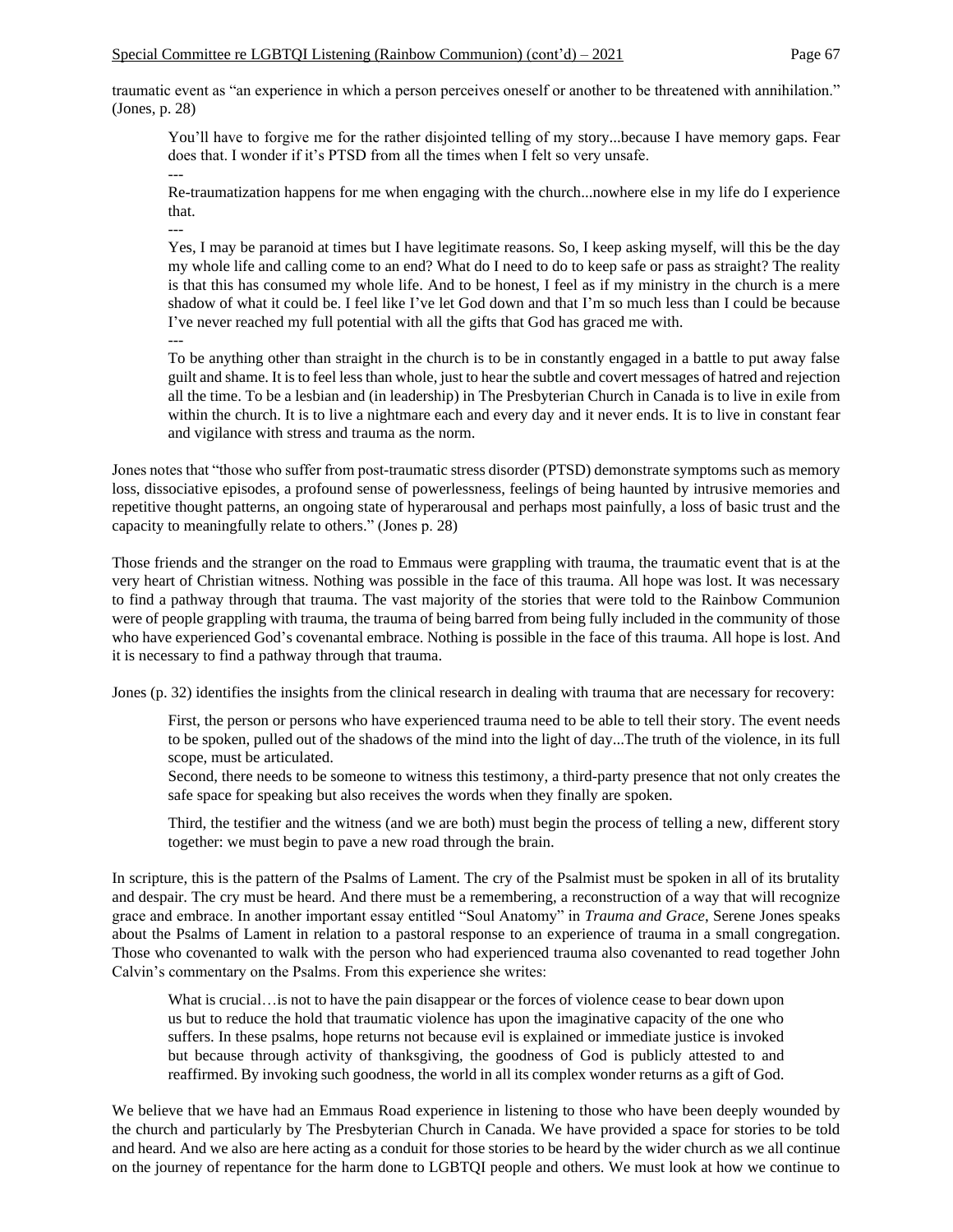walk together and develop a new story in the relationship of LGBTQI people and the rest of the church. In Jones' words, to find a way that the "imaginative capacity" of those who have been harmed and subsequently those who have caused harm to be done, can be released to enable all to experience God's covenantal embrace and to find a new path forward.

#### **A Call to Confession**

As was stated in the Moderator's Letter of Repentance itself and as was reiterated at the beginning of this report, it was recognized that:

This letter of repentance is an interim response between the call of the 1994 document and the work of the Rainbow Communion. (Moderator's Letter of Repentance, A&P 2019, p. 19)

In order to reveal and confront the trauma that is experienced by people who identify as LGBTQI in The Presbyterian Church in Canada, it was necessary to open a space to allow what has happened to be "pulled out of the shadows of the mind into the light of day" and for "the truth of the violence, in its full scope, (to) be articulated". (Jones, p. 32). The church needed to hear the stories of those who have been harmed by homophobia and hypocrisy and by transphobia and heterosexism, in order to move forward on the road of repentance.

Every time I walk through a church door I don't want it to hurt anymore. I still can't figure out how to be in communion with people that have hurt me.

The stories shared with the Rainbow Communion have been painful and disturbing, as people have recounted their experiences of emotional, spiritual, physical and financial harm done. This harm is extensive and includes alienation, family division, separation from community and church, spiritual distress, bullying, harassment, loss of vocation, loss of income, loss of reputation, internalized homophobia and self-loathing, self-harm, substance abuse, suicidal ideation, death by suicide and a sense of separation from God. It is truly a sign of God's grace that there are people who identify as LGBTQI and others who have been harmed that remain in the church and continue to offer their gifts in the midst of these challenges.

Many people remain skeptical and doubtful about the church's ability and willingness to repent. Repentance requires a full recognition of the harm that has been done and continues to be done by the church to people who identify as LGBTQI. In addition, concrete actions that address this harm will need to be implemented in order to bring the healing that is needed and the assurance that harm will not continue.

I want The Presbyterian Church in Canada to follow up on its letter of repentance through substantive action/changes that demonstrate its repentance in acts of restitution contrition and penance.

---

Reconciliation looks like saying 'yes' to those wanting to marry and not destroying their loving same-sex relationship.

For reconciliation to happen, there needs to be sincere efforts to get to know and talk to people who have a different view than us.

---

---

Abolish the expectation of life-long celibacy for LGBTQI people and accept same-sex civil marriages as fully legitimate.

---

If congregations and leaders formed relationship with us (LGBTQI) and heard our stories that would make a difference.

---

Trust has to be earned and relationships have to be formed.

--- It took me a while to learn that Christ's command to love supersedes all objections to including and affirming. This was learned by prayer, thinking about the exclusion of a gay friend and re-reading the 'anti-gay' passages of the Bible.

---

I think because we're getting at it from a theological view, people will always talk about it as different understandings of how we interpret the issue of including LGBTQI people through scripture. People are always going to say, "Well, we always have different understandings of how we interpret scripture, so we've got to keep those people out."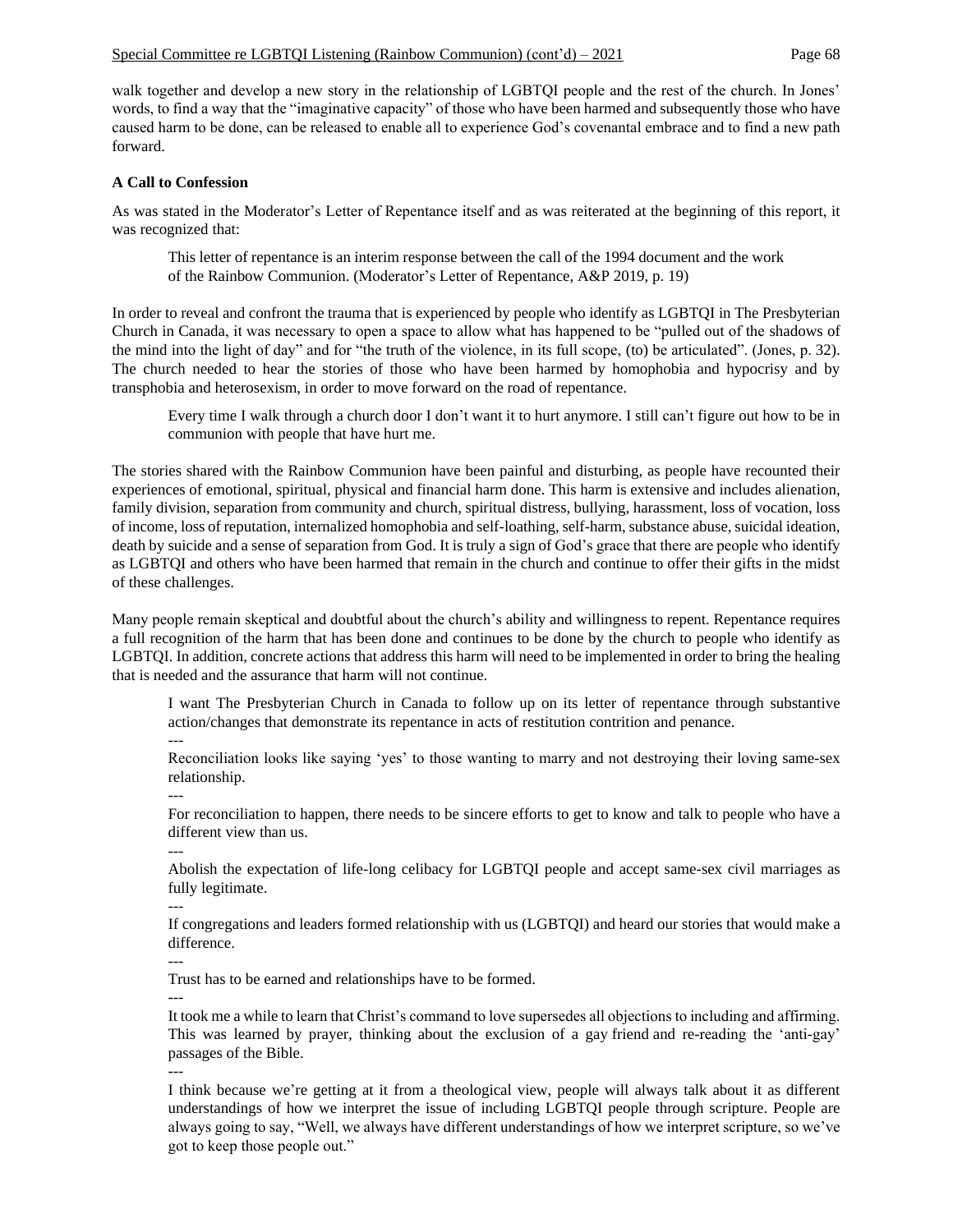Other denominations have gone at it from a justice perspective. When something is named as a justice issue, people get on board with it. People may not even understand what the theology is but it's a justice issue. Whereas I think within the Presbyterian Church, because it's this interpretation of exclusion, it just keeps going on and on and on.

I watched how people were voting this Assembly and I'm thinking, 'When people get home, will they be able to remember what they voted on? That there were some significant decisions that were made around the Doctrine of Discovery, for example?' That sounds great but my sense is, this is the work that we're always asking someone else to do, the way in which we do our justice work. For example: 'Let's ask the Moderator to write a letter'. It's always 'work' that someone else does.

I think this persists because there's an understanding that it's not something we're undertaking in our own congregations…at all levels in the church...as opposed to something that's out there. We just wait upon a 'decision' to occur before addressing an injustice.

--- One of the first places to begin is to revisit the way in which we are expected to interact and love one another with grace.

Over and over again, the Rainbow Communion heard the call for The Presbyterian Church in Canada to make a public confession of the harm that has been done to people who identify as LGBTQI and to pledge itself to change in order to stop harm from continuing to be done.

Only this will provide a context in which those who identify as LGBTQI may feel fully welcome in the body and fully welcome at the table where Jesus is present in the breaking of bread.

The first part of reconciliation is always the admission of wrongdoing...and getting down to the ground level and saying, "I'm sorry for everything I did wrong and I should have never hurt you...and it was so against the teaching in the Bible to do so."

---

It's important to dispel the fear of the unknown. We must build relationships and friendships with people who are LGBTQI. We need to 'journey with' instead of trying to convert.

---

My views on homosexuality were very naive. I kind of followed what everybody told me was the 'truth' of it all and ended up causing a lot of harm to a friend of mine who identifies as LGBTQI. And I didn't appreciate the harm that I likely caused him by things that I said and did. And I'm very regretful for that. And I never had an opportunity to go back to him and apologize. And I hope that he's able to forgive me for the things that I said and that I did.

---

There is something beautiful in dialogue. My hope is that The Presbyterian Church in Canada would find a way to make it safe for people to have the hard conversations needed for reconciliation.

---

Congregations should consider working on individualized processes of restorative justice for those who have been harmed.

---

I think a direct letter of apology that is read by a representative of the Presbyterian Church from the pulpit of Summerlea United to the St. Andrew's, Lachine congregation would be really, really nice for those last few people. For some of the younger ones, who are now getting older, who stuck their necks out, to be able to hear that apology would be really worth it for them.

## **Recommendation No. RCL-003**

That The Presbyterian Church in Canada offer a public confession to all individuals and congregations that have been harmed by the church in excluding and marginalizing people who identify as LGBTQI. The confession would acknowledge the church's responsibility for the harm done, seek forgiveness from God and from those who have been harmed and commit the church to a true change of heart and behaviour.

## **Recommendation No. RCL-004**

That a Special Committee be appointed by the General Assembly, to prepare the Confession for harm done to LGBTQI people before the next General Assembly. The Confession will be given public expression in a Service of Worship led by the Moderator which will be live streamed, recorded and made available for use by the church.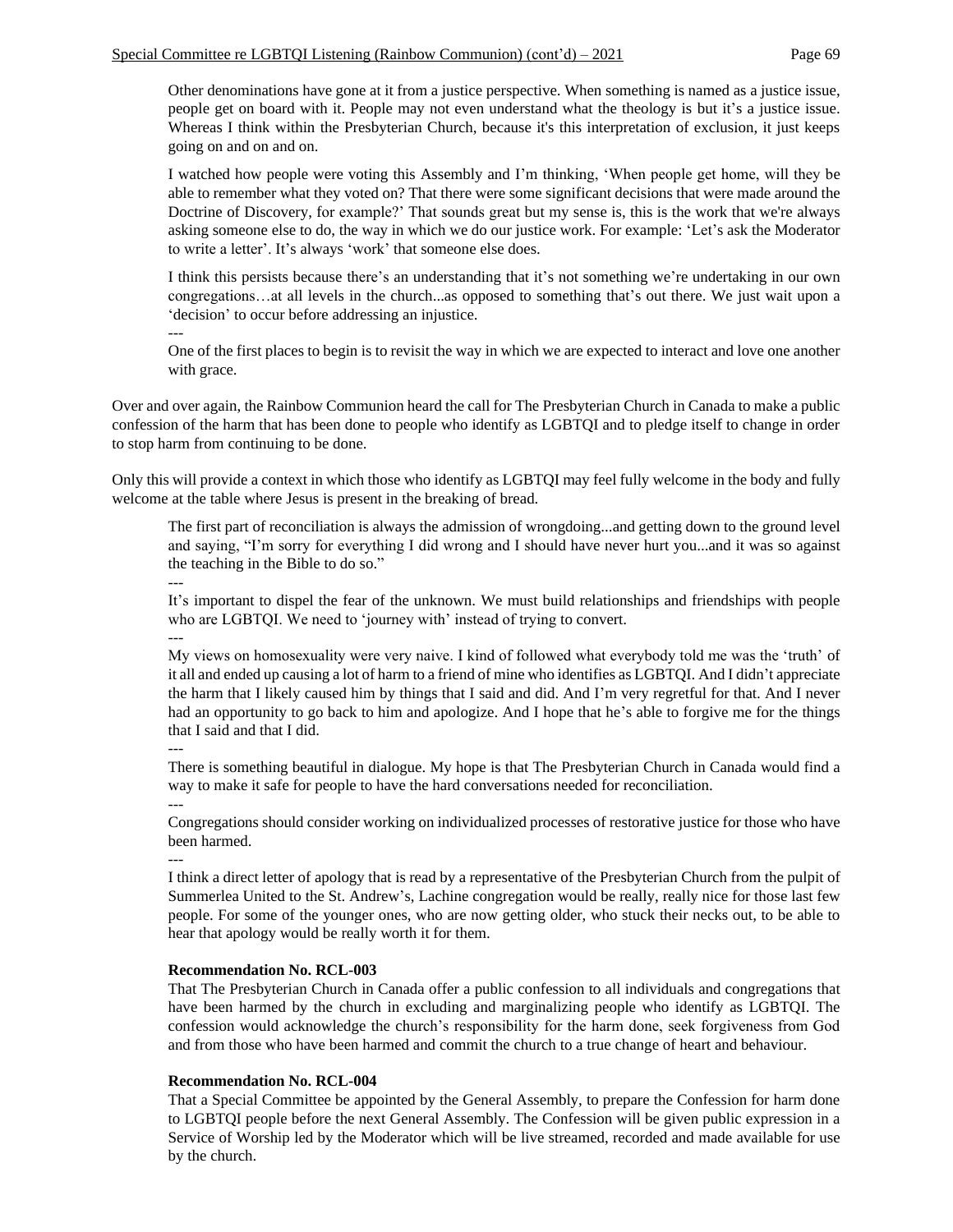#### **Public Expression**

Many storytellers recounted that in their local congregations, information regarding the church's studies and recommendations related to human sexuality had not been made available to them or that members had been actively discouraged from engaging in the studies or responding to requests for feedback. Many said that the minister or the session acted to limit discussion or to discourage the expression of alternative views to their own.

Controversy (around discussing LGBTQI Presbyterians) in our session was handled very politically...pushing it around rather than study and deliberate in keeping with the reformed tradition.

---

What I find interesting about the situation in The Presbyterian Church in Canada are the ways exclusion works institutionally.

---

Re: Moderator's Letter of Repentance: Our congregation was never made aware of the letter and there's been absolutely nothing said or shared from our church leadership. It has never been printed or given out to us.

#### **Recommendation No. RCL-005**

That members of The Presbyterian Church in Canada be encouraged to participate in the service of worship that gives public expression to the confession for harm done to LGBTQI people and to work individually and as congregations and the courts of the church to live out this confession and commitment so that harm does not continue.

#### **More Than Just Words**

Confession cannot be words only. Although those who told their stories have asked for a public confession or apology, they have also clearly stated that this must be accompanied by actions which address the harm that has been done and ensure that harm will not continue. Otherwise, the church will simply perpetuate the hypocrisy of the "All are welcome" signs. There has been a huge cost to those who have been harmed by homophobia, transphobia, heterosexism and hypocrisy in the church. Some have paid with their lives. Others have seen their health shattered, their careers destroyed and their families, friendships and communities broken. There is a cost to address the harm that has been done and the church must be prepared to cover this cost.

To make church a place of love and acceptance and welcome for everyone…will take a lot of learning...concerted and intentional action and humility to reconcile with those we have hurt for so long.

It is time to take action and to offer support and care to those who have been traumatized and harmed within and by The Presbyterian Church in Canada and whose relationship with the body of Christ has been broken. A funding mechanism needs to be established to enable those who have been harmed to access support for their healing process. The Rainbow Communion consulted with professional counsellors and given the number of people who have already shared their stories of harm and the extent of the harm perpetrated, it is estimated that the fund should begin with a minimum of \$500,000. It is not known how many others might need to access this funding. An oversight body will need to be appointed to administer the fund and criteria will need to be established for those harmed to access this funding.

#### **Recommendation No. RCL-006**

That a fund be established with terms to be formed and administered by the Life and Mission Agency to provide resources to support psychotherapy/counselling for those who have experienced harm done by homophobia, hypocrisy, transphobia and heterosexism in the denomination and provide a report on the funding accessed to the next General Assembly.

## **Providing Pastoral Care**

The work undertaken by the Rainbow Communion is only a beginning. There are many others in the church who identify as LGBTQI who have experienced harm but who have never been able to tell their stories to people who will listen without judgement. Even for those who have told their story to the Rainbow Communion, the level of pastoral care available is often not adequate.

For some people, the resources to address the harm that has been done are simply not available in the church or in the wider community. In some cases, there is no minister or other person available who can provide the pastoral care that is required. For others, their experience has meant that they are not comfortable or able to talk with ministers or members of the local church. Some people live in regions that have very little access to the resources of Presbyterian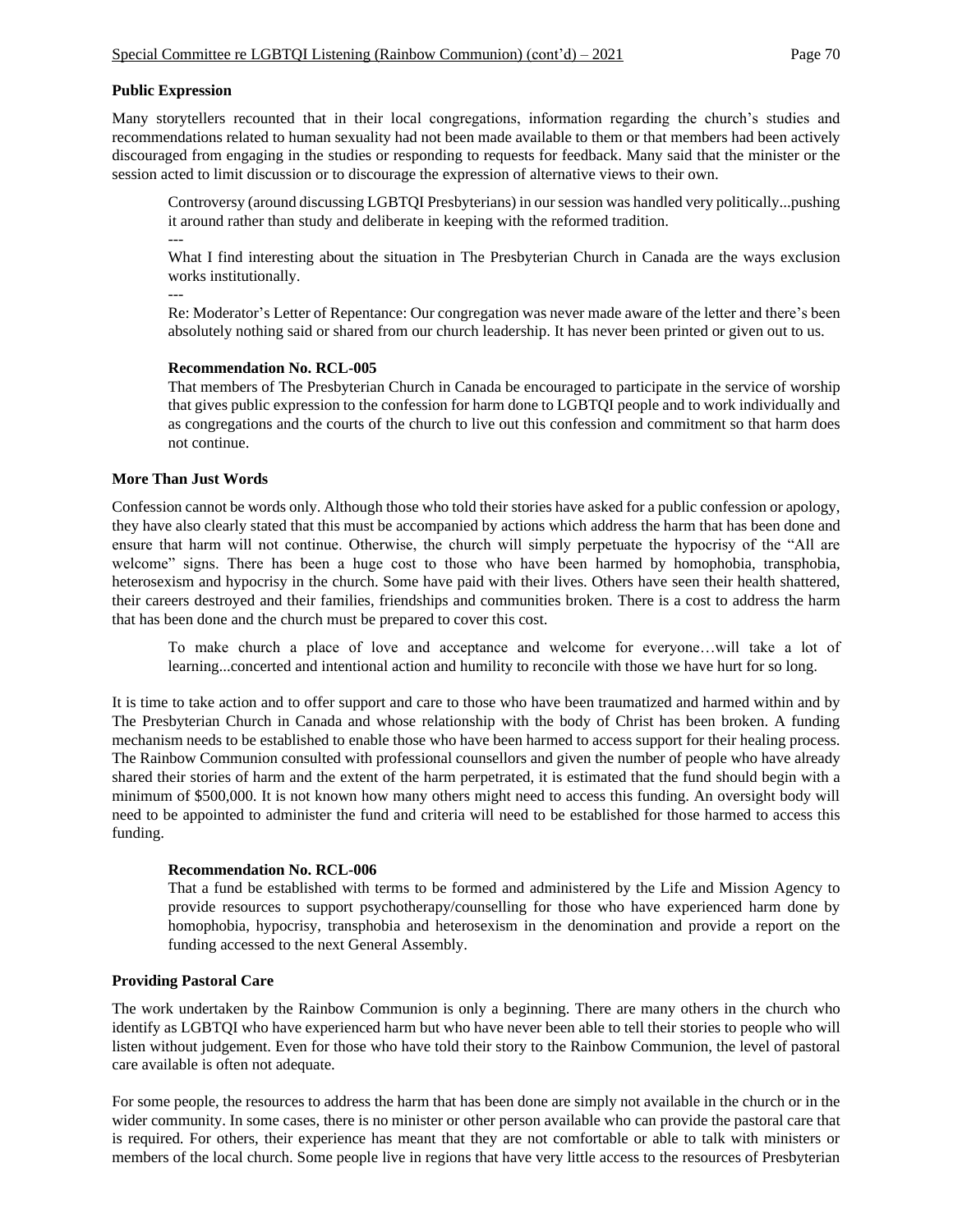churches. The Rainbow Communion did hear about congregations and presbyteries that are already providing pastoral support on a local basis but it is imperative that there be a national program of pastoral care that is available to all.

I think the denomination needs to figure out how to create material or create programs to help congregations wrestling with what this really means.

I do think that as we become more adept as a body (in) responding to the needs of the LGBTQI community, the inclusion of trans people has to be high on the priority list. ---

Recognize the presence of trans people...and should have space (for them) to be present; such as in ordinary church life. Be sensitive to the trauma of selfhood and identity.

State that trans people exist.

---

---

---

Churches should pray and truly hear the stories.

---

Learn from people who have suffered persecution.

---

I want to be able to be part of a church community where I don't need to 'code-switch' or hide parts of my life because I'm worried that someone won't understand or accept what I'm talking about; where the people around me are past stereotypes or misconceptions of what it means to identify as part of any group within the LGBTQI+ community. I hope that one day, congregations will have the knowledge and resources to adequately support people who are questioning their sexuality or gender.

In the Rainbow Communion's second interim report in 2019, the following recommendation was adopted by the General Assembly:

That the Life and Mission Agency develop and gather resources to strengthen our ability to provide appropriate support to congregations, sessions, presbyteries, synods and other bodies of the church in developing models of pastoral care that recognize the gifts of all and encourage mutual support and care for those who have been harmed by homophobia, transphobia, heterosexism and hypocrisy. (A&P 2019, p. 46)

It is encouraging to know that this work has begun. It is important to build on this work and to expand the resources available to address harm done to people who identify as LGBTQI in The Presbyterian Church in Canada.

At times I am filled with regret over wasted years, missed opportunities and broken relationships. But now, for the most part, I feel that a giant burden has finally been lifted. I am finally able to accept myself without feeling guilt or shame. Coming out was hard but staying closeted was killing me.

Many people who told their stories felt very isolated and alone. It was difficult for them to know whether their experience was unique or if there were others who had had similar experiences. In addition to the need for support to all those who identify as LGBTQI, there were also particular needs expressed for groups to support parents and caregivers of people who identify as LGBTQI and also for serving and retired clergy who face particular challenges within the church.

I don't know any ministers in the church who are gay although I'm sure there are more than just me.

I thought, "I'm the only guy in The Presbyterian Church in Canada who's a gay minister."

---

---

So, when I was growing up, the gay community was totally out of my sight...and out of sight of most people.

--- I had no role models at all.

---

---

I knew of my same-sex attraction from the time that I came to understand what 'attraction' was. I had no model for that. I had no language for it. I did not know how to do that or be that. So, I lived closeted...very tightly closeted for most of my life. And although I had had some same-sex relationships, they were always incredibly closed off from the rest of my world.

The church I attended legitimately cared for me and cared for my eternal well-being but not my happiness. ---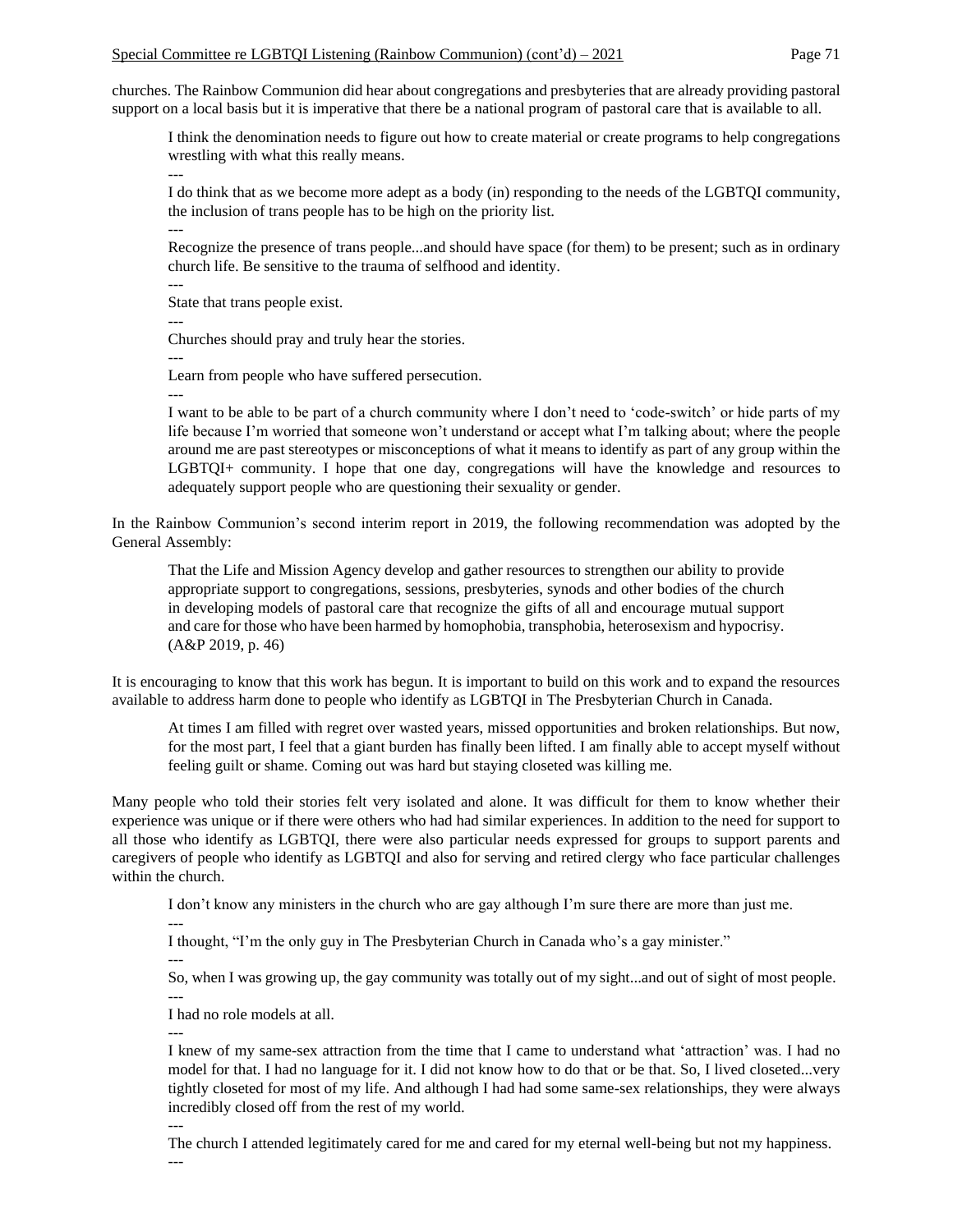There's just no place for an LGBTQI kid in the Korean community church.

People in the closet don't want to be the subject of rumours and gossip, so we don't talk. It's no wonder that so many people at General Assembly don't know anyone who is gay in the church.

I think it is important for the church to have some sense of how many people there are in the church who are willing to go through this process of sharing their experience and realizing that there are more people, more gay people in the church than they thought and that some of them are in positions of responsibility and trust. ---

The first lesbian I ever met was actually at a Presbyterian church event! I thought to myself, 'You exist?!' So many of us are hiding.

---

---

---

There's a stereotype about LGBTQI kids. That 'those' kids are not 'our' Presbyterian kids.

---

I don't think I know any other gay Presbyterians...and I've grown up in the church my whole life. Where are they? Are they all gone? I think that LGBTQI just can't wait anymore. I can't see myself here anymore. I just don't belong.

---

I didn't realize there are role models that I could have found in the church. It would be really helpful if there was some sort of network to connect.

Far too many people fear homosexuals without knowing the whole person or without knowingly being connected with someone who is LGBTQI. That needs to change.

---

---

Be in relationship with people, not with labels. In a perfect world, remove all the labels. Because when we create a 'checklist' of who is to be included, we are going to forget somebody and they end up excluded or mis-identified.

---

Just because the church excludes gays, doesn't mean you don't have gays in your community. It is such a disservice – especially to young people and kids – not to have those role models. ---

I think young people are the ones who are so desperately looking for answers and just don't know where to get them...because there is nowhere to safely ask the questions. ---

There was a lot of internalized shame and fear that we both carried about the possibility of being queer. I don't think that can solely be attributed to the church but I think that if we had grown up with more queer role models in the church, perhaps our experiences would have been different. ---

Need to develop policies that are looking to bridge the extremes...and also catch the nuance in between...so that people are not excluded or rendered invisible.

---

The tone of the conversation needs to change away from secrecy and fear to being out in the open.

## **Recommendation No. RCL-007**

That the Life and Mission Agency, together with synods, presbyteries, sessions and theological colleges encourage the development of organic networks of support groups and formalized pastoral care relationships across the church, both in person and online, to provide resources, guidance and care for people who identify as LGBTQI and in particular for serving and retired clergy and for family members of LGBTQI people.

## **Care for Youth**

In many of the stories, there was a particular and pressing need to address harm done to youth who identify as LGBTQI. Appendix 6 references the terrifying statistics associated with mental distress and with rates of suicide and attempted suicide among LGBTQI youth, particularly those who are members of faith communities. Youth in The Presbyterian Church in Canada continue to be at risk of harm as attitudes and policies of exclusion continue to be perpetuated.

The staff were horrified when they came to understand that the denomination the camp operates under is nonaffirming. Some decided they could not work here anymore. As much as they loved camp and their friends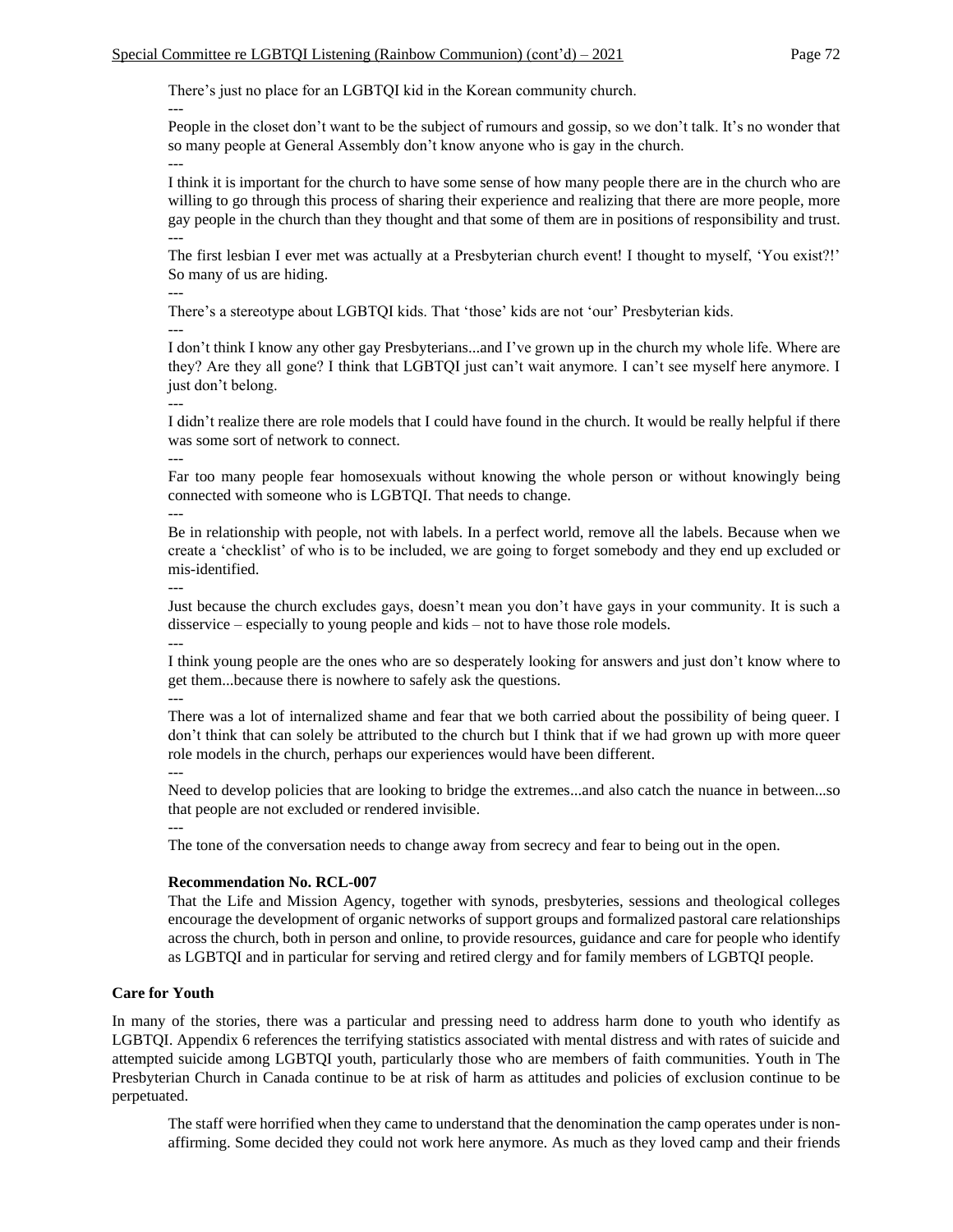and staff, they said to me, "We can't work here. I am a gay person. I can't work for an organization that does not let me be who I am."

I think the care of LGBTQI people needs to be enshrined in law, in the Leading with Care document. ---

Policies such as Leading with Care need to address safety even in these times of discernment. How does The Presbyterian Church in Canada deal with bullying and harassment? Places such as social media (Facebook) are not safe.

# **Recommendation No. RCL-008**

That resources and training events developed and gathered by the Life and Mission Agency, for the purpose of equipping ministers and youth leaders to provide exceptional care and appropriate support for LGBTQI youth, be recommended for use in congregations, presbyteries, synods and camps.

# **Debunking the Myth That Falsely Links Paedophilia with Those Who Identify as LGBTQI\***

(See Appendix 7)

---

The myth that falsely links paedophilia with those who identify as LGBTQI must once and for all be rejected by The Presbyterian Church in Canada. For too long, LGBTQI people have lived under this shadow and the harm it has done and continues to do, is immense. This demonstrably false accusation has been used as a weapon and has caused many gifted people to be driven away from working with children and youth because of the erroneous perception that their orientation or gender identity immediately makes them abusers.

Although there is no justification for this belief, it persists in the church and in the broader society.

Even among those who identified as allies, some felt the need to clarify that the LGBTQI people they knew were not paedophiles. Some storytellers also felt the need to recount incidents of child abuse to the Rainbow Communion. It was shocking to recognize how deeply this identification is ingrained in thinking in the church and beyond even after decades of recognition that this is not the case. This was clearly stated in the Report of the Special Committee on Sexual Orientation in 2003 (A&P 2003, p. 537 and see Appendix 7). It is still often the elephant in the room when talking about the inclusion of those who identify as LGBTQI.

I have come to understand that The Presbyterian Church in Canada doesn't trust me because of my orientation and links my identity to the abuse of children. I am an individual, I'm a human being. I'm a female. You know...I get up in the morning and put one foot down on the floor and then the other...and I stand up. I'm the same as anybody else. It bugs me that there is any acronym of letters that define people. We're just people. If the church could just come to see me as an individual without a label, that would be a good step forward. ---

There was an elder at our table who said, "I will not allow somebody who identifies as LGBTQI to teach my children."

I came out to some friends but they turned away from me because of their past experiences of being abused as children…and then associated that with me.

---

---

Someone in the Body, Mind and Soul discussion group at our church exclaimed, 'If we permit people with same-sex orientation to be openly involved in our congregations, it just opens the doors to paedophiles'.

My sister's husband wouldn't let my gay brother in to their house because they had boys. I said to them, 'He's gay. He's not a pedophile!'

---

---

I remember watching a film that was from a health class in the 1960s and it was to teach children to be aware of homosexuals, because they equated paedophilia with homosexuality.

--- I was accused of pedophilia when it was discovered that I was gay.

# **Recommendation No. RCL-009**

That The Presbyterian Church in Canada reject without qualification the false claim that those who identify as LGBTQI are any more likely to be involved in paedophilia or the molestation or abuse of children or vulnerable adults than any other persons.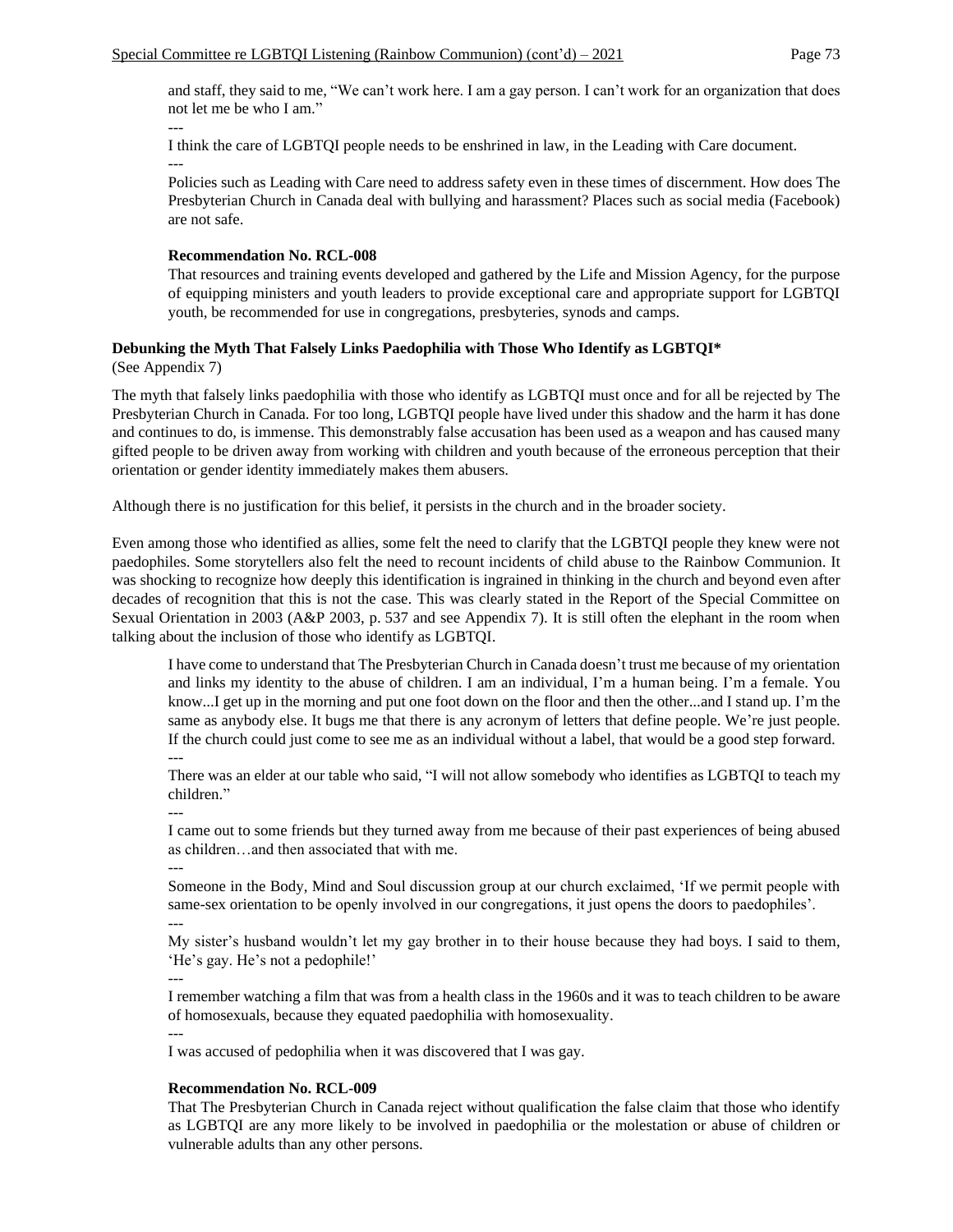### **Responding Appropriately to Abuse**

The invitation to participate in a Listening Space was to share stories of harm done due to homophobia, transphobia, heterosexism and hypocrisy and/or grace received despite those challenges, However, there were those who felt compelled to share stories of other kinds of harm. Some did so because there were great efforts to provide a safe and respectful Listening Space, while others perceived that the Rainbow Communion was to hear any story of harm especially if it was of a sexual nature, including assault. Some people related stories of gender-based violence, misogyny, sexual harassment and abuse. Some people who had experienced abuse from both same-sex and oppositesex abusers shared their stories as they perceived the Listening Space to be a safe space to do so. Most however, did not want their account to be included in the report but did share how important it was to be able to talk about their experience in a safe and covenanted space.

I began to sense a call to Ministry of Ordination of Word and Sacrament, which became deeply personal for me. It was not an easy thing for me. It took a long time. And for the first time in my life, my gender mattered. So, I had to kind of really think through my own gender and what that was. It was a barrier. It was an issue and to accept the sense of call was not easy for me. So, I finally decided that yes, I'm going to study. My congregation was really supportive. So, all of a sudden, I go from my family, my congregation and into The Presbyterian Church in Canada and discover, holy crap, there's huge issues out there. I knew that this was a problem about me being a woman but this is a real problem that I'm a woman.

And my first year at Knox...living there, I had a group of friends invite me to come and pray with them. And I went, I'm trying to fit in all over the place. Right? So, I walk into the room thinking we're kind of in prayer. And it became a vicious attack on me personally. It was men who said horrible things, there was no touching. There was no sexual harassment in touching but it was sexual harassment. It was awful. I was so shocked that we never did pray. I sat there and took it. I was so shocked. They ambushed me. I remember shaking.

There I was still trying to discern my call, still trying to figure out what I was doing there. I had vicious hate notes pushed under my door regularly. I had horrible posters posted on the bulletin board in the common room where I lived and also in the classrooms where I went to school. I had terrible things said to me personally. Every year that I was there, a constant barrage of nastiness. And it was personal attacks on me. In my last year at Knox, I think I spent three weeks lying on my couch facing depression. And it was actually a young man who was trying to be a priest...a Catholic priest...who came and just, you know, pulled me out of it.

And I had death threats. I had a stalker. I mean, I won't get into it. It was. It was awful. But it was because of my gender. It was about my gender. It was all about my gender. And back in those days, you had to go through licensing with (the presbytery) who didn't even know you. They conducted all the interviews and all the single men came out of there horrified because they were told, "Oh, you're single, don't you worry. You'll find a lovely young single woman in the congregation you're going to who you can marry and will be your helpmate." and to the women, "Oh you're female and you're single. Do you hate men? You're a lesbian and we're going to get to the truth of this." And everyone came out of the interviews, mostly the women...shaking and crying, the men shaking and angry.

In response to those who bravely shared stories of harm done, even outside the mandate of the Special Listening Committee, the church needs to be alerted to the need for spaces and opportunities for people to safely report these experiences and receive care.

#### **Recommendation No. RCL-010**

That The Presbyterian Church in Canada, through the Life and Mission Agency, provide a means for people to safely tell their stories of abuse and offer an appropriate pastoral response.

### **ENSURING THAT HARM DOES NOT CONTINUE**

#### **METANOIA**

The Greek word that is used in the New Testament that is usually translated in English as "repentance" is "metanoia". It means "turning around", "changing our ways of thinking", "a transformative change of heart". It is often described as a 180 degree turn that sets us on a new course.

In its repentance from homophobia, transphobia, heterosexism and hypocrisy, it is important for the church to name and to address the harm that has been done to people who identify as LGBTQI and others. Equally important is its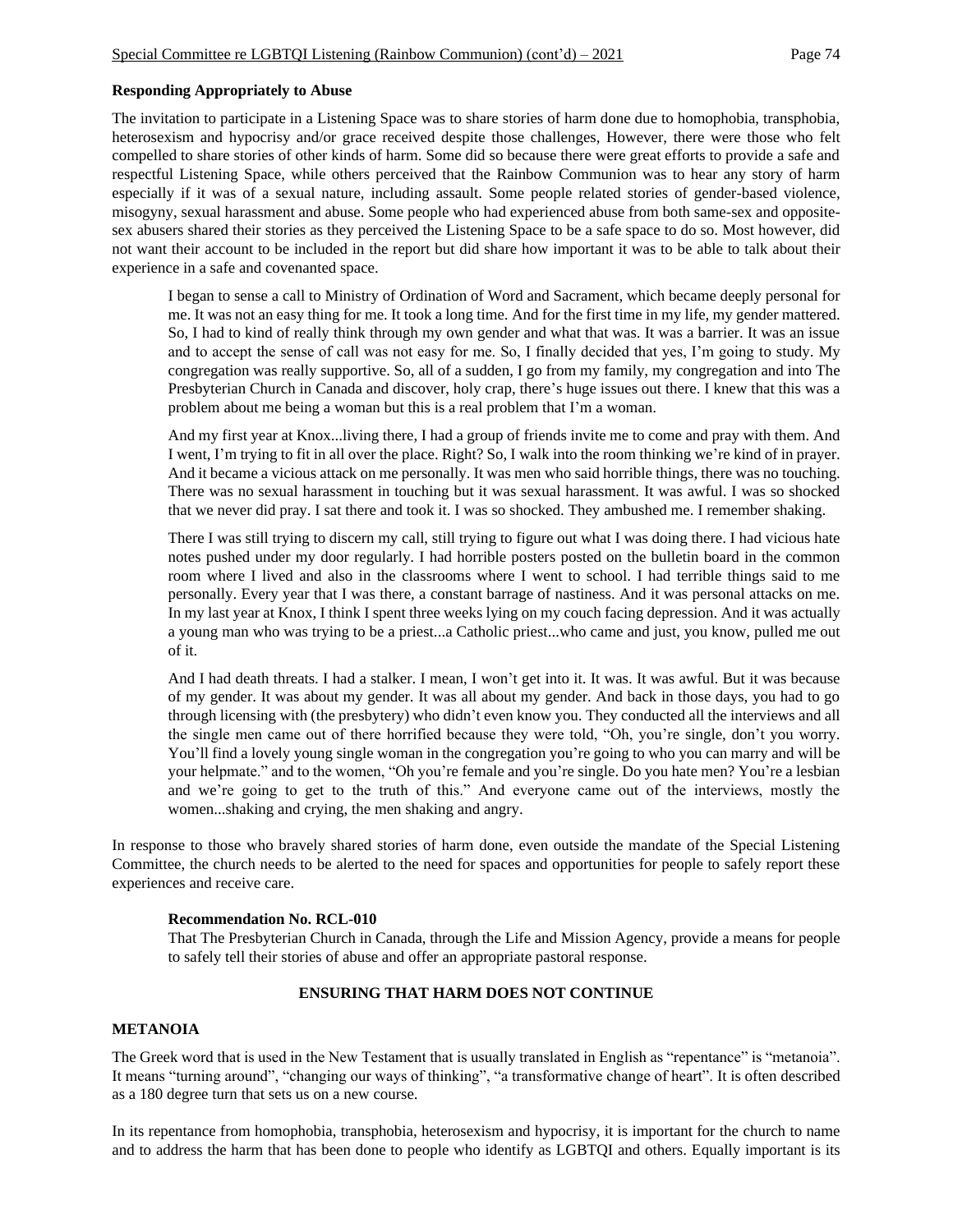willingness to set itself on a different path that takes it away from harming these people and the belief that harming others can in any way be justified by its faith.

It is helpful to recall what Serene Jones (p. 32) identifies as a third insight from the clinical research in dealing with trauma that is necessary for recovery: "the testifier and the witness (and we are both) must begin the process of telling a new, different story together: we must begin to pave a new road through the brain."

What is the new and different story that The Presbyterian Church in Canada and those who identify as LGBTQI are being called to tell that will begin to pave a new road through our collective brain and heart that will ensure that harm stops, that God's covenantal embrace is extended to all and that the gifts of all are welcomed and celebrated?

Of course, repentance involves risk. Things will not be the same. What has been considered to be true and proper will be challenged. Each member will have to listen as well as speak, will have to receive as well as give, will have to bless as well as be blessed. But if harm is ever to come to an end, if those beloved members of the Body of Christ among us, our friends, our family, our companions on the journey, who are being harmed and excluded are to be truly welcomed and able to share their gifts, then there must be a willingness to take that risk and to embrace a new way.

The experience of many people who identify as LGBTQI in the church has been one of maddening compromise in which the church has been willing to go so far but then begins to fear and refuses to fully embrace those who have been harmed and excluded. The recognition of their full humanity, their identity as children of God like all others and their rights to fully participate in the church, have been used as bargaining chips in order to calm the fears of others and to ensure that real repentance and change does not take place. A 90 degree turn brings some change and sets a new course but in the end, it does not address the causes of harm nor end harm that is being done.

# **A WAY FORWARD**

For true repentance to happen, it is essential to look honestly at attitudes and ways of organizing the church and to be willing to make a 180 degree turn when they are the source of harm and exclusion. Throughout the stories that were told to the Rainbow Communion, suggestions were made for changes that were necessary in The Presbyterian Church in Canada to ensure that harm will not continue. And throughout the stories that were told, there were glimpses of this new way of being together: in examples of God's loving embrace being extended to all and the gifts of all being honoured and celebrated. These experiences can be seen as a starting point or perhaps as markers along the way that point to the right direction. These suggestions and experiences form the basis of the recommendations that follow.

Some only ask, "What are we to do with those LGBTQI people", not "What can we work at together?" ---

I think we all have different conceptions of what it means to be the Body of Christ in the world. And you can't live without the head, without the foot. You can't live without your gay and lesbian brothers and sisters, your transgender brothers and sisters, your straight brothers and sisters. It's all one Body. ---

We need to consider how we will reconcile with one another and repair the wounds. How can we prepare ourselves for that work?

---

...obviously a fully inclusive polity is the best way forward. But barring that, I think there needs to be a larger open discussion, throughout every level of the church about what it means to be an accepting community. ---

The church has to be the place where the perpetrator and the victim work it out, otherwise the cycle of division and retribution will prevail.

---

My concern is the harm being done. I don't think we can even talk about reconciliation before the church faces the real harm being done to people...particularly to youth. ---

We (The Presbyterian Church in Canada) are making decisions about people that are experiencing massive barriers and trauma in their lives...and 'we' are coming from a position where 'our' safety is not at risk. We are talking about individuals from a place of power and privilege. We need to recognize this.

---

There is an urgent need for Presbyterians to hear the real stories and meet the real people being affected by these decisions. I was truly horrified to hear that there was not a single LGBT group or person whose experience was lifted up at the General Assembly. I feel sad that there are not more intentional safe spaces where conversations can happen. These are needed for the constructive work of reconciliation.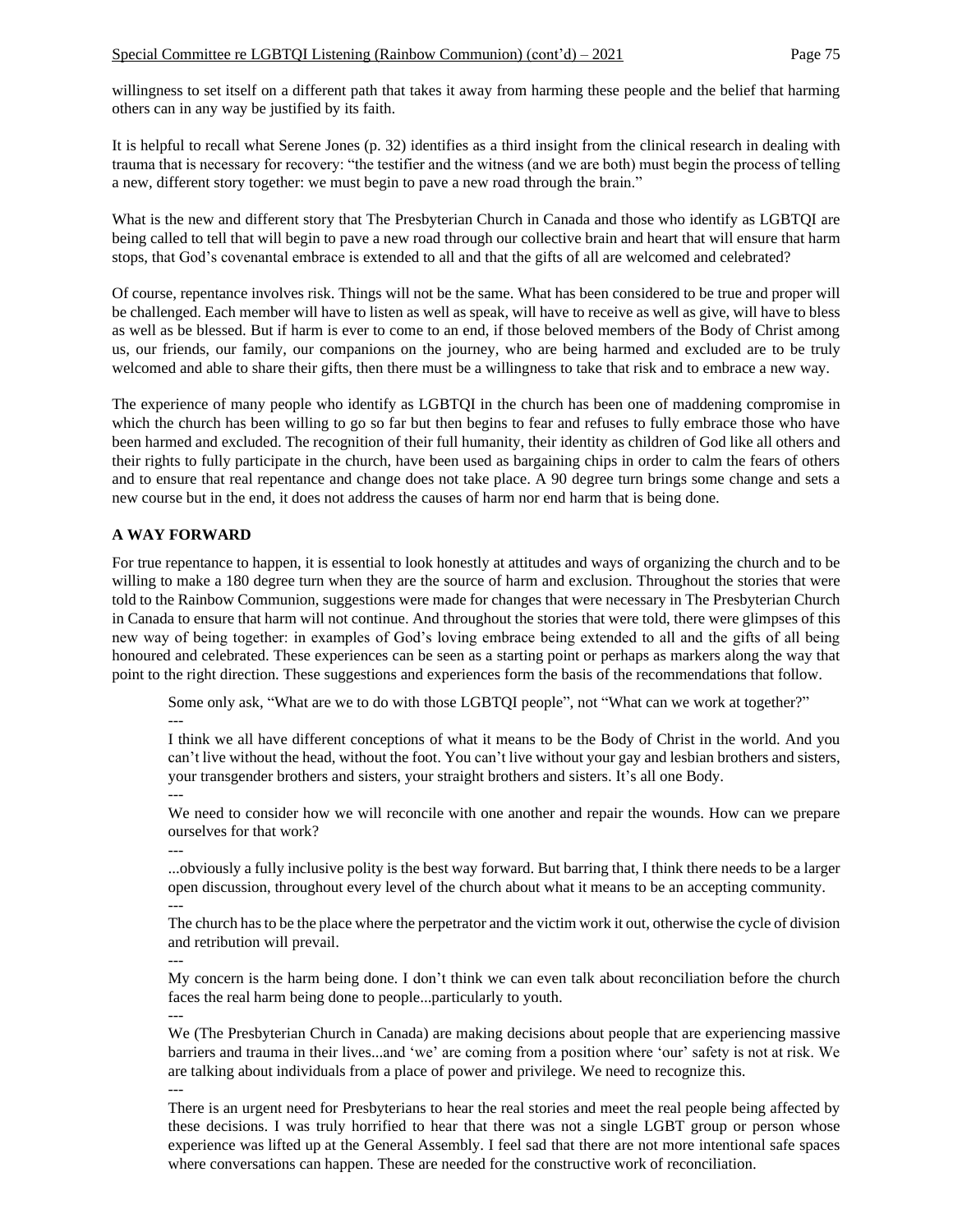# **POLICY**

It is important that all decision making, educational and program bodies of the church intentionally review and change their policies to reflect the belief that all people regardless of their sexual orientation or gender identity are equally beloved by God and to challenge homophobic, transphobic, heterosexist and hypocritical assumptions and practices.

Homophobia, transphobia and hypocrisy are all underpinning current policy and the policing of LGBTQI people in the church.

--- There's an important role in Leading with Care which can help open the way to inclusion and for gender to become a non-issue.

---

Attempts were made to silence the voice and participation of a gay minister who was to serve on a church committee. The process to nominate was manipulated, not once but twice in an attempt to prevent this person from serving a first and then a second term. His value was debated at General Assembly and also questioned at Synod. (This was unprecedented for a committee nomination.)

---

Who do you trust with your 'real self'? When the unity of the denomination is at stake and you're the reason – simply because you're not straight and because you'd like to be treated with dignity and respect.

---

Bathrooms are needed that are non-gender-specific and accessible for all.

---

Churches can become safe spaces. Use gender-inclusive language, install gender-neutral washrooms, act on the Moderator's Letter of Repentance and encourage affirming people to stay in The Presbyterian Church in Canada and not leave.

---

Buildings need to be updated so that washroom facilities and signage are welcoming and inclusive of trans people.

--- There is something fundamental about the way we teach our kids about love, about God's grace, about inclusion. Leading with Care can be amended much more easily than a lot of other things. ---

Even at this time, we, the church, can abolish the current expectation of lifelong celibacy for members of the LGBTQI community. Those who have already entered into a valid civil same-sex marriage, are legitimately wed. We need to countenance them having sexual relations within those marriages.

Need to update inclusive affirming policy and language reflected in Leading with Care as well.

---

---

---

---

Safe spaces and resources need to be created for parents and family of gay Koreans.

The Presbyterian Church in Canada must be careful how we talk about 'family' and gender non-binary people in Leading with Care…for example.

---

That we take seriously the need to provide safe space for people like me to be able to share our story, our reality...what it's like for us to be in the church and also to share our faith perspective as gay people because I feel that my reality affects the way I understand my faith.

I had this classmate who kept trying to get certified and kept being denied. We didn't know why. We didn't understand. We didn't know and it was only like after a year after I graduated...when I realized he was being honest...He could have lied but he was being honest about his orientation, so he was rejected by two different presbyteries. Now he works in the (different denomination) church as a hospital chaplain and he's doing amazing work. But he grew up Presbyterian and spent his whole life nurtured in The Presbyterian Church in Canada. He just decided to be honest and because of that, he was not allowed to be certified and his gifts were not being used.

When reviewing policy, it is important to look at the language that is used. The Book of Forms 55 already addresses issues of offensive language. "When a member in speaking utters language that another member regards as offensive or censurable, the latter may require that the words be taken down by the clerk." It needs to be recognized that homophobic, transphobic and heterosexist language is offensive and censurable.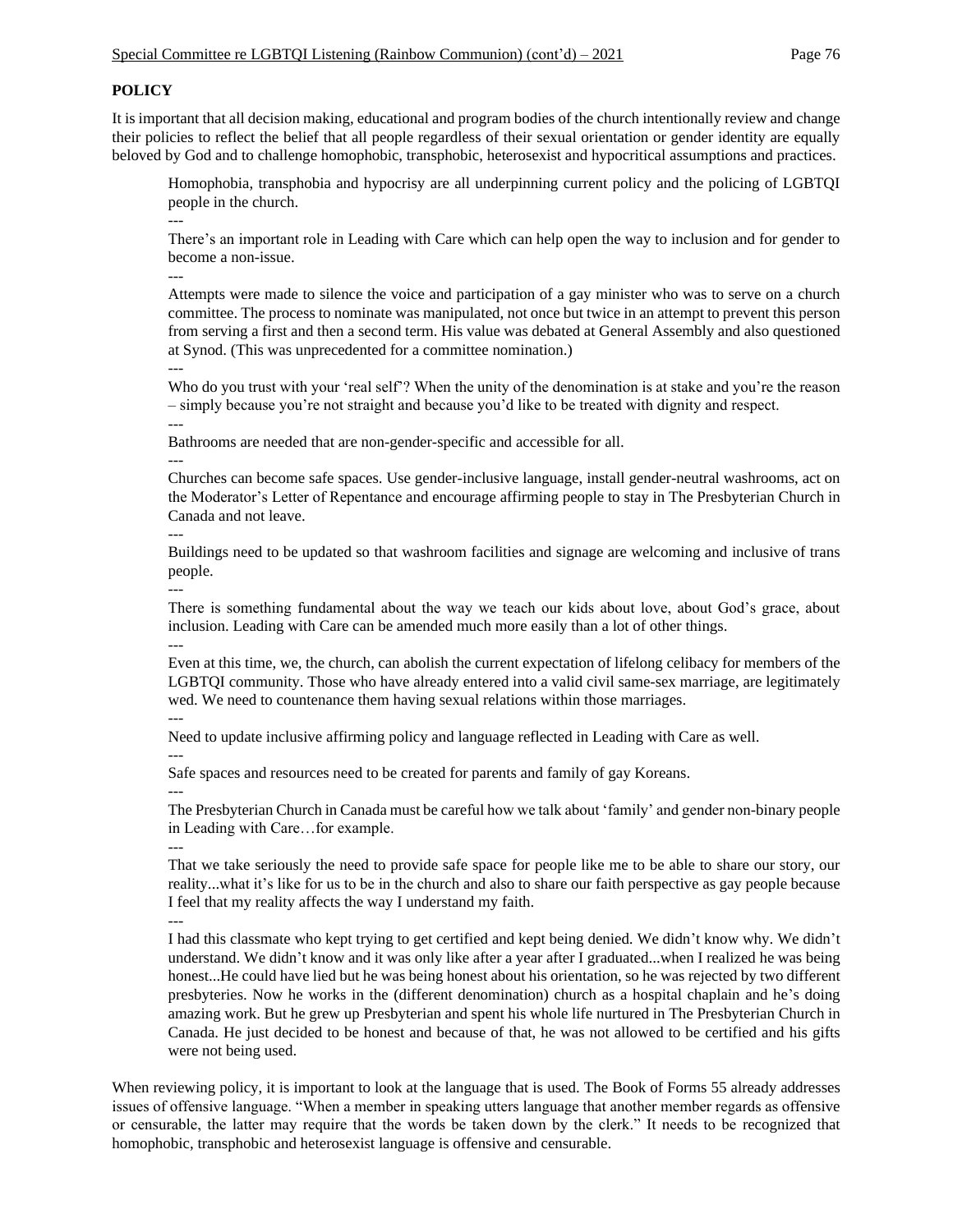Similarly, *The Presbyterian Church in Canada Style Guide and Web Standards*, addresses the use of inclusive language based on Living Faith 8.4.6 and is a useful tool in beginning to address language that can be harmful or exclusive. It states, "Acknowledging this, great care should be taken to avoid language that is demeaning or that stereotypes others on the basis of sex, race, ethnicity, sexual orientation, class, income, geography, mental and physical characteristics and age" (The Presbyterian Church in Canada Style Guide, p. 37).

### **Recommendation No. RCL-011**

That with the support of the resources from the Life and Mission Agency, the courts of the church, agencies, colleges and camps review and update their policies, procedures and practices, including the language used, by June 2022, to ensure they reflect the full inclusion of all people.

### **Creating Safer Spaces in the Courts of the Church**

As noted earlier in the report, there are particular concerns about addressing harm done to people who identify as LGBTQI in the courts of the church. There is a need to address exclusive language and homophobic slurs and to make the courts places where people who identify as LGBTQI can feel safe and included in order to participate fully and openly.

Changes to language and vocabulary are essential in The Presbyterian Church in Canada and must also be implemented.

---

Drop all references to gendered and heteronormative policies.

---

Church is not a safe place; it is safe people!

---

I don't think that the church has come to realize that institutional homophobia exists or the way that polity is manipulated to perpetuate homophobia.

---

There is risk associated with every single person you come out to in the church.

---

People have the right to know if they're safe somewhere…or not.

---

Allies who 'turn off' their sensitivity to LGBTQI folks can be more damaging than overt homophobia. ---

It is necessary that allies are also made to feel safe and empowered to speak up about inclusion and to tell their stories without fear.

---

We need to develop non-gender-specific pronouns. The language we use will probably have the broadest impact in people being able to see themselves as included.

---

We need to acknowledge non-binary people exist among us and also stop assuming that everyone is heterosexual and cis-gender. That understanding needs to be communicated...that there are non-binary and non-straight people.

---

---

There's actually some very inappropriate language that exists in the church's documents. They need to be updated or renewed so that they no longer refer to LGBTQI people as a 'lifestyle'.

There's still lots to be learned and done. And I'm still getting their pronouns wrong and I make mistakes constantly but my kids know that I love them and I would do anything for them. ---

We have some individuals who are quite vocal in the stance against LGBTQI inclusion. They make comments about it at fellowship hour. You hear them speaking to each other or they leave literature around the church and at the library. It's not necessarily the safest space. ---

It's important that churches clearly state their position as to whether they are affirming or non-affirming. The hurt comes when places that present as affirming...even by their silence...turn out to be unsafe. If a church or congregation has the choice to decide whether they are affirming or not, then they need to show and say that in some tangible way.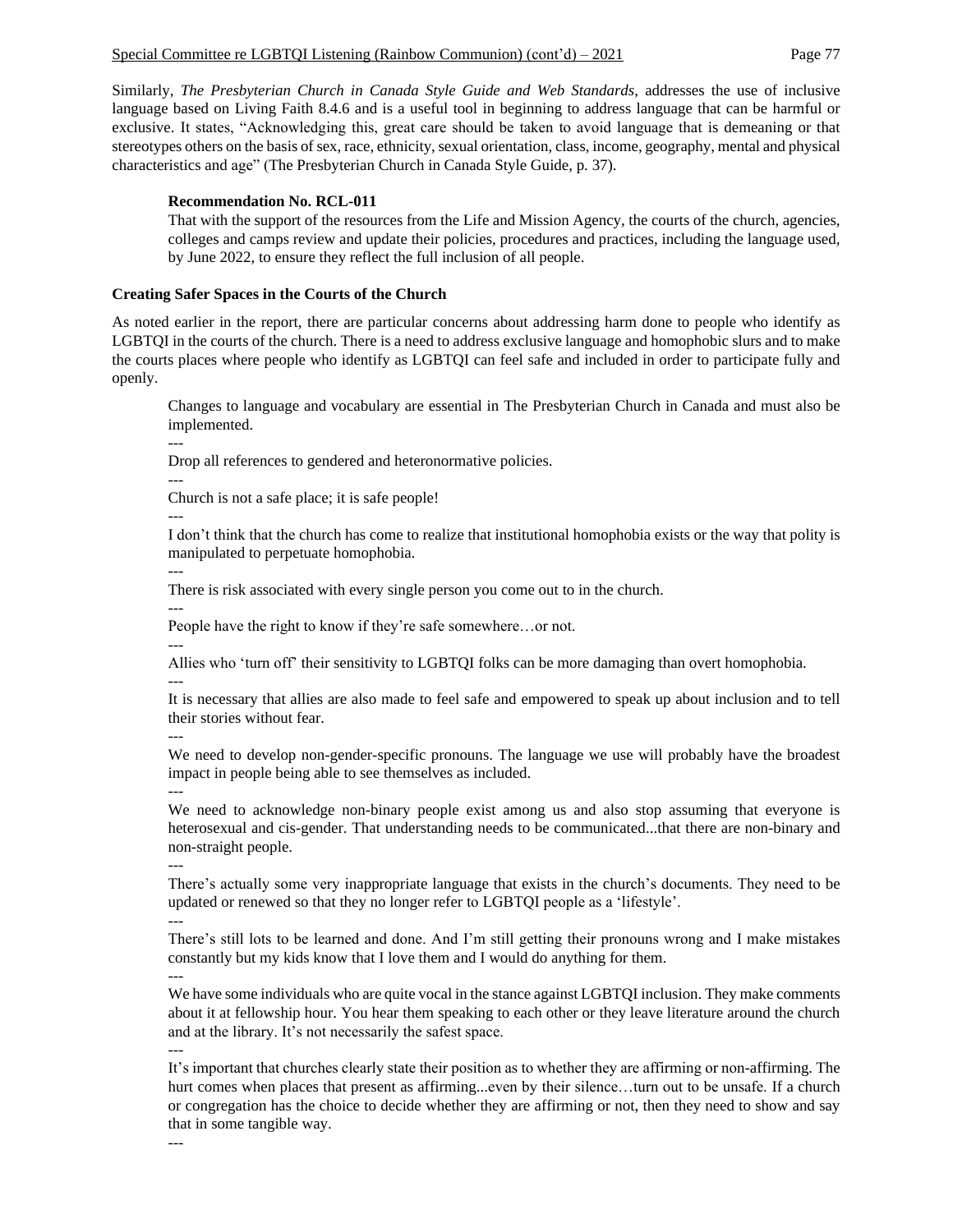It's easy to put up a rainbow sticker; it's harder to change your washrooms to 'non-gender'.

People should not ever communicate 'disgust' about homosexuality because there may be a struggling LGBTQI person present...and therefore made to feel unsafe.

Someone once said to me that, "People (like me) cannot 'delight the heart of God' and that The Presbyterian Church in Canada should just split up because it does not make sense to have these two kinds of people in the church."

I've been harmed by the church...a lot of that harm is second degree harm from me witnessing harm done to others.

---

---

---

---

We need to identify what supports are needed for a trans person seeking a call.

---

There needs to be emphasis on developing a common understanding of the word 'safe'. All voices, including LGBTQI perspectives, must be heard and respected.

---

The Presbyterian Church in Canada must fully embrace the queer community and expect God's gifts from all people. The Presbyterian Church in Canada must confront feelings of disgust specifically around 'homosexual' physical intimacy.

#### **Recommendation No. RCL-012**

That, by June 2022, the Life and Mission Agency develop guidelines, including how we speak to one another, for helping make the courts and committees of the church safer spaces for all.

#### **Care for One Another**

The virtual invisibility of people who identify as LGBTQI in the courts and other bodies of the church, the lack of any policies related to their inclusion and the lack of concern regarding homophobic and transphobic language means that there are also no policies related to the resolution of disputes related to exclusion and abusive language and practices. These issues are often overlooked and remain unnamed because of the lack of any specific guidelines or policies to which those harmed can turn.

I think heterosexism is embedded and we need transformation, education and correction. And I think for the church we need a theological foundation that will help people understand what the psychological and social approach won't do.

---

There needs to be accountability and discipline when scripture is used as a weapon.

---

The church will need to develop conflict resolution materials for inclusion-related disputes.

---

---

LGBTQI voices should be leading the conversation.

I've also experienced what I call theological terrorism…people berating beliefs of others.

The church needs to become 'non-accusatory' with respect to gay people and their relationships.

---

---

A non-affirming church or congregation needs to make that clear all the time. People have the right to know if they are safe – or not – somewhere.

Make absolutely sure that your church is an affirming space before you claim to be one.

---

---

I just keep living in the hope that all who call themselves Christians, will respond pastorally and with love, once they learn about the harm caused by exclusion…because the harm is real for someone like me.

# **Recommendation No. RCL-013**

That the Life and Mission Agency, in consultation with the Clerks of Assembly, create appropriate guidelines and policies to be used by the courts, agencies and congregations of the church to resolve disputes related to inclusion and report to the next General Assembly.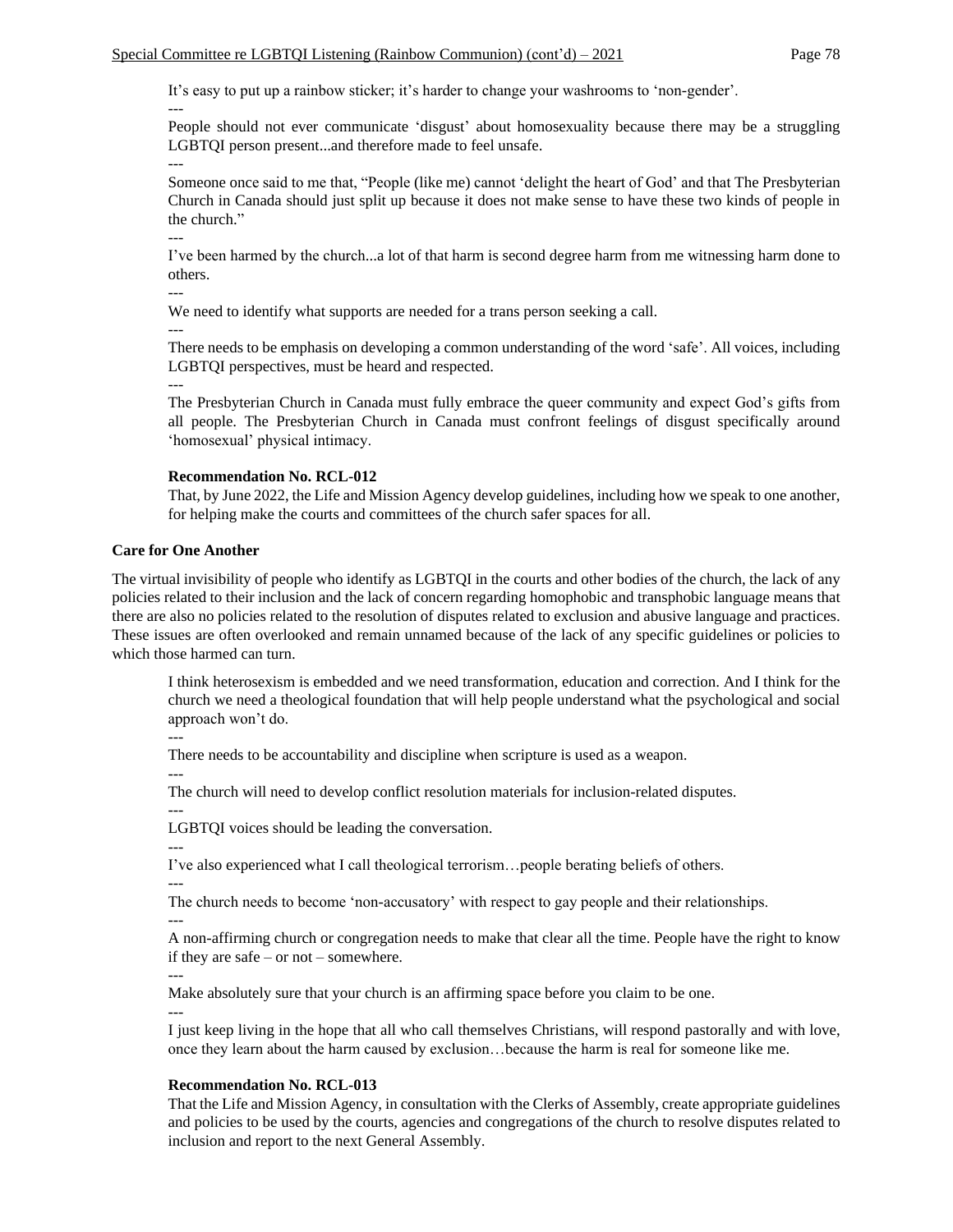# **ACCOUNTABILITIES**

#### **Resources**

Living out the church's repentance for harm done to people who identify as LGBTQI and its commitment to ensure that harm will not continue will require human as well as financial resources. It is important to state again that the work of the Rainbow Communion is only a beginning. Work will need to be done to follow up on the stories that have been told and the recommendations that have emerged from them. It is important to recognize that the work of repentance and of ensuring that harm will not continue, is not solely the work of any one office or staff person, it is the work of the whole church. However, much of the oversight and coordination of this work will be located within the Life and Mission Agency.

It would be helpful to have someone on national level as animator for education on gender and sexuality (Program Coordinator Sexuality and Inclusion role was created in 2020).

---

We need to begin healing conversations by recognizing and acknowledging our own power and privilege. Diversity, inclusion and anti-oppression training should be mandated for church leaders and staff.

---

Groups need to be held accountable to honouring one another and being compassionate. The church needs to invest in and find ways to build trust and relationships in order to explore hard topics, have good conversations and engage more deeply with issues around sexuality and equality.

---

I still find during my time at Sunday School (youth) that sexuality is not talked about. The only time it's talked about or mentioned in church is in the opening welcome statement from time to time and at some events we hold...otherwise, it's just not talked about at all.

---

It feels like we are always debating doctrine. I want to say, 'We are not debating doctrine, we are debating human beings'.

---

I wish that there was a resource I could use, because I am not a trained counsellor for supporting people coming out in toxic situations.

### **Recommendation No. RCL-014**

That all congregations, presbyteries, synods and committees be encouraged to consult with the Program Coordinator Sexuality and Inclusion, concerning the ongoing work of resource and policy development, education and support for the full inclusion of LGBTQI people in all dimensions of the ministry of The Presbyterian Church in Canada.

### **Representation**

One of the deep frustrations reflected in the stories that have been told to the Rainbow Communion is that people who identify as LGBTQI have not had a voice in decision making in the church. Their exclusion and being made invisible has meant that they have not been able to contribute to the debates about their own inclusion and in other decision making in the church. In most instances, LGBTQI people are objectified and talked about rather than making their own contribution. It is imperative that people who openly identify as LGBTQI be deliberately, visibly and consistently included in all courts, agencies and other entities in the church and their voices be welcomed and heard.

At a meeting, one of the session members raised a question of whether a person who had been nominated as a new session member and was openly gay should become a session member. ---

There was a person who was very well respected and typically very gentle that was in our sexuality discussion group who said, "Well, why can't they (LGBTQI people) just go to their own church and then they'll be happy?"

I think it's all about education and giving space and our time to people who are living it...all it takes to bridge the gap is to put a face to it.

---

---

For healing to truly happen, we must listen to the voices of LGBTQI in The Presbyterian Church in Canada and continue to create spaces where we can say, 'We want to hear your story and you are not going to be punished for it'.

---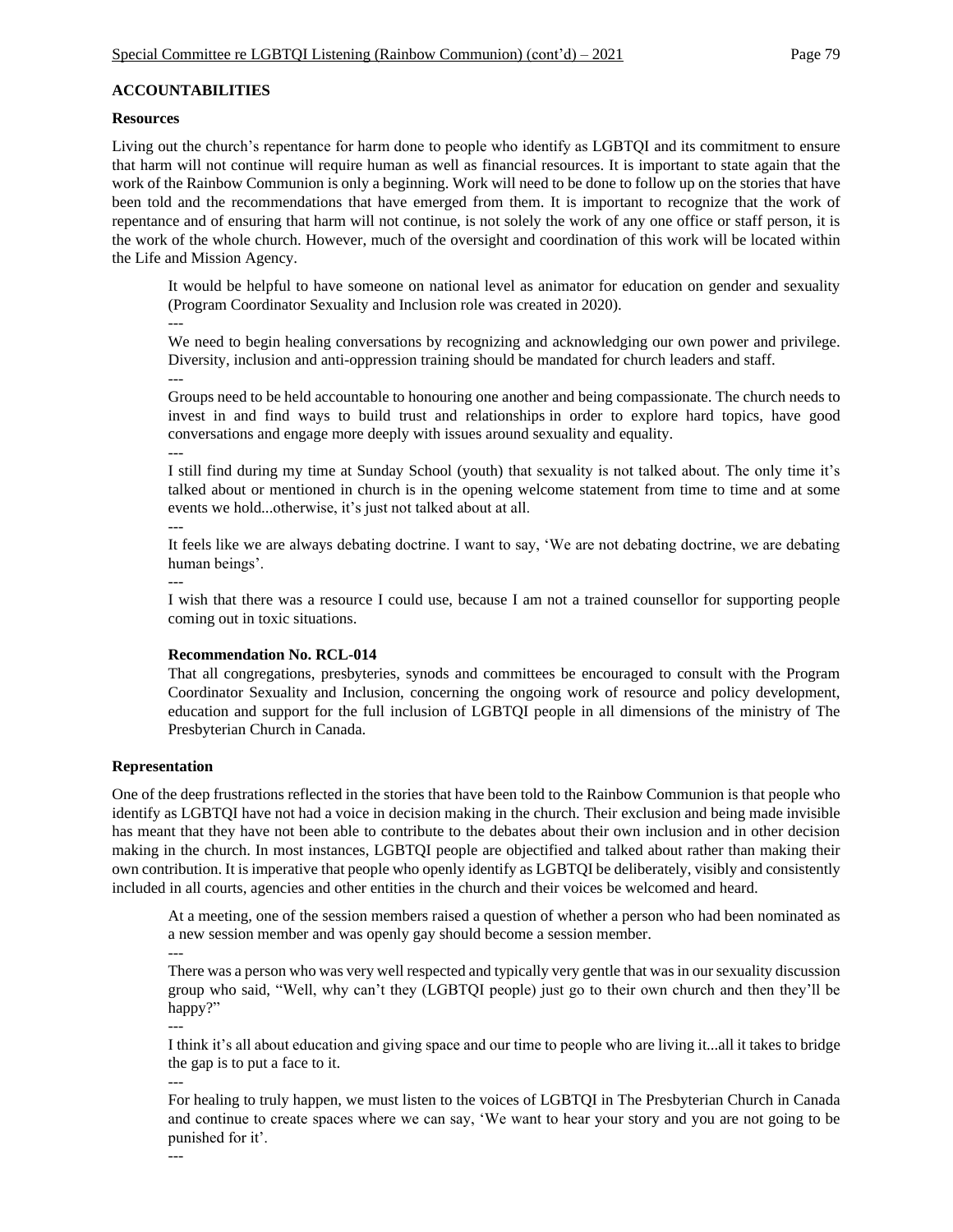Stop putting up barriers. Just stop. Don't make it a 'thing'. If someone is called to the ministry, they go into ministry. If someone's called to work with youth, they work with youth. Who they are dating should not matter.

When somebody would ask me to let my name stand to become an elder, I said, 'No.' I thought, 'You can't be gay in The Presbyterian Church in Canada'. So, I didn't accept that call.

There is a systematic exclusion of gay leaders and teachers from denominational positions – especially at higher levels of responsibility – and platforms.

In an ideal future for the Presbyterian Church, kids will grow up with a mix of straight, cis and LBTQI+ elders and mentors to help them foster their faith; this kind of representation can make a world of difference. ---

Recognize that when 'LGBTQI' is debated…it is about real people not mere labels. They are talking about ME.

#### **Recommendation No. RCL-015**

That committees to nominate at all levels and in all courts of the church, be urged and encouraged to include LGBTQI representation in the membership of committees of the sessions, presbyteries, synods, colleges and General Assembly.

# **Removing the Threat of More Harm**

---

---

---

Many of the stories shared with the Rainbow Communion had never been shared before. Much of the harm that happens in the church goes unnoticed or is held in secret. No one will ever know the true extent of the harm that has been done and continues to be done and the dilemmas that people face every day in the church.

Although the inclusion of people who identify as LGBTQI at all levels of decision making is important, it does raise a serious and systemic dilemma for them which was clearly illustrated in the work of the Rainbow Communion. The church invited people who identify as LGBTQI to tell their stories and also required that at least two members of the Special Listening Committee identify as LGBTQI. This call and this requirement in fact demanded that people "out" themselves in a church that formally remained opposed to same-sex relationships and to the ordination of anyone married to a same-sex spouse. This made members of the committee and those who told their stories liable to the discipline and censure of the church in relation to its stance on same-sex relationships simply for being who they are and potentially made the Rainbow Communion a space in which harm would continue to be perpetrated against the very people the church sought to hear.

In order to address this dilemma, the Rainbow Communion in its interim report to the 2018 General Assembly made a recommendation that was subsequently adopted (A&P 2018, p. 459–64, 29). The intent of this recommendation was that people who served on the committee or who told their story would not be subject to the discipline and censure of the church in relation to its stance on same-sex relationships. Each member of the Special Committee and each person who told their story received a letter that attested to this decision of the Assembly.

For the Rainbow Communion, this represented a covenant the church had made with people who identify as LGBTQI in its process of repentance to enable them to be honest and open and to tell their stories with integrity and without the threat of discipline.

# **HARM CONTINUES**

In 2019, the Rainbow Communion was made aware of a situation in which this covenant was not honoured and a storyteller's safety and position in the church was threatened. A presbytery's handling of a Call to a storyteller was challenged in the courts of the church despite knowing of the protection from the threat of censure afforded to this person by the decision of the 2018 General Assembly (A&P 2018, p. 459–64, 29). In the course of the proceedings, the action of the Assembly was dismissed as being irrelevant thereby nullifying the covenant made with the storyteller and potentially all storytellers and those who have served with the Special Listening Committee. Although a pastoral exception was made in this case and the storyteller was allowed to remain in the charge, the threat of harm remains and the covenant continues to be brought into question.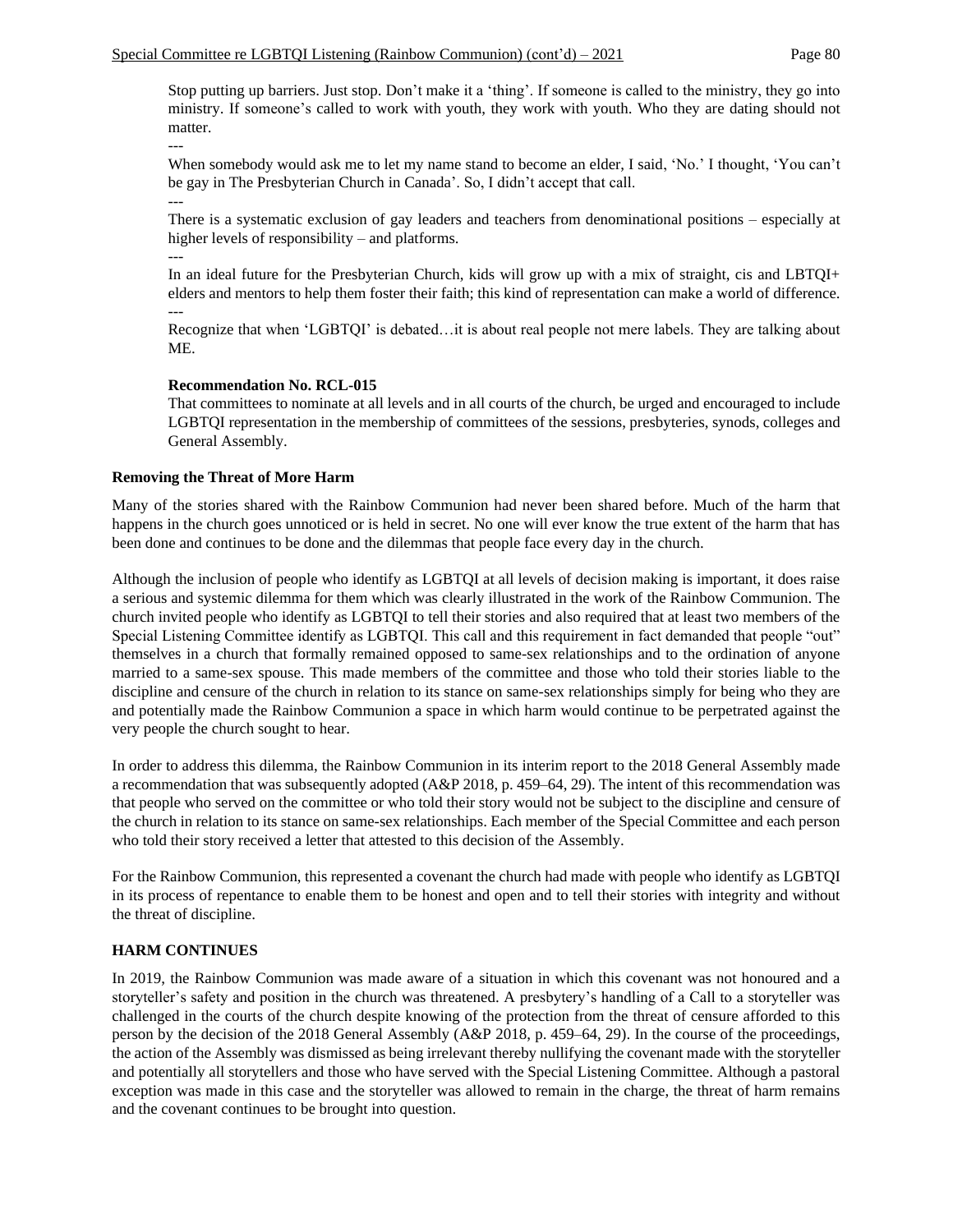This situation had harmful consequences for the storyteller:

---

I am told I have no role in this dispute. The complainers were all there but I was not invited. We can't put down roots here until this is settled. It is like a dark cloud over us and a heavy weight on our shoulders. The uncertainty has costs at our end that seem to be of no concern to the powers that be either.

It cost the objectors nothing to oppose me and nothing to keep on opposing me with procedures and appeals. ---

I had one day advance notice that I might be forced out of my church the very next evening. No time to organize a thoughtful defence, no time to prepare myself for the worst, no time to prepare my church, no time to prepare my family, no time to put my things in order, no time to even pray in any coherent manner except a cry for help. If that motion had passed it would have crippled my church's recent progress, devastated their excitement for ministry, sent them back into the leaderless wilderness of vacancy and embittered their spirit against the denomination to the point of quitting. ---

It would be nice to bring an end to this stressful year-long process that is tantamount to the kind of sexual harassment the General Assembly already apologized for some years ago – but yet is still allowed to continue in the courts of the church.

The guarantee of the removal of the threat of censure adopted by the General Assembly has been brought into question jeopardizing the safety and wellbeing of those who serve on the Special Listening Committee and all those who have told their stories to the Rainbow Communion. This constitutes yet another instance of harm being perpetrated by the courts of the church against those who identify as LGBTQI and deepens their sense of betrayal and distrust. The Rainbow Communion has communicated these concerns to the Assembly Council, the Life and Mission Agency and other relevant bodies.

This experience illustrates the impossible situation in which people who identify as LGBTQI find themselves in The Presbyterian Church in Canada. It shows the breaking of covenant with LGBTQI people, which allows harm to continue and the lengths of process to which the church will go to ensure that the rights and dignity of people who identify as LGBTQI are not upheld, even when affirmed by the General Assembly. In short, this situation demonstrates the continuing hypocrisy of the church in its relationship with people who identify as LGBTQI. When the courts of the church are used in this way, harm continues.

It was in this context that on March 17, 2021, the Moderator of the 2019 General Assembly, the Rev. Amanda Currie, wrote a pastoral letter to the church. It read in part:

With terms of reference set by the 2017 GA and revised by the 2018 GA, the Rainbow Communion implemented a listening process for LGBTQI people and others to tell their stories of harm done to them and/or God's grace experienced in the church. Recognizing that the invitation to participate in the listening process could produce a high level of fear for LGBTQI people to tell their stories and reveal their identities, especially for those who are subject to the discipline of The Presbyterian Church in Canada, the 2018 General Assembly adopted the following recommendation:

"That those who are subject to the discipline of The Presbyterian Church in Canada who accepted the invitation to serve on the Special Committee re Listening (LGBTQI People) or who accept the invitation to tell their stories…would have potential censure with respect to The Presbyterian Church in Canada's stance on same-sex relationships suspended indefinitely in order to allow them to participate freely and honestly in the work of the special committee." (A&P 2018, p. 29, 462.)

Individuals who have served on the Listening Committee or shared their stories are given a Letter of Certification as an attestation of the decision of the 2018 General Assembly. Those who have made themselves vulnerable by sharing openly and honestly in the listening process have a certificate in their hand to remind them of the promise made to them by The Presbyterian Church in Canada. It is our responsibility, as the church, to remember and to keep that promise…

Lent is a time for repentance. It begins with acknowledging our errors, as the Moderator's Letter of Repentance began to do three years ago. It continues with listening for the Spirit's guidance and turning in a new direction. I encourage the church to enact our repentance by giving public expression to the Letter of Repentance in our local contexts, by engaging with the resources being developed related to sexuality and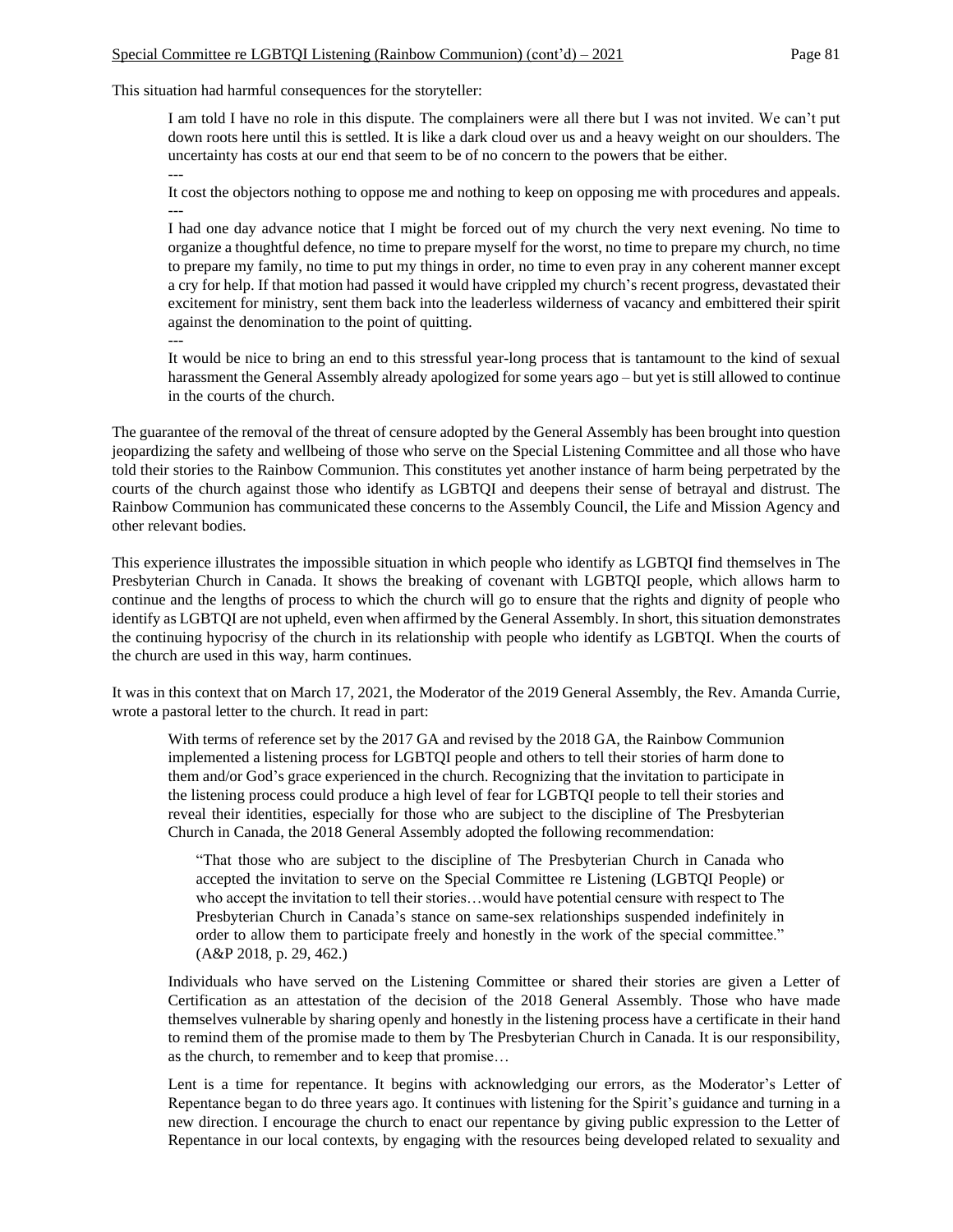inclusion in our church and most urgently, by remembering and keeping the promise the church made to those who participated in the listening process.

As God has graciously kept covenant with us, may God give us the courage and compassion we need to keep our promises to one another.

All people, whatever their sexual orientation or gender identity, are equally beloved by God. People who identify as LGBTQI need to know that as beloved children of God they can be fully included in the church and in its decisionmaking processes and bodies without the threat of harm or the fear of direct or indirect discipline or censure because of their committed relationships with the people they love. This should not be a matter of pastoral exception but rather a recognition by the church that those who identify as LGBTQI and who choose to enter into a committed relationship with a spouse of the same sex cannot be disciplined, censured or excluded for this reason. This will enable those who identify as LGBTQI and/or are married to a same-sex spouse to participate freely and honestly in the life of the church as all others.

Because I participated in a public church event (by invitation) to debate the question of inclusion in the church, I was publicly scolded and skewered...by congregants and by one of the speakers at the event. It was not safe or respectful.

Need to remove threat of censure for ministers who conduct same-sex marriages and for ministers and elders who are married to same-sex partners.

Clergy already have liberty of conscience regarding who they marry in a religious ceremony, so that will not change in the future. No one can force a minister to marry any couple regardless of them being heterosexual or homosexual. For those who are non-affirming, they lose absolutely nothing; they do not have to give up anything except to acknowledge that we (LGBTQI) are present and have gifts to serve with as well…should The Presbyterian Church in Canada ever become inclusive and affirming.

In the midst of all of this mess, sometime after the presbytery had found me not guilty...it was made clear to me that I would probably never find a job in the Presbyterian Church in Canada. It didn't really matter that I had come out of the process with my credentials intact and without having been disciplined. I was on a blacklist (sic) and every time I would apply for a job, there would be some push back and reason not to hire me...simply for the allegations of being gay at that time.

### **Recommendation No. RCL-016**

That identifying as LGBTQI and/or being in a same-sex marriage not be grounds for discipline and censure in The Presbyterian Church in Canada.

### **WORSHIP**

The church has no higher calling than to offer the worship that belongs to God day by day, Sunday by Sunday. (Living Faith 7.3.1). Members of the Body of Christ join together to worship God in Word and Sacrament and to find strength and hope for the task of proclaiming the coming of God's reign in the world. Those who gather include members who identify as LGBTQI.

The Rainbow Communion heard from many storytellers that in sacred spaces, those who identify as LGBTQI routinely feel marginalized and excluded. Language used in worship shapes the way we understand who God is, our theology and also how we understand ourselves as the Body of Christ. When the language used in worship is heteronormative, homophobic and/or binary, those who identify as LGBTQI do not understand themselves to be included in the body nor do they see themselves as being created in the image of God or being part of God's covenantal embrace. This has left many feeling unwelcome to participate in the life and worship of their home churches and feeling alienated from spaces that are meant for all to celebrate God's love and grace together.

The church has undertaken the role of judging the nature of authentic and loving relationships.

---

Marriage requests and criteria need to be treated equally whether for same-sex or opposite–sex couples. ---

Heteronormativity is so ingrained in our church even at worship. This morning, a casual reference was made to 'go and sit with your moms and dads'.

---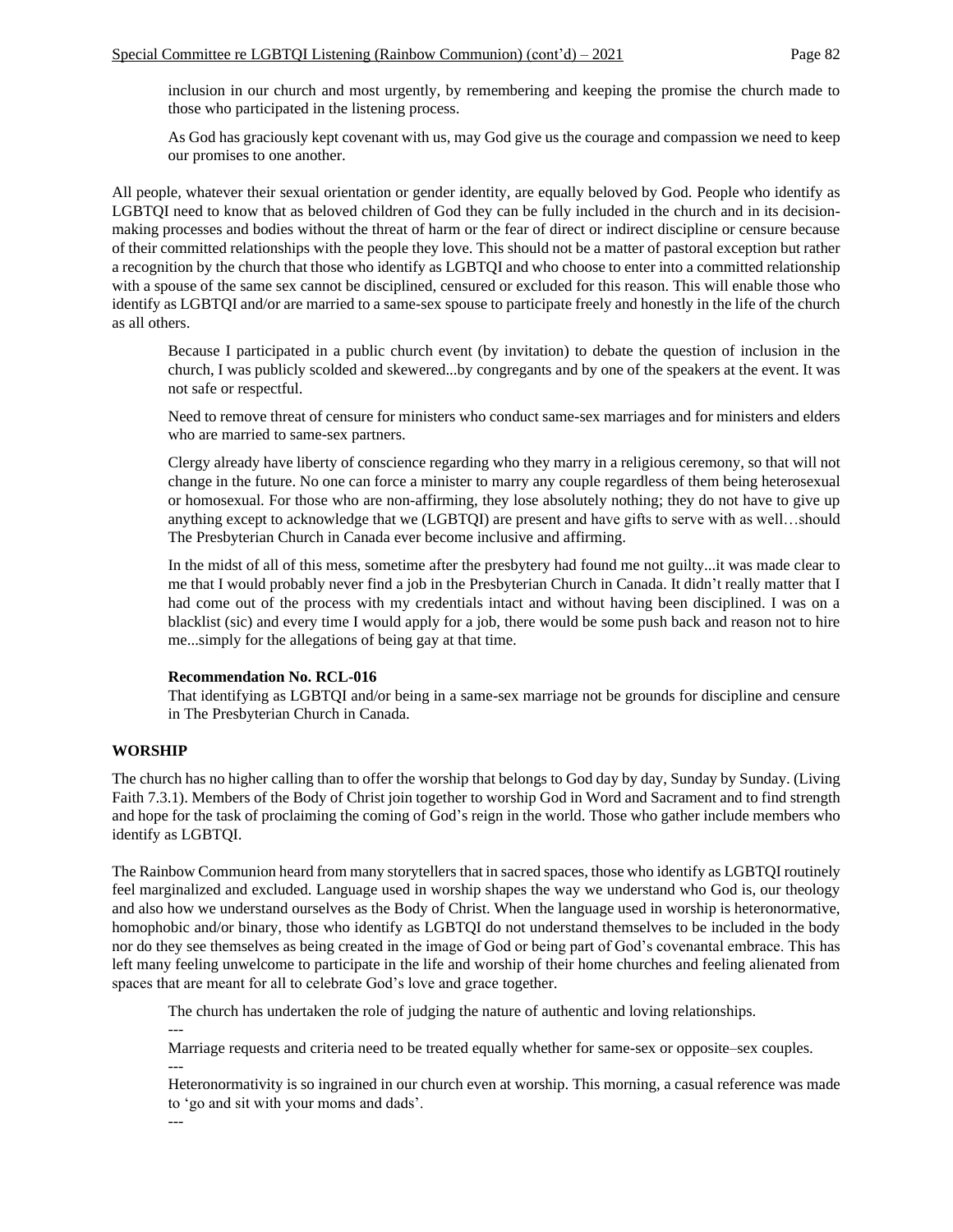Non-inclusion leads to many questions on the part of the LGBTQI person about the need for church, prayer, worship and other staples of Christian life. ---

So, I started coming into this church and eventually some of the heat subsided and I was asked to play on the worship team (musician) which meant a lot to me because I was told by the other church that I could be involved in that way.

We need to examine traditional beliefs around marriage and family, like Adam and Eve and the nature of men and women. We need to treat it like the myth that it is. Humans are incredibly complex and wonderful.

The exclusion and invisibility of people who identify as LGBTQI in worship means that too often attention has not been paid to the language and symbols that are used. As the church lives out its repentance, it is essential to develop liturgical resources including visual symbols of affirmation in church spaces, prayers and words of welcome, alternative texts for hymns and access to inclusive worship music, assistance in writing sermons that use inclusive language and illustrations and liturgies for the sacraments that truly welcome all to the font and to the table.

It is important to mention LGBTQI in public discourse and in prayers. Remove the fear of saying the actual words out loud: lesbian, gay, bisexual, transgender, queer and intersex. ---

One of the things that we need to do that will have a wide-ranging impact, will be for us to examine our language. We ordain every elder and every minister with the preamble that is hugely problematic. It has the patriarchal hierarchical relations embedded in it as the only way that the divine is connected to us. That's a problem.

---

---

Privilege varies between people in The Presbyterian Church in Canada based on their gender and sexual identity.

#### **Recommendation No. RCL-017**

That all congregations, presbyteries, synods and theological colleges be encouraged to use the Life and Mission Agency updated resources for worship and to review their own practices and the language that they use in worship.

#### **Recommendation No. RCL-018**

That congregations and other worshipping bodies be encouraged to be inclusive by providing opportunities for all to offer their gifts in worship and in the life and ministry of the church.

#### **EDUCATION**

One of the most important tasks of the church is to be involved in the education of its members of all ages. Many now refer to this as "Faith Formation", providing the opportunities to grow in faith throughout our lives. The Rainbow Communion heard from many story tellers that the educational programs in which they participated in the church did not ever make reference to the diversity of sexual orientations and gender identities that make up the people of God. In fact, heteronormativity was taught exclusively while other expressions were ignored or condemned.

A long-time Presbyterian Church in Canada member shared that their minister became very defensive and angry when questioned about why the congregation was never offered the opportunity to discuss church doctrine on sexuality. The member's concerns were simply dismissed.

---

I was only exposed to a narrow-minded viewpoint because of what the church leaders believed and there was no sharing of information and resources (from The Presbyterian Church in Canada) about sexuality…nor discussion encouraged.

---

As questions (at our church) were raised about the stories of Sodom and Gomorrah, the response from leadership was 'We don't talk about that...'. So, we never got to explore what that all means or examine it in any kind of depth.

---

There are congregations that did not participate in the Body, Mind and Soul study because their ministers refused to share the resources.

---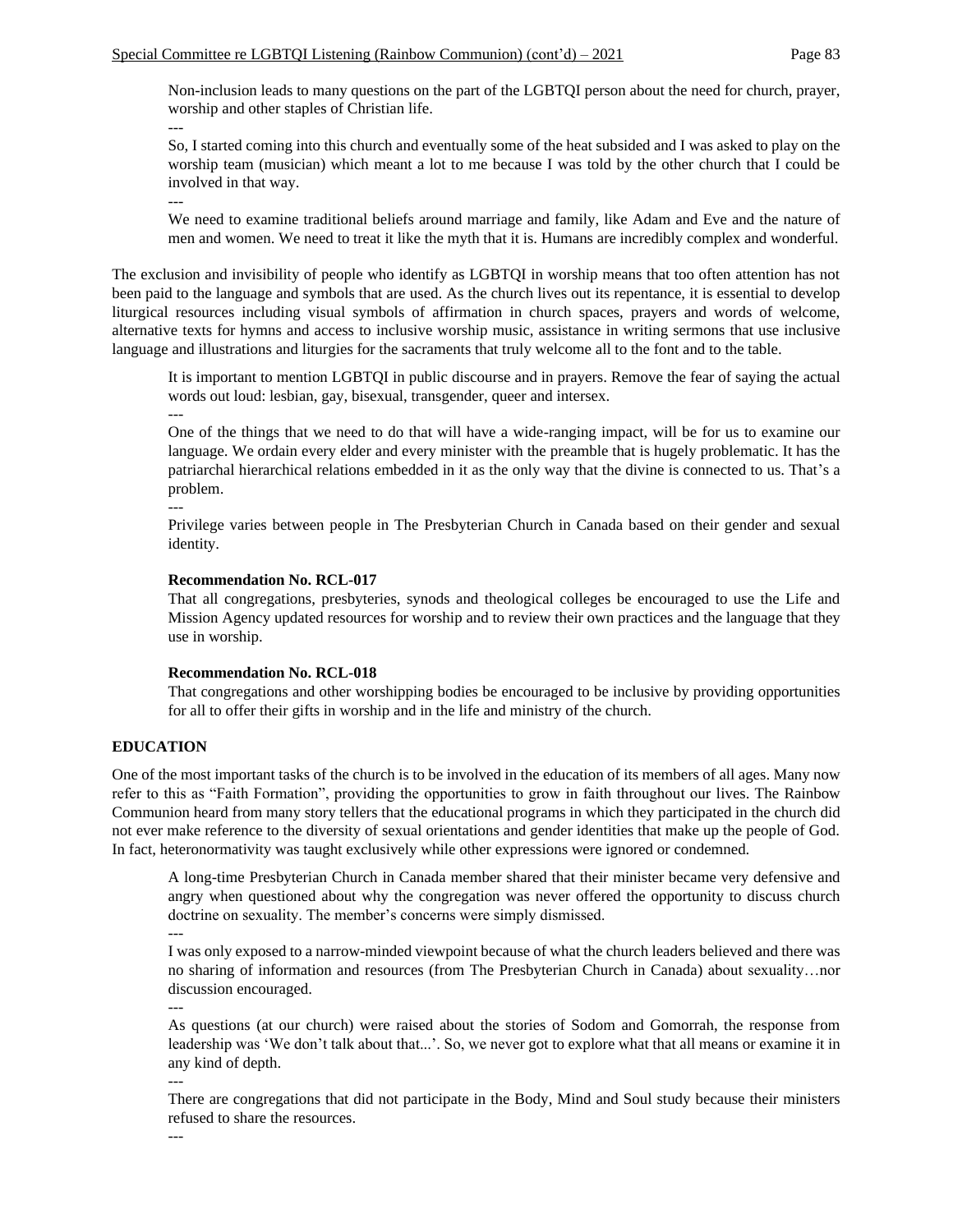Not preparing people to talk with one another about sexuality is an 'open invitation' to say hateful, insensitive things.

We need education to interpret the biblical passages to break down the prevalent and condemning stereotypes. ---

Mandate anti-oppression training, understanding privilege and power.

--- We need greater understanding of same-sex relationships, their families...and all they bring (to the church). ---

I think that every person in charge of Christian education inside a Presbyterian church should be involved with the inclusion team at that church.

---

---

I think there has to be a lot of education. I think everybody needs to be educated about LGBTQI issues, about homophobia, transphobia, about being a welcoming church.

In order to ensure that harm does not continue, it is important to provide resources for faith formation for people of all ages that will affirm and illustrate the calling to be a church that includes everyone. This would include guides for the study of scripture that invite reflection on the call to God's loving embrace of all. Resources currently in use need to be examined to ensure that nothing is being taught that would continue the harm being perpetrated by the church on people who identify as LGBTQI.

It is important to note the role of silence. A lot of churches think that if they don't talk about sexuality, then they are 'welcoming or affirming'. Silence actually communicates that it is wrong or taboo. We need to talk openly to normalize sexuality and make clear who is welcome. It is not enough to NOT be 'anti-gay'. Silence reinforces a message of shame.

The Life and Mission Agency has already begun to produce and provide resources for congregations as a result of previous recommendations of the Rainbow Communion adopted by the General Assembly (A&P 2019, p. 19, 486). This work needs to be continued and grown both through print and on-line resources, particularly on the web site of The Presbyterian Church in Canada. Specific attention needs to be paid to resources for Ministers.

Scriptural understanding doesn't cause homophobia but it can fuel it.

---

One time a girl told me that I was going to get cancer if I was gay because her pastor had preached that past Sunday that, 'If you are gay and you succumbed to your temptations, you will get cancer and die'. ---

Heteronormativity often shapes a theological mindset that marginalizes the 'non-straight'.

---

When you look closely at scripture, there is no case for exclusion.

---

The Bible doesn't help on this issue. It's like slavery. There was enough support for slavery in the Bible so that the people could say, 'Slaves obey your masters'. So, slavery should be alright. You can do the same thing with homosexuality.

---

Reference the decision to ordain women, specifically to educate 'Compensatory Education'.

---

The AIDS crisis was happening...the gay men's health crisis…the teaching in the church was that it was God's punishment – God's wrath.

---

Need behaviour guidelines to be in place when entering biblical discussions on sexuality. During a church discussion that focused on the passages that are condemning of LGBTQI folks I replied, 'Love your neighbour'. I was then confronted by an elder who countered with, 'If you are going to do that, then where do you stop?' The 'slippery slope' argument ensued. I had been silenced and no one moderated.

# **Theological Education**

Some storytellers recounted experiences of harm done in the church's theological colleges and in theological formation that did not address the harm done to people who identify as LGBTQI. The Rainbow Communion requested and received statements from each of the theological colleges concerning courses and activities that address the harm done to those who identify as LGBTQI and the church's process of repentance for this harm. It was encouraging to hear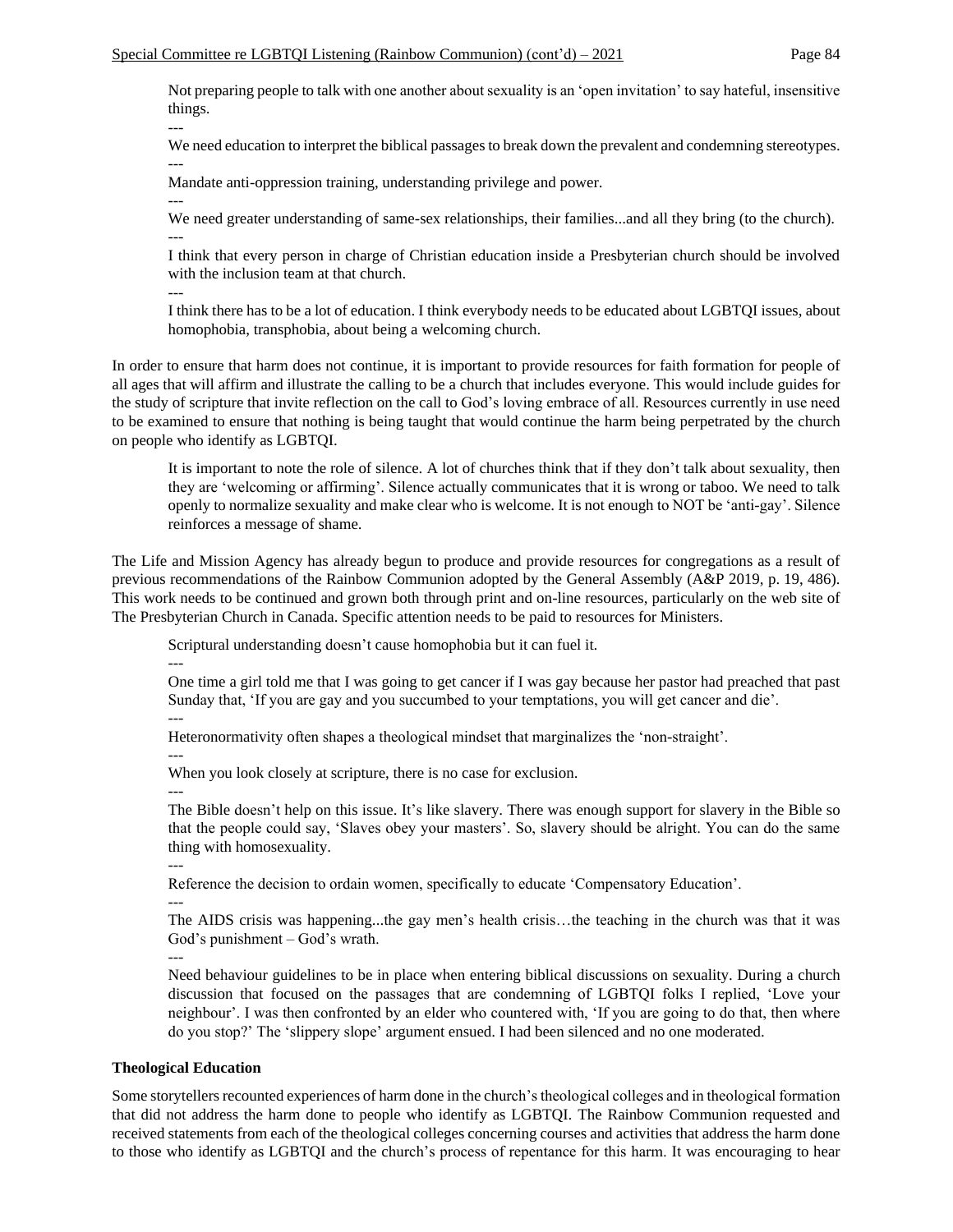about what is being provided currently, particularly in courses related to pastoral care and theology. It is important that the colleges continue to review all courses as well as worship and community-building activities to ensure that they are reflective of communities of learning and preparation for ministry that welcome and include all.

I have not been well equipped to minister well to those who identify as LGBTQI.

Our biblical hermeneutic does not actually match the content of the 1994 Study on Human Sexuality. ---

Never in my life did I hear a sermon or youth pastor ever talk about same-sex relationships or attraction...so, it was a culture of absolute silence on the topic. From that, I understood it was taboo. ---

Learn from history. We must know the church's treatment of sexuality and learn from Luther and the Reformers. They rejected celibacy as a virtue.

---

---

---

There is a need for better biblical-theological articulation. For example: Adam and Eve and the description of their binary relationship...and the relationship between that description and the discovery of non-binary persons.

Heterosexism is a 'given' in the dominant theology of The Presbyterian Church in Canada especially since 1994.

# **Recommendation No. RCL-019**

That theological colleges continue to examine and update their courses, worship and community-building activities to ensure that they reflect the church's commitment that harm does not continue and that LGBTQI people are fully included in the life of the church.

# **RAINBOW COMMUNION**

The name, 'Rainbow Communion' was selected by the special committee to intentionally reflect its mandate and purpose. It also signaled a welcoming and inclusive space for those who have been harmed to tell their stories.

In Genesis, the rainbow is a sign of God's covenant with Noah and all humanity. Throughout this report, the language of covenant has been used to speak about the relationship between the church and people who identify as LGBTQI. After all the harm that has been done, we need to remember God's covenant and live into a new relationship with one another that sets us on a new and different path. The rainbow is also a term or symbol often used to represent the inclusion of the full diversity of people and emphasizing the inclusion of persons who identify as sexual and/or gender minorities.

Communion can be defined as "the sharing or exchanging of intimate thoughts and feelings, especially when the exchange is on a mental or spiritual level". When we are truly in communion with one another, we welcome and embrace each other and lose our fear. Of course, communion is also at the heart of our Christian life together. When we come together at the table to share bread and wine, we all come as guests, welcomed by the One who is love incarnate and who demonstrated that love in broken body and shed blood. It is a place where violence has been known and is remembered but it is also a place where the trauma of crucifixion is transformed in mystery into the living body of Christ where all share fully.

### **The Body of Christ**

Those who met a stranger on the road to Emmaus only recognized the risen Christ when they gave thanks to God and broke bread together. They were truly "champions"\*, those who shared bread together and recognized in that act the presence of the One who overcame fear and death. The encounter in the stories told by those who have been so deeply harmed and excluded by the church calls us to a new experience of communion. We are invited by the One who is Love to a new and transformed communion in the Body of Christ. Paul's description of the Body of Christ in the First Letter to the Corinthians states that, "when one member suffers, all suffer together with it". We can no longer say that we are not aware of the harm the church has perpetrated against LGBTQI people. Corinthians also states, "If one member is honoured, all rejoice together with it." The church lives in hope that in our words and in our actions, we can truly honour and welcome one another and rejoice together in all the diversity and beauty that is the Body of Christ.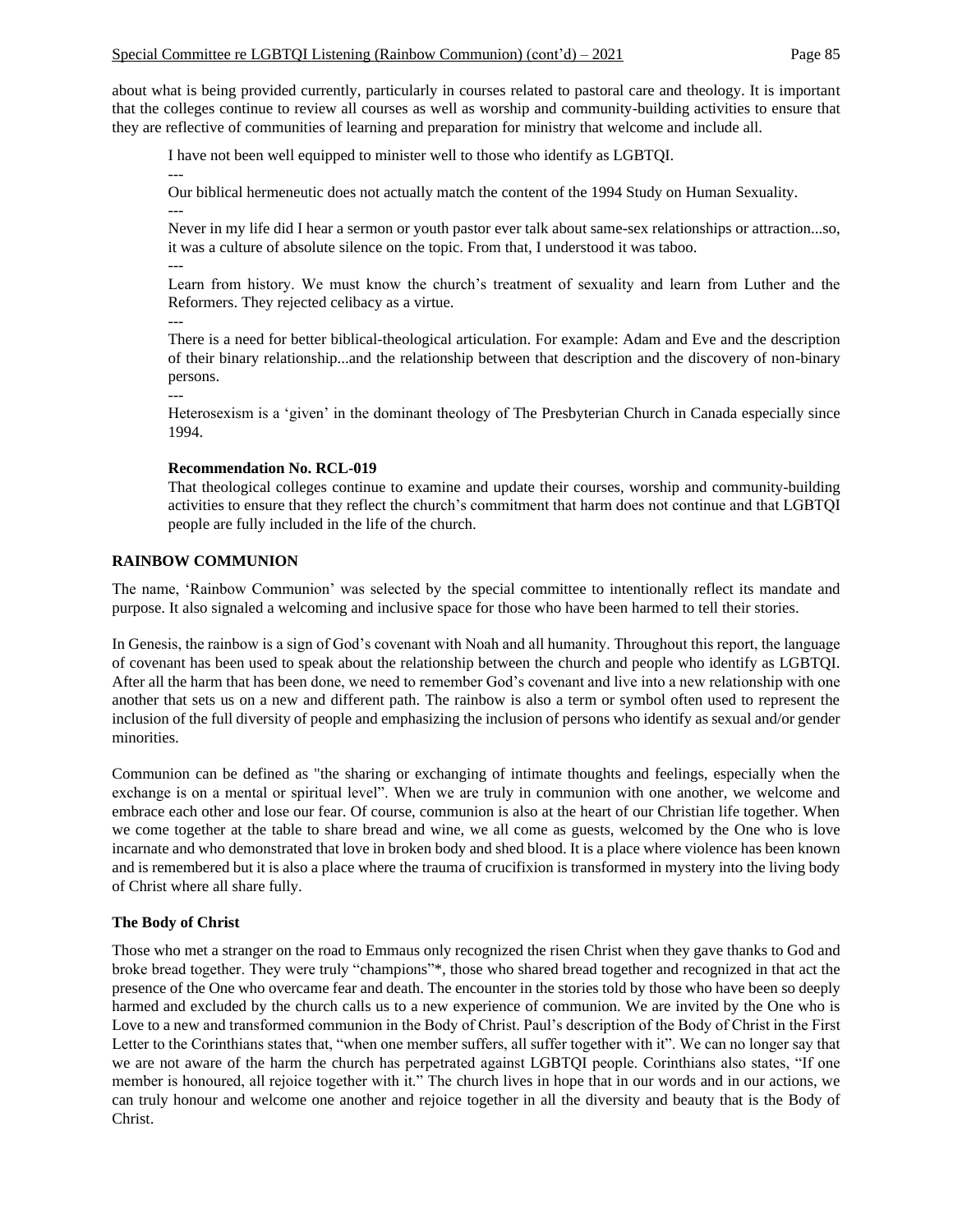\* 'Companion' comes from panis, the Latin word for bread. Originally, the word was used to describe someone with whom you shared a meal.

#### **Recommendation No. RCL-020**

That this report and its recommendations together with the supporting resources be commended to congregations, the Life and Mission Agency and the courts of the church to assist in the process of reconciliation.

### **Recommendation No. RCL-021**

That thanks be extended to all those who have served but are currently not members of the Special Committee re: Listening (LGBTQI People) and whose contributions have been invaluable to this work including the Rev. Dr. Timothy Archibald, the Rev. Joseph Bae, Ms. Bassma Younan; and chaplains, the Rev. Linda Patton-Cowie and the Rev. William Elliott.

### **Recommendation No. RCL-022**

That gratitude be extended to all those who have served as deputized listeners.

#### **Recommendation No. RCL-023**

That the Special Committee re Listening (LGBTQI People) be dismissed.

### **APPENDIX 1**

# **THE RAINBOW COMMUNION'S TERMS OF REFERENCE AND THE LISTENING PROCESS**

#### **Creating a Safe and Respectful Environment**

As the Rainbow Communion began to develop the process for listening, two issues became apparent in relation to its scope: who would tell their stories and what needed to be addressed? The harm done to people who identify as LGBTQI by the church and by others impacts the lives of people beyond those individuals. Family members, friends, work colleagues, members of faith communities, members of social and community groups and others all have stories to tell of harm done and of how their lives have been impacted by the harm done to people who identify as LGBTQI that they know.

It was also realized that the issues being addressed and the content of the stories that people would bring were much broader than "homophobia and hypocrisy" which were named in the original terms of reference. This in turn had been drawn from the language that had been used in the 1994 Report on Human Sexuality. Much has changed since 1994. The struggle for justice and dignity for transsexual people and the recognition of the distinction between sexual orientation and gender identity has changed the landscape and the language in relation to speaking about the harm done to people who identify as LGBTQI. There has also been a recognition that the harm done is carried out in societies which are heteronormative, that is where heterosexual attraction and relationships are the only ones that are considered to be "normal". This had been very clearly articulated in the joint report of the Committee on Church Doctrine and the Life and Mission Agency in 2017. In seeking to understand and respond to the harm done to people who identify as LGBTQI in the church and beyond, it was necessary to honestly name this underlying heteronormativity and to understand the harm it has done and continues to do.

At the General Assembly in 2018, then, the Rainbow Communion brought two recommendations to amend the terms of reference of the committee. The first was to expand the range of people who were being asked to tell their stories from "LGBTQI people" to "LGBTQI people and others". The second was to add "transphobia" and "heterosexism" to the list of issues to which the special committee was to "provide an appropriate response". These two recommendations were adopted and became part of the terms of reference.

In discerning how to create as safe a space as possible in which people could tell their stories, the dilemma and indeed the hypocrisy that was to be found in the terms of reference themselves became very apparent. In addition to asking LGBTQI people and others to tell their stories in a church that continued to deny their full participation and would not recognize their committed relationships, the terms of reference required that the special committee "shall include at least two members of the LGBTQI community". In essence, the Terms of Reference were asking that queer people 'out' themselves to tell their stories and to be members of the committee while still being subject to the discipline of the church in relation to its stance on same-sex relationships. Therefore, in 2018, the Rainbow Communion brought a third recommendation "that those who are subject to the discipline of The Presbyterian Church in Canada who accepted the invitation to serve on the Special Committee re Listening (LGBTQI People) or who accept the invitation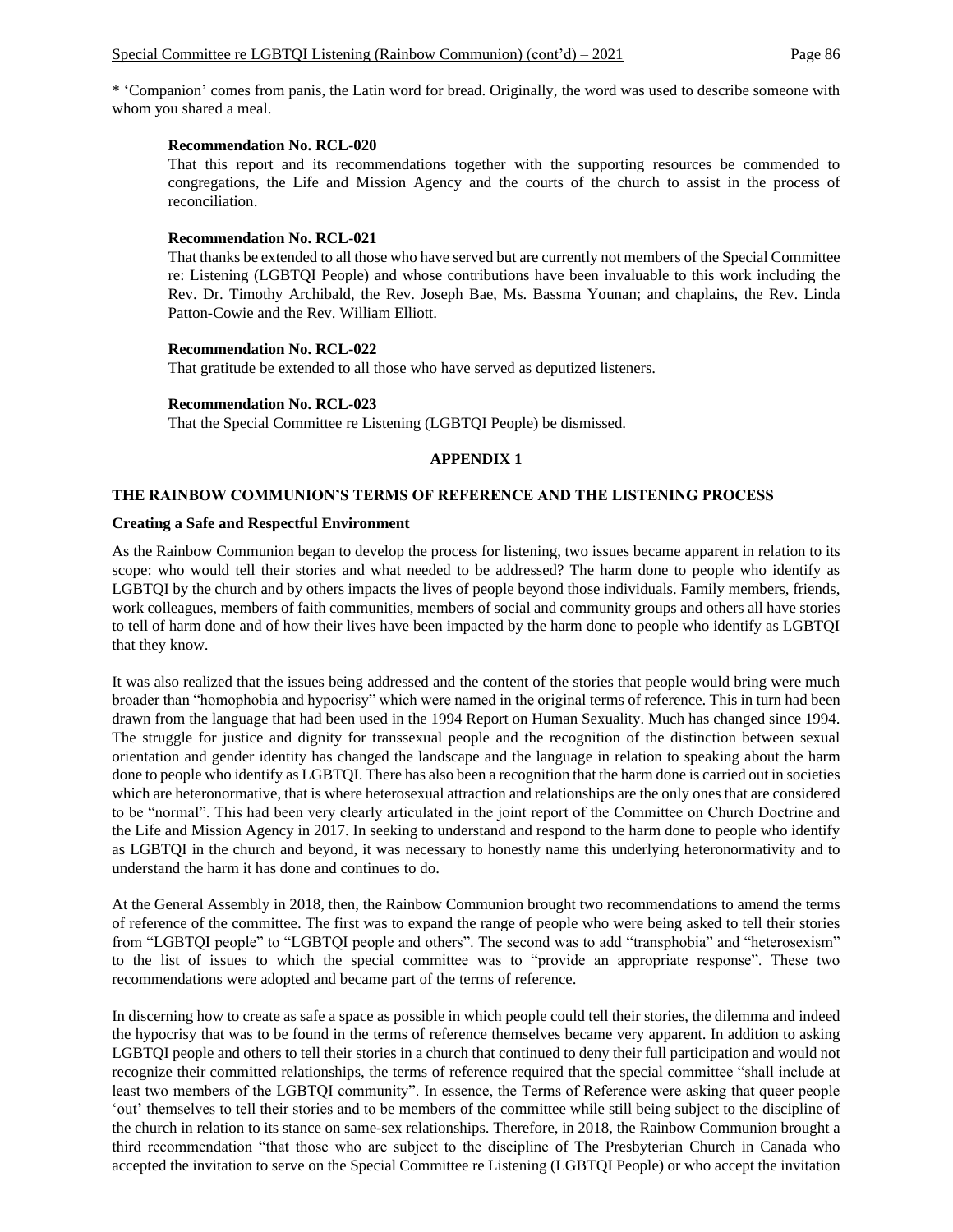to tell their stories of harm done or grace experienced, even in the midst the challenges they have faced because of homophobia, hypocrisy, heterosexism or transphobia in the church, would have potential censure with respect to The Presbyterian Church in Canada's stance on same-sex relationships suspended indefinitely in order to allow them to participate freely and honestly in the work of the special committee." This recommendation was also passed with strong support in the Assembly. (A&P 2018, p. 459–64, 29)

In the process developed by the Rainbow Communion for listening to people's stories, a letter written under the letterhead of the General Assembly Office was given to all members of the special committee and to all storytellers assuring them that they would have potential censure with respect to The Presbyterian Church in Canada's stance on same-sex relationships suspended indefinitely. (A&P 2018, p. 459–64, 29)

With these changes in the terms of reference and the assurance that the potential of censure in relation to the church's stance on same-sex relationships would be removed, we felt confident in moving into the phase of listening to stories.

# **Listening**

For decades, even in the prolonged debate related to human sexuality, the church has most often refused to listen to the stories of harm done to LGBTQI members of the body of Christ. The creation of the Special Listening Committee provided a unique opportunity for those harmed to speak and to be heard. However, as the letter of repentance states, deep-seated hurt, fear and distrust had developed among LGBTQI persons in the church. Many felt betrayed by the General Assembly's refusal to distribute the study document developed by the Special Committee on Sexual Orientation. (A&P 2003, p. 43, 545)

The Rainbow Communion developed a process that enabled storytellers to tell their story by whatever means was best for that person including face-to-face meetings, written submissions (letter or email), video conference or by phone and ensured that the stories were recorded and kept only with the express consent of the individual. In some cases, the storyteller preferred not to be recorded and only to have notes taken during the listening session. The Rainbow Communion also respected that there were those who did not wish to have a record of their story kept but simply needed a space to be heard. The location for the listening space was determined in consultation with the storytellers according to what they would consider to be a safe, welcoming and respectful space. Some were open to telling their stories in locations associated with The Presbyterian Church in Canada while others refused to enter into these spaces.

A consent form for the keeping of records was provided. The Rainbow Communion maintained a secure and confidential database that included the number of storytellers, demographic data (age range and province) and the content of the stories. Names of the storytellers would only be associated with the stories where the storytellers had expressly requested that their name be recorded and shared. Storytellers could require that material would only be shared with names redacted or with portions of the material redacted. Any material to be used in the report that was a direct quotation or which would enable the storyteller to be identified was to be confirmed with the person before being used.

Storytellers were informed that, with their consent, the content of their stories would be retained in the Archives of The Presbyterian Church in Canada. If they were not in agreement, their material would be destroyed at the end of the mandate of the Rainbow Communion. If they agreed to have the material retained in the Archives, they were able to indicate restrictions they wanted placed on it including: 1) Accessible to researchers, 2) Accessible only to me and my family, and 3) Accessible to all with names redacted.

Some optional questions were asked of storytellers including what their affiliation was with The Presbyterian Church in Canada, if any, if they wanted to tell their story in a language other than English and which pronouns they preferred to be used in referencing them. They were also asked whether they would like to include prayer in the listening session, how much time they anticipated would be needed to tell their story, the current level of impact of their experiences on their personal/emotional well-being, whether they had considered bringing a companion with them to the listening session and how they heard about the Rainbow Communion.

Some prompting questions were made available on the application form and were used in many of the listening spaces including:

- What would you like to tell us about your experience with The Presbyterian Church in Canada as it relates to homophobia, transphobia and /or heterosexism?
- Why do you feel it is important for us to hear your story at this time?
- If seeking reconciliation, what form might it take?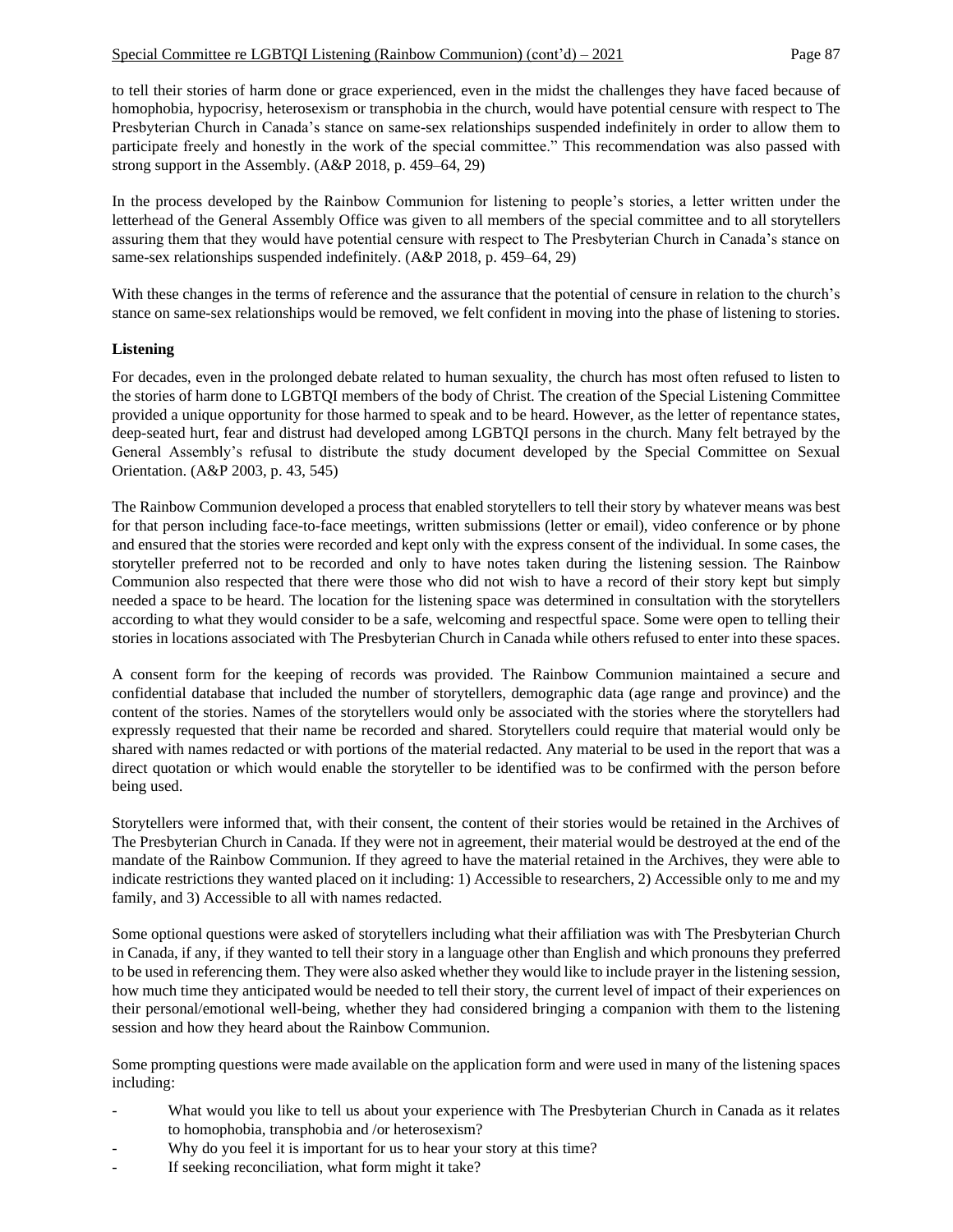- How to you define and think of homophobia and/or transphobia? Do you have any suggestions on what the church could do to address it?

The majority of listening spaces and submissions were received between May 15, 2018 and June 15, 2019. A few Listening Spaces were held with people after June 15, 2019, if the person had indicated a desire to tell their story before the deadline. In total, the Rainbow Communion heard 139 stories. Storytellers came from every province and represented a wide range of age, gender and ethnicity. They represented a wide variety of associations with The Presbyterian Church in Canada. Over half told their story primarily through their experience of identifying as a sexual or gender minority. Others told their story primarily through their experience of identifying as a partner, a family member a friend, an ex-partner, a work colleague, a minister, an elder or a member of a church community.

# **APPENDIX 2**

# **More from The Storytellers**

Storytellers commented frequently about homophobia and/or experiencing homophobic situations. They are so numerous that they are included in this section in addition to the ones in the body of the report.

Homophobia is like a seed that contains hatred and self-righteousness.

--- The expectation that everyone is the same...fear of the 'other'.

I was born in a family where my dad and mom but mostly my dad, taught us to hate 'fags'...before I knew what a 'fag' was...we were to hate that.

---

---

As a kid and as a teenager, it was one of those things we said at school all the time. It was to make fun...even though we really didn't know gays. That's the culture I grew up in...'gay, fag, queer...' – that's what you said to people to put them down.

---

I met a young man when I worked with a youth outreach program...who at a Mother's Day dinner, decided to come out to his family and he was homeless by dessert. ---

My father reacted very badly to my coming out. I have no idea why my father reacted that way. I have no idea whether it had anything to do with his religious faith. It didn't tell him that it was wrong to react that way.

---

During a congregational renewal process, one person withdrew from being a small group leader because she would not work with a gay-affirming elder.

---

An elder shared some harsh comments about sodomy during our church's Body, Mind and Soul study. Overt revulsion was communicated through church channels.

---

A congregant refused to pass the peace with another member out of fear of catching (assumed) AIDS. ---

I was at a church where people refused to participate in the choir because the music director was gay. ---

No challenge to those who hold homophobic views in The Presbyterian Church in Canada.

--- Denial of a local option for inclusion at Committee on Church Doctrine. Very disrespectful language was used.

Generally, people think of homophobia as those outright expressions of hate. But I think the much more dangerous and subversive form are all the little ways that people are told 'no'.

--- Having to choose between experience/career or living out gay identity.

---

---

Being outed via report and having no rights over how it was distributed.

--- (The evaluator) said, 'I will have to tell the church officials you are gay'.

---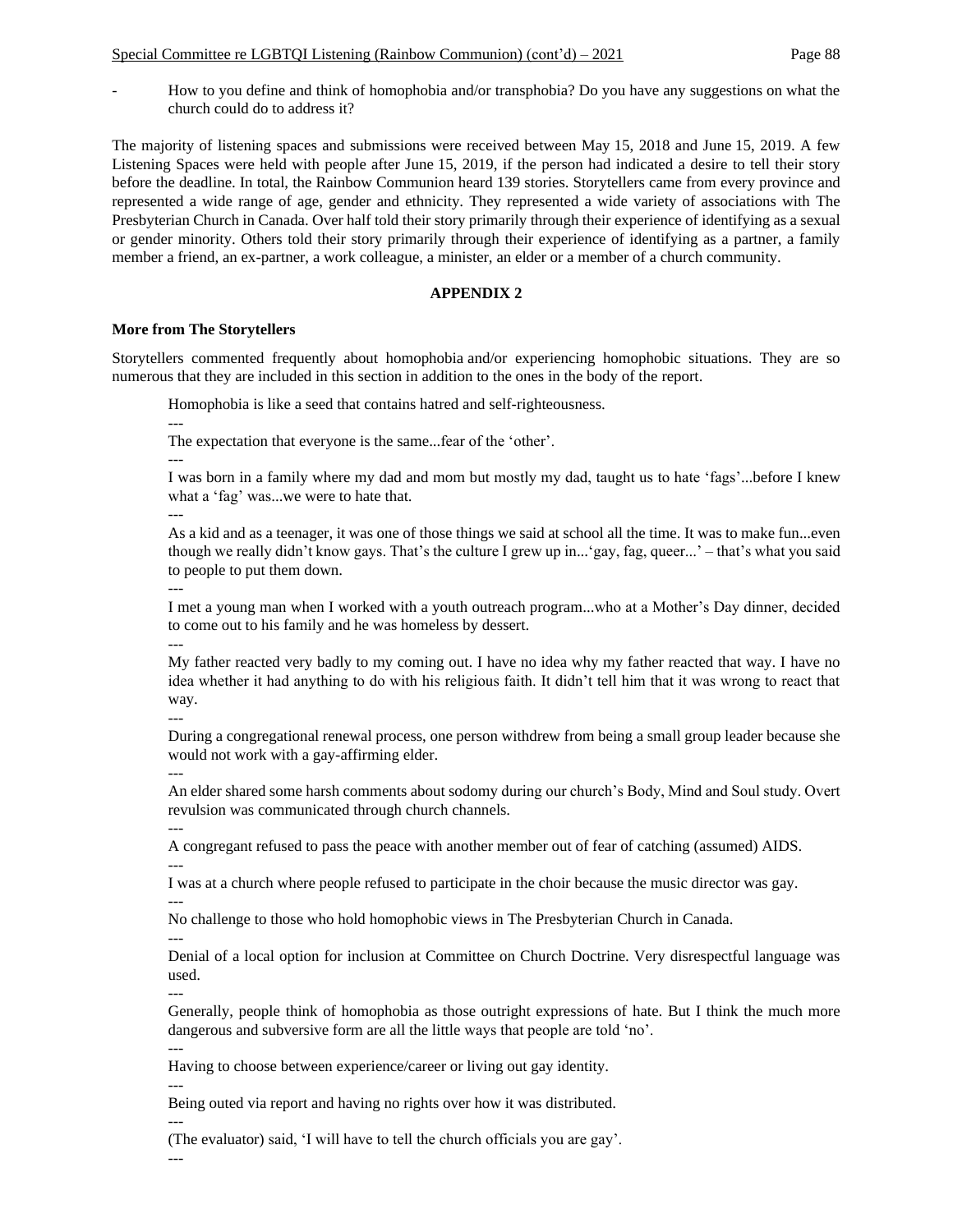Well, obviously, being gay was not something I wanted to be. And so, then you have this internal state of something you don't want. You have this thing inside you but it's just like, okay, I've gotta deal with it. I've gotta find ways to get through it. Internalized homophobia as it is, is an incredibly real thing. ---

Homophobic comments are free to be expressed at the General Assembly. The homophobia is institutionalized.

We have this deafening silence that's not healthy. Blindness...and pretending that it's not there.

---

---

Being permitted to preach homophobic sentiments outright at my church.

--- Experienced anxiety in church knowing what has happened to others who came out.

---

Homophobia is: People responding with a sense of threat to LGBTQI people because...

There has been an explicit denunciation or censure

It's personally threatening, i.e., televangelists who have secret lives

- Threat of change – social change – rather just 'fit into a box'.

---

Homophobia is that which compromises another's ability to love fully and beautifully.

--- Homophobia: believing that homosexuality arises from child abuse.

Homophobia/Hypocrisy: to welcome but not to be visibly affirming or advocate for LGBTQI people.

---

---

Homophobia: the association of homosexuality and infidelity.

---

Homophobia is sinful behaviour that includes the willful embracing of heterosexist values in a world where you've had an opportunity to learn that some people partner with the same sex and gender.

--- Homophobia is an irrational fear of gay people.

---

People saying or doing harm to other people – when it's perpetuating hate. When it is because of the way you feel about gay people...that's homophobia.

Homophobia is fear of change and of those who are different.

---

Homophobia is rooted in fear...as opposed to hatred. I think there's a fear of that which people do not understand.

---

 $Homophobia = pushing away.$ 

--- Homophobia is less as fear and more as hate. Unwilling to share space.

---

Homophobia...define fear in general: It's the unwillingness to be transformed.

--- Homophobia: Telling people there is something inherently wrong with them.

--- Homophobia: Praying against the idea of including all.

---

Homophobia and transphobia frequently align right beside racism and anti-immigration beliefs. ---

Homophobia is a luxury, quite frankly. When a church has enough money, enough people, all of the resources in the world, then the church can afford it. In the past, The Presbyterian Church in Canada could afford to be homophobic and just dismiss LGBTQI people.

--- Homophobia: the experience of being talked ABOUT from the floor of General Assembly...like those words were not about real people...Presbyterians among them.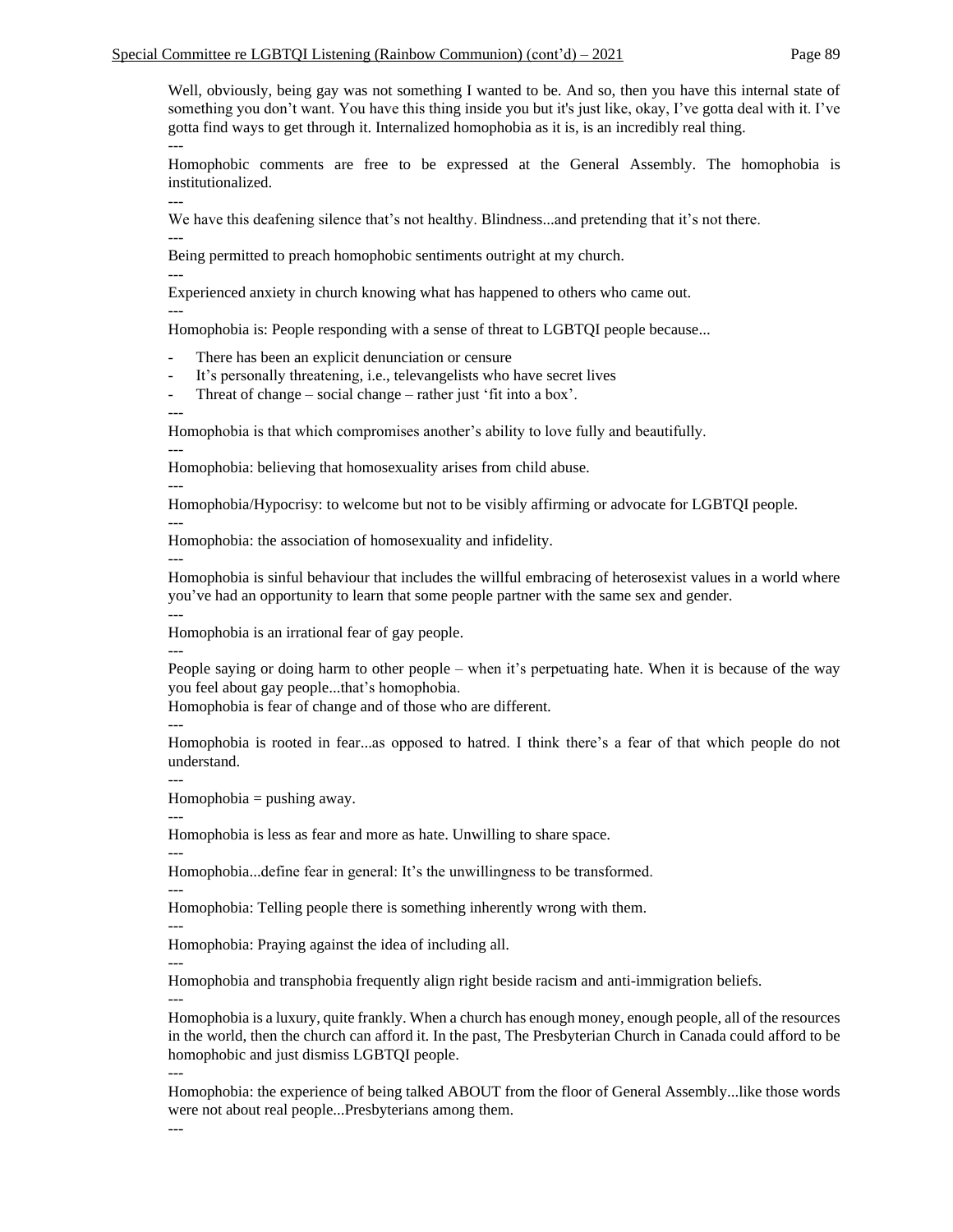Homophobia is having the confidence and clarity and certainty that you are right in a way that precludes the validity of another story or experience.

--- Be careful about identifying homophobia because there is a lot of diversity of thought. And some anti-gay views are thought through and not essentially a phobia. ---

That difficulty rationalizing what scripture says with modern realities is not necessarily homophobia, just a problem with hermeneutics. ---

Some people seem homophobic but they may instead have a hermeneutics issue re...interpretation of scripture.

---

With respect to anti-homosexual passages in the Bible...they are not about healthy relationships.

---

---

On homophobia. It's not just the issue itself but it's all the side issues. Focussing just on the issue ignores so much of what's going on just leaves people feeling that their faith is falling apart. We have to show them that it is not.

Homophobia reduces the mystery of Christ and grace and salvation to a false dichotomy of gay and straight. ---

I was appointed to the Special Committee on Sexual Orientation that year (1997). That's where things started to get interesting. We spent six or more years on that thing. It was interesting how other people perceived us. Nobody was indifferent. People thought we were either off the wall radical left wingers who were going to destroy the church...and other people just made the assumption that because we were studying it, we must be conservative. So that was a lose-lose thing for a lot of the time and we did the same listening thing. We put out a call for stories. And some of them are pretty hair raising. And because all of the stories, the hate mail was quite fascinating. That was a picture of the church I never expected to see.

# **APPENDIX 3**

# **DETAILING THE HARM DONE TO ST. ANDREW'S, LACHINE, THE PRESBYTERY OF MONTREAL AND THE REV. DARRYL MACDONALD**

The decision of the Presbytery of Montreal to sustain the call to Darryl Macdonald to St. Andrew's, Lachine and to ordain him was overturned by the General Assembly because he had shared that he was in a same-sex relationship. The members of St. Andrew's had given overwhelming support to the Call with the full knowledge that Darryl was in a committed relationship with another man. They had discerned strong gifts for ministry that were well suited to their needs as an aging, suburban congregation.

In his story told to the Rainbow Communion, the Rev. Macdonald recalled the pain of this experience for him, for his family and friends and for the congregation of St. Andrew's, Lachine. The Rev. Macdonald appealed the decision of the General Assembly but that appeal was not allowed to be heard. In effect, the Rev. Macdonald was silenced and his story was never fully heard in the church. For this reason, a large section of his story is included here with his permission.

There are **two very strong images** that have remained with me (since that time in 1996).

The first, was when I was told that St. Andrew's Presbyterian Church, Lachine session was ready to call me as their minister. They were ready to issue the Preach for a Call...and I thought, 'Whoa, they better know more about me before they do that...because I don't want anyone to be surprised'. So, I told them at that meeting that I was gay. And the only question that they really had was, 'Are you in a relationship?'…which I was and still am. It's been now 25 years that I've been with Chris (my husband). And at that time, it was about eight months that I had been with Chris and I let them know that he was very supportive of me. And...that's all they wanted to know.

I had no idea about what was in their head. I left the room while they talked, after I told them about this (being gay). While I waited, I stood in the sanctuary of St. Andrew's and I was looking out to a beautiful stained-glass window. I was looking on to this one particular window and in the evening, I could see the shadow of a tree outside and one of the images in St. Andrew's above their table and in the Chancel was the burning bush, a beautiful wooden sculpture of the burning bush and of course that sense of being in the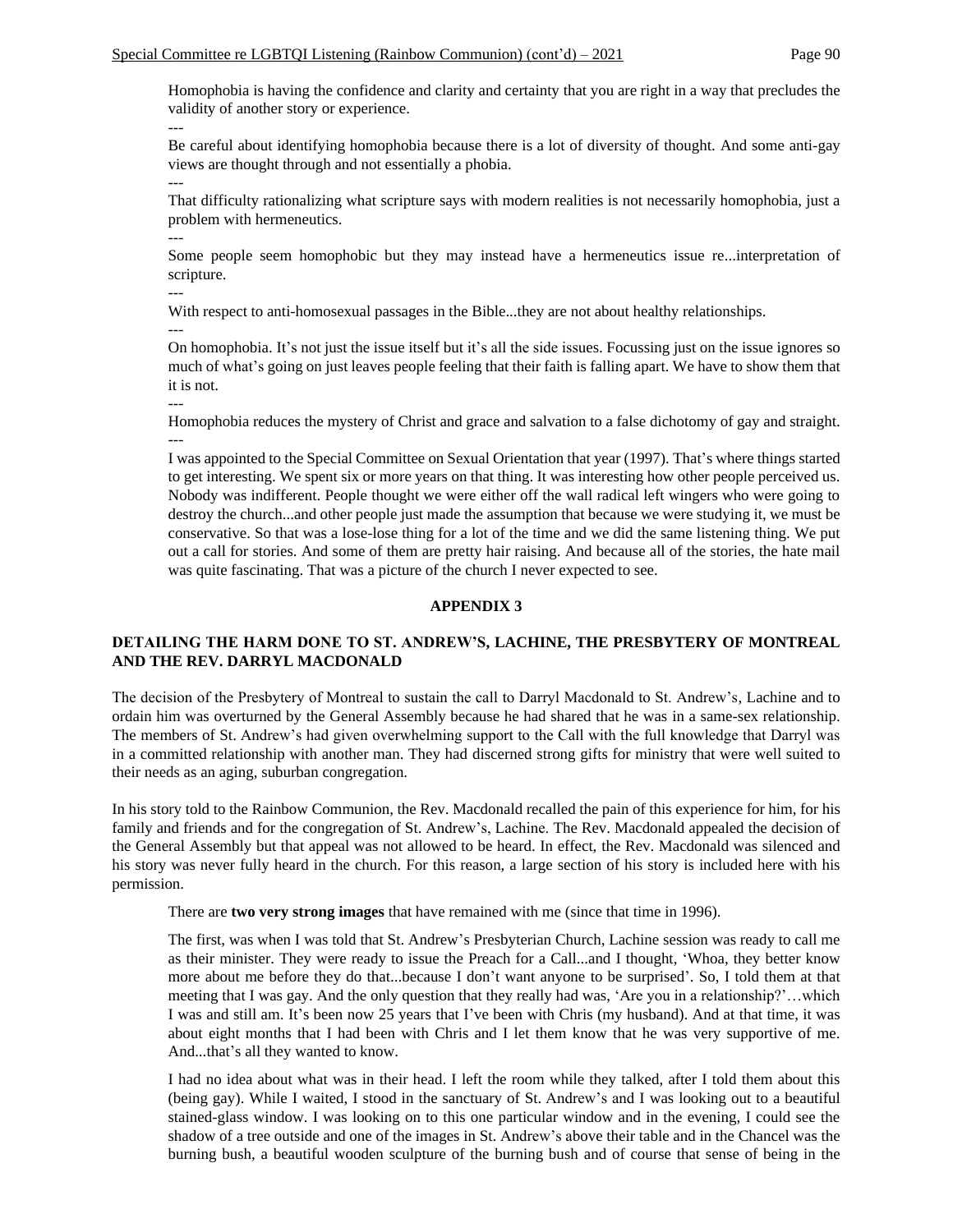presence of God. So, I saw this tree outside which was a living tree and I was looking at it and I just said, 'God be with me'…and I just felt that presence of God with me. Then, shortly afterwards, when I went back in, I got the news from session that, 'We want you to preach for the call'. So, for me that was an affirmation and I really felt God was present with me. And that was an affirming thing.

And then the later image is of being at Briarwood Church in Beaconsfield listening to a colleague. I went to school with him. He came from Assembly to read the edict from the Commission which was the one that basically said they would not look at my Appeal. They wouldn't even read it because it was null and void anyway. He never once looked at me and he just read this thing saying **I could no longer be a minister in the church. I could no longer preach. I was stripped of my license. I could not hold any positions in the church in a session or any other positions of authority**. I was welcome to come and sit in the pew and to think about my life.

So, at that point, I just started repeating in my head the prayer of Saint Patrick's breastplate: 'Christ with me, Christ before me, Christ behind me, Christ beneath me, Christ above me, Christ on my right, Christ on my left…' I said it over and over in my head. I almost was tuning him out and I was just repeating that prayer in my head. And when I looked over to my left there was one of my parishioners Ruth Taylor on my right was Chris, in front of me were some members who were there to support as well as behind me. And of course...the church beneath me where I preached before. And I just surrounded myself with God's presence. That got me through that whole event.

So, on both occasions, it was my focus on God that helped me to be in those places and to hear those things. And for me, that was an affirmation that what I was doing was right. Because I felt God's presence. And that was my focus. My focus wasn't on being gay or being a minister or being anything else. It was just being in the presence of God. And THAT is what got me through those times.

Those are really strong images for me. And...it was hurtful. It was especially hurtful that when he said, 'We didn't even look at (Darryl's) appeal because it was null and void based on the Committee's ruling at the past Assembly.' And in my head...that was the one time where I broke the prayer...in my head, I'm thinking, 'What? You didn't even look at my appeal? You didn't even read it. What was this all for then? You just shut me out?'

After that happened, St. Andrew's dug their heels in further. They still wanted me. They said, 'Well would you still be with us even though this has now come down?' I said, 'Well I'm not doing anything right now. I feel that what I'm doing with you is right...and that we're good together. So, yah, I'm willing to continue without being ordained and see where this leads.' I said, 'It doesn't look good but I'm willing to take a try and see what the next step is'.

So, in the end they (St. Andrew's) were forced to vote on whether to stay or leave. I preached that Sunday and I told them, 'If you vote to stay in the Presbyterian Church, I completely understand. No ill will. I will walk away from here with my head held high and I expect you to do the same. What you're doing is right for yourselves and for me. And we will go our separate ways and we tried. And that's okay'.

And...they voted to leave! They voted to leave the The Presbyterian Church in Canada. I then told them that if they voted to leave, I'll be there with them; that I'm not going to abandon them. But it was really up to them to do this. I felt it was completely unfair that they had to even had to go that route. So, in the end, I was the only member of the Presbyterian Church left at St. Andrew's Church! My membership stayed. They couldn't take it away. (The Presbyterian Church in Canada) asked St. Columba...they wrote to St. Columba and said to basically excommunicate me...and to take me off the rolls. St. Columba said, 'Absolutely not'. They said, 'No, you're going to have to force us to do that'. And there was no legal force to do that. So, (The Presbyterian Church in Canada) left it alone.

When it came time for me to move into The United Church of Canada...when I made that decision...then I had to transfer my membership...that's when I did it on my own. But for the time between when St. Andrew's voted to leave and I moved into the United Church I was the only member of The Presbyterian Church in Canada in that church. They were independent.

So, that was just a crazy time. I remember back when it all started. It was that session meeting that I mentioned at the first. And that real strong affirmation that...what I was doing was right. I had Chris's approval and Chris is Greek Orthodox. Our connection is singing. We both are singers. He sings in the choir here and has followed me along at St. Andrew's and everywhere else. He was very supportive of me, so that was an affirmation. My parents were, of course, very supportive and were happy that Chris was supportive of me through the whole ordeal that I went through with The Presbyterian Church in Canada.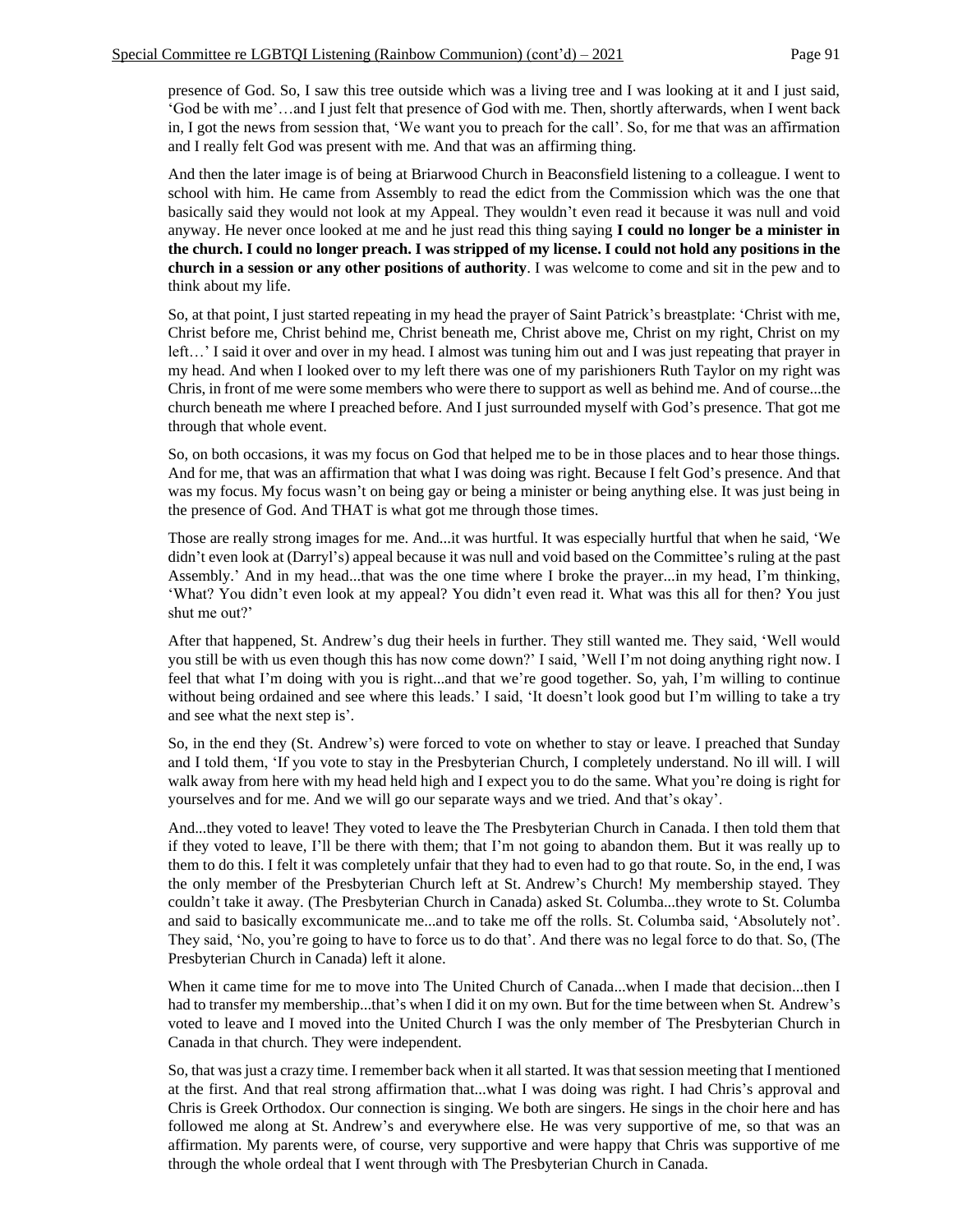And actually, when I told my parents that I was gay, it was my dad who said, 'Don't ever bring anyone home'. And so, I said, 'Well Dad, if I ever meet anyone that I would bring home to meet you and Mom, we'll stay in a hotel'. There was DEAD silence on the phone. I was here in Montreal. And then he said, 'Well, we'll talk about that'. Because what was worse for my father was me coming home and not staying with them. That was far worse than anything else I could offer him in life. So, when it came time for me to go home and...that was that the summer of '96 with the decision of The Presbyterian Church in Canada...Chris came home, too.

We had a family reunion in PEI. So, Chris came home with me and he got to meet Mom and Dad. And Mom says, 'Your bedroom's all ready. We have a queen-sized bed in there for you and Chris. It's your old room. It's all set up for you'. And I said, 'Well...is Dad okay with this?' Mom said, 'Your father and I've talked about it and Chris has been there with you through all of this. We know it's been a really tough ordeal and we see him like we would see each other or your sisters' husbands.' I said, 'Oh! Okay.' Because, of course, we couldn't get married at that time. They had great respect for him. So, when Dad met Chris, well...Chris became the favourite son-in-law.

Dad had read a book, when I was growing up, Why I'm a Presbyterian. because of the whole United Church thing. …he was born in '22…and why we should be staying Presbyterian. What was good about that denomination? He was an elder at a Presbyterian church in Sydney, Nova Scotia. My Mom and Dad sang in the choir. Dad dealt with the people who needed food vouchers and things like that. He was extremely compassionate and kind.

When Dad fell ill during the time when I was going through my ordeal, his minister never came to visit him, all because of me. My mom met (the minister) in the grocery store one day and she laid into him. She said, 'You know Donny has served this church long before you ever got there. He's been an elder in this church. You know the stuff that he did there and you have abandoned him.' And my mom quickly left and went to the United Church after all this happened.

I was having a conversation with Dad one day and he goes, 'I'll always be Presbyterian'. I said, 'Yah Dad, you will, I know you will always be Presbyterian but you know how they treated you. They've abandoned you too because of me. So, you've got a place that will take you in. And when it comes time for your funeral you will want to have a minister who knows you, who knows Mom, who knows us as a family and who could do your funeral.' And he agreed and he transferred his membership to the United Church in Dartmouth with my Mom. And I can just imagine how hard that was for him. But when he died his minister did the funeral and did a fantastic job. And I sat next to my mother and I was there to support her. You know that the minister was there to support the family and still is, still supports my Mom. My dad was really abandoned by the Presbyterian Church and that hurt me more than anything in this whole process, how my family was treated. (My family) did absolutely nothing wrong.

So that just shows you how it just branches out and for what? Because I was in a relationship with a guy? When I went to St. Andrew's, I preached for the call based on the lectionary readings of the day. I wasn't preaching there on the basis of 'gay is the only way' or 'rah rah rah'. It was simply preaching the lectionary readings for the Sunday to show that's what I do. Actually, Ruth Taylor that woman from the church, asked me if I would preach on the topic. I said, 'Well, I don't preach on topics, I preach on scripture. But if there is an example within scripture or that will enlighten the scriptures, that is appropriate for that, then sure I would use that example. But there are tons of other examples as well that I could use in preaching. So, no, I'm not going to focus on that one topic.' And she appreciated that.

When the call was presented at the presbytery, the interim moderator for St. Andrew's presented it as a regular gospel call. There were no issues, no underlying problems. I preached for the call, I met with the congregation. Everything was going well. I had these lovely pieces of paper up here which said that I was okay to go. I had the approval of the presbytery. I was under the care of the Presbytery of Montreal. Everything was fine. It was the chair who said, 'There's information that I've heard that would make this a problem'. And the interim moderator said, 'No'.

So, it was the moderator of presbytery who then, from the chair, stood up and said, 'I hear that he is a practicing homosexual'. And then ten people appealed. The presbytery voted in favour of the call by a twothirds majority and ten people registered their dissent which then eventually stopped the process.

Then it went to the Assembly because that was the next body meeting. The Assembly then overturned the decision of presbytery to ordain and granted it to the ten people. By then one more had added their voice. So, it was 11 that went to the Assembly. And so, 11 people decided the fate of an entire presbytery.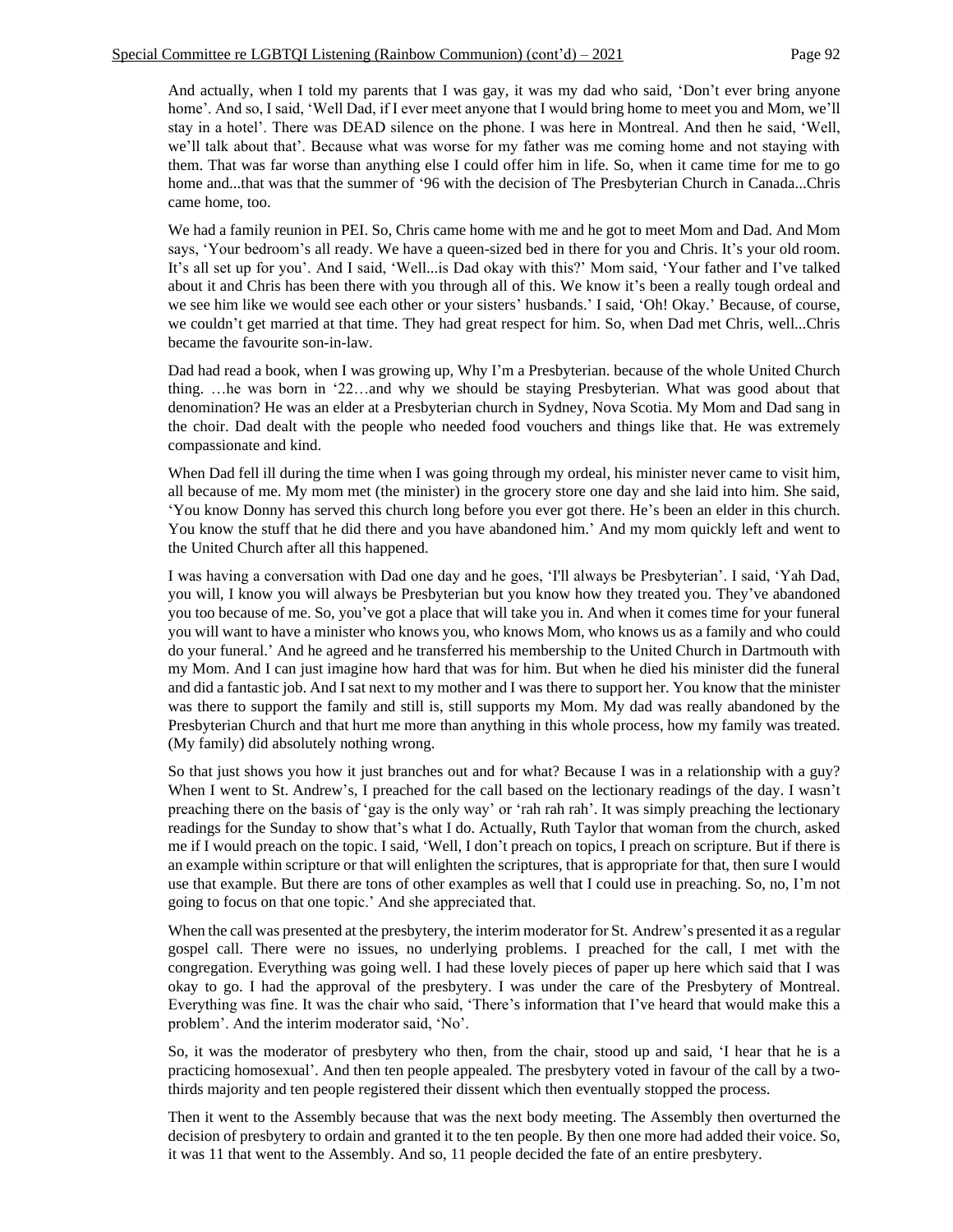When that happened, I went, 'Oh, oh, here's the injustice coming out in the church', because the presbytery voted in favour of this. And the Assembly should have granted the presbytery their decision because in the wisdom of the presbytery they said, 'This is not an issue for us. So, it's a regular gospel call. Fine. Ordain him.' It's not like they didn't know of gay ministers in the church before. But I was the first, I guess, 'out' person. I don't know. I'm sure there were others. So that was really unfair. That was unfair to the presbytery and even to this day they feel the reverberations of that. It divided them. It caused colleagues to fight against colleagues. It was not a pretty sight. And then after that, the commissions and the committees…

And I remember being at one meeting, So, they've now closed that church. One of the ministers, stood up and made an argument against my ordination basically by stating, 'What Hitler did to the Jews was wrong because it was religious but what he did to the homosexuals was right because it was a crime.'

I knew about the Triangle camp, part of the concentration camps, because I've learned enough of the history of 'my people'. I was with the chaplaincy program in 1986 and 1987 with the Armed Forces. And so, I was over there in the Reserve Chaplaincy program. When I went to Lahr, a United Church chaplain took me out to Bergen Belsen. And part of the pictures they were showing was the Triangle camp. That's when I learned that the gays and the transsexuals and all the queer community that were marked with triangles were actually imprisoned by the Allies because it was considered criminal at that time. So, they weren't liberated. So, that minister was making reference to this. And there was an audible gasp, needless to say, in the congregation. And I remember an elder had come to that meeting and was against my ordination. After that meeting, he said, 'I can't be on that side' and so moved his support. But by then it was in the Assembly's hands. So, hearing things like that makes your skin run cold. And those things stick with you. It was tough. It was really tough.

So, the committee (appointed by the Assembly) met at Presbyterian College. I think there were seven people but it hinged on one person to make the decision. At the Assembly someone had stood up and said, 'The United Church slit their wrists over this, are we going to slit our throats?' And you know that was like well duh. You make a statement like that and of course what's going to happen? In reality the United Church never slit anything. They closed doors, yeah, they closed doors and they basically said if you're homophobic this is not the denomination for you. And that's okay to say.

I'm fine with being exclusive when it comes to that type of thing. If you don't accept women as equal partners of ministry, then this is not the denomination for you. And The Presbyterian Church in Canada has said that. So, I'm okay with the church saying, 'This is our belief. If you don't like it, then maybe this isn't the place for you. There are other churches that will fit along with your thinking and you're welcome to go there and we'll sing hallelujah as you become a member.'

That's what the United Church did. And some people left and a lot of people came. It's not a perfect denomination by any means. There are many frustrations I have on the administrative level. So, I get frustrated with some of the polity of the church but there's frustrations in the polity of the Presbyterian Church, too.

Theologically though, we're almost equal. There are people with varying degrees of more conservative theology to more liberal theology and both are pretty comfortable within those denominations. So, a United Church minister can be very comfortable in The Presbyterian Church in Canada and vice versa. Interestingly enough through this process once I became ordained as a United Church minister, I was the only United Church minister in Canada who could not serve next to a minister of The Presbyterian Church in Canada because I was denied any of those functions in The Presbyterian Church in Canada.

So, I was unique to the United Church of Canada of being the only one who was not able to do that. It was St Columbia by the Lake who then petitioned the presbytery to bring to the Assembly a few years ago that that statement about me participating in the church be revoked and that I be allowed to be considered like every other United Church minister and able to stand next to a Presbyterian doing communion or to be there for the baptism of a child or to preach for a summer pulpit supply or whatever. I couldn't do any of that stuff. Now I can again.

Scripture really is the big issue, I think, with The Presbyterian Church in Canada. Let's face it, we're dealing with translations. What's the context and what are the other words saying. What's the direction that you follow. The Ethiopian eunuch, if that's not an example of what we should be doing about homosexuality in our context, I don't know what is. That is the parable we should be using because that makes sense. What's to stop me from being baptized. Absolutely nothing. And it happens. And it's the Spirit that moves and does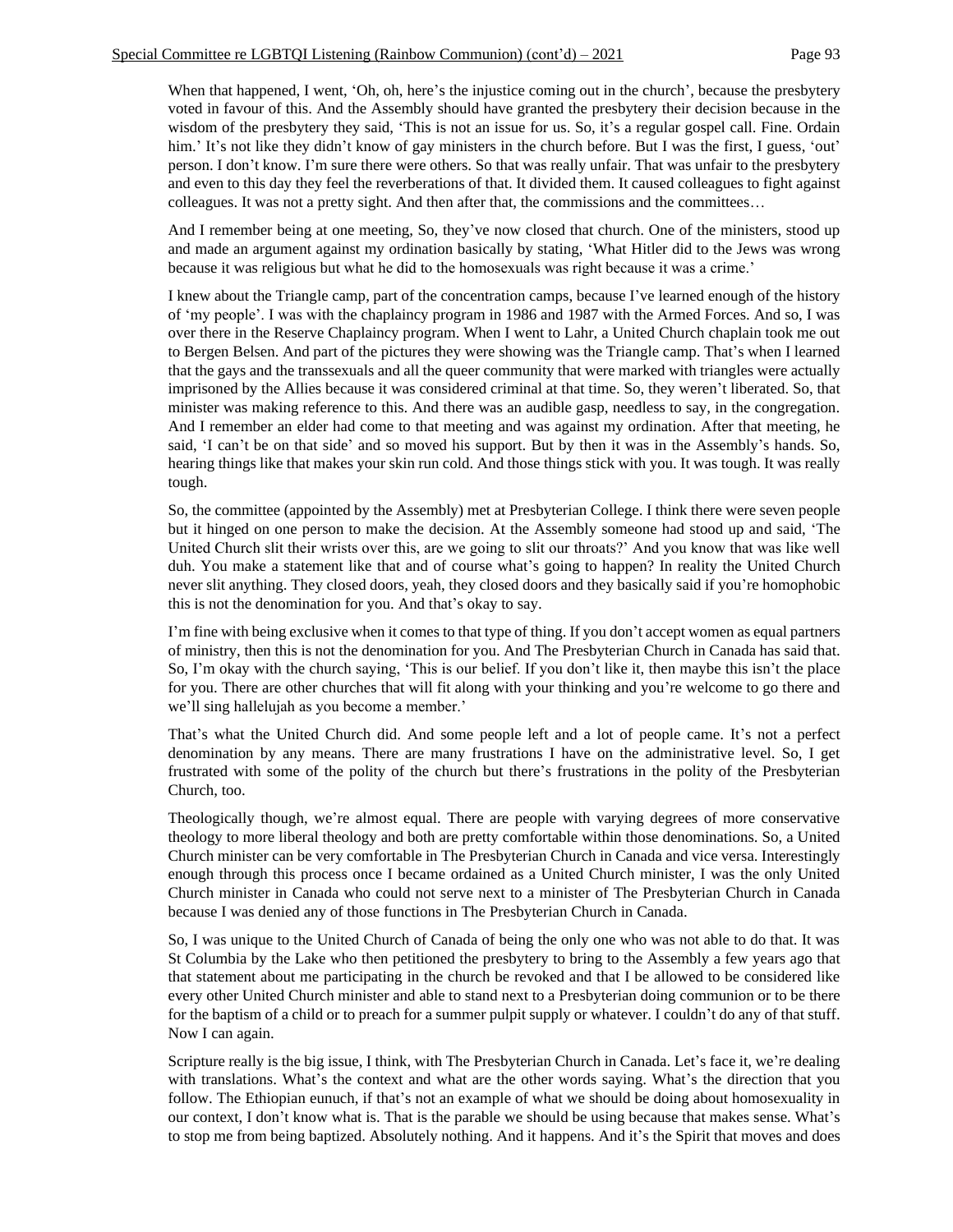that. We all know that story. So that should be the paradigm that is being used in this discussion. Not a couple of sentences from Leviticus which we would consider a hate crime in our country.

So, there's a lot of hurt. And at the same time there's been a lot of healing too. Because it's forced me to really question this for myself. One of the things that I realized through the debate was that all of the things that were being said about me as a gay person are things that I've heard said about women. Within homophobia is a strong misogyny. Until we address the misogyny, we're never gonna get over the homophobia.

I need the church to say this was wrong. I think that St. Andrew's needs a direct apology from The Presbyterian Church in Canada for what they were put through because they're not gay. And yet they were just slammed by the church for backing me. That's not fair. And it was a way to get at me. You know it's sort of like, we'll get the family so that we can force him to do what we want. That's mafia tactics as far as I'm concerned. And I think a direct letter of apology that is read by a representative of The Presbyterian Church in Canada from the pulpit of Summerlea United to the St. Andrew's, Lachine congregation would be really, really nice for those last few people. For some of the younger ones, who are now getting older, who stuck their necks out, to be able to hear that apology would be really worth it for them. And I don't care about me getting an apology.

Ruth Taylor she's like my dad, she's there all the time now. She's just a part of who I am. I'll never ever not have her by my side. She's like that presence, that really strong divine presence that was in her that is there with me all the time. I bring her with me to every congregation I go to, Ruth is there. She was an awesome member.

Two years after my father died, we were in Puerto Vallarta, Mexico. It was a 70s dance and they were playing Donna Summer's version of MacArthur Park and I just was remembering that my Dad and Mom used to love that song and I remember it just felt like being at home again in Sydney in the house. I could picture the house and I could picture Dad there and I just started to miss him and I said to my friends, 'Look I just need to go off and be on my own and I'm going to watch the sunset'. So, I went off on my own to the beach and I stood there and I was watching the sunset and just thinking that this is something my Dad and I could never do because at the end of his life he wasn't able to travel with me like that. And he'd never been to Mexico and I said, 'I wish I could have just shared this experience with you Dad'. And then I felt his presence with me. I felt like he was standing beside me and I could feel his hand on my shoulder and then his voice came in my head and said, 'No we couldn't do this while I was alive but we can do it now'. And then I watched the sunset with him. And then every time I went back after that, one of the nights, I would go and watch the sunset. And this year I told my friends about it. and I said, 'Yeah I do this every year' and one of them said, 'Well let's go watch the sunset'. I said, 'OK, yeah, let's go watch it with my Dad'. And we all went together and we stood and watched the sunset and they put their arms around me. And I just remember my Dad saying, when he was at my wedding, because that was the first time that he met all my friends, he said, 'Darryl, you have great friends'. And I just felt him there again with me.

That, for me, is what church is about. That was a worship service and God was present there, my Dad was present there. It really felt good. It was like a joyous moment of being able to share that with my friends and just tell them that story and have them be part of it. And for me that's where God is and that's where the church needs to focus and get off of this stuff about who puts their 'whatevers' wherever or what person you're sleeping with or the gender of the person. I mean even the gay community can learn from the church how to be inclusive because that's what the church does best. And we keep failing at it. I don't get it. Like why are we losing our basis of who we are? When people say, 'Well that's why people aren't going to church anymore, because of, you know, letting gays in or letting women in,' all this kind of crap that you hear. No, the reason the church is failing is because it's failing in being its true Christ-like mission.

What Christ did is he touched people who most people wouldn't go near. He dined with people who people wouldn't eat with. He hung around people who most of the church has condemned through its history as opposed to accepted. We've really failed at being Christ-like and we need to get back to that. And I think if the church started to do that, we would break down those barriers. So, I would hope that the people can hear that being gay doesn't mean you don't have faith stories. It doesn't mean you can't connect with a living faith in God, being a sexual, a homosexual person or even a heterosexual person. Sexuality itself is a problem within the church. And it's because of our medieval and Puritan values that we've kept. We're so stuck in Augustine and sin, you know sex being a sin as opposed to it being a gift which is obviously in the Bible – I mean you read those passages it's like, 'Why do we think that this is a sin?' Adam and Eve simply realized they were naked and vulnerable. And now, 'Oh no, we know the difference between good and evil!' And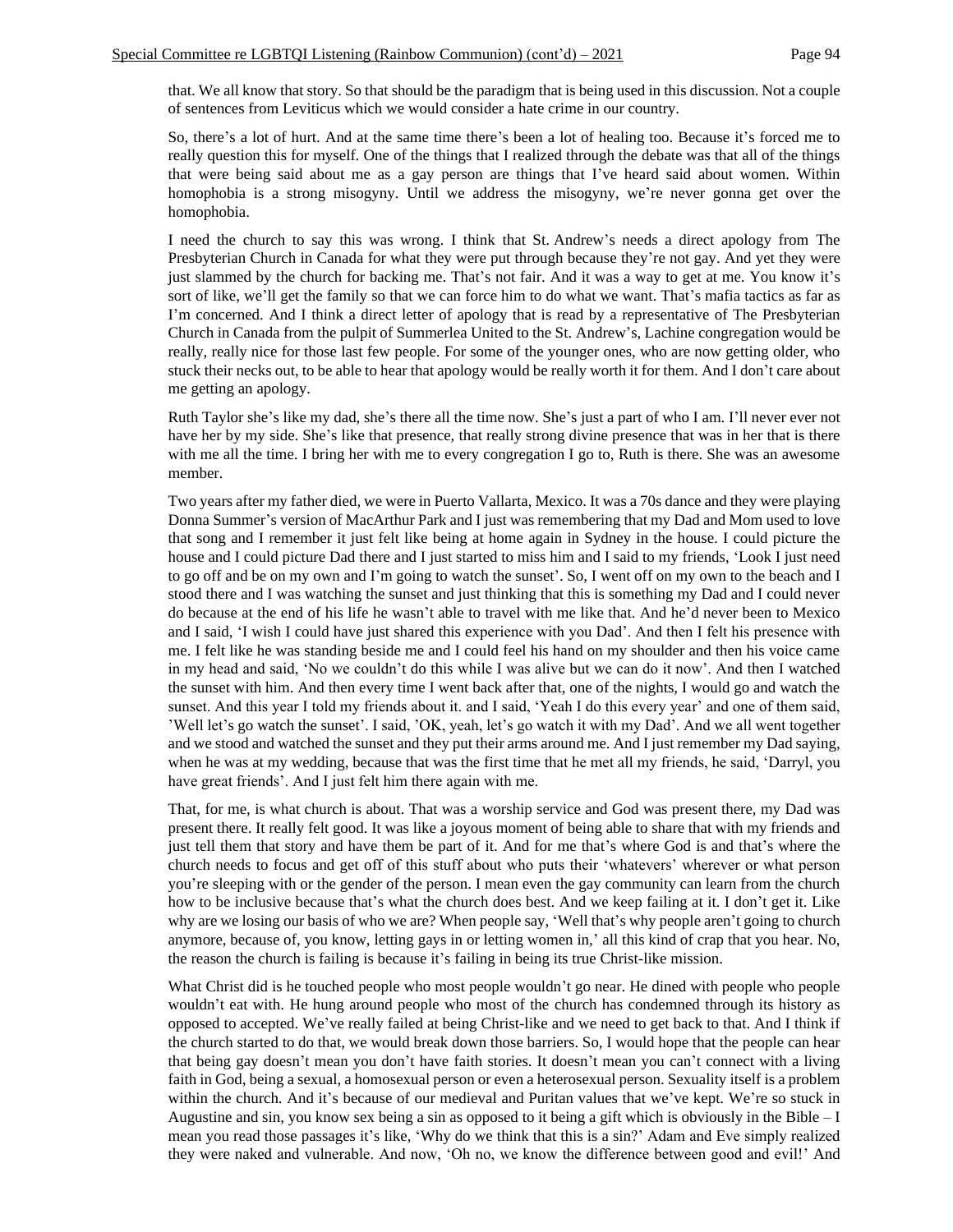then we took that to mean sex. I don't know where you'd get that from the story? It's not there. And yet you know we are going to take on some ancient theologian's own angst about his own life and say that now we're going to pin it on everyone. I think that the church, The Presbyterian Church in Canada, especially those who are undecided or still saying, 'yah but...', need to know that a group of gay friends standing on the beach can be a worship service. And that group of gay guys on the beach, you're not going to find in a sanctuary somewhere because the sanctuary has told them they don't belong. The gay community is already developing its theology and its connection with God and they're doing it outside of the institution of the church. And the church should be the ones to help in that not to hinder it.

Well, one night in Presbyterian College, I was struggling, just struggling, with the whole…I was coming out at that time. I was twenty-two years old and coming out and I just knew that I was gay. I didn't know what it meant. I didn't know. I had no relationship with a guy before. And then of course I was dealing with being molested at nine years old as well. From a man who was at (...) Presbyterian Church and sat in the pew behind us with us with his wife and kids. And his wife was my grade (…) schoolteacher. So, there was that issue, so was that it? Do I have an illness? You know it was one of the things I was thinking because of course one of the things I was told was that (my abuser) must have been molested as a kid. Now as a kid I'm hearing that going, 'This is gonna be me? Because it happened to him and he became this. So, it's happened to me now, am I going to become that?' I remember my grandmother saying that...my mother's mother saying that, that he must have been. It was just an innocent comment. But as a kid I remember going, 'Oh my God'. Which of course is not what's happened. But I did question that about my homosexuality, did that cause me to be gay? And my Mom asked me that question as well. She said, 'Did you think (the abuser) had anything to do with it?' And by that time, I said, 'No, no it hadn't.' But I remember being in the chapel. I'm lying on the bench and I was sobbing. Just heaving sobbing, saying, 'God take this away from me. Take this away from me. Just don't let me be this.'

And then, like my Dad on the beach, I heard a voice in my head and I said, 'I give you my life, just take this and change it'. And the voice in my head said, 'I take your life and I give it right back to you. You need to be the best person you can be. You need to be the best man you can be. You need to be the best gay person you can be. You need to be the best minister you can be. This is your life. I've given it to you. Now I'm going to help you live it.' That's the voice that came in my head and I stopped my sobbing and I thought, 'Okay this is what I need to do, I just need to be me because this is who God has made me to be and if I take anything away, I'm not being me and I'm no good to anyone. So, I need to be my authentic self.'

And I've not been perfect at it of course but that's been my goal: to be the best I can be in all aspects of my life. So, if I'm going to be the best gay person and Christian and minister and brother and son and colleague, then they have to work together. The minute I take one out it collapses. What I was hearing from the church was that you need to pull one of these out, like they'd said to me that I could be ordained if I just stopped being gay. Or even worse, it was because I was with Chris. Then they said, 'If you give up your relationship to this man then you can be ordained'." But then who would I be? How would I have integrity? That was a really big struggle but by that time, like after that voice in my head, I was quite clear about the path I need to walk or else I may as well give up. I was 22 when I made that decision. And I knew the church's stance. And actually, I remember one of my colleagues, one of the students there, asking the same question like, 'How do you reconcile this?' And I remember saying to him at the time, 'Well I don't reconcile it. For me it just makes sense. This is who I am. This is what I do. I feel called to ministry. I am gay.' And this was in '85.

**There's a couple of things in my life experiences that were very formative.** One of them was when I was around four or five years old. We went out to a camp in the summer and I got lost. I took the wrong path. I'm a little dyslexic. I came off one path and I kept going down the other path thinking I was going back but I actually should go back the other way. And then they couldn't find me. And I got lost and so I started to cry because I couldn't find our tent and I just remember an old man and an old woman. And they took me in to their tent and calmed me down and said, 'we're going to find your parents, it's okay'. The husband went to the front gate to say that they found me. And actually, when he got there, my father had just arrived, to say, 'I lost my son'. And so, they sent my dad to get me. And I remember her giving me milk and cookies and I felt very sad but they calmed me down and I felt very secure. I felt that I could trust them. And I felt good. Like they said they would take care of me, I believed them.

I remember my Dad; I had my head down on my Mom – I had this red pillow in the car and I had my head down on the pillow on her lap – and my dad driving back never once took his hand off me. He drove back to the campsite with his hand on me and then tucked me into bed and I never left the site after that. That was one of the formative moments of my life. Just feeling and again for me that's a God moment, how I identified God is in my Mom and Dad coming and rescuing me. So, when I grew up hearing the stories of Jesus being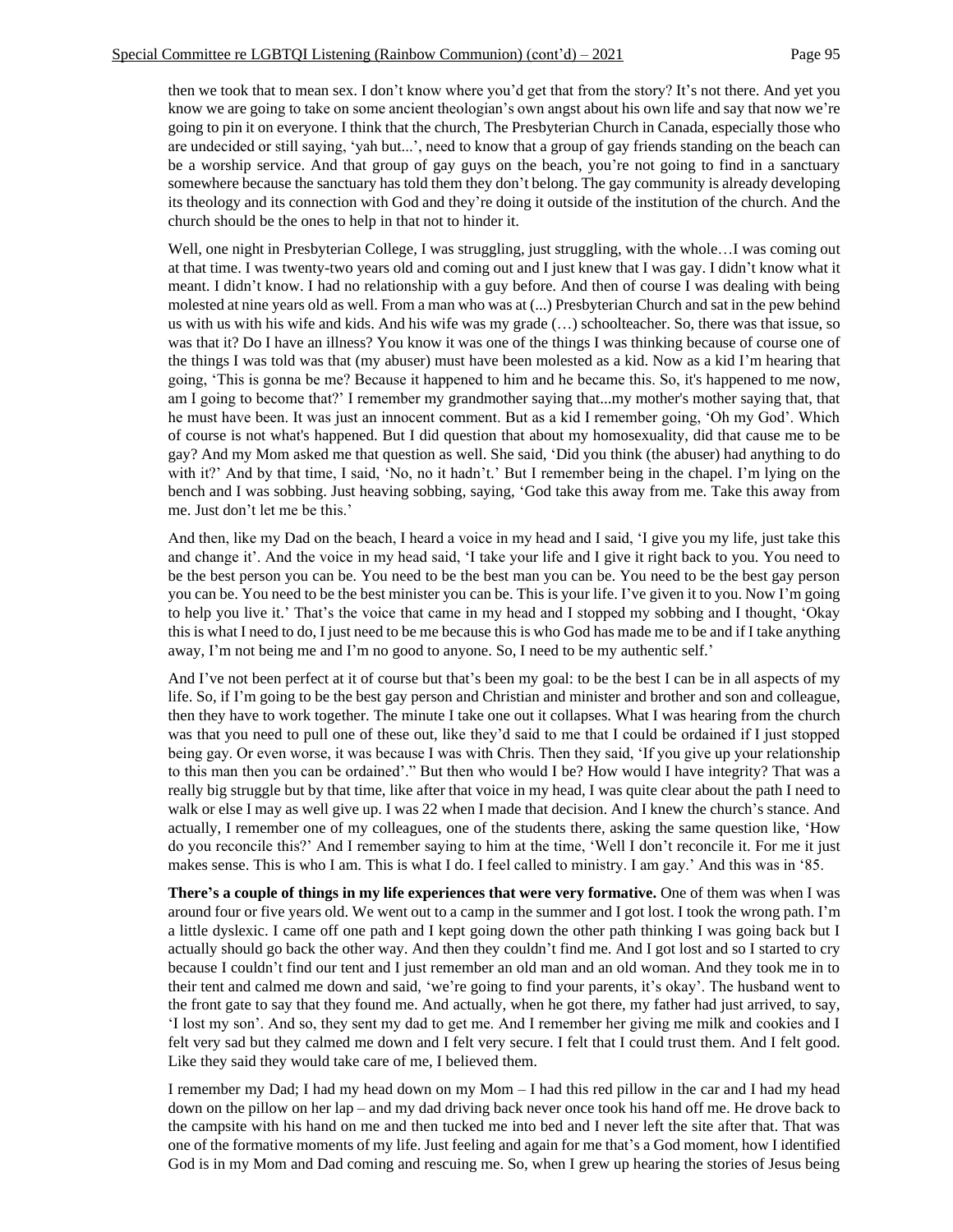a saviour and all that, that was the image I had, was the old man and the old woman in the tent and Mom and Dad coming and taking me back to the campground and not chastising me but just loving me.

And then the **next formative moment** of course was when Mom and Dad approached me and said, 'What has (that man) been doing? Has (he) been doing things?' That's what they said. And because my Mom was alerted to something; she just felt very uncomfortable with how he was around me. And so, she told Dad about this and Dad said, 'Well let's ask Darryl'. That was my Dad's way. So, they pulled me aside one night and they came to me and said, 'We just want to ask you a question. Has (he) been doing anything?' And I just broke down and cried because again I thought – I was nine – I thought I was going to be in trouble because (he) said I would. He said, 'If you tell anyone you're gonna be in trouble'. And so, I believed him. So, I just cried and cried and cried. And at that point they knew, they didn't have to ask what, they just knew that definitely something was going on. And my Dad just grabbed me and hugged me and said, 'It's not your fault, it's not your fault. We love you. We love you'. And that's the first things I heard after that. (My parents asked), 'Can you tell us anything?' And I did tell them because again I felt secure. So, there was that moment.

It would have been nice to have had the church reach out and say, 'We're here for you'. But they didn't. That wasn't what they did. But I did get it from my parents and for me my parents have always been that spiritual energy that I believed was in the church. I still believe it's in the church. I just know that there's also other powers that are strong and tried to crush that. And those also exist within the church.

Interestingly, we moved to the other side of the church. That's what we did. But (my abuser) remained in the church and was there every Sunday and I would see him every Sunday. It was the only time I would see him and Mom and Dad asked how I felt about that, about seeing him over and over again. I said, 'Well, this is a place where he can't do that'. And so, for me the church was literally a sanctuary and still is to this day in my view. It is that sanctuary. So, you know, hearing what's happened with some people, some kids in the church being – especially with the priests in the Catholic Church although they're not the only ones – that just horrifies me that that becomes, that the church would turn it not into sanctuary. I wouldn't say the same but I had that similar feeling when I was treated the way I was from the church that it was almost like a kid being molested because it was happening in a sanctuary. Like those edicts were written in a sanctuary. I thought boy, this just doesn't feel like church to me. You know this feels like something else. And it was a little too close to home. But it was a good lesson. I learned what I don't want church to be. And I hope they hear that strongly.

I mean really, just to say it really clearly, it felt like the General Assembly molested me on that day. In the sanctuary, in front of everyone. That's what it felt like.

It was a gathering. It was in the evening. They called the presbytery together and they read the edict to myself, St. Andrew's and of course, the Presbytery of Montreal and all of us were slapped. The presbytery too but it was done in a sanctuary from the pulpit of the sanctuary where I had preached. And then he walked out. He didn't even look at me.

In that moment I was that close to walking away from it. They almost succeeded in doing exactly what they wanted me to do. And that was for me to leave the church. And I, like so many others, would have left and never come back. I thought, 'This is it'. But then I thought why should I leave the church to them, to that view. If the Bible was just left to the kings, we wouldn't have the prophets. The Bible's got the prophets, so 'step in line Darryl' – way back in the crowd but still step in line and follow that path as opposed to giving it over to the reigning monarchs and what they believe is right.

I really hope that the church decides soon that this issue has caused too much harm in its debate and it will be far better handled if it's accepted and it becomes part of the ethos of the church to say, 'These people are part of us'. I think that The Presbyterian Church in Canada could be leaders in how to deal with this issue and should be leaders in how to deal with this issue. So that's my hope.

Homophobia for me is not just negative statements against the queer community. I think it's also the language and the theology. Again, part of it is linked with misogyny. So, it's really hard to separate it out because that stuff is really embedded in a lot of our thought. So that for me is where homophobia falls. It's really hard to define it, to narrow it down, because it starts to spread out. And it goes anywhere from: 'We'll be nice and accept you. You're okay to sit here type thing' – that's for me in and of itself enough to say, 'No'...and walk away – to outright statements like what Hitler did to the Jews was wrong but what he did to the gays was right. That is a clear statement of homophobia.

Well language for one is a big thing for me. Addressing the language that we use and being mindful of using the politically correct terms...and I know some people go, 'Oh, political correctness stuff is so crazy!' It hurts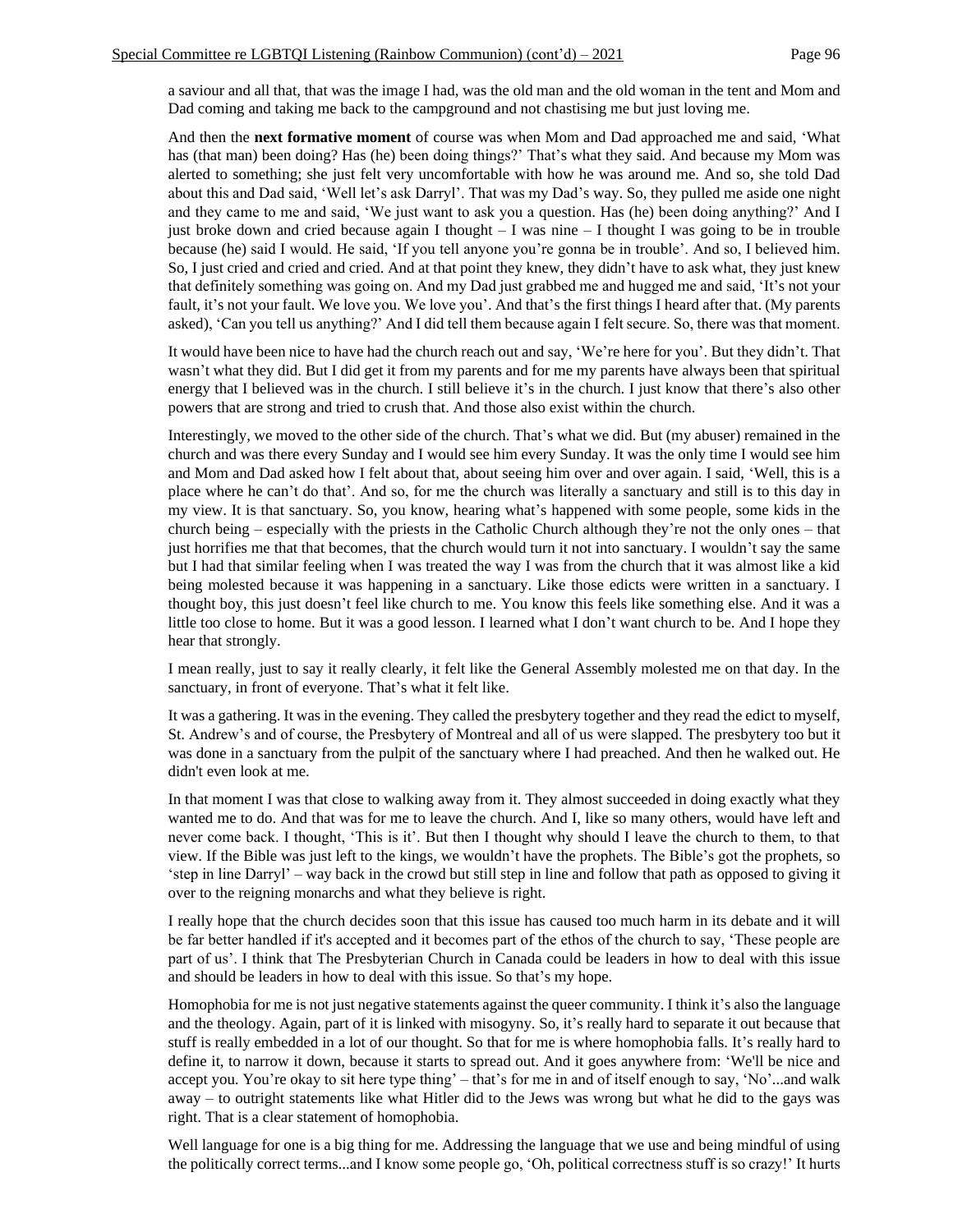people when you use the wrong term for them because it's basically saying, 'I don't care about you. I'm just going to use what I want.' And if we're really true to our faith, we're going to listen to people. So listening is the big thing. And when people say things like, 'Well, we'll accept it as long as we don't have to walk in pride parades'. I respond, 'Well, have you ever been to one? Do you know what it's about? Do you know what happens there?' I went to the parade this past year and hadn't been in a long time. And it was a great experience. Standing there with my friends and it came time for the moment of silence and up went the hands and mine went up too and I immediately started to cry because I remembered all the people I knew who died of AIDS. And that's exactly what that moment is for. And it's just such a moving moment. And then the cheer comes up from the front through and it was just, oh, to be standing there for that again. It was like my Dad on the beach, you know, that those people were there again.

So again, how can the church not celebrate that? I don't get it. You go to the St. Patrick's Day parade, why not Pride? We'll lay the poppies at the cenotaph which is a thing we need to do. There were gay people who fought in the war and died in the war. Young men who fell in love and gave their lives just as much as anyone else. And if we're part of a culture that says that they don't count, I don't want to be part of that culture.

Reconciliation looks like this, right now, what we're doing here. Just hearing the stories, is the really big thing for me. And the other thing that would be when The Presbyterian Church in Canada has its vote and says, 'Enough, gays and lesbians are a part of our community and we value them'. I know that there are people who are coming up for ministry. There are young people who are struggling with their sexuality and they need a church there to help them and to be supportive of them as they develop. And to see that there are stories, faith stories, that they can connect with and to give those stories for that purpose.

Again, thinking of Pride, the gay community every year walks down the street, through the streets of our country. And they carry one of the best symbols from the Bible and that's the story of the promise of God never to let a flood happen again. And that the rainbow flag was marched in the streets at a time when the people were dying of AIDS. And they raised that flag not knowing that they were connecting to the story of Noah and the promise that God made. The way I see it, the gay community at that time was forcing God to see the rainbow and to stop the flood. And that's a powerful image. That the church doesn't make that connection just means that there's so little vision. It's so powerful, that the flood that was coming was AIDS and it affects more than just the gay community; it affects countries around the world. Look at some of the places in Africa where (AIDS) just decimates communities and generations. So why can't the church join in? And say, 'Yes, we need to grab a corner of that flag with you'.

The church doesn't have to be gay. It just has gay people in it and that's it. We walk together. It's not a gay or straight institution. It's an institution of believers. And within that body of believers are people who have faith stories and they're gay faith stories and straight faith stories and elderly faith stories and youth faith stories, et cetera, et cetera and they all can come together and inform each other.

I realized that I had been holding onto this stuff for so long and never got the opportunity to sit down and tell my story to The Presbyterian Church in Canada. Because they said, 'We don't want to hear it actually. We're not even going to listen to it because we're gonna go on a decision of the Assembly.' That was just devastating to hear that the church doesn't want to hear our faith story and doesn't even acknowledge that you have a faith story. **That was for me the biggest sin done to me by The Presbyterian Church in Canada.**

They tried actually to have me excommunicated. And then I was thinking, they basically did that with my Dad. My Dad was the one with his hand on me when he rescued me. And he was the one who hugged me and said he loved me when they asked me about (my abuser). And he was the one who cried every time he left me at the airport and was worried about me and how I'm living here and just wanted the best for me. For me that's what the church should be.

I got lots of support – that was the good thing. And from Presbyterians. I mean I felt really supported. That's why I went through the process. I didn't feel alone. I felt in some ways that if I left, I'd be disappointing a lot of people. It was hard to transfer my membership over. That was a tough day when I wrote a letter to St. Columba, to the session. It was a tough letter to write you know and they wrote back and they accepted it and they understood and all that. I thanked them for the years that they were there for me. And again, St. Andrew's, when I left them and went to Christ Church it was so emotional. It's also 11 years I could have been getting a pension but it's part of the compromise.

You know it is just ridiculous how much it affects everyone. The Presbyterian Church in Canada needs to hear that as well. It's sort of like firing shrapnel. You're not just firing a bullet you're firing shrapnel and it's affecting so many people. It's like a weapon that's used. Part of the homophobia, I think, is the finger pointing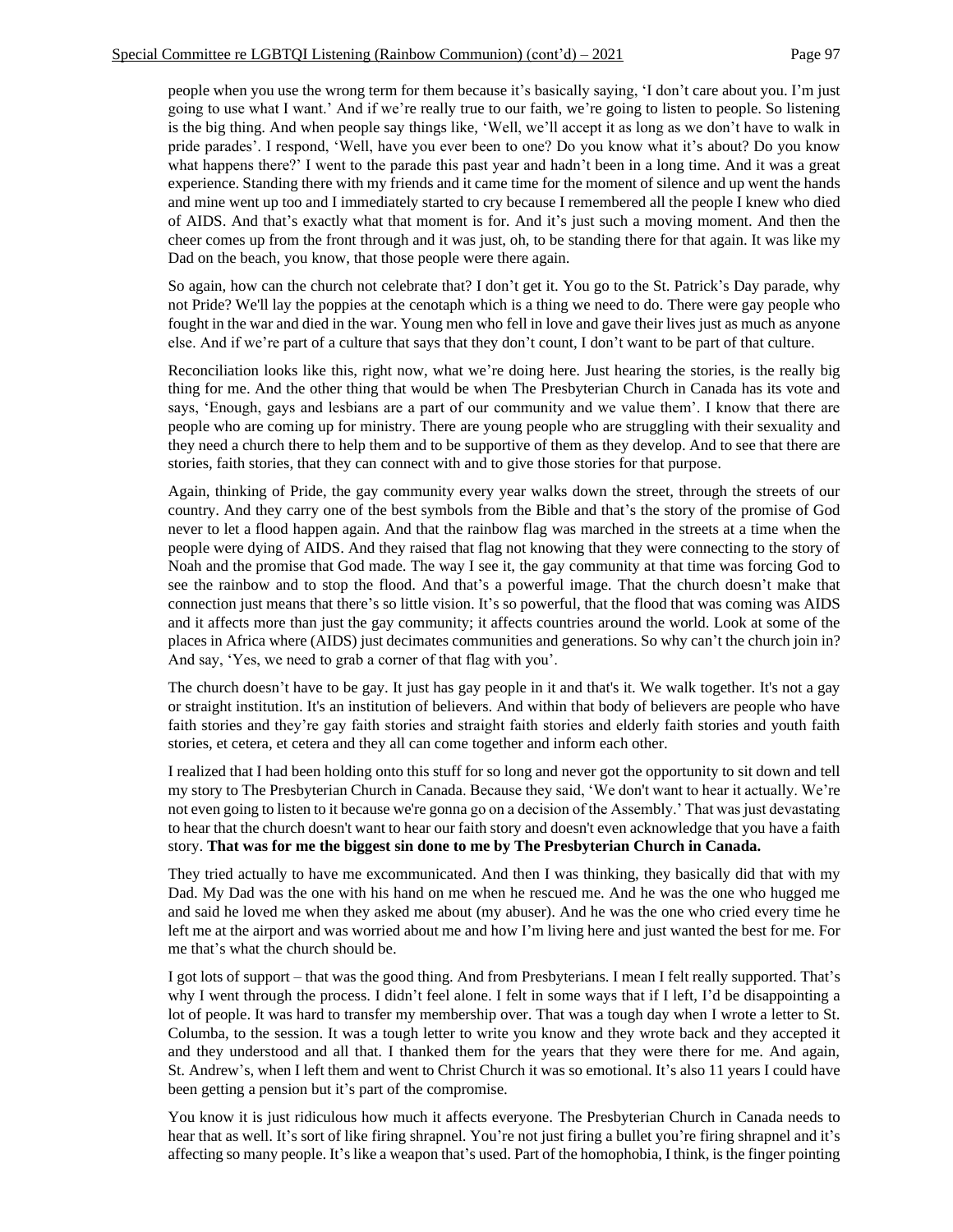and the three pointing back. Now, whether it's a traumatic experience they had that they've not dealt with or whether they're actually doing what they're against. You listen to those voices and you think, now this is not going to run our church. That voice is not going to run the church. And the church let that voice run it. I'm frustrated that that happened. I was young. I've grown a lot older but I was very young back then. And I was someone they could get but they didn't realize that I had moved well beyond what they thought I was. It's just because I was trying to be, authentic and courageous to myself and to who I felt God had called me to be in all aspects of my life. And maybe the Presbyterian Church wasn't the place for me to find that. But that is where I found it.

A lot of my colleagues left and came as well to the United Church after what had happened. They were fearful of what was going to happen to them. They came in and that's because many were gay too. They went, 'Oh, oh there's going to be a witch hunt and people are going to start looking for all these gay people in the church'. Well, you don't have to look far, we're all over the place. We're playing your organs. We're sitting in your sessions. We're teaching Sunday School. We're sitting in the pew or on the councils. We're all there. We're arranging the flowers for funerals and weddings or we're making cookies for the bazaar. Start looking at who's in your church.

In 1999, there was a group of ministers who went to Queen's for a conference. We were driving back and (a colleague), who was a United Church minister said, 'We gotta do something for Darryl. Let's have an ordination or something'. How are we going to do this and make this work? I wasn't in the United Church at the time, we were now an "independent". And they said, 'Well, we can't be perceived as doing something that the denomination is going to slap us with.' So, what they did was to have the ministers present come up and lay their hands on the members of the session of St. Andrew's independent church, to affirm their ministry in the community. Then the session turned to the ministers present and said, 'Would you join us in laying hands on Darryl who we have called to be our Minister for our community'. Just like the Presbyterians invite other clergy to do, we had the session lay their hands on me and the clergy lay their hands on me and the session and we had this ordination in 1999.

It felt so good to have that affirmation from the United, Presbyterian, Anglican. It was wonderful – we even had, a Catholic priest, who founded, the 'Dans la Rue' program here in Montreal and he died last year. So, I'm part of the apostolic succession of the Catholic Church. It was very powerful, very, very powerful.

Then in 2005, when I was ordained in the United Church, I made a stole. Now, one of the funny things, I was cross stitching this during meetings in the church and someone on the 'No' side was upset that I was being 'too gay'. And...so I said, 'I am not aware of any gay cross-stitching leagues myself. I'm the only gay person I know who is doing this.'

For the people who are struggling with being in the church and being a sexual minority, I would hope that my story would help them to understand that they can be a sexual being and a person of faith, hand-in-hand and actually that they need to go hand-in-hand. They need to be part of each other because the stories that we live in our life are both secular and divine. I mean this is God's world. It's not our world. We live in God's world. And so, everything for me is connected to the divine. And if it doesn't that's where we run into the problems, it's when we lose that connection. So, our sexuality needs to develop with God in mind and our social work needs to develop with God in mind and our science needs to develop with God in mind. You know, for me it's all connected.

And I pray for The Presbyterian Church in Canada in its journey through this as well. I hope that especially the members who identify as people of faith who are gay, lesbian, transgender, bisexual, etc. and their friends and families who support them within the church too, will find that God's presence is there for them. And you know it's just to remember that I say this with funerals we don't get over death we learn how to live with it and we don't get over the hurts, we learn how to live with those. And the pain or the hurts that I have experienced in The Presbyterian Church in Canada is something I've learned to live with and learned to grow with. And I know the church will be able to do that too, I trust. I have every confidence that the Presbyterian Church and the Christian Church in general will heal from those wounds because I believe in Christ and I believe in resurrection and I believe that's where we're going. So, I thank God for all that. And thank God for you.

In addition, a presentation made by Ruth Taylor an elder and member of the Search Committee at St. Andrew's, Lachine, describing her perspective on this experience, is included here. Darryl referred the Rainbow Communion to this historical account written by Ruth Taylor as part of his story. It is posted at: summerlea.ca/en/history4.htm.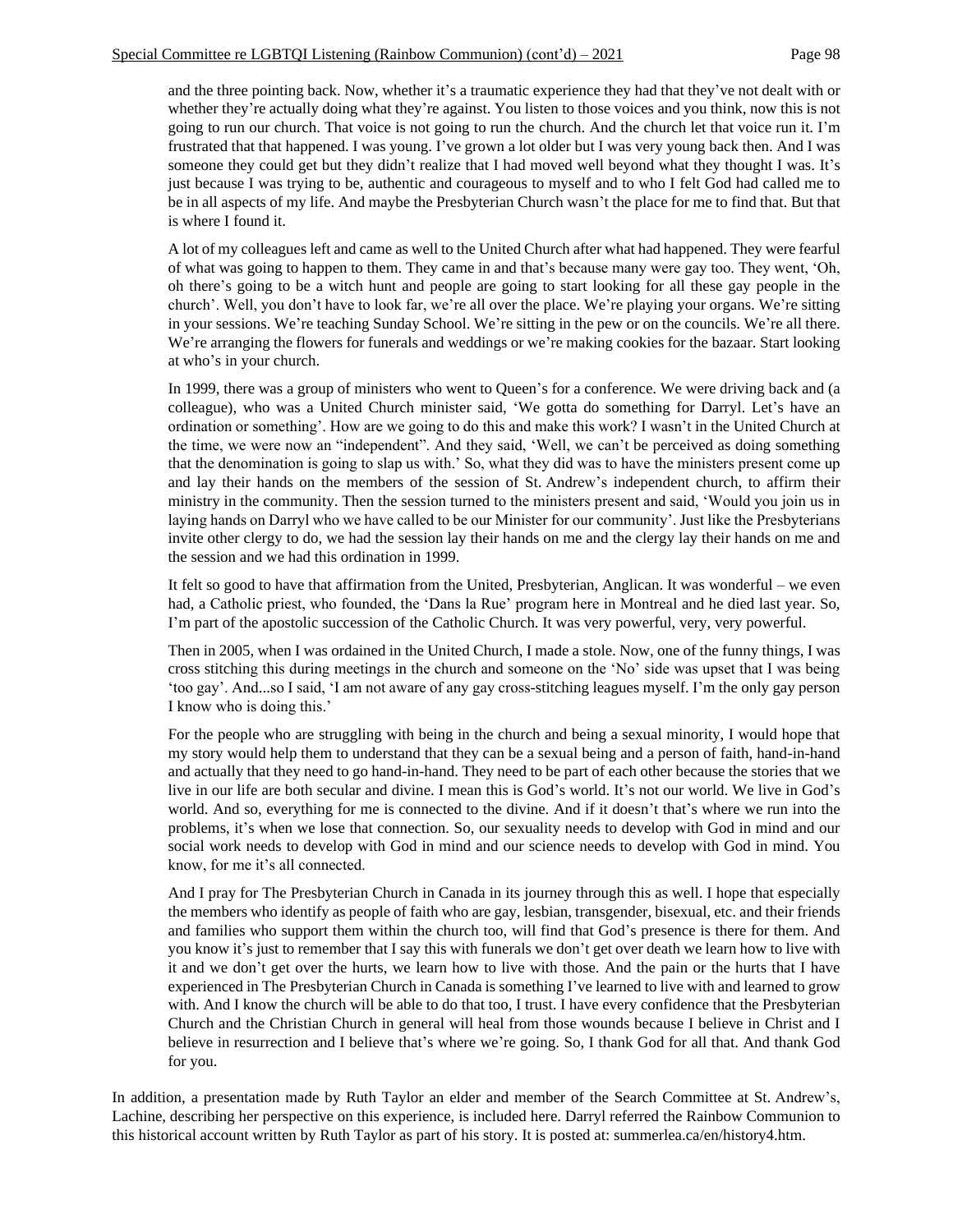#### **My Path of Faith by Ruth Taylor**

(Presented March 22, 2007, at Alexandria United Church, Alexandria, Ontario)

January 2005 marks the joining of St. Andrew's Presbyterian Church with Summerlea United Church, both of Lachine, Quebec, Canada. On this occasion we summarize the inter-linked history of the two congregations since the inception of St. Andrew's Presbyterian in 1818, One hundred eighty-seven years ago.

This particular path of faith in my life began late in 1994 in my church, St. Andrew's Presbyterian, Lachine, Quebec. It was a rather small, active, faith congregation in the English sector of our small city, a suburb of Montreal. The area was increasingly becoming French, good neighbours but ever lessening our chance of growing in numbers. Our concern was our need to focus on finances when we would have preferred to be focusing on being His hands, a Christian influence and help to our schools on either side of us, to the community in general. But life abounds in challenge and we could not possibly foresee the scope of the one to face us.

I was a member of our search committee and after two years we had made no progress. Then we welcomed an application that resulted in our church family more closely united than ever, The Presbyterian Church in Canada was shaken to its roots. Our faith in our national church tested.

This application came from Darryl Macdonald, Master of Divinity, a Licentiate of the Presbytery of Montreal of The Presbyterian Church in Canada. He had come to Montreal from his home church in Sydney, Nova Scotia to complete his studies for the ministry at McGill University and Presbyterian College, while attending St. Columba Church, Pointe Claire, a nearby suburb. He was fully appreciated there by the ministry staff and the congregation.

After meeting with him our hopes were high – we could not believe our good fortune. We carefully checked all his references, which were impeccable. He had been active on a part-time basis for ten years within the Presbytery of Montreal.

We called him to meet with us a second time to discuss further. At this time, he told us he was a homosexual with a fully committed relationship with his partner. That didn't dissuade us at all and it was with much enthusiasm that we recommended him to our session and our congregation, who then were in complete agreement.

At the regular meeting of the Presbytery of Montreal, April 1995, we made our request that Darryl Macdonald be called to our church and therefore ordained. In The Presbyterian Church in Canada, the local presbytery must first ratify a call to a church before proceeding to ordain.

This became our first introduction to the trouble that loomed ahead. There was a lengthy procedural wrangling but finally the vote was taken. By over two-thirds majority it was declared a gospel call. We felt so happy, so thankful and excited about our future.

Unfortunately, this was followed by a dissent and appeal made to the national church. Darryl's outstanding attributes were disregarded.

The problem of being without a minister was solved by presbytery's approval of Darryl's accepting to fill in as Interim part-time supply. His preaching was top-notch, inspiring – his warm caring for the families – his good humour and infectious laugh was just what we needed. Added to this he had a McGill trained singing voice which he shared.

The General Assembly in Charlottetown arrived and our delegate delivered an open letter, a presentation and video, pleading to our brothers and sisters from coast to coast to help us by honouring the decisions of St. Andrew's, Lachine and the Presbytery of Montreal. Regardless, the vote was a shocking 227–24 against Darryl being ordained, thus setting a precedent by denying Presbytery to sustain the call.

A committee of nine was formed to examine the recommendations of General Assembly.

The national church Pastoral Care Committee made a visit to our congregation. We were pleased to welcome them. We were encouraged to speak freely and we did. It was a very emotional meeting, our members for the first time able to express the anguish, emotional outrage and sense of friction to which we had all been subjected and about our future hopes.

Quoting one member – he put it in a nutshell – the congregation saw Darryl as the pastor the preacher, a teacher to our children, the visitor to the sick, not Darryl the homosexual.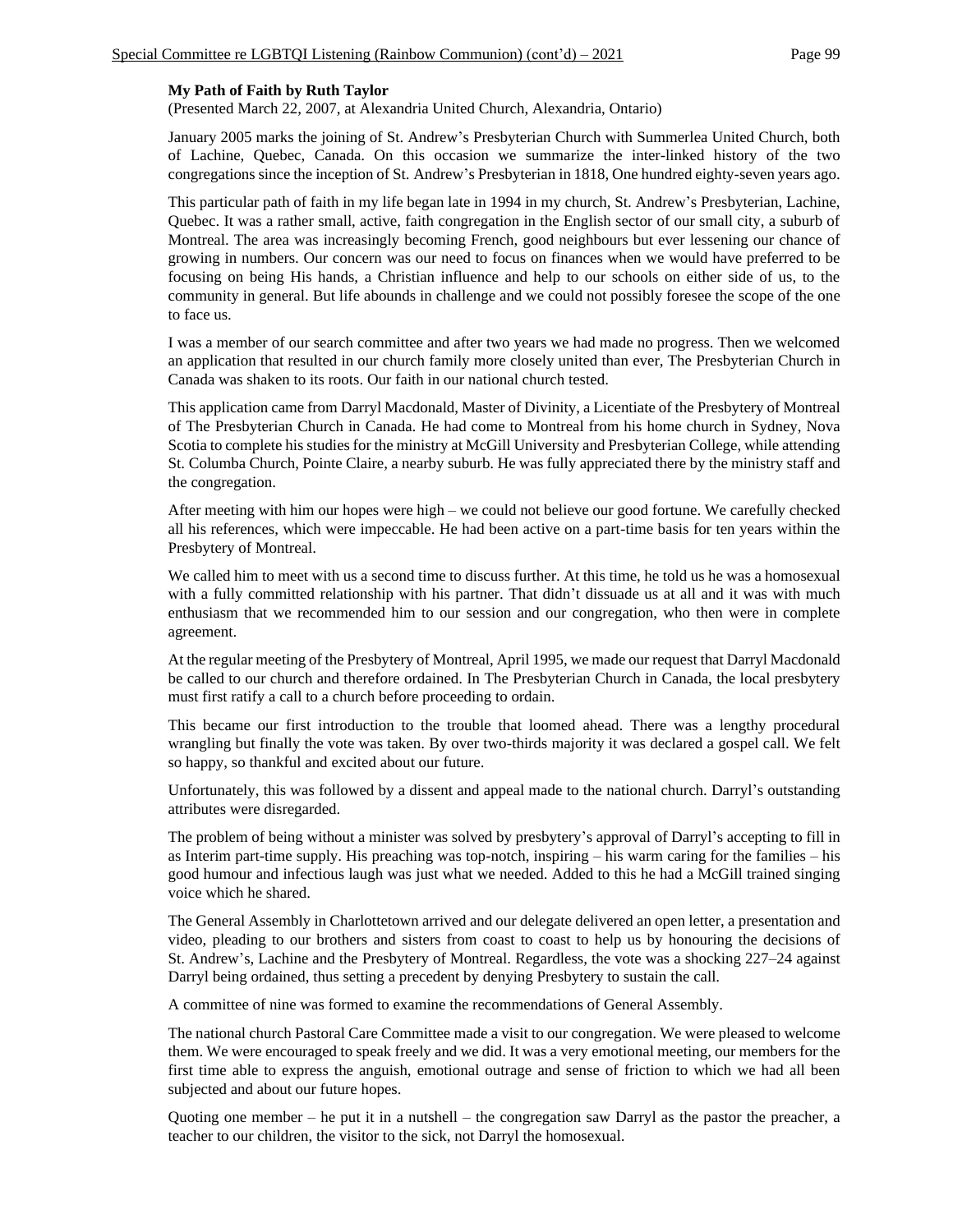This Pastoral Care Committee was very understanding and recommended to the Presbytery of Montreal that no preceptive steps be taken that would break up the wholly supportive relationship between Darryl and our congregation.

In the meantime, there was a leaking to the press of the General Assembly negative report. We had been sworn to silence on the issue and agreed wholeheartedly. We did not want publicity. However, we were in the news, due to no fault of our own. The Montreal Gazette, the Globe and Mail, La Presse Montreal, all took interest. Following the initial 'leaking' a Montreal Gazette reporter called persistently for comments – she was going to write a story whether or not we had input. For this reason, we were given permission by Presbytery. Her initial headline in large print was 'Openly Gay Preacher Rankles Church Hierarchy'.

This reporter came to the church by permission following our service – after speaking to several members was directed to me. I was quoted in the newspapers the next day and my brother learned about it in the French paper, in the Laurentians. My comments, in part, were that, 'we had been so set in our ways and were considering what changes we could make but when change came it was in a big way – a bolt out of the blue, with receiving of Darryl's excellent application. Others enthusiastically called Darryl Macdonald a wonderful caring person – they were impressed by his compassion. They really felt he had a true calling.'

CBC had us on their television news and I was shown approaching the church with my cane, indicative of the age of the congregation.

Thus – Darryl Macdonald, dedicated Christian and preacher, with a calling to the ministry, emerged as Darryl Macdonald Homosexual – but not to us.

Our church life was full, busy as ever but we were not forgotten. The appointed committee of nine came to Montreal twice, one meeting at our church, one at Presbyterian College. We attended with great interest and great hope. Unlovely, unkind words were spoken by some who obviously feared his homosexuality and we listened with utter dismay. Darryl was present but said not a word. To us it was heart breaking. NO Christian deserves this disdain!

We were able to ask many questions, one being, 'Why was there an objection now to his answering a call, when he held his license to do so'? The answer really shook us  $up - 'We didn't think he'd tell' - Simply that.$ 

The Presbytery of Montreal made their own objection known. They had the historic right to process a call and this was now being denied – a Precedent. 'When, it asked, is the General Assembly free to do this?'

In spite of it all, the committee's vote of 5–4 was upheld in favour of denying ordination to Darryl Macdonald and therefore denying our church call. The four members of this appointed committee – those in the minority, stated that, 'Darryl's only 'sin' was honesty – he is not a category of person but an individual with a deep sense of God's call, faithful to commitment to the church and a recognized gift of ministry'.

We continued our church work as if under no pressure. We requested Darryl's part time hours be increased to full time. We obtained the permission though with rumblings. Nevertheless, all too soon we were called to a special meeting by Presbytery, regarding the General Assembly decision after the report of the committee 5–4.

We were ordered officially to remove Darryl from our pulpit. We were given no opportunity to ask questions – for the chairman and accompanying elder had left. The cold finality stunned us.

Darryl again insisted there be no bitterness and to keep our faith.

It was such a strange time – peace within our church yet a storm raging outside. I think it wasn't defiance we felt but a very real sadness, yet a very sure knowing that it was right to continue with our very special minister. We hope that we have helped open the door to full inclusiveness within the Presbyterian Church and in general.

At our kirk session meeting Darryl's devotion began with, 'These are not the actions of people who have given up but the actions of committed people, who have heard the words "Be strong and let your heart take courage, all who wait for the Lord" – quoting Psalm 31'.

We advised presbytery by fax that we individually and collectively would be continuing as we have been by reason that we did not accept this decision. We were immediately served with directives that our action would be considered an act of defiance.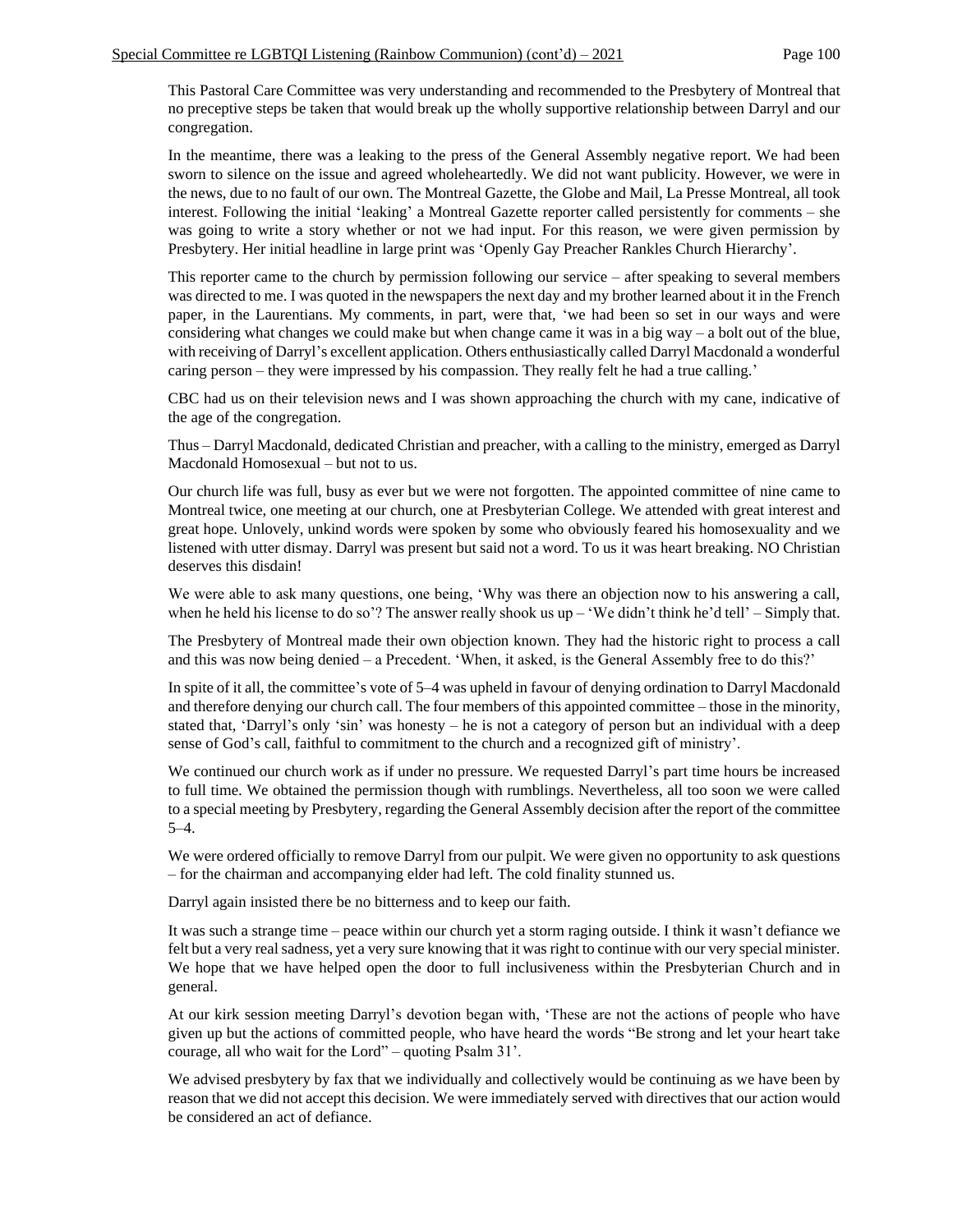We carried on, as St. Andrew's Presbyterian Church, Lachine Independent and prayed that the national church would before long adopt its own subordinate standards that 'Justice opposes prejudice in every form' (from their Living Faith Chapter 8 verse 4).

We were aware of the seriousness of what we had done but each had examined ourselves closely and believed we did as we knew was right. This was 1998 and we were now free, after the initial shock, to fulfill our mission to the community and to move forward.

But first the final formal ending: A minister representing the presbytery with an attending elder chaired a final meeting together with our clerk of session to hold a formal vote. We were advised again that to continue with Darryl in the pulpit would place the session and each elder in violation of their ordination and result in disciplinary charges. Each member was also included in the warning.

The Vote by secret ballot was for:

- A: to remain and cease and desist from our contumacious behaviour.
- B: to leave The Presbyterian Church of Canada and we would be wished God speed.

The result was that a clear majority of our members voted "B" though heartrending, especially those who had been lifelong Presbyterians as had their forefathers. We felt the sympathy of the minister who presided. We lost eight valuable members at that time, seven of whom wished to remain in the national church, even though they were supporters of Darryl.

In February of the next year, 1999, a magnificent 'Service of Blessing and Recognition' was held in our packed Sanctuary. There were 40 clergy present and 250 lay people from near and far who poured out their love and support for our minister Darryl and for our congregation. What a celebration! The 'laying on of hands' on Darryl was tantamount to ordination, we considered and henceforth he was the Rev. Darryl Macdonald.

Our church life continued meaningfully – Bible studies were held; much beautiful music enriched us; Darryl held Celtic meditation services monthly on Sunday evenings which were rich experiences. I was proud to be the attending elder in a new baptismal ceremony initiated by Darryl. The baby baptized was my great grandson Benjamin, grandson of my daughter Pam Hellstrom.

We now recognized our finances were not sufficient to maintain our present building and we looked into future possibilities. We received a letter from Summerlea United Church, during the time of the Rev. Dean Moffat, with an invitation to meet and discuss our possible future together. We did this and chose to hold separate services in their building, renting the needed space, (our wish). Before this huge move we held our final service at our beautiful building June 24, 2001. Hearts were heavy with memories but full of hope for our future. We left that building but we the church moved on to a new location. We were warmly welcomed to Summerlea. The cooperation between our two congregations was excellent, greatly helped and encouraged by their Rev. Howard Clark. We immediately were asked to join their outreach committee. I did, with one or two others of our members. Our cooperating grew to other areas and to our holding joint services.

For the last five years, with our encouragement, Darryl had been studying and preparing to become a United Church minister. He was ordained at the beautiful historic St. James United Church downtown Montreal in the fall of 2004. Many Summerlea folk joined with us at that absolutely memorable event, 10 years after our first interview. What a journey that had been.

A not-to-be forgotten ceremony was held in Summerlea, to officially designate the closing of St. Andrew's Presbyterian Independent Congregation, in November of that year (2004). Shortly after, January 2005, we were officially welcomed as members of the United Church of Canada, our minister to be, the Rev. Howard Clark, our congregation now partners with the congregation of Summerlea United. One hall at Summerlea is now named St. Andrew's and one day one of our stained-glass windows, perhaps with a light behind, will be installed on a wall there. (ed note 2007/07/09) The Summerlea sanctuary south window is now fitted with St. Andrew's stained-glass windows and a wall under construction behind the choir will be fitted with three more. Two have gone to Wyman Memorial United Church in Hudson and two others to Christ Church United in Two Mountains – Darryl's church.)

Looking back at those years of struggle we are forever thankful for our minister Darryl who gave us ten years of life as an active, meaningful church. We had, before his arrival on the scene, predicted three years.

I must mention the huge moral support we had received from so many in the presbytery and further away. The clergy in Lachine and all along our Montreal West Island accepted Darryl freely as our minister. Our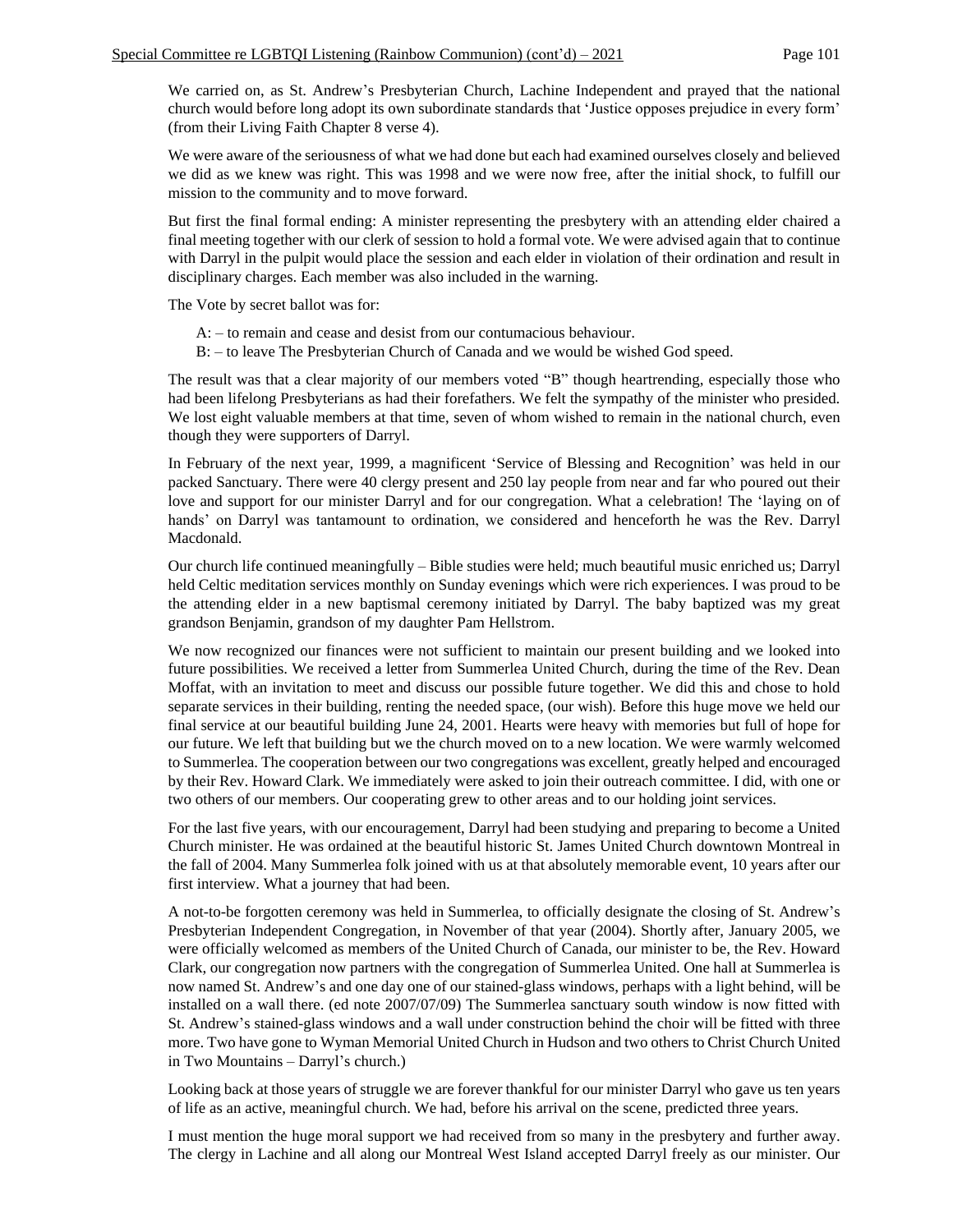finances had been helped from donations from individuals across the country who encouraged us. We were blest.

I did not decide to go against the national church but rather to stand up for the right of inclusiveness, the equality of each person, a child of God.

I am proud to have been ordained an elder by Darryl, proud that he Baptized my great- grandson and thankful that he came here to Alexandria to conduct the funeral service of my son-in-law John Hellstrom, in 2001. I feel as if my husband should have been with me on this walk. Perhaps he was. Now I am most happy and thankful to be part of the Church-on-the Hill with its warm and welcoming congregation and with the Rev. Gwen Hennann, Mr. Andrew Love and Mr. Charles Barnhardt and choir.

Darryl is an Associate of the Celtic Iona Community and believes, as they do, that his journey is into the Heart of God.

I would like to conclude with the Celtic prayer Darryl first said in our Service of Recognition and Blessing:

Christ with us; Christ before us; Christ behind us, Christ in us, Christ above us; Christ beneath us, Christ on our right, Christ on our left, Christ when we lie down; Christ when we sit down, Christ when we arise; Christ to shield us, Christ in the heart of everyone who thinks of us, Christ in the mouth of everyone who speaks of us. Amen.

# **Timeline of St. Andrew's, Lachine**

- 1818, January: Founding of St. Andrew's Scottish Presbyterian Church in Lachine.
- 1832: St. Andrew's Scottish Presbyterian Church and manse built on 15th Avenue at St. Joseph.
- 1876: Union of the Presbyterian Churches in Canada.
- 1904: First meetings of the Summerlea mission of St. Andrew's Presbyterian in a "little red schoolhouse" on the Lakeshore Road in western Lachine.
- 1925: Summerlea and St. Andrew's Presbyterian congregations joined the new United Church of Canada. About 100 members remained with The Presbyterian Church in Canada and began holding services in the Masonic Hall on Notre Dame Street, retaining the name St. Andrew's Presbyterian. The Rev. Dr. Ross was inducted as minister on September 22, 1925.
- 1957, April 5: Dedication of new St. Andrew's Presbyterian Church building at 5065 Sherbrooke.
- 1997, June: St. Andrew's congregation severed ties with The Presbyterian Church in Canada, which refused to ordain a homosexual minister.
- 2001: St. Andrew's Presbyterian congregation decided to leave their home of 44 years and accept a Summerlea United invitation to share facilities.
- 2004, September: Summerlea United and St. Andrew's Presbyterian Church voted to amalgamate, retaining the name Summerlea United. Fellowship Hall to become St. Andrew's Hall, with articles from St. Andrew's Presbyterian Church, to commemorate the St. Andrew's congregation.
- 2005, January 16: Covenanting Service for the joining of St. Andrew's Presbyterian with Summerlea United.
- 2011, December 18: Last service of St. Andrew's United Church, the congregation having decided earlier in the year to close the church. Thus ends the history of St. Andrew's Presbyterian and St. Andrew's United Churches in Lachine. (There is no longer a St. Andrew's Church in Lachine.)

### **APPENDIX 4**

# **THE CHURCH'S HISTORY OF HARMING SEXUAL AND GENDER MINORITIES**

(Prepared by the Rev. Dr. Charles Fensham)

**TRIGGER WARNING:** This section makes frequent reference to violence, brutality, killing, torture, homophobia, transphobia and misogyny. Prior to the Introduction of this report is a list of help resources, including LGBTQI+-specific and youth-specific help lines and mental health supports.

**Acknowledging the brutal history behind the church's overt condemnation of homosexuality** exposes the extent of harm done to LGBTQI people. Simply reading this history can be traumatizing. It can also be a source of dismay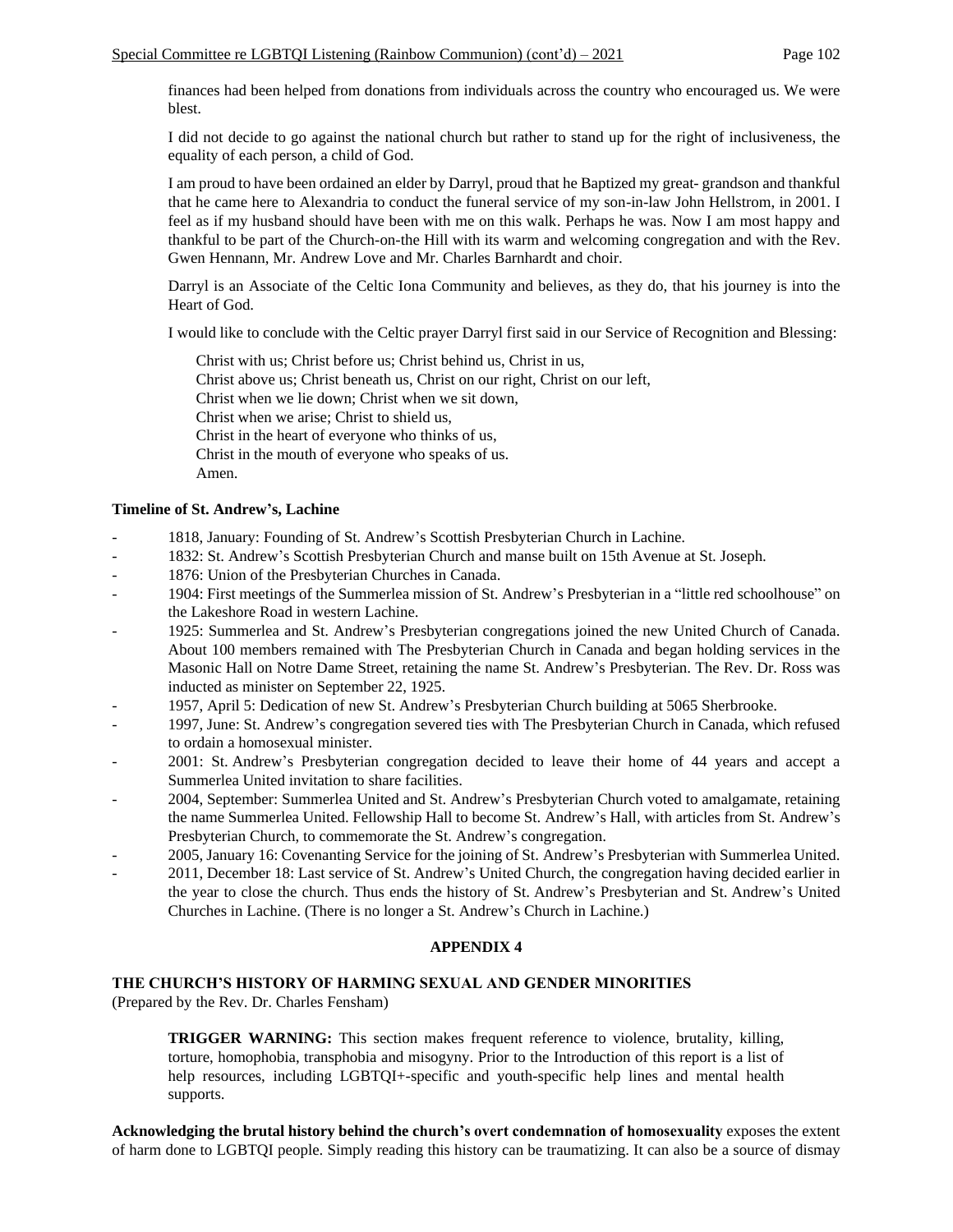for many that the church could be involved in such brutalizing actions. However, it can also help in understanding the church's long-standing practice of harming LGBTQI persons, often for political reasons or reasons of social control.

Timeline of the History of Religious Homophobia in Western Traditions

1. Appropriating Scripture: The Hebrew Scriptures

The Book of Leviticus took shape between 1000 BCE and 538 to 332 BCE. This book contains two apparent legal prohibitions against male same-sex sexual intercourse. These can be found in Leviticus 18:22 and Leviticus 20:13. The translation of these texts are complex. Their intended purpose and context are also a matter of debate. However, these texts and their translations take on strongly homophobic meanings from the second century of the Christian era onwards.

The Implication of these two texts for the rise of homophobia in Christian traditions:

The Christian translation of the texts interpret the classical Hebrew in a way that make the prohibitions appear universal. The original seems to indicate a specific context: same-sex sexual intercourse of a married man that violates his responsibility to his wife (See Rabbi Jacob Milgrom's – Anchor Bible Commentary). The second part of both versus refer to "beds of wives" which supports this specific reading. Jewish Rabbis have long debated the correct interpretation of these texts. Contemporary Jewish biblical scholars read these texts not as universal prohibitions against homosexuality but rather as a prohibition against homosexual adultery and incest, based in the ancient patriarchal code of the law.

Later, medieval, Christian interpretations of these texts started emphasizing the death penalty based on Romans 1:32 "…people like this deserve death".

Christian interpretations started associating the universalised Christian reading of these texts with the creation narratives thus arguing that male-female sexual complementarity is required for Christian sexuality.

2. Philo of Alexandria (around 20 CE) – Associating the story of Sodom and Gomorrah with Homosexuality (Genesis 19)

Philo of Alexandria (25 BCE-50CE) was a Jewish scholar in Alexandria. He can be identified as the prime architect to Christian homophobia. Because his classical Hebrew skills were not strong, he read the Old Testament by means of its Greek translation. This led him to interpret the story of Sodom and Gomorrah in Gen 19 as a story about God's disgust against homosexuality in general. Philo's conclusions on this goes against all the other biblical references in the Old Testament to this story. It is also important to note that the New Testament never links the story of Genesis 19 with homosexual sexual intercourse. His interpretation was determined by a strong sense of personal disgust he had against same-sex practices in the city of Alexandria of his time. His primary concern was rooted in Patriarchal assumptions of the superiority of males and a profound inferiority of females. He argued that male same-sex sexual relationships will make women out of men. He considered women inferior to men and subject to uncontrollable passions. Men who start behaving like women thus indulge in scandalous behaviour. It is so scandalous that he believed that men caught in same-sex sexual relationships should immediately and without any legal process, be put to death. Even though he was a Jewish scholar, his work was collected by bishop Clement of Alexandria in the second century. Over time Christian scholars started to believe that Philo was a Christian bishop and his writings gained great authority. They would become primary influences in the thinking of Chrysostom and Augustine in the fourth century. His arguments started cementing the idea that male same-sex sexual relations must be described as "the sin of Sodom." By the 11th century this idea would become the abstract idea of "sodomy" and "sodomites" with disastrous consequences for those accused of such transgressions.

# 3. Appropriating Scripture

The New Testament Debates continue today about the implications of Romans 1:26–32 in relation to samesex relationships. Romans was written c. 57–58 CE, so Paul, the writer, might have had in mind the sexual immorality and excess of the court of Emperor Gaius Caligula (12–41 CE) and others when writing this chapter. In early Christianity this passage was rarely associated with the rejection of homosexual relationships. The first interpreter to read Romans 1:26 as referring to female same-sex sexual relationships was Chrysostom (349–407 CE). Before that time that text was read as general female immorality. Christian arguments against male same-sex sexuality made in the first three centuries were generally based on what was considered to be "natural" and "unnatural" behaviour within Roman philosophical high culture which was deeply influenced by Stoic philosophy. However, in later Christianity and particularly under the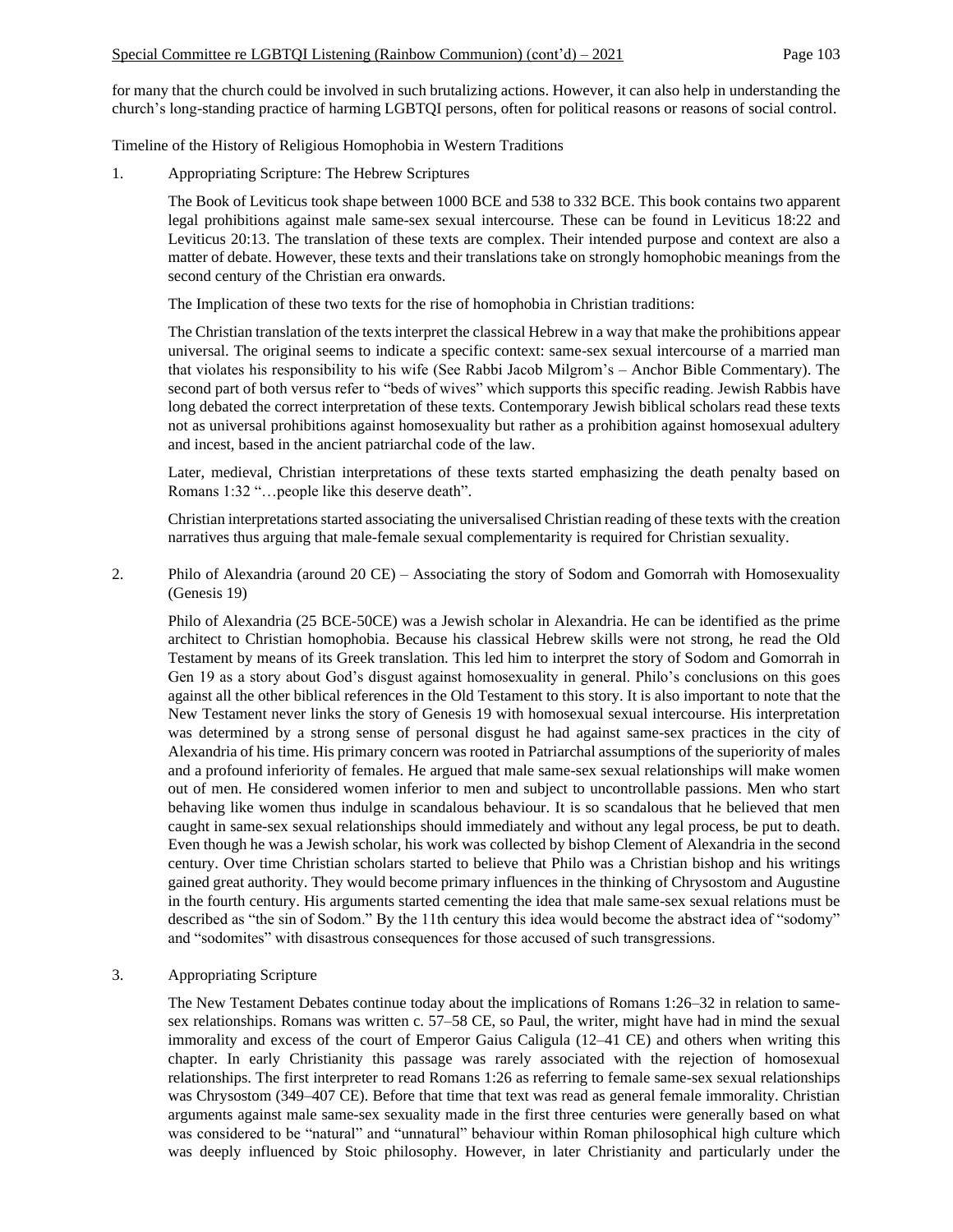influence of contemporary religious homophobia Romans 1:26–32 has become one of the key biblical texts invoked. In these cases, the text is read without reference to its historical and rhetorical context in the letter to the Romans.

4. Clement of Alexandria (150–215 CE)

Clement of Alexandria debated his opponent Tatian on the acceptability of sexual intercourse. Tatian argued that all forms of sexual intercourse are by definition "passionate" and therefore sinful. As a monastic Clement agreed with him but argued that without sex there would be no more Christians so he theorized that sexual intercourse for the sake of procreation and conducted without any "passion" could be acceptable in some limited circumstances. Male, same-sex activity is therefore sinful because it engages in passion without the potential of procreation and because it denigrates a male to become like a female. Women were commonly considered inferior to men in the culture of the time and later Christian theologians assumed this to be true. He did not base his primary arguments in Scripture but rather in Stoic Roman custom and in popular myths about evil animals like hares and hyenas which he argued engaged in inappropriate same-sex sexual activity. He also picked up on Philo of Alexandria's claim that God's judgment of fire sent down on Sodom and Gomorrah expressed God's displeasure on all forms of male on male sexual relationships.

# 5. Jerome and the Latin Translation of the Bible (known as the Vulgate) (347–420 CE)

What Jerome's brilliant translation of the Bible in Latin added to anti-homosexual ideas was the use of the Latin word luxuria in his translation of Galatians 5:19. This word, that in its Latin context of the time meant a kind of frivolous and loose attitude to life including a tendency to drunkenness and sexual immorality, slowly, particularly in the theology of Pope Gregory the Great, became associated with homosexual sexual intercourse. Jerome also translated the Greek word malakos (1 Corinthians 6:9) with the Latin molles. This word, in its time indicated a form of moral weakness, particularly a weakness by not standing up against injustice. Over time this term became associated with physical weakness and by the time of the King James Translation this word is translated as "effeminate" which subsequently became associated with men in samesex relationships that take a passive role.

6. John Chrysostom (349–407 CE)

John Chrysostom was one of the most vehement preachers against homosexual sexual intercourse. He argued that people who engage in homoerotic acts should be put to death. His argument was based partly on the common cultural misogyny that considered men who became the assumed "passive" partner in such sexual intercourse as becoming "womanly" and thus weak and contemptable. He also picks up the idea that homosexual intercourse is the vice of Sodom under the influence of Philo of Alexandria. Historians like Boswell point out that his fiery preaching against homosexual relationships is one strong piece of evidence that same-sex relationships were fairly common and tolerated in Christian communities of the time.

# 7. Augustine (354–430 CE)

Although homosexual erotic relationships do not play a big part in Augustine's theology, he also associates it with Sodom and also refers specifically to Romans Chapter 1. However, he also seems to take the custom of high Roman culture and Stoic philosophy that saw men "subjecting" themselves to other men as something that is culturally unacceptable because of misogynistic assumptions about the inferiority of women. Augustine did not seem very concerned about female same-sex intercourse. He only seems to refer to such practices once in an oblique statement that advises cloistered nuns not to "play" with each other.

# 8. Christian Emperor Constantius II (317–361 CE)

In 341 CE Christian Emperor Constantius II banned same-sex marriage in the Roman Empire. This clearly meant that such a practice was still engaged at the time. The reason given for the ban in the edict is that such same-sex marriage would denigrate men into women. Penalty for breaking this ban was banishment. However, by 390 CE the Emperor Theodosius, adds the death penalty for anyone engaging in same-sex marriage.

# 9. Gregory the Great (540–604 CE)

Pope Gregory the Great is the architect of medieval Christianity. He was a monastic who believed strongly that any form of sexual activity engages the loins which he considered the source of evil and sin. He takes up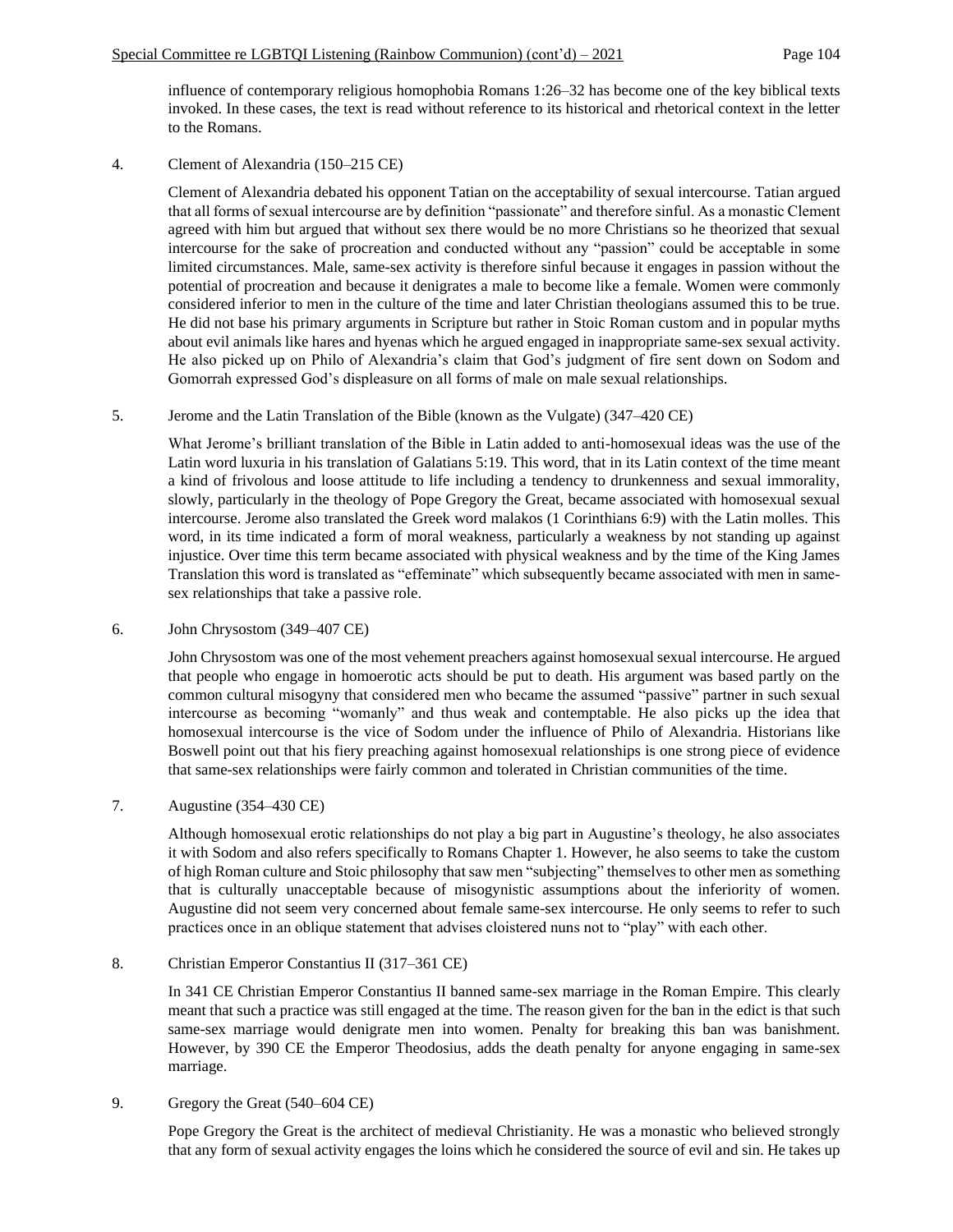Jerome's use of the idea of the vice of luxuria and argues that this vice is primarily a sexual vice exemplified in same-sex sexual intercourse. Gregory developed the idea of the Seven Deadly Sins, of which he considered luxuria a prime sin to avoid. Gregory associates the divine judgment that comes down upon Sodom and Gomorrah as a judgement against of form of idolatry that he describes as the crime of the sodomite and which he associates with sexual passion. The mistranslation of his work leads to a medieval teaching against the "sin of sodomy" which could only be cured by means of the live burning at the stake of such a sinner. Out of this system of Seven Deadly Sins arise the practice of writing manuals for priests who had to hear confessions during the medieval period and these manuals became more and more focused on the "sin of Sodom" and particularly on the idea that this sin is the most grievous sin one could commit. It was considered worse than having incestuous sexual intercourse and became described as "the sin against nature." Although many different sexual practices became associated with the sin of Sodom including many heterosexual practices, it also included particularly male same-sex activity.

# 10. University of Bologna Rediscovers Emperor Justinian's Corpus Juris Civilis (1100 CE)

The legal penalties, including those against people in same sex relationships developed by Roman Emperor Justinian is rediscovered at the primary legal institution of the time, the University of Bologna. Here the medieval development of civil law in close co-operation with canon law institutionalises severe penalties against those accused of sodomy. This sets the basis for all major homophobic legal developments based in Roman law as developed and accepted throughout the Western world including constituting the death penalty as an appropriate penalty. The 3rd and 4th church lateran councils develop severe ecclesial penalties against sodomy based on these legal developments.

11. Philip IV of France and the Templars (1268–1314 CE)

As a bankrupt king Philip IV of France started to use religious homophobia to accuse the Knight's Templar – the powerful medieval order with great financial assets – of secret sodomitic acts which allowed him to arrest, execute and seize their property.

12. The City of Venice – (15th Century CE)

Religious homophobia rises steadily in Europe under the influence of the legal developments in Bologna and the development of canon law and severe penalties prescribed by confessional manuals against the sin of sodomy. The city of Venice would become the site of the most severe and consistent violent persecution of those accused of sodomy. The city fathers deemed heterosexual prostitution an acceptable practice and sponsored brothels. However, religious homophobia led them to believe that the city's prosperity would be threatened by God's judgment if any grace is shown to those accused of sodomy. In addition, with the rise of the plague and the devastation it brought it was believed that the plague was God's judgment against male same-sex activity. At first the Night Police was charged with seeking out and charging sodomites. Later the City Fathers themselves took charge of the effort in their fear of divine reprisal. The historian Louis Crompton notes that the greatest toll to have been exacted from the homosexual population in Europe before the persecutions of the Nazi holocaust, occurred when Venetians accused of sodomy were burned to death in the square in front of the city's Doge's Palace during this period.

13. Savonarola The City of Florence (1494–1498 CE)

The Dominican Reformer, Savonarola, was a profoundly homophobic religious leader who worked his supporters in the city of Florence into a frenzy against people accused of sodomy and he instigated secret campaigns for accusing people of this crime. Such accused were burned alive on the central city square.

# 14. The Spanish Inquisition (1478–1834 CE)

The Spanish Inquisition used the reigning religious homophobia as instigated by the church to deal with opponents to its power. It created groups of volunteers, called familiars, to seek out and deal with sodomites. Those accused stripped naked, their genitals were cut off and hung around their necks and then they were paraded to great religious festivals, called auto da fe, with crowds gathered who watched as they were hung upside-down until they died. All this occurred in the midst of great religious fervour and Christian devotion. Property and possessions of those so executed was seized by the crown. Homophobia thus also gained the added benefit of financial gain for those in power.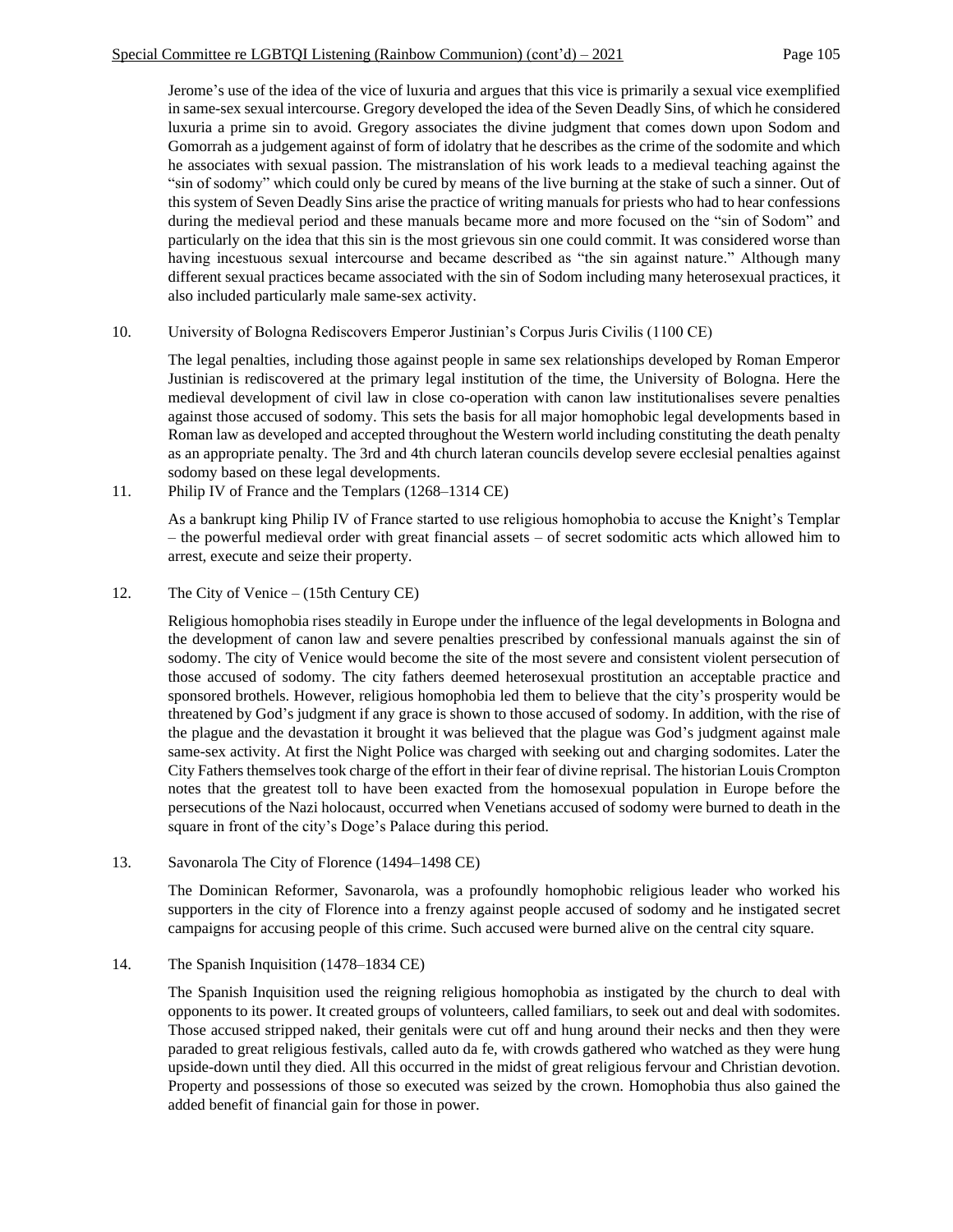# 15. The Reformation Period (16th Century)

During the Reformation Period in Europe one of the most common accusations levelled at religious opponents was that they were sodomites. This speaks of the frenzied religious homophobia on all sides. Protestants accused Roman Catholic monks and nuns of homosexuality and Protestant leaders including John Calvin and Theodore Beza were accused by Roman Catholic opponents of being sodomites. Beza was a particularly easy target because of love poems he wrote to another boy when he was young. In Protestant Geneva, many were executed on charges of sodomy. Such accused were "broken on the wheel," that is they were tied to a large wheel while alive and then clubbed until their bones broke and they died. A woman accused of lesbianism was executed by holding her down under water until she drowned.

# 16. Henry VIII and the clergy lands (1491–1547 CE)

Henry VIII, after his schism from Rome, found his kingdom in financial trouble. He used charges of sodomy against Roman Catholic Convents and Monasteries to seize their land and other possessions for the crown. Henry created the formalized English laws against homosexuality, for the purpose of economic gain, that would spread around the world through the British Empire in its colonial properties. In many of these jurisdictions those laws are still in force.

### 17. 18th Century the Dutch Republic

Although the Dutch Republic in the 18th century was one of the most tolerant Protestant domains in Europe it was not tolerant of those accused of sodomy. A series of natural disasters, a spire hit by lightning and the disastrous collapse of dikes, under the influence of religious homophobia led to the belief that these disasters were God's judgment against sodomites in the community. This led to a period of severe persecution and many executions, usually either by means of hanging or drowning people in barrels of water by holding them down. This was done under the instigation of the Reformed Church. In a small village called Faan, many teenage boys were executed after confessions were extracted by means of torture. All this under the instigation of the local Reformed Church minister.

### 18. 8th and 19th Century England

During the 18th and 19th Century religious homophobia in England was very strong. Christian societies were created to work against sodomites and to expose them. Many clergy wrote and preached against the evil of sodomy and it was even named as the sin so evil one could not "speak its name." Many newspaper accounts remain of the events where those accused were publicly executed. If not executed culprits would be placed in stocks on the town square where people could insult, beat and throw things at them. Often this form of torture led to death.

# 19. The Development of the Homophobic Medical Paradigm

In the 19th century there was a slow process by which sodomy was moved from being considered only a religious matter to the medicalization of same-sex attraction as a disease. This led to the use of the term "homosexuality". This medical paradigm led to many forms of medical and psychological abuse in attempts to "heal" people of this "disease." Medical homophobia has lingered into the 21st century through electroshock treatment and other attempts at "reparative or conversion therapy" with people who experience samesex sexual attraction.

### 20. Homosexualization in the Christian Scriptures (20th Century)

New Bible translations during the 20th century started to use the pejorative medical language of "homosexual" or "homosexuality" in translating texts that use very different concepts from a very different period of time. These translations led to a resurgence of religious homophobia in conservative Christian circles where the argument became that the Bible is against homosexuality because "the word is literally in the Bible".

### 21. The Nazi Holocaust (1939–45 CE)

Besides millions of Jewish people and many Roma people, people considered to be homosexual were also sent, enslaved, medically experimented on and executed in the Nazi concentration camps. Some 15,000 people accused of homosexuality both men and women, were sent to these camps. Many died due to mistreatment and medical experiments conducted on them. The exact number of deaths of sexual and gender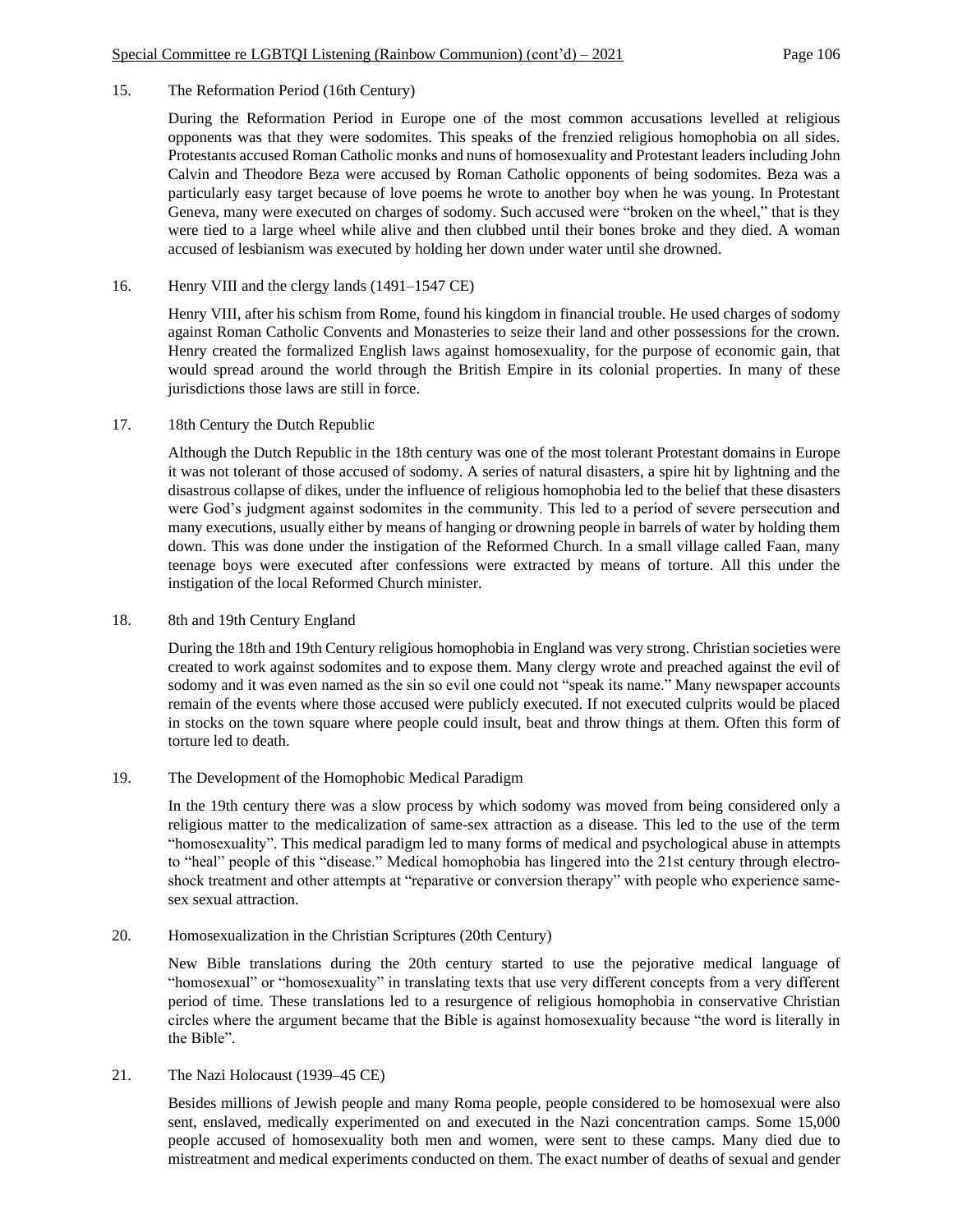minority people who died in the camps is not known. The mistreatment and homophobia did not stop there, upon the liberation of these camps, those accused of homosexuality were not set free but re-imprisoned by the Allied and German authorities. This happened with the support of the Christian churches of the time.

# 22. Religious Homophobia today and Marriage Equality (21st Century)

Religious homophobia continues in Christian communities around the world. This is demonstrated in the way children who come out are treated in many Christian families by means of rejection or the treatment of such young people in their local Christian churches. Social research has now shown that this religious homophobia plays an important and instrumental role in the cause of much elevated rates of suicide, suicidal ideation, substance abuse and depression among religiously involved youth who are sexual and gender minorities. Christian churches have also played a key role around the world in opposing equal legal rights for same-sex couples in matters of marriage, adoption and other legal equalities. This opposition includes The Presbyterian Church in Canada advocating against marriage equality in Canada and continued teaching that puts sexual and gender minority youth at great risk. Several youth and adults within the Presbyterian Church in Canada are known to have died by suicide due to the religious despair inculcated by the church's teaching and attitude.

For further information consult the book *Misguided Love: Christians and the Rupture of LGBTQI2+ People* by the Rev. Dr. Charles James Fensham (2019), Atlanta: The Journal of Pastoral Care and Counselling.

# **APPENDIX 5**

### **THE STRUGGLE FOR LGBTQI RIGHTS AND THE CHURCH**

(prepared by the Rev. Dr. Robert Faris and Ms. Sue Senior)

### **Introduction**

The history of the contemporary struggle for the rights of LGBTQI people in Canada has unfolded over a period of sixty years. It has resulted in changes in both attitudes and the legal framework in relation to the fuller inclusion of people who identify as LGBTQI to varying degrees in countries throughout the world. Consequently, it has created spaces where people who identify as LGBTQI can live more authentically. These achievements have included marriage equality, the right to adopt children, freedom from discrimination in work and access to government and commercial services, state support for gender transition.

These achievements have benefitted the lives of people who identify as LGBTQI both inside and outside the church. However, in most instances, the church initially opposed the recognition of these rights. Only after the fact did churches respond and change their own doctrine and policy to reflect these achievements.

Each section provides information on some significant events in Canada and the world and then, is followed by actions taken by The Presbyterian Church in Canada and other churches.

### **1960s**

The question of the rights of LGBTQI people has been before The Presbyterian Church in Canada, as it has been before other churches in Canada, since significant changes were made to the criminal code in the late 1960s. Prior to this, LGBTQI people were openly discriminated against in almost every area of Canadian life. The infamous so-called "Fruit Machine" was created as an ostensibly scientific way to detect homosexuals, so they could be fired from their government jobs or pre-screened before being offered employment in the first place. (cbc.ca/arts/the-fruit-machinewhy-every-canadian-should-learn-about-this-country-s-gay-purge-1.4678718)

The "Stonewall Riots" in New York City in 1968 are considered by many to mark the beginning of the modern movement for LGBTQI rights and their impact was felt in countries around the world.

The General Assembly approved the 1969 Report of the Board of Evangelism and Social Action which included the communication of its approval of the Government of Canada's proposed legislation to remove homosexual acts between consenting adults in private from the Criminal Code. Homosexual acts between consenting adults are a private matter and should not be criminalized. (A&P 1969, p. 316–17). This did not change The Presbyterian Church in Canada's position on these acts as being sinful in the eyes of God and in the doctrine of the church but recognized that not all sinful acts needed to be criminalized and that this legislation simply represented the current practice in Canada of not prosecuting people on the basis of these laws.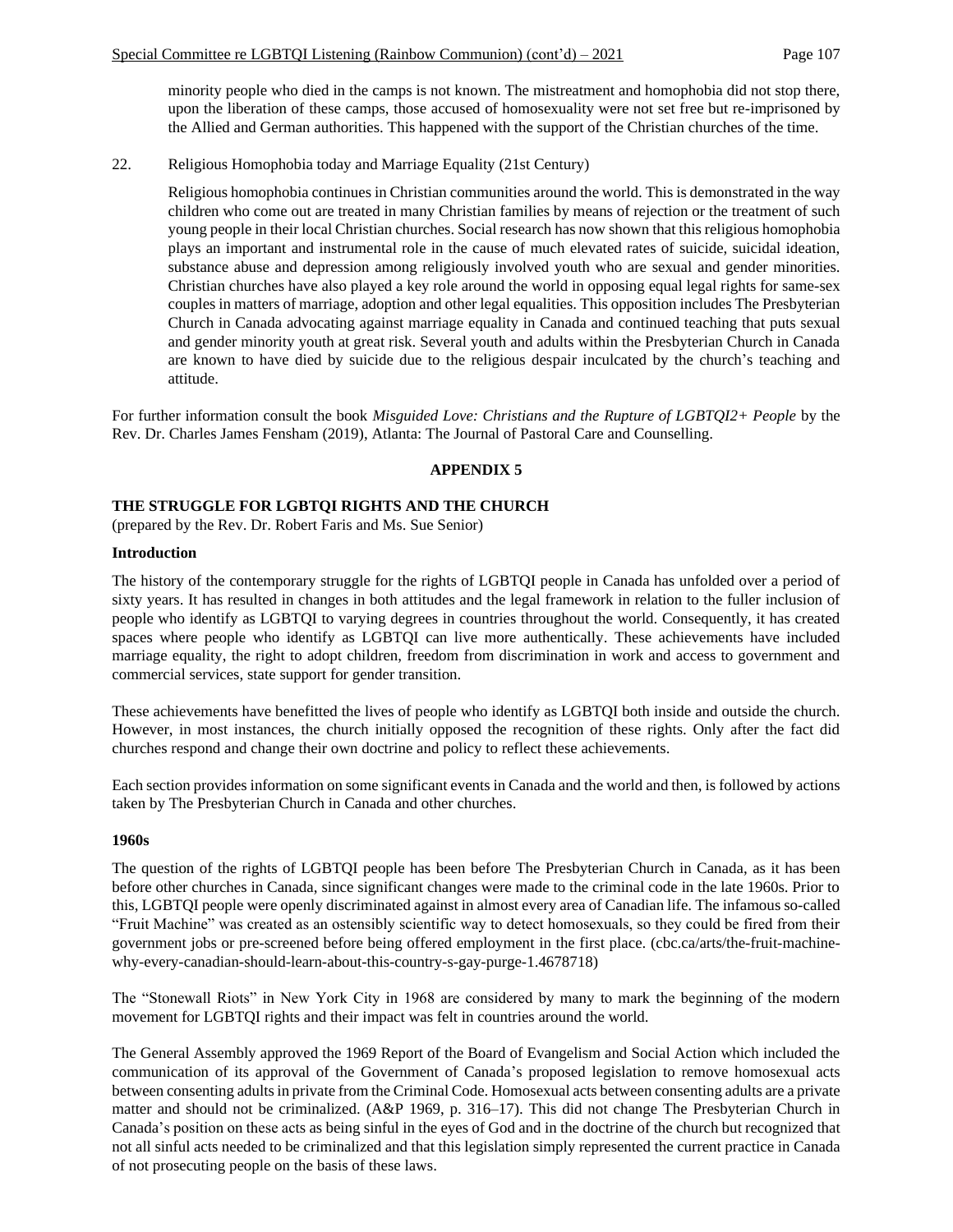### **1970s**

In 1973, the American Psychiatric Association removed homosexuality from the Diagnostic and Statistical Manual of Mental Disorders. Despite the changes in law and medical categorization, however, the prosecution of people involved in homosexual acts in what were considered to be public spaces continued and neither the government nor the church moved to challenge this practice at the time. Harassment of LGBTQI people and "bashing" people who were assumed to be homosexual continued and grew throughout the 1970s, particularly in Canadian cities with larger and more organized communities including Toronto, Montreal, Ottawa, Calgary and Hamilton. Police raids on bars and bathhouses, frequented predominately by gay men, increased with names of people arrested made public and family and workplaces being informed. These raids reached a peak in Toronto in 1981 in a series of coordinated raids in the so-called "Operation Soap". This provoked a strong reaction from LGBTQI people and others who organized marches and other forms of protest which began to reduce the actions of police.

The late 1970s and early 1980s saw the beginnings of groups and networks of people within The Presbyterian Church in Canada that affirmed and advocated for the inclusion of LGBTQI people. This happened in parallel with the emergence of similar groups in other denominations and the beginnings of the Metropolitan Community Church (MCC).

The best known of these in The Presbyterian Church in Canada was the St. Andrew's Gay Association (SAGA) at St. Andrew's Church in Toronto, Ontario. At first, the church simply provided a space for gay men, including some of its members to meet but later and especially in the height of the HIV/AIDS crisis in the city in the 1980s, to be considered a group that was formally associated with the congregation. SAGA continues to meet and to be a vital part of the life of St. Andrew's.

### **1980s**

The HIV/AIDS crisis of the 1980s had a significant impact on LGBTQI people in Canada, particularly gay men. Worldwide, HIV/AIDS killed millions of people with the greatest number of people infected and deaths in sub– Saharan Africa. In the North American context, it was sometimes known as "gay cancer" or the "gay plague" and gay men were further stigmatized as being responsible for the epidemic and putting all at risk. Treatment and research was suppressed because of the link with homosexuality. There was increased pressure in Canada, including in the churches, to address the myths related to LGBTQI people and HIV/AIDS and the place of LGBTQI people in the church.

In a statement from the Committee on Church Doctrine, approved by the General Assembly in 1985, a distinction was made between homosexual orientation and practice. Homosexual orientation in and of itself was not understood to be sinful but same sex intimate acts were to be considered to be so. In 1988, the General Council of the United Church of Canada (UCC), approved a recommendation that "all persons, regardless of sexual orientation, who profess their faith in Jesus Christ are welcome to be or become members of The United Church of Canada" and that "all members of the United Church are eligible to be considered for ordered ministry." This decision reversed the UCC's own position and set it on a different course from most other mainline churches in the country including The Presbyterian Church in Canada and provided a point of comparison for those churches that maintained a position that denied inclusion to LGBTQI people.

### **1990s**

The 1990s witnessed significant changes in legislation relating to LGBTQI rights in countries around the world. Civil unions were legalized, anti-discrimination laws in employment and benefits were passed and the unbanning of LGBTQI people in the military began. 1992 saw the repeal of Canadian Forces Administrative Order (CFAO) 19–20, Sexual Deviation – Investigation, Medical Investigation and Disposal (1967), which required members of the military suspected of being homosexual to be investigated and then subsequently released.

In 1994, The Presbyterian Church in Canada produced its most significant study of human sexuality, including homosexuality, to date. Like the 1985 statement, the Committee on Church Doctrine's Report on Human Sexuality, reaffirmed that homosexual orientation was not to be considered a sin but that homosexual acts were. Both reports condemned homophobia as being without basis and the 1994 report called on the church to repent of its homophobia and hypocrisy. In addition to the call for repentance and in many people's understanding in direct contradiction to it in perpetuating homophobia, the report also stated: "Whatever our interpretation of The Fall in Genesis 3, the church recognizes that we are all part of a distorted creation, where the power of sin has marred the image of God in humans and dislocated all relationships, whether with God, with our neighbour or with ourselves. Sexual identity and desire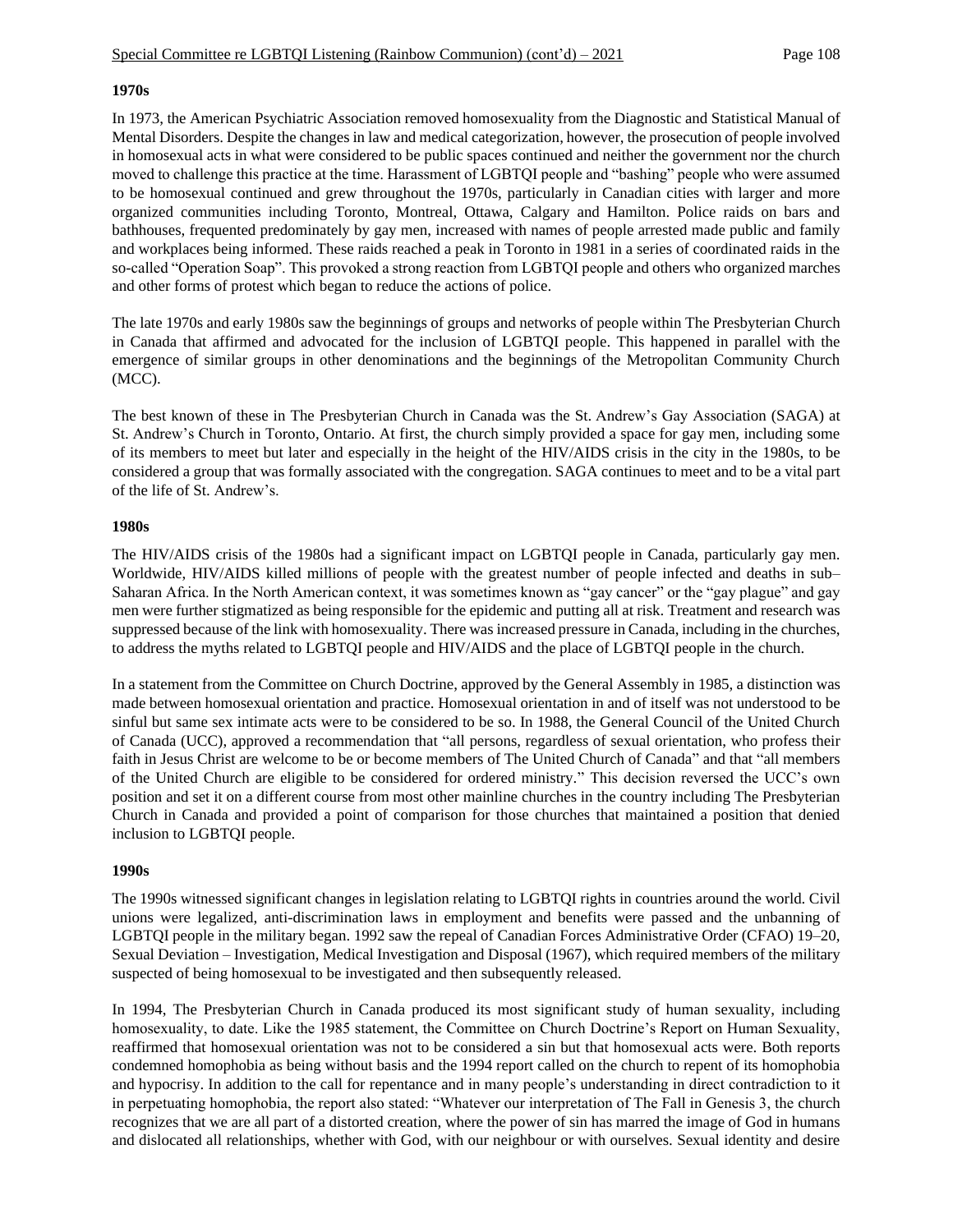are not exempt. Scripture sees evidence of sexual distortion to God's creation pattern in adultery, rape, incest, promiscuity and homosexual relationships." (A&P 1994, p. 266)

In 1995, the congregation of St. Andrew's, Lachine, in suburban Montreal, extended a call to Darryl Macdonald, a recent graduate of Presbyterian College and licensed to preach by the Presbytery of Montreal. Macdonald had revealed to the congregation that he was in a committed long-term relationship with a male partner. The Presbytery of Montreal sustained the call but a minority group appealed the decision to the General Assembly. The 1995 General Assembly established a Special Committee to report to the next Assembly. In 1996, the General Assembly overturned the presbytery's decision by a vote of 237 to 24.

## **2000s**

Beginning in 2003, same-sex marriage began to be legalized in Canadian provinces through a series of court decisions. It was legally recognized nationwide with the enactment of the Civil Marriage Act on July 20, 2005. churches were invited to make representation to the Parliament on this legislation. In its submission, The Presbyterian Church in Canada affirmed its position that marriage was between one man and one woman. The legalisation of same-sex marriage, however, raised new questions in the church regarding same-sex marriage in the church and the relation of the rights of LGBTQI people in the country and religious rights.

In the wake of the Macdonald controversy, the General Assembly established the Special Committee on Sexual Orientation was established which brought forward its report and recommendations in 2003. It had prepared a study guide entitled "Listening..." but its recommendation that the guide be encouraged for use in congregations was defeated. However, the report itself was commended for study and use in educational resources of the church and congregations and presbyteries were encouraged to create safer spaces for encounter for "people of different sexual orientations and different views on sexual orientation." (A&P 2003, p. 545, 40, 43–44) Although it strongly affirmed that sexual orientation in and of itself was not a barrier to ordination in The Presbyterian Church in Canada and although it did provide a broader and more detailed study of sexual orientation than The Presbyterian Church in Canada had ever been presented, its recommendations did not challenge the doctrinal understanding that marriage is to be exclusively between one man and one woman and that only single and celibate or married people were to be allowed to be ordained.

Also, in the wake of the Macdonald controversy, a group called "A New Network" (ANN) which advocated for the full inclusion of people who identify as LGBTQI developed in The Presbyterian Church in Canada. It was based in Toronto but had members across the country and it produced a newsletter that was circulated to all its members. It also held occasional gatherings to address issues related to inclusion. It remained active until 2006 when the last edition of the newsletter was published.

Other than the work of "A New Network" there was a prolonged silence in The Presbyterian Church in Canada in relation to issues of human sexuality and the inclusion of LGBTQI people in this period.

### **2010s to present**

In 2017, Bill C 16, was passed in Parliament and added the words "gender identity and expression" to the Canadian Human Rights Act as prohibited grounds for discrimination and to the Criminal Code in two sections, the first dealing with hate speech and hate incitement and the second regarding sentencing for hate crimes. This made Canada among the most progressive countries in relation to rights of those who identify as transgender.

In 2018, at a Commonwealth Heads of Government meeting, Prime Minister Theresa May acknowledged Britain's responsibility for laws that criminalize male-to-male sexual relations that still continue in many former British colonies and deeply regretted the persistence of discrimination, violence and death.

In 2015, an "open letter" appeared online advocating for full inclusion of LGBTQ in The Presbyterian Church in Canada. To date it has received 951 publicly displayed signatures. In the same year, three presbyteries sent overtures to the General Assembly asking the Assembly to allow for same-sex marriage in the denomination and to allow for the ordination of persons in these relationships. Many other overtures advocating to maintain the existing polity and some advocating for less than full inclusion were received as well. These overtures were referred to the Committee on Church Doctrine and to Justice Ministries in the Life and Mission Agency. A joint study guide entitled, "Body, Mind and Soul" was produced and distributed for use across the denomination in 2015 (A&P 2015, p. 539–41, 46).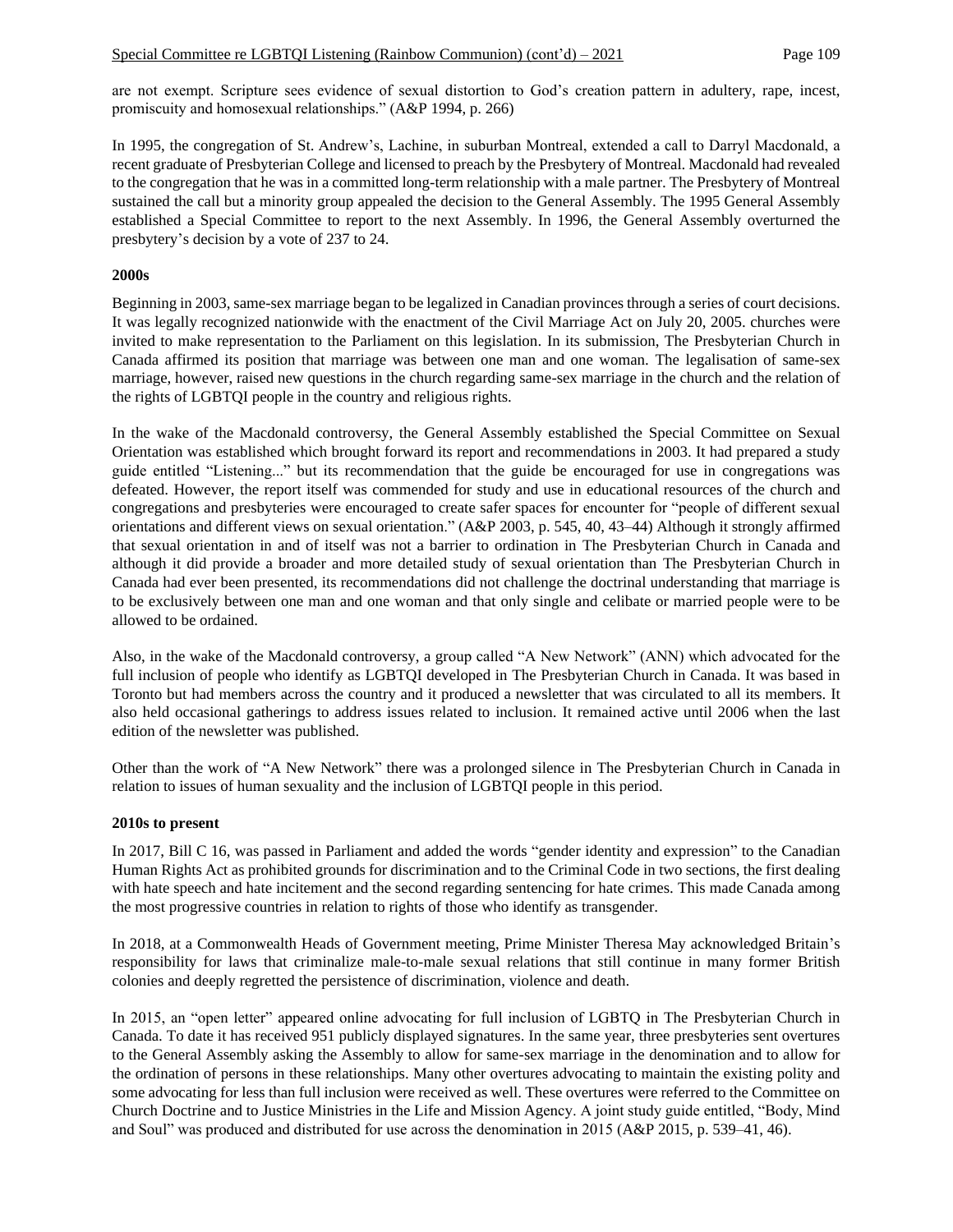In 2017, a joint report was produced that recommended the establishment of a special committee to hear the stories of LGBTQI people harmed by homophobia and hypocrisy which was to bring a final report by 2020. A motion from the floor of the Assembly directed the Moderator to write a Letter of Repentance for the church's homophobia and hypocrisy in response to the call for this in the 1994 Report on Human Sexuality. Other recommendations were tabled and in 2018 the Assembly decided to establish another Special Committee, this time made up of Former Moderators of the General Assembly, to propose a way forward for the denomination from this impasse which led to decision in 2019 to follow a pathway toward full inclusion. Subsequently two recommendations were passed which allowed for two definitions of marriage and for complete liberty of conscience and of action in relation to same-sex marriage and the ordination of individuals married to a partner of the same sex which were remitted to Presbyteries under the Barrier Act. A majority of presbyteries agreed to the remits and they await a final decision in a subsequent Assembly.

# **A Changed Context**

Of course, this changed context has impacted other churches in Canada as well. In addition to the fact that same-sex marriage has been legal across Canada since 2005, there are now two major denominations in Canada, the United Church of Canada and the Evangelical Lutheran Church in Canada which celebrate same-sex marriages and which do not put any additional restrictions on LGBTQI people pursuing ordination. The Anglican Church of Canada and the Mennonite Church of Canada have allowed for same-sex marriage and ordination of LGBTQI people on a local basis. The debate has also been significant in the Christian Reformed Church in North America and in the Reformed Church of America. Some Baptists and other evangelical churches have allowed for congregations to accept same-sex marriage and ordination of LGBTQI people.

In the United States, in 2018, the Presbyterian Church (USA) accepted full inclusion. The United Church of Christ has been a strong advocate for the rights of people who identify as LGBTQI and allows for full inclusion on a local basis. The United Methodist Church is moving toward a split after a very bitter debate and vote affirmed the current understanding of marriage as between a man and a woman and that people in same-sex relationships could not be ordained. In 2017, the Church of Scotland agreed to accept same-sex marriage and to allow for ordination of people in same-sex marriages and to offer an apology to LGBTQI people.

# **APPENDIX 6**

# **Studies and Statistics Re Death by Suicide, Homelessness, Depression and More Among Sexual and Gender Minorities**

Studies show that individuals who identify as sexual and gender minorities are at a significantly higher risk of developing mental health problems such as depression, anxiety, obsessive-compulsive and phobic disorders, PTSD, suicidality and engaging in self-harm and substance abuse.

- Centre for Addiction and Mental Health, Canadian Mental Health Association Ontario
- Centre for Health Promotion University of Toronto, Health Nexus
- Ontario Public Health Association. Mental Health Promotion in Ontario
- A Call to Action, 2008

# **Global Persecution Based on Sexual Orientation and/or Gender Identity**

Lesbian, gay, bisexual, transgender and intersex (LGBTI) persons are subject to imprisonment in more than 73 countries and to the death penalty in nine countries, based on laws against same-sex relationships and activities.

Despite the advancement of rights in terms of same-sex unions and joint adoption recognition in some countries, individuals who self-identify as LGBTI are still targets of persecution, death threats, the death penalty and killings, corporal punishment, imprisonment, sexual and gender-based violence, physical assault, torture, forced "corrective therapies" (e.g., institutionalization, sex-reassignment operations, sexual assault and rape, drug injections, hormonal therapy, electroshock therapy, etc.) and accusations of immoral or deviant behavior; face denial of the right to assembly, expression and information, to marry and to adopt children in addition to discrimination in employment, health and education in many parts of the world.

Persecution based on Sexual Orientation and/or Gender Identity. (n.d.). 2021 Refugee Sponsorship Training Program: Catholic Crosscultural Services: Toronto.

Enze Han Associate Professor and Joseph O'Mahoney Lecturer in Politics and International Relations. (April 16, 2019). How Britain's colonial legacy still affects LGBT politics around the world.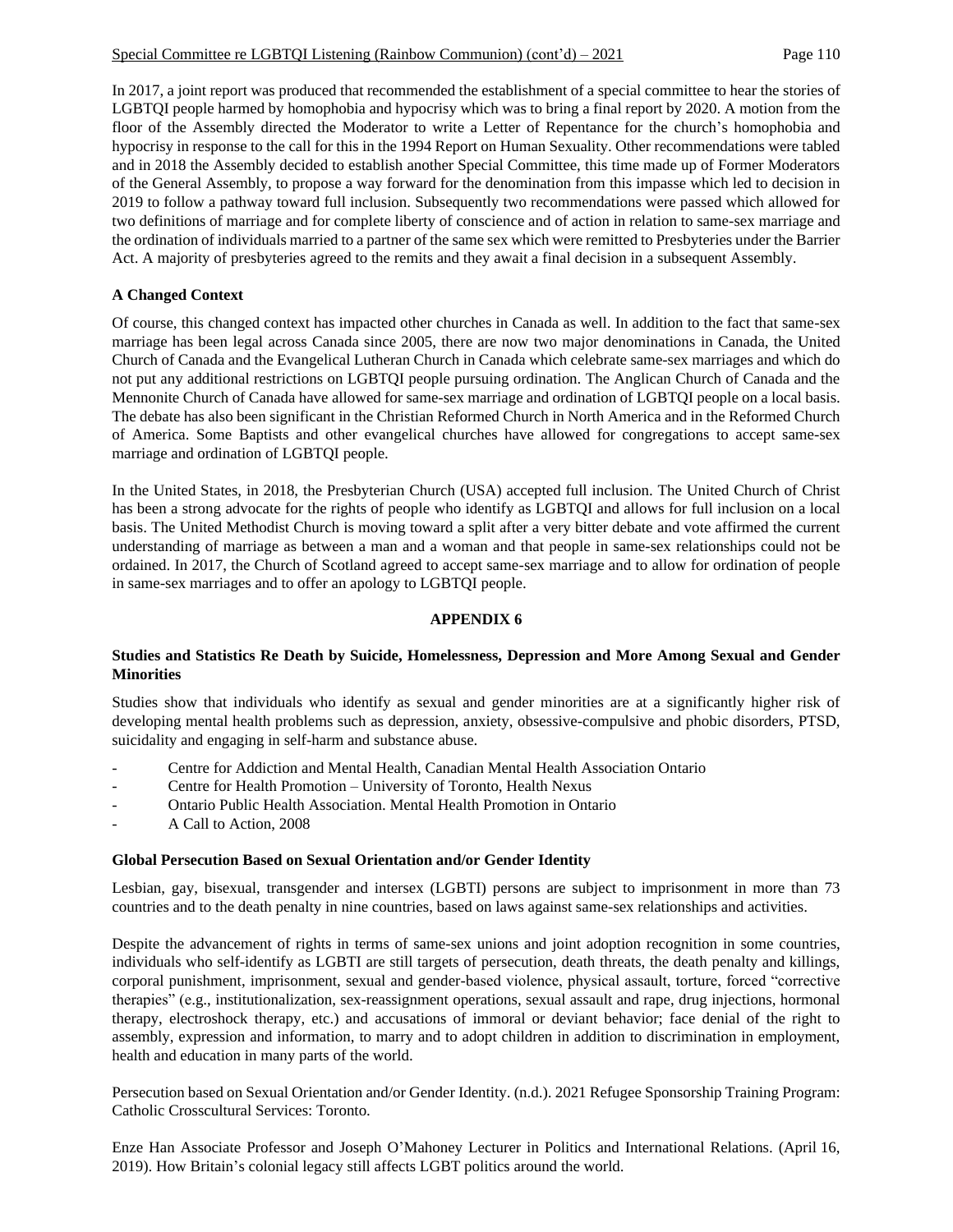## **Homelessness**

Socio-economic factors also contribute to overall mental health and statistics show that gender and sexual minorities are at higher risk of experiencing social exclusion, discrimination and lower access to economic resources and opportunity. In particular, bi-sexual and transgender people are over-represented among low-income Canadians. In Ontario specifically, half of trans people report living on less than \$15,000 a year. These social and economic strains, felt much more often by LGBTQI persons, are significant contributory factors to homelessness, mental illness, addiction and suicidal ideation.

M. Tjepkema. Health care use among gay, lesbian and bisexual Canadians. Statistics Canada. Canada: Statistics Canada, 2008; G. Bauer, Boyce M, Coleman T, Kaay M, Scanlon K, Travers R.

As a result of family and community rejection, criminalization and discrimination, anywhere from 25% to 40% of homeless youth in Canada identify as LGBTQI. The shelter system is often a dangerous place for LGBTQI persons due to homophobia, biphobia and transphobia existing in the system, leading to increased risk of violence for homeless LGBTQI persons.

Who are trans people in Ontario? Toronto: Trans PULSE E-Bulletin; 2010. Report No.: 1(1).

## **Substance Abuse and Addiction**

According to the Canadian Centre for Addictions, compared to the population as a whole, the LGBTQ (lesbian, gay, bisexual, transgender, queer) community has a much higher rate of substance abuse. Studies have shown that an estimated 20% to 30% of the LGBTQ community abuses drugs and/or alcohol. This can be attributed to the obstacles they face daily, that those who are heterosexual men and heterosexual woman do not encounter.

Some of the challenges include:

- Discrimination or stigma based on their sexual orientation
- Emotional abuse, threats and public humiliation
- Hate crimes directed toward the LGBTQ population
- Rejection from family members and friends, especially right after coming out
- Mental illness such as depression, that can lead to suicidal thoughts
- Self-hatred or internalized homophobia

These challenges can lead LGBTQ individuals to seek a way to numb their pain and often, that will mean drugs or alcohol to self-medicate. The prejudice that the gay and transgender population faces in society can be so overwhelming and isolating that alcohol or drugs can help the individuals deal with their feelings. They may feel anxiety, anger, depression or fear and escaping those feelings becomes a top priority.

One segment of the LGBTQ population that is especially vulnerable to becoming addicted is transgender individuals. One recent study found that transgender youth are 2.5 times more likely than the general population to use cocaine or crystal meth and they are twice as likely to abuse prescription medications such as opioids.

Addiction in the LGBTQ Community: CCFA. (2020, June 10)

LGBTQ youth face approximately 14 times the risk of suicide and substance abuse than heterosexual peers. Gibson P. Gay and lesbian youth suicide. 2011

# **Experiences of Sexual Minorities**

In 2018, 32% of Canadians that identified as sexual minorities considered their mental health to be poor or fair, compared with only 11% of heterosexual Canadians. Compared to heterosexual Canadians, Canadians who identify as sexual minorities are more likely to:

- Report poor mental health (32% versus 11%)
- Seriously contemplate suicide (40% versus 15%)
- Be diagnosed with a mood or anxiety disorder (41% versus 16%)

Hate crimes motivated by sexual orientation more than doubled in Canada from 2007 to 2008 and were found to be the most violent of all hate crimes. 59% of Canadians of sexual minorities reported being physically or sexually assaulted for their sexual orientation, compared to only 37% of heterosexual Canadians. Despite this, Canadians who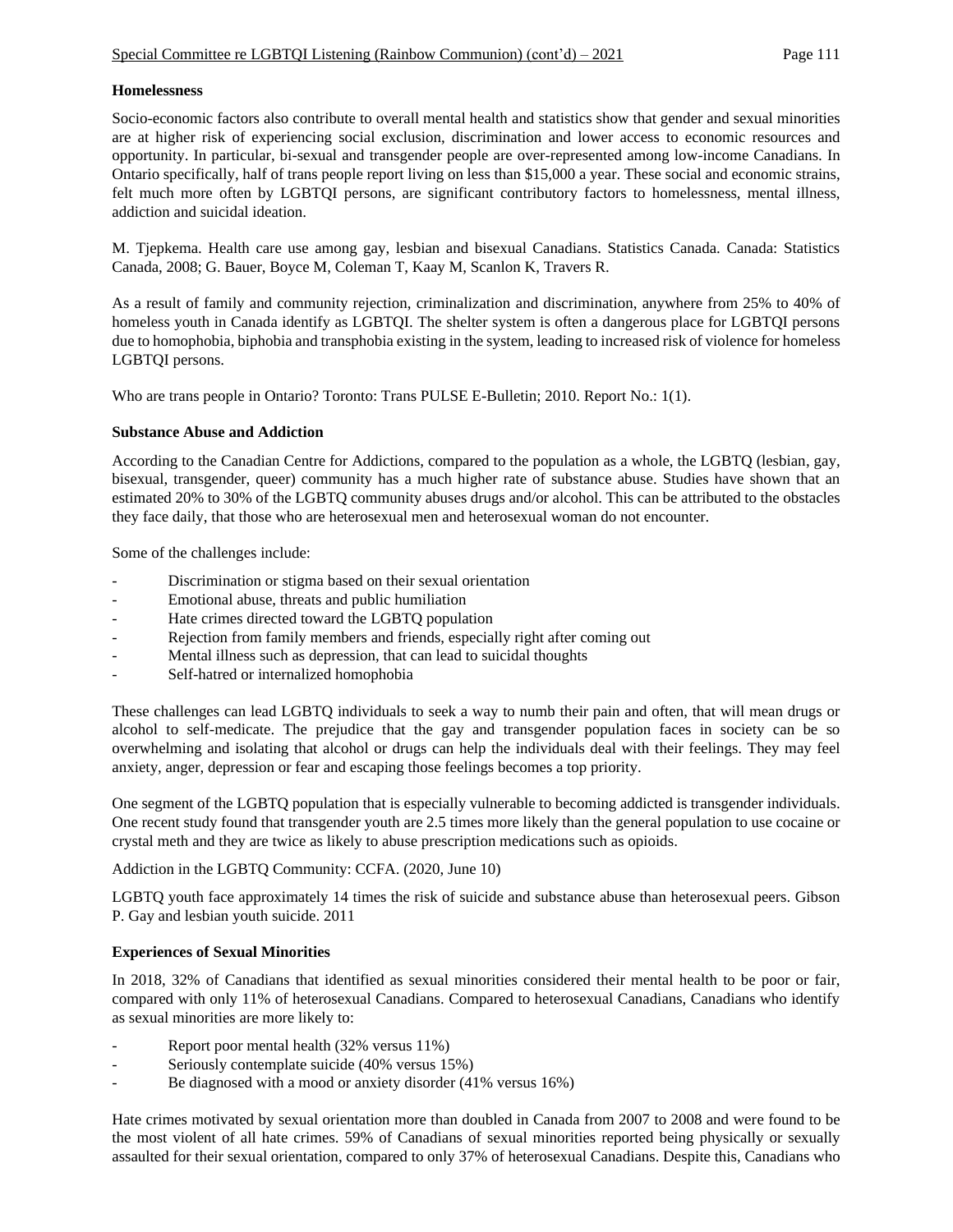identify as sexual minorities are less likely to report physical assaults that they experience to the police and so are less likely to receive help for these incidents.

M. Dauvergne. Police reported hate crime in Canada, 2008. Juristat (Internet). 2010; 30(2). Available from: statcan.gc.ca/pub/85-002-x/2010002/article/11233-eng.pdf.

Those who identify as both racial and sexual minorities are at even greater risk of experiencing violence and discrimination. 73% of Indigenous sexual minorities report being physically assaulted and 65% report being sexually assaulted, compared with 45% and 37% of sexual minorities who did not self-identify as Indigenous.

## **Experiences of Gender Minorities**

According to a 2018 report from Statistics Canada, transgender people and gender minorities often experience different risks than individuals identifying as sexual minorities. 77% of trans respondents in an Ontario-based survey had seriously considered suicide and 45% had attempted suicide. An Ontario study showed that 34% of transgender individuals had been the subject of verbal threats or harassment and that 20% had experienced physical or sexual assault due to their gender identity.

Bauer et al. Suicidality among trans people in Ontario:

Implications for social work and social justice. Service social, 2013; 59 (1): 35–62, G. R. Bauer and Scheim, 2015.

Trans people also experience higher rates of discrimination and harassment than their cisgender counterparts and as a result, experience poorer mental health outcomes. They are also at a greater risk for suicide as they are twice as likely to think about and attempt suicide than LGB people.

Transgender people and suicide. (2020, November 26), Centre For Suicide Prevention, Calgary, Alberta.

## **Context**

While statistics portray approximate numbers surrounding the increased health and safety risks which LGBTQI people face, it is important to remember that violence and discrimination towards LGBTQI persons is an under-reported issue. The unique nature of homophobia, transphobia and heteronormativity means that they are not sufficiently captured in police reports or administrative data. Due to fears of violence, being outed, discrimination and disbelief from their friends, family and community, many LGBTQI victims of violence and discrimination will refrain from reporting incidents of verbal, physical and sexual assault.

Conroy, S. and A. Cotter. 2017. "Self-reported sexual assault in Canada, 2014.", Juristat. Statistics Canada Catalogue no. 85-002-X.

# **APPENDIX 7**

# **Debunking the Myth that Falsely Links Paedophilia with Those who Identify as LGBTQI**

From 2003 Report of the Special Committee re Sexual Orientation

Is there any reliable data that indicate the incidence of pedophilia among heterosexual people and among homosexual people?" (With Dr. Richard Barham) One study (Freund and Watson, 1992) has reported the ratio of hetero-to-homosexual pedophiles as being about 11:1. That is within the approximate population ratio of straight-to-gay men (i.e., the rate of offending for the two groups appears to be much the same). Other studies indicate that, for straight or for gay offenders, the fact that the victim is a child is a greater determinant than the gender of the child. A child's risk of being molested by his or her mother's heterosexual partner is over 100 times greater than by someone who might be identifiable as being homosexual, lesbian or bisexual.

The matter of language and word usage deserves attention in this discussion. Any adult-child sexual interaction is designated as being an instance of child abuse, within specific age limits which vary between jurisdictions. They are also all instances of pedophilia according to some common uses of the term. At times child abuse is labelled as incest (i.e., between family members). Where non-family members are involved, such adult/child sexual interactions are commonly referred to as child sexual abuse or less commonly, as pedophilia. There are some who will call all familial cases of child sexual abuse incest and all non-familial cases as pedophilia.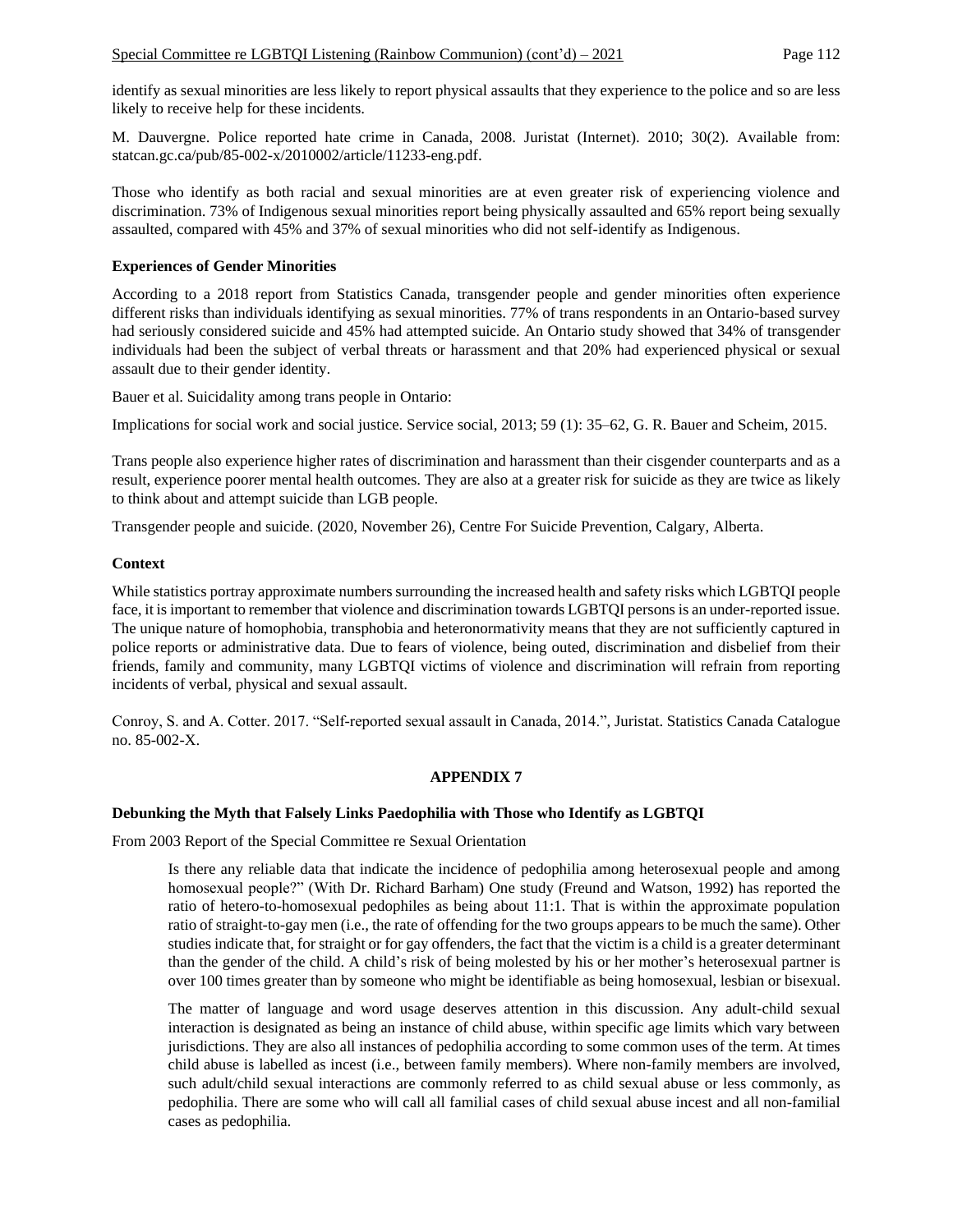None of the italicized terms have positive connotations but the term pedophilia is especially ominous. It is often used selectively in debate to have an impact on listeners' attitudes and sympathies. (A&P 2003, p. 537)

## **Persecution Through Stereotyping**

Members of disliked minority groups are often stereotyped as representing a danger to the majority's most vulnerable members. For example, Jews in the Middle Ages were accused of murdering Christian babies in ritual sacrifices. Black men in the United States were often lynched after being falsely accused of raping White women. In a similar fashion, gay people have often been portrayed as a threat to children.

Steinback, Evelyn Schlatter and Robert. "10 Anti-Gay Myths Debunked." Southern Poverty Law Center, Feb. 2011.

### **Myths versus Facts**

Sexual abuse of children occurs primarily within the family. Over 95% of abuse that is reported has been perpetrated by a male relative. A child is over 100 times more likely to be sexually molested by a heterosexual relative than by a homosexual (Paediatrics, 1994). Most sexual abuse of children outside the family is committed by pedophiles. Pedophiles do not distinguish between male or female victims; however, girls are victimized twice as often as boys are. The perpetrators are motivated by power and control, not by sexual desire. 90% of all pedophiles self-identify as heterosexuals.

LGBT people are just as concerned as heterosexuals that children are protected from pedophiles. The pedophile myth is the basis of the most damaging charges leveled against queer teachers, to keep them in the closet and out of the classroom.

Myths vs. Facts about Child Sexual Abuse and Prevention Education. (2016).

International Journal of Science and Research (IJSR), 5(3), 660–62. doi:10.21275/v5i3.mob162), adm.viu.ca/positivespace/lgtb-myths-facts | Vancouver Island University.

The empirical research does not show that gay or bisexual men are any more likely than heterosexual men to molest children. This is not to argue that homosexual and bisexual men never molest children. But there is no scientific basis for asserting that they are more likely than heterosexual men to do so.

Herek, Gregory M. PhD, University of California at Davis, 2018. "Facts About Homosexuality and Child Molestation."

### **APPENDIX 8**

### **Glossary**

### **Vocabulary Found in the Committee's Terms of Reference**

### **LGBTQI**

An acronym that collectively refers to individuals who are lesbian, gay, bisexual, transgender, queer/questioning or intersex.

#### **Lesbian**

Refers to a woman who is emotionally, romantically and/or physically attracted to other women. People who are lesbians need not have had any sexual experience; it is the attraction and self-identification that determine orientation.

### **Gay**

The adjective used to describe people who are emotionally, romantically and/or physically attracted to people of the same gender (e.g., gay man, gay people). In contemporary contexts, lesbian is often a preferred term for women, though many women use the term gay to describe themselves. People who are gay need not have had any sexual experience; it is the attraction and self-identification that determine orientation.

### **Bisexual**

A person who experiences attraction to both men and women. Some bisexual people use this term to express attraction to both their own sex and/or gender, as well as to people of a different sex and/or gender.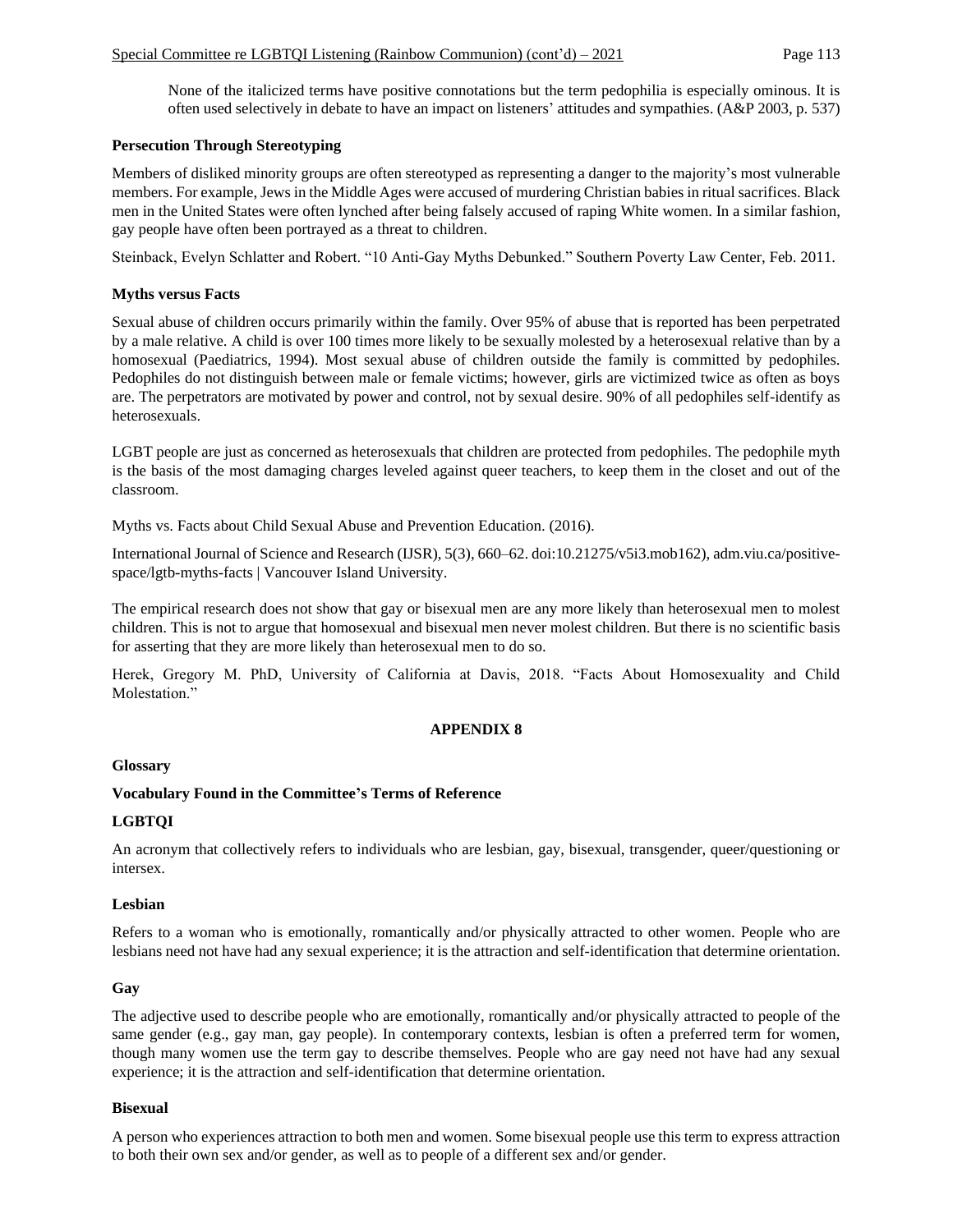# **Transgender**

A person who does not identify either fully or in part with the gender associated with the sex assigned to them at birth – often used as an umbrella term to represent a wide range of gender identities and expressions. Transgender has its origin in the Latin-derived prefix trans-, meaning "across from" or "on the other side of". which is the opposite of cis, meaning "on this side of". In the case of gender, trans- describes that the gender identity is not aligned with the assigned sex.

This is a broad term that can reflect a spectrum of experiences. Many transgender individuals take steps to express their gender identity by changing their style of dress and mannerisms, taking hormone therapy and/or undergoing gender-affirmation surgery. However, the extent to which they do, if at all, is a personal decision unique to the individual.

## **The Trans Umbrella**

The term 'trans' is frequently used as an umbrella term for a variety of other terms, including transgender and transsexual and can also refer to terms like genderqueer, agender, bigender, Two Spirit, etc.

The reality is that for many people their experience of their own gender identity may not align with social expectations based on the sex assigned to them at birth, nor with any gender options available within a binary system.

## **Queer**

Queer is used by some people who identify as a sexual and/or gender-sexual minority. Reclaimed from its earlier negative use, the term is valued by some for its defiance, by some because it can be an umbrella term that is inclusive of the entire community and by others who find it to be an appropriate term to describe their more fluid identities. Traditionally a negative or pejorative term for people who are gay, queer is still sometimes disliked by LGBTQI individuals.

## **Questioning**

Describes those who are in a process of discovery and exploration about their sexual orientation, gender identity, gender expression or a combination thereof.

### **Intersex/differences of sexual development (DSD)**

Refers to individuals born with ambiguous genitalia or bodies that appear neither typically male nor female, often arising from hormonal, chromosomal anomalies or ambiguous genitalia. Medical professionals often assign a gender to the individual and proceed to perform surgeries to 'align' their physical appearance with typical male or female sex characteristics beginning in infancy and often continuing into adolescence, before a child is able to give informed consent. Formerly the medical terms hermaphrodite and pseudo-hermaphrodite were used; these terms are now considered neither acceptable nor scientifically accurate. Some intersex people identify with their assigned sex, while others do not and some choose to identify as intersex. Intersex people may or may not identify as trans or transgender.

### **Homophobia**

Fear and/or hatred of lesbian or gay individuals, often exhibited by name-calling, bullying, exclusion, prejudice, discrimination or acts of violence towards anyone who is lesbian or gay. In other words, any aversion to those that are not heterosexual.

### **Transphobia**

Fear and/or hatred of transgender individuals, often exhibited by name-calling, bullying, exclusion, prejudice, discrimination or acts of violence towards anyone who is or is assumed to be transgender, thought to be transgender or whose gender expression doesn't conform to traditional gender roles.

Heterosexism is the assumption that heterosexuality is the social and cultural norm as well as the prejudiced belief that heterosexuals or "straight" people, are socially and culturally superior to LGBTQI people. Heterosexism is the systemic bias which favours heterosexuals and heterosexuality. It stems from the idea that male and female roles, thoughts and expressions are separate and distinct. A common example of heterosexism is assuming that everyone is straight.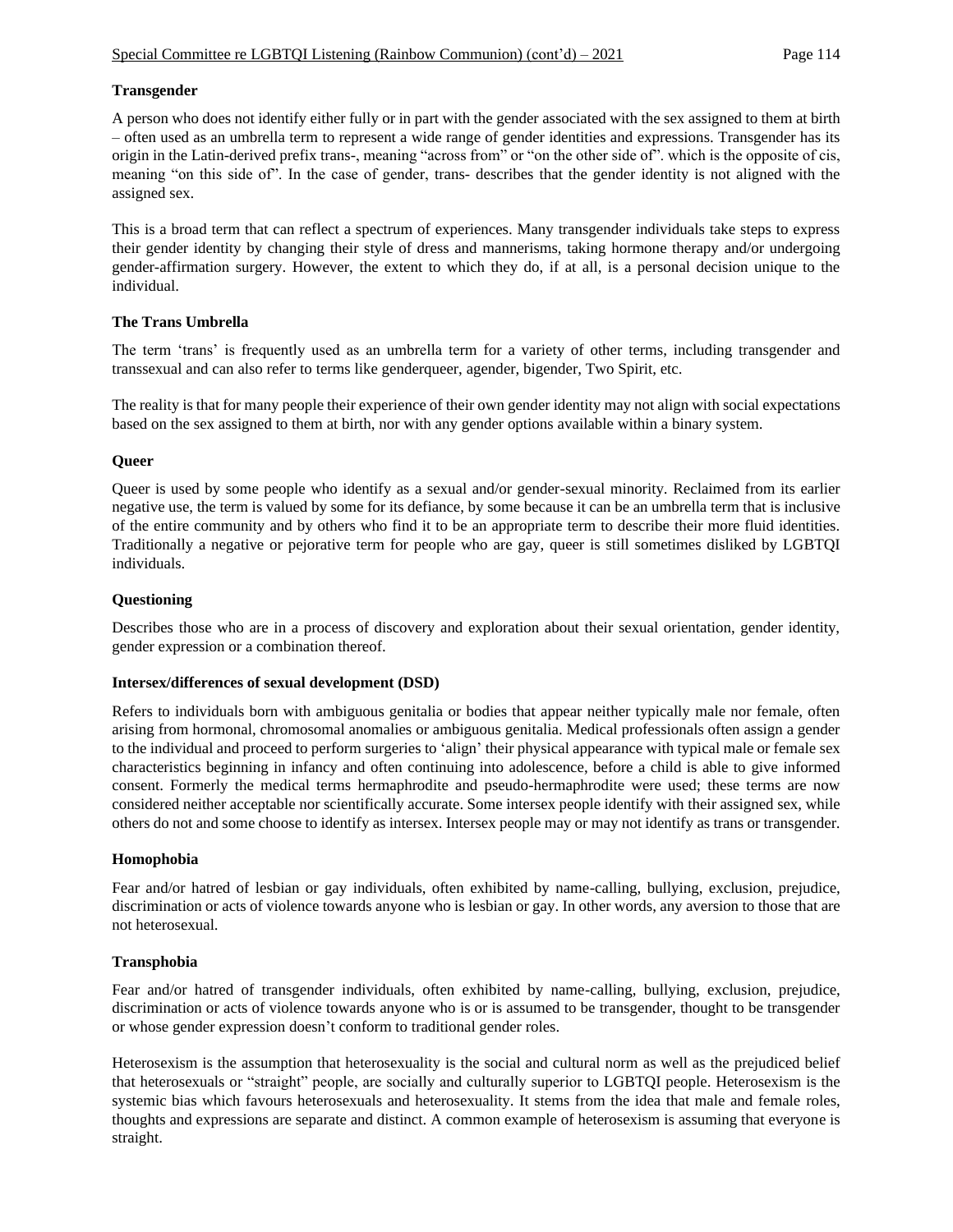### **Hypocrisy**

Behaviour that contradicts what an individual or group claims to believe or feel.

Additional Vocabulary Arising from the Stories Shared

### **Ally**

An ally is someone who believes in the dignity and respect of all people and takes action by supporting and/or advocating with groups experiencing social injustice.

#### **Asexual**

Refers to an individual who does not experience sexual attraction. There is considerable diversity among asexual people; each asexual person experiences things like relationships, attraction and arousal somewhat differently.

Asexuality is distinct from celibacy or sexual abstinence, which are chosen behaviours, in that asexuality is a sexual orientation that does not necessarily entail either of those behaviours.

#### **Attraction**

Often referred to as sexual orientation, this classifies a person's potential for emotional, intellectual, spiritual, intimate, romantic and/or sexual interest in other people, often based on their sex and/or gender. Attraction may form the basis for aspects of one's identity and/or behaviour.

#### **Biological Sex**

Refers to anatomical, physiological, genetic or physical attributes that define if a person is male, female or intersex. Based on one's biological characteristics including: chromosomes, genes, hormones, internal and external sex organs and secondary sex characteristics. Infants are assigned a sex at birth based on their perceived traits. Sex is often conflated or interchanged with the word gender, which is more social than biological, though there is some overlap.

#### **Biphobia**

Fear and/or hatred of bisexuality, often exhibited by name-calling, bullying, exclusion, prejudice, discrimination or acts of violence towards anyone who is or is assumed to be bisexual or experiences attraction to multiple sexes and/or genders can be the target of biphobia. Bisexual people face a number of false stereotypes and misunderstanding from those who do not identify as bisexual such as: are promiscuous, are unable to remain monogamous or must be with both male and female partners simultaneously.

In addition, bisexuality is often misunderstood as a phase or a confused state, with the expectation that a bisexual person will come out as "truly" gay or straight at a later point. Bisexual people are often told to "choose one" gender.

### **Cisgender or 'Cis'**

Refers to an individual whose gender identity aligns with the one typically associated with the sex assigned to them at birth. Without access to the word cisgender, people have often resorted to language like "real/normal men and women". Cisgender has its origin in the Latin-derived prefix cis-, meaning "on this side of", which means the opposite of trans-, meaning "across from" or "on the other side of". In the case of gender, cis- describes the alignment of gender identity with assigned sex.

### **Closeted**

Describes a person who is not open about their sexual orientation or gender identity.

### **Coming out**

For most people who are lesbian, gay, bisexual, transgender, queer and intersex, the process of self-acceptance that continues throughout one's life and the sharing of the information with others. Sometimes referred to as disclosing by transgender individuals. Coming out can also apply to the family and friends of LGBTQI youth or adults when they reveal to others their connection to an LGBTQI person. There are many different degrees of being out: Some may be out to friends only, some may be out publicly and some may be out only to themselves.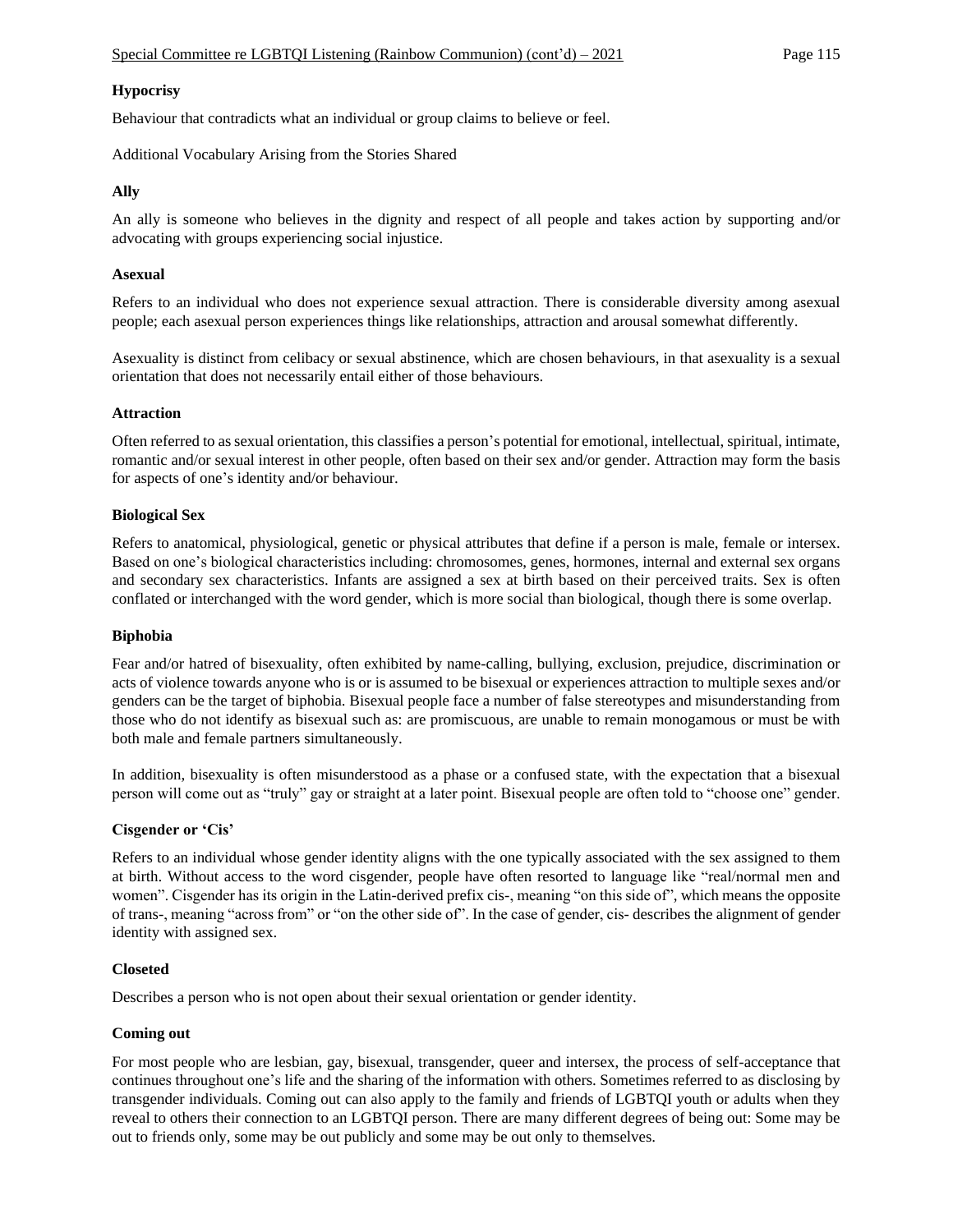### **Conversion or reparative therapy**

Conversion therapy or reparative therapy refers to the pseudoscientific practice that attempts to change the sexual orientation of bisexual, gay and lesbian individuals to heterosexual using psychological or spiritual interventions.

The Canadian Psychological Association opposes any therapy with the goal of repairing or converting an individual's sexual orientation, regardless of age. Scientific research does not support the efficacy of conversion or reparative therapy. Conversion or reparative therapy can result in negative outcomes such as distress, anxiety, depression, negative self-image, a feeling of personal failure, difficulty sustaining relationships and sexual dysfunction. There is no evidence that the negative effects of conversion or reparative therapy counterbalance any distress caused by the social stigma and prejudice these individuals may experience.

#### **Gender**

A set of social, psychological and/or emotional traits, often influenced by societal expectations, that classify an individual as man, woman, a mixture of both or neither. For most people, their gender matches up with the cultural expectations of the sex they were assigned at birth. This means they are cisgender. Others may self-identify as being transgender, agender, Two-Spirit, gender queer, non-binary, gender fluid or any number of terms.

#### **Gender binary**

The concept that there are only two genders, man and woman and that everyone must be one or the other. Also implies the assumption that gender is biologically determined. Does not take into account intersex individuals.

#### **Gender expression**

Gender expression is how gender identity is expressed through name, pronouns, clothing, hair style, behaviour, voice or body features. Gender expression also includes using facilities (like washrooms and change rooms) that match up with one's sense of gender. Society often thinks of these cues as being male/masculine and female/feminine. But what is thought to be masculine and feminine changes over time and within different cultures.

### **Gender identity**

One's deeply held core sense of being a girl/woman, boy/man, some of both or neither. A person's gender identity is not seen by others and does not always correspond to biological sex. Awareness of gender identity is usually experienced as early as 18 months old. Gender non-conforming, non-binary and gender fluid means the individual does not identify fully as a man or a boy (male, masculine) or a woman or a girl (female, feminine).

### **Heterosexual**

A person who experiences attraction to people of a different sex and/or gender. Also referred to as "straight".

#### **Homosexual**

An outdated clinical term often considered derogatory and offensive, as opposed to the generally preferred terms, gay, lesbian or queer.

#### **Intersectionality**

A lens of analysis of social relations and structures within a given society. The concept of intersectionality recognizes how each person simultaneously exists within multiple and overlapping identity categories (including but not limited to: ability, attraction, body size, citizenship, class, creed, ethnicity, gender expression, gender identity, race, religion).

The ways in which an individual experiences systemic privilege and oppression are impacted by the interplay of these identity categories, depending on how they are valued by social institutions.

### **Lifestyle**

A term often used negatively to describe the lives of people who are LGBTQI that makes assumptions about the way in which LGBTQI individuals live differs significantly from the rest of society.